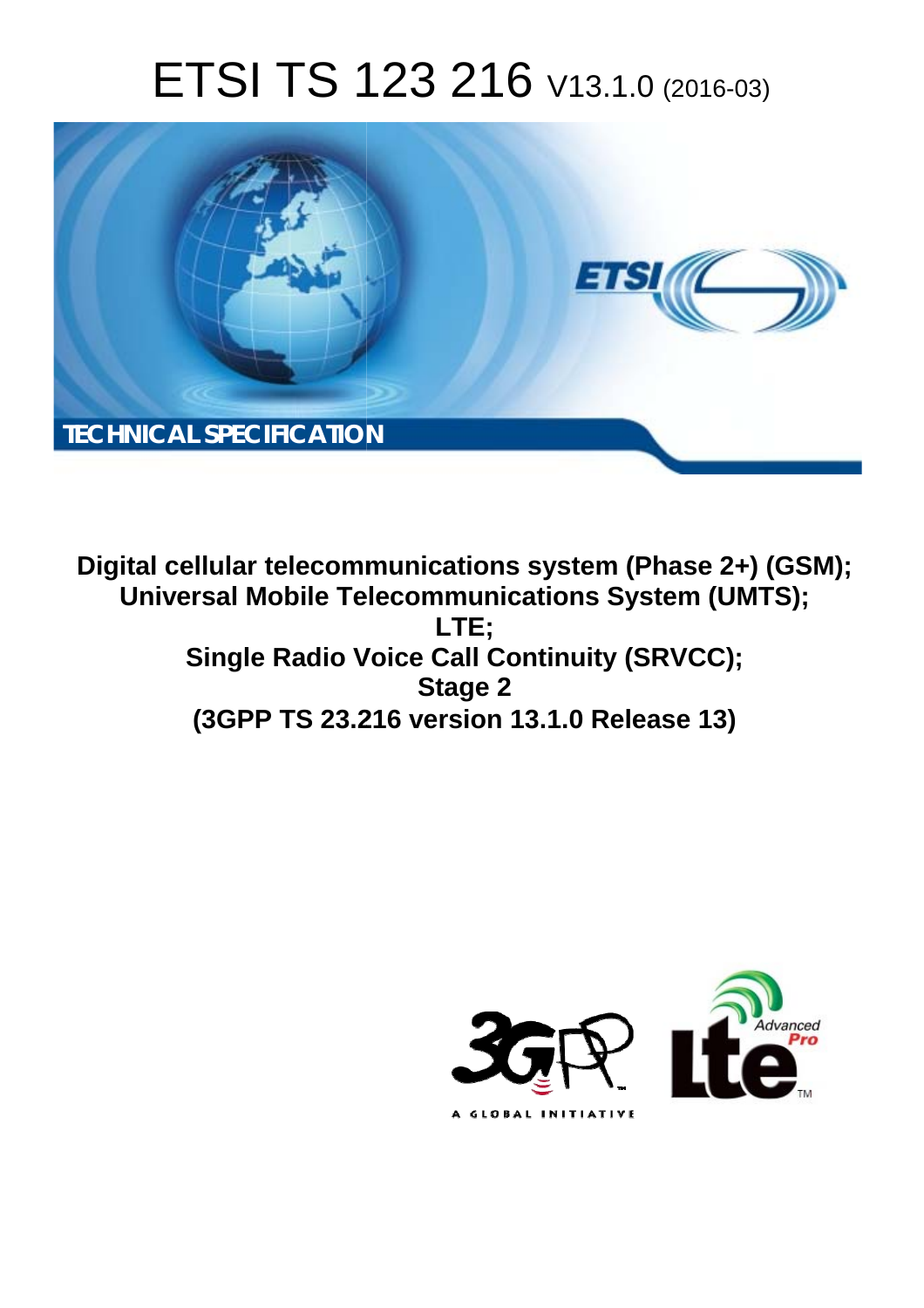Reference RTS/TSGS-0223216vd10

> Keywords GSM,LTE,UMTS

#### *ETSI*

#### 650 Route des Lucioles F-06921 Sophia Antipolis Cedex - FRANCE

Tel.: +33 4 92 94 42 00 Fax: +33 4 93 65 47 16

Siret N° 348 623 562 00017 - NAF 742 C Association à but non lucratif enregistrée à la Sous-Préfecture de Grasse (06) N° 7803/88

#### *Important notice*

The present document can be downloaded from: <http://www.etsi.org/standards-search>

The present document may be made available in electronic versions and/or in print. The content of any electronic and/or print versions of the present document shall not be modified without the prior written authorization of ETSI. In case of any existing or perceived difference in contents between such versions and/or in print, the only prevailing document is the print of the Portable Document Format (PDF) version kept on a specific network drive within ETSI Secretariat.

Users of the present document should be aware that the document may be subject to revision or change of status. Information on the current status of this and other ETSI documents is available at <https://portal.etsi.org/TB/ETSIDeliverableStatus.aspx>

If you find errors in the present document, please send your comment to one of the following services: <https://portal.etsi.org/People/CommiteeSupportStaff.aspx>

#### *Copyright Notification*

No part may be reproduced or utilized in any form or by any means, electronic or mechanical, including photocopying and microfilm except as authorized by written permission of ETSI.

The content of the PDF version shall not be modified without the written authorization of ETSI. The copyright and the foregoing restriction extend to reproduction in all media.

> © European Telecommunications Standards Institute 2016. All rights reserved.

**DECT**TM, **PLUGTESTS**TM, **UMTS**TM and the ETSI logo are Trade Marks of ETSI registered for the benefit of its Members. **3GPP**TM and **LTE**™ are Trade Marks of ETSI registered for the benefit of its Members and of the 3GPP Organizational Partners.

**GSM**® and the GSM logo are Trade Marks registered and owned by the GSM Association.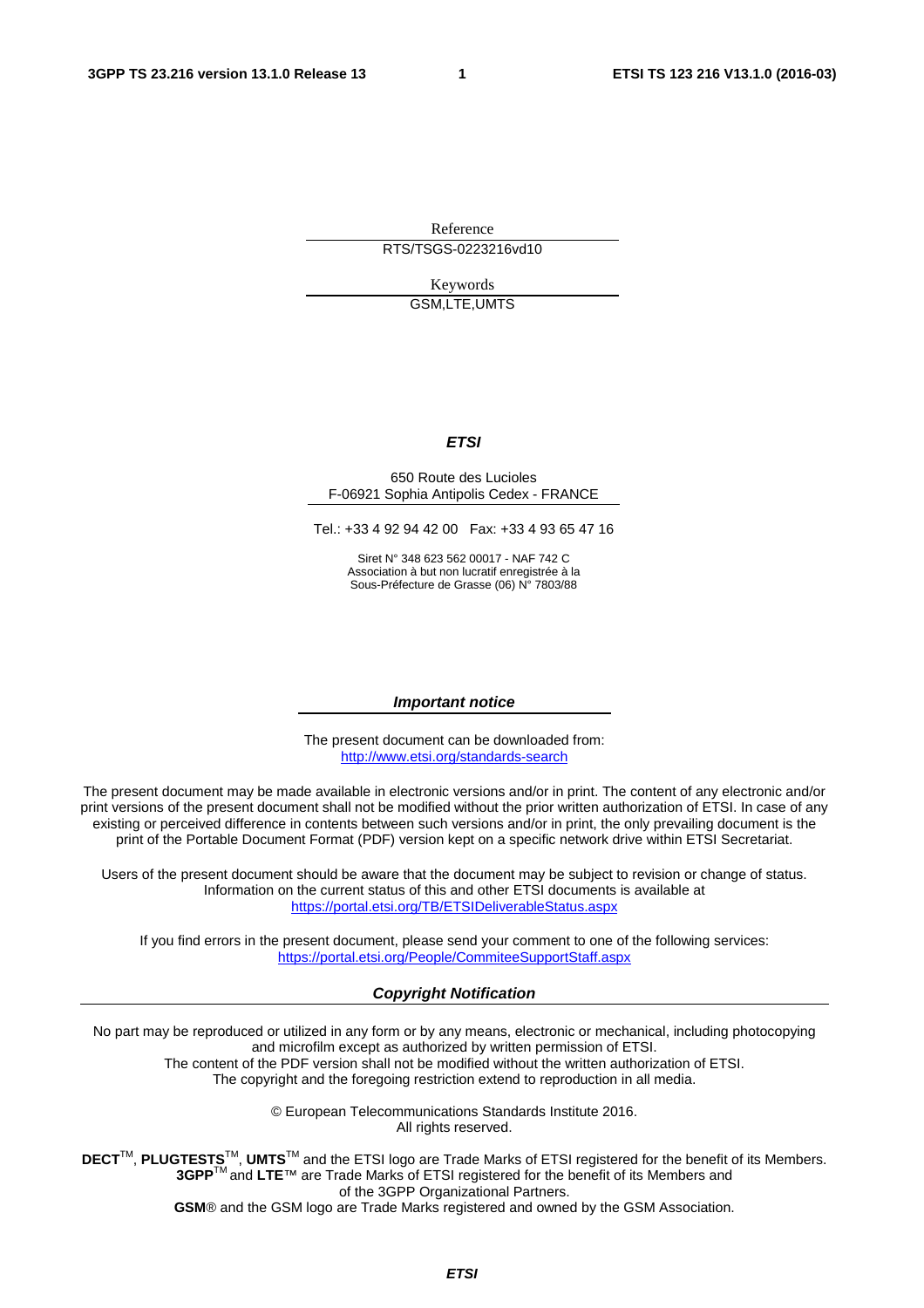## Intellectual Property Rights

IPRs essential or potentially essential to the present document may have been declared to ETSI. The information pertaining to these essential IPRs, if any, is publicly available for **ETSI members and non-members**, and can be found in ETSI SR 000 314: *"Intellectual Property Rights (IPRs); Essential, or potentially Essential, IPRs notified to ETSI in respect of ETSI standards"*, which is available from the ETSI Secretariat. Latest updates are available on the ETSI Web server ([https://ipr.etsi.org/\)](https://ipr.etsi.org/).

Pursuant to the ETSI IPR Policy, no investigation, including IPR searches, has been carried out by ETSI. No guarantee can be given as to the existence of other IPRs not referenced in ETSI SR 000 314 (or the updates on the ETSI Web server) which are, or may be, or may become, essential to the present document.

## Foreword

This Technical Specification (TS) has been produced by ETSI 3rd Generation Partnership Project (3GPP).

The present document may refer to technical specifications or reports using their 3GPP identities, UMTS identities or GSM identities. These should be interpreted as being references to the corresponding ETSI deliverables.

The cross reference between GSM, UMTS, 3GPP and ETSI identities can be found under [http://webapp.etsi.org/key/queryform.asp.](http://webapp.etsi.org/key/queryform.asp)

## Modal verbs terminology

In the present document "**shall**", "**shall not**", "**should**", "**should not**", "**may**", "**need not**", "**will**", "**will not**", "**can**" and "**cannot**" are to be interpreted as described in clause 3.2 of the [ETSI Drafting Rules](https://portal.etsi.org/Services/editHelp!/Howtostart/ETSIDraftingRules.aspx) (Verbal forms for the expression of provisions).

"**must**" and "**must not**" are **NOT** allowed in ETSI deliverables except when used in direct citation.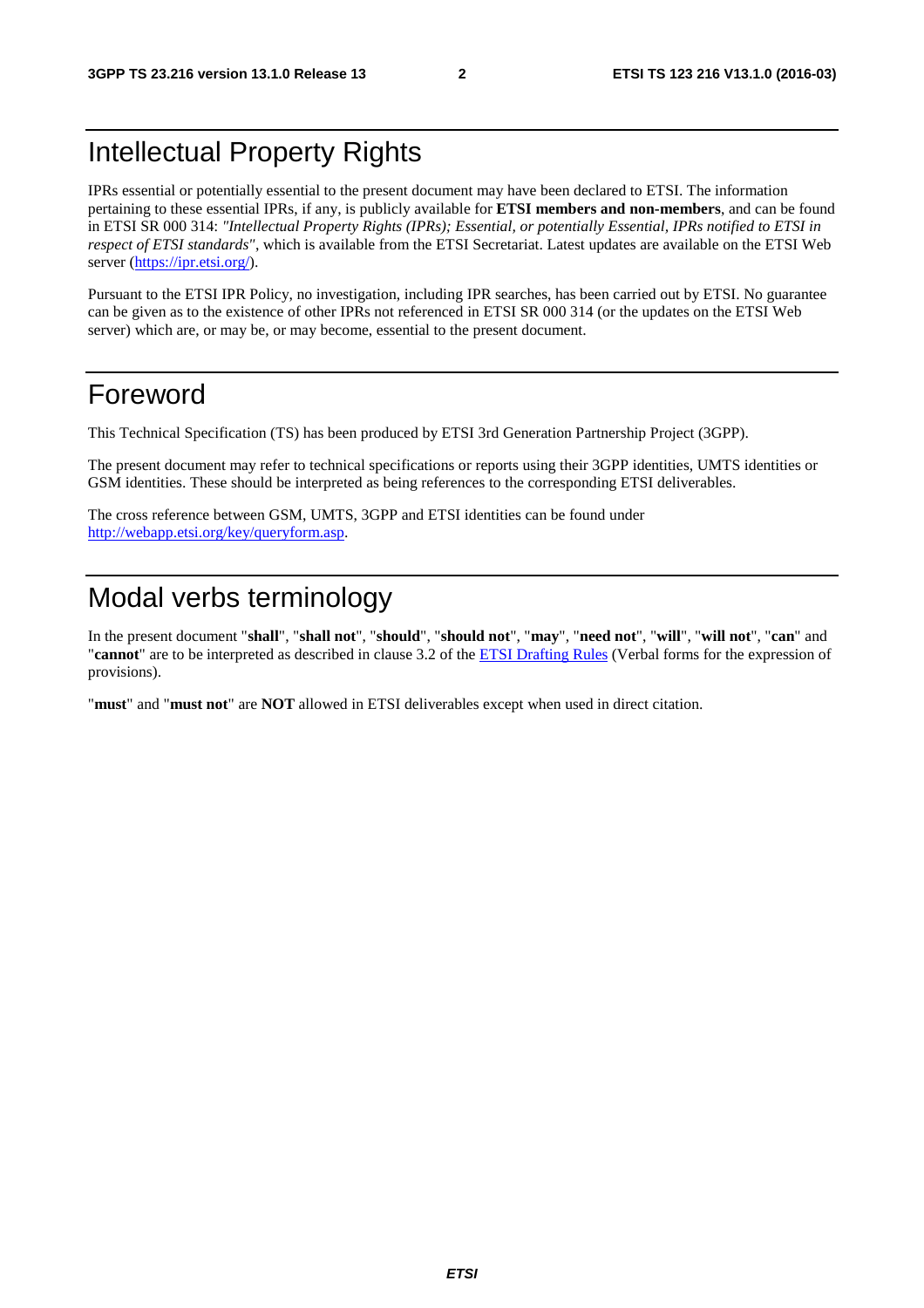$\mathbf{3}$ 

## Contents

| 1<br>2<br>3                                                                                             |  |
|---------------------------------------------------------------------------------------------------------|--|
|                                                                                                         |  |
|                                                                                                         |  |
|                                                                                                         |  |
|                                                                                                         |  |
|                                                                                                         |  |
| 3.1<br>3.2                                                                                              |  |
| 4                                                                                                       |  |
| 4.1<br>4.1.1<br>4.1.2<br>4.1.3                                                                          |  |
| 4.2                                                                                                     |  |
| 4.2.1<br>4.2.2<br>4.2.2a                                                                                |  |
| 4.2.3<br>4.2.4                                                                                          |  |
| 4.2.4.1<br>4.2.4.2<br>4.2.4.3                                                                           |  |
| 4.2.4.3.1<br>4.2.4.3.2                                                                                  |  |
| 4.2.5<br>4.2.6                                                                                          |  |
| 5                                                                                                       |  |
| 5.1<br>5.2                                                                                              |  |
| 5.2.1                                                                                                   |  |
| 5.2.2                                                                                                   |  |
| 5.2.2a                                                                                                  |  |
| 5.2.3                                                                                                   |  |
| 3GPP UTRAN/GERAN to 3GPP E-UTRAN or UTRAN (HSPA) SRVCC architecture 21<br>5.2.4                         |  |
| 5.2.5                                                                                                   |  |
| 5.3                                                                                                     |  |
| 5.3.1                                                                                                   |  |
| MSC Server enhanced for E-UTRAN/UTRAN (HSPA) to 3GPP UTRAN/GERAN SRVCC 23<br>5.3.2                      |  |
| 5.3.2a                                                                                                  |  |
| 5.3.2b<br>5.3.3                                                                                         |  |
| 5.3.3.1                                                                                                 |  |
| 5.3.3.1.1                                                                                               |  |
| 5.3.3.1.2                                                                                               |  |
| Interworking with 3GPP MSC Server enhanced for SRVCC from E-UTRAN / UTRAN (HSPA)<br>5.3.3.2             |  |
| 5.3.3.2.1                                                                                               |  |
| 5.3.3.2.2                                                                                               |  |
| 5.3.3.2.3                                                                                               |  |
| Interworking of Target MME with 3GPP MSC Server enhanced for SRVCC from CS to PS26<br>5.3.3.3<br>5.3.3A |  |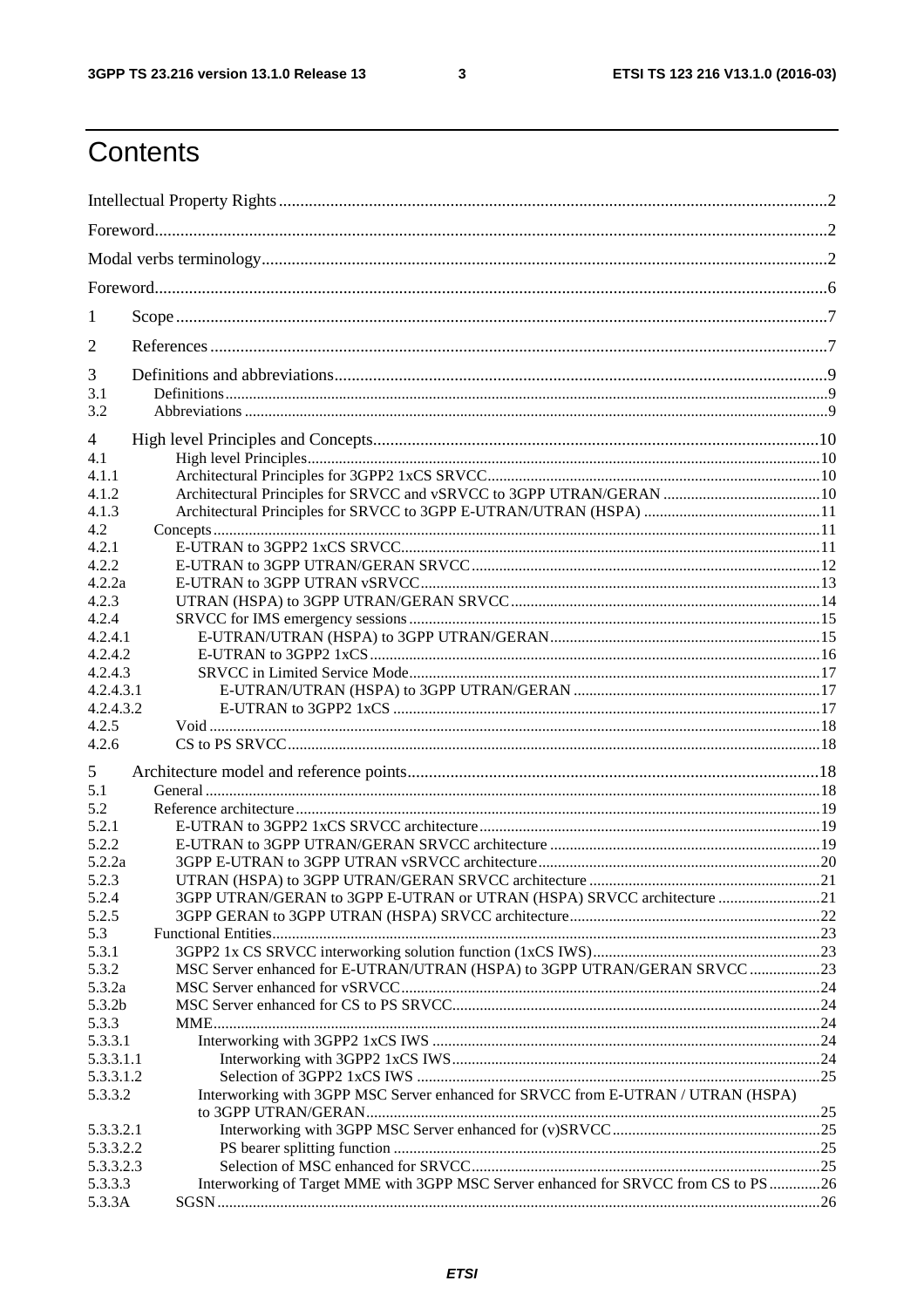| 5.3.3A.1   | Interworking with 3GPP MSC Server enhanced for SRVCC from E-UTRAN / UTRAN (HSPA)     |  |
|------------|--------------------------------------------------------------------------------------|--|
|            |                                                                                      |  |
| 5.3.3A.1.1 |                                                                                      |  |
| 5.3.3A.1.2 |                                                                                      |  |
| 5.3.3A.1.3 |                                                                                      |  |
| 5.3.3A.2   | Interworking of Target SGSN with 3GPP MSC Server enhanced for SRVCC from CS to PS 26 |  |
| 5.3.4      |                                                                                      |  |
| 5.3.4.1    |                                                                                      |  |
| 5.3.4.2    | Interworking with 3GPP UTRAN/GERAN for SRVCC from E-UTRAN / UTRAN (HSPA) to          |  |
| 5.3.4.3    |                                                                                      |  |
| 5.3.4a     |                                                                                      |  |
| 5.3.5      |                                                                                      |  |
| 5.3.6      |                                                                                      |  |
| 5.3.6.1    |                                                                                      |  |
| 5.3.6.2    | Interworking with 3GPP UTRAN/GERAN for SRVCC from E-UTRAN to 3GPP                    |  |
| 5.3.6.2a   |                                                                                      |  |
| 5.3.6A     |                                                                                      |  |
| 5.3.6B     |                                                                                      |  |
| 5.3.7      |                                                                                      |  |
| 5.3.7.1    | Interworking with 3GPP UTRAN/GERAN for SRVCC or vSRVCC from E-UTRAN / UTRAN          |  |
|            |                                                                                      |  |
| 5.3.7.2    |                                                                                      |  |
| 5.3.8      |                                                                                      |  |
| 5.4        |                                                                                      |  |
| 5.4.1      |                                                                                      |  |
| 5.4.2      |                                                                                      |  |
| 5.4.3      |                                                                                      |  |
| 5.4.3A     |                                                                                      |  |
| 5.4.4      |                                                                                      |  |
| 5.4.5      |                                                                                      |  |
| 5.4.6      |                                                                                      |  |
| 6          |                                                                                      |  |
| 6.1        |                                                                                      |  |
| 6.1.1      |                                                                                      |  |
| 6.1.2      |                                                                                      |  |
| 6.1.2A     |                                                                                      |  |
| 6.1.3      |                                                                                      |  |
| 6.2        |                                                                                      |  |
| 6.2.1      |                                                                                      |  |
| 6.2.1A     |                                                                                      |  |
| 6.2.1B     |                                                                                      |  |
| 6.2.1C     |                                                                                      |  |
| 6.2.2      |                                                                                      |  |
| 6.2.2.1    |                                                                                      |  |
| 6.2.2.1A   | SRVCC from E-UTRAN to GERAN with DTM but without DTM HO support and from E-          |  |
|            |                                                                                      |  |
| 6.2.2.2    | SRVCC from E-UTRAN to UTRAN with PS HO or GERAN with DTM HO support39                |  |
| 6.2.2.3    |                                                                                      |  |
| 6.2.2.4    |                                                                                      |  |
| 6.2.3      |                                                                                      |  |
| 6.3        |                                                                                      |  |
| 6.3.1      |                                                                                      |  |
| 6.3.1A     |                                                                                      |  |
| 6.3.1B     |                                                                                      |  |
| 6.3.2      |                                                                                      |  |
| 6.3.2.1    |                                                                                      |  |
| 6.3.2.1A   | SRVCC from UTRAN (HSPA) to GERAN with DTM but without DTM HO support and from        |  |
|            |                                                                                      |  |
| 6.3.2.2    | SRVCC from UTRAN (HSPA) to UTRAN or GERAN with DTM HO support 52                     |  |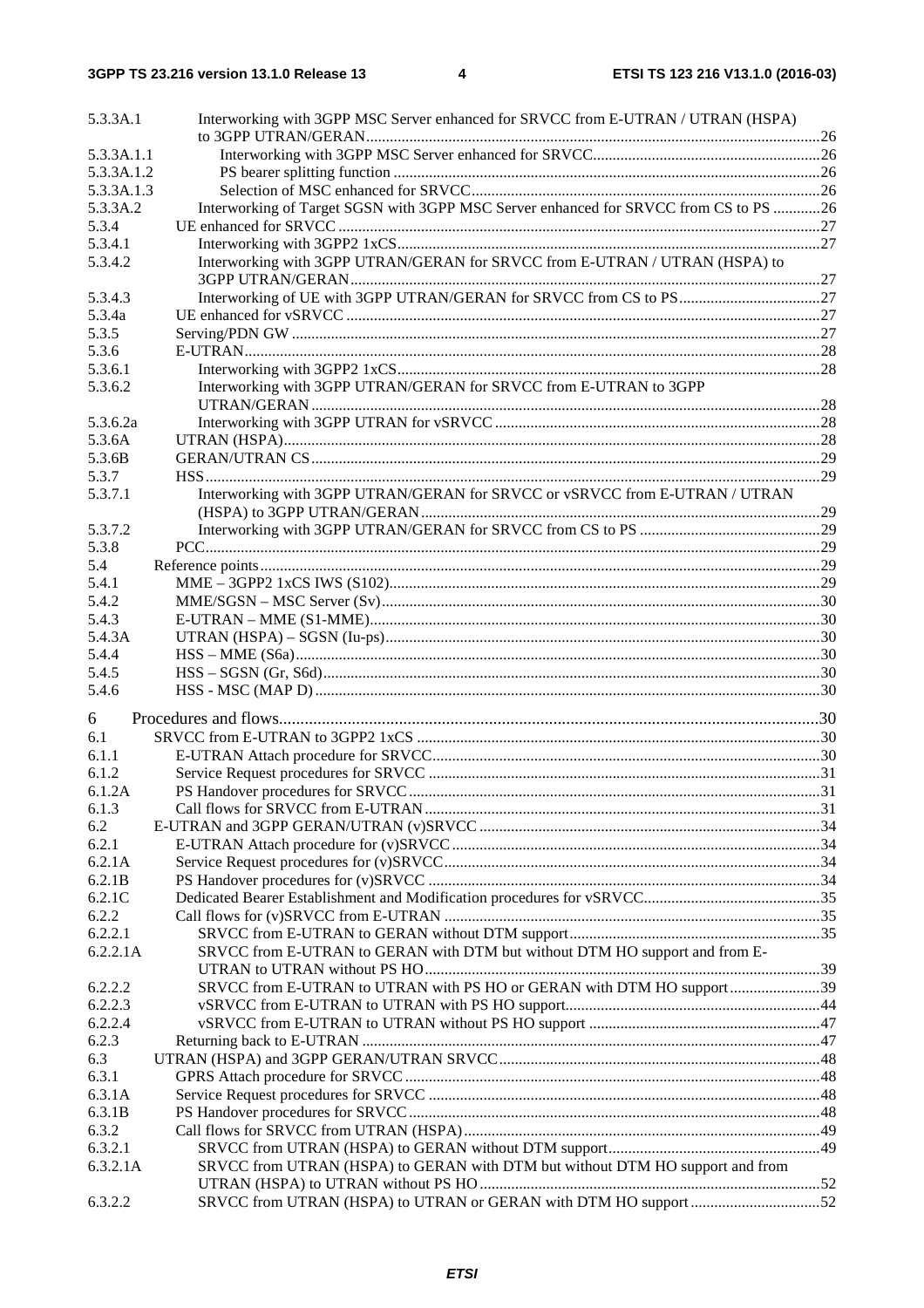| 6.4          |                                                                              |  |  |  |  |  |  |  |  |
|--------------|------------------------------------------------------------------------------|--|--|--|--|--|--|--|--|
| 6.4.1        |                                                                              |  |  |  |  |  |  |  |  |
| 6.4.2        |                                                                              |  |  |  |  |  |  |  |  |
| 6.4.3        |                                                                              |  |  |  |  |  |  |  |  |
| 6.4.3.1      | SRVCC to E-UTRAN/UTRAN (HSPA) from GERAN without DTM/PS HO support56         |  |  |  |  |  |  |  |  |
| 6.4.3.2      | SRVCC to E-UTRAN/UTRAN (HSPA) from GERAN with DTM support but without DTM HO |  |  |  |  |  |  |  |  |
|              |                                                                              |  |  |  |  |  |  |  |  |
| 6.4.3.3      |                                                                              |  |  |  |  |  |  |  |  |
| 7            |                                                                              |  |  |  |  |  |  |  |  |
| 8            |                                                                              |  |  |  |  |  |  |  |  |
| 8.1          |                                                                              |  |  |  |  |  |  |  |  |
| 8.1.1        |                                                                              |  |  |  |  |  |  |  |  |
| 8.1.1a       |                                                                              |  |  |  |  |  |  |  |  |
| 8.1.1a.1     |                                                                              |  |  |  |  |  |  |  |  |
| 8.1.1a.2     |                                                                              |  |  |  |  |  |  |  |  |
| 8.1.2        |                                                                              |  |  |  |  |  |  |  |  |
| 8.1.3        |                                                                              |  |  |  |  |  |  |  |  |
| 8.2<br>8.2.1 |                                                                              |  |  |  |  |  |  |  |  |
| 8.2.2        |                                                                              |  |  |  |  |  |  |  |  |
| 8.2.3        |                                                                              |  |  |  |  |  |  |  |  |
|              |                                                                              |  |  |  |  |  |  |  |  |
| 9            |                                                                              |  |  |  |  |  |  |  |  |
| 9.1<br>9.2   |                                                                              |  |  |  |  |  |  |  |  |
|              |                                                                              |  |  |  |  |  |  |  |  |
|              | <b>Annex A (informative):</b>                                                |  |  |  |  |  |  |  |  |
| A.1          |                                                                              |  |  |  |  |  |  |  |  |
| A.2          |                                                                              |  |  |  |  |  |  |  |  |
| A.3          |                                                                              |  |  |  |  |  |  |  |  |
| A.4          |                                                                              |  |  |  |  |  |  |  |  |
|              | <b>Annex B</b> (informative):                                                |  |  |  |  |  |  |  |  |
|              |                                                                              |  |  |  |  |  |  |  |  |
|              |                                                                              |  |  |  |  |  |  |  |  |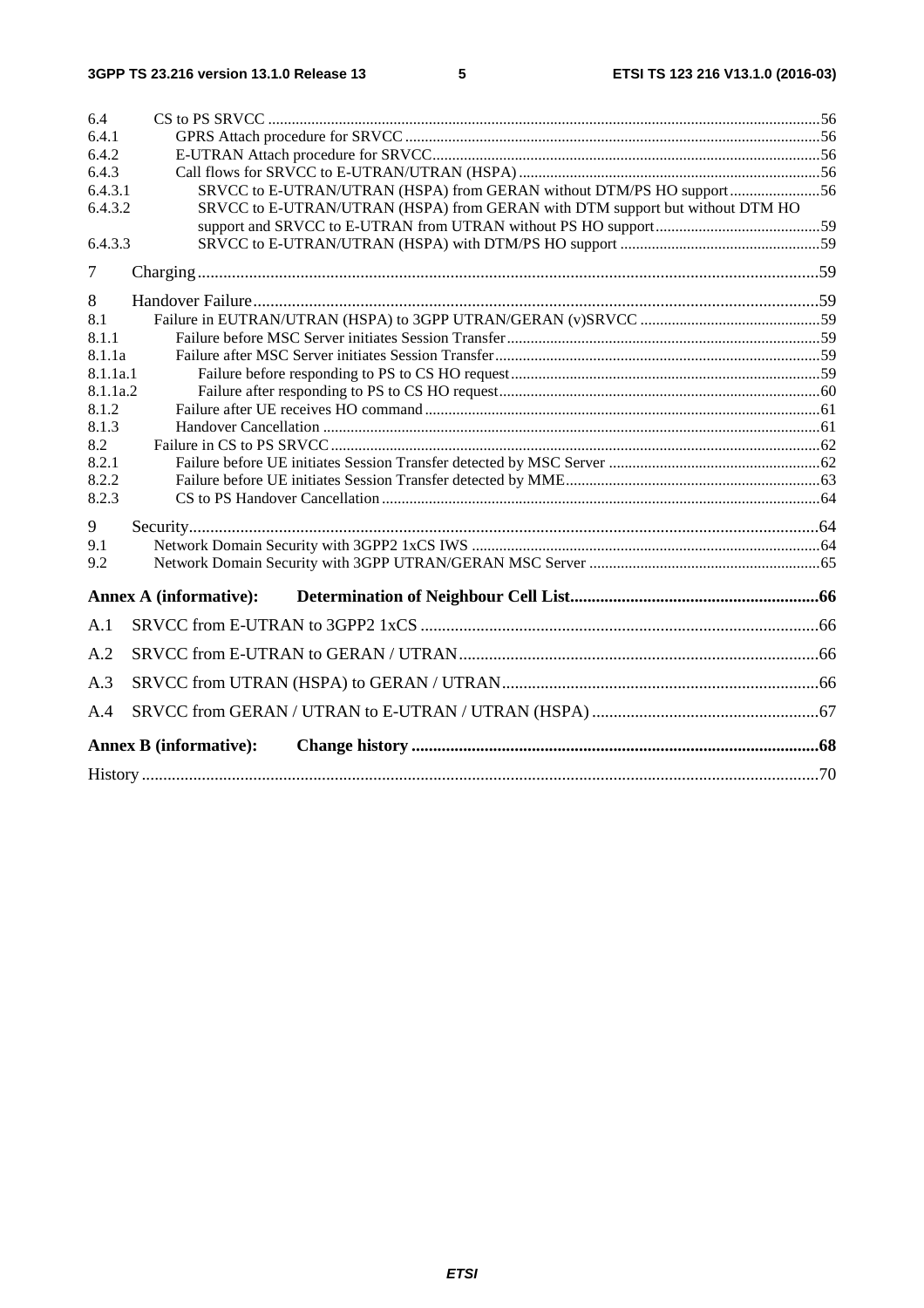## Foreword

This Technical Specification has been produced by the 3rd Generation Partnership Project (3GPP).

The contents of the present document are subject to continuing work within the TSG and may change following formal TSG approval. Should the TSG modify the contents of the present document, it will be re-released by the TSG with an identifying change of release date and an increase in version number as follows:

Version x.y.z

where:

- x the first digit:
	- 1 presented to TSG for information;
	- 2 presented to TSG for approval;
	- 3 or greater indicates TSG approved document under change control.
- y the second digit is incremented for all changes of substance, i.e. technical enhancements, corrections, updates, etc.
- z the third digit is incremented when editorial only changes have been incorporated in the document.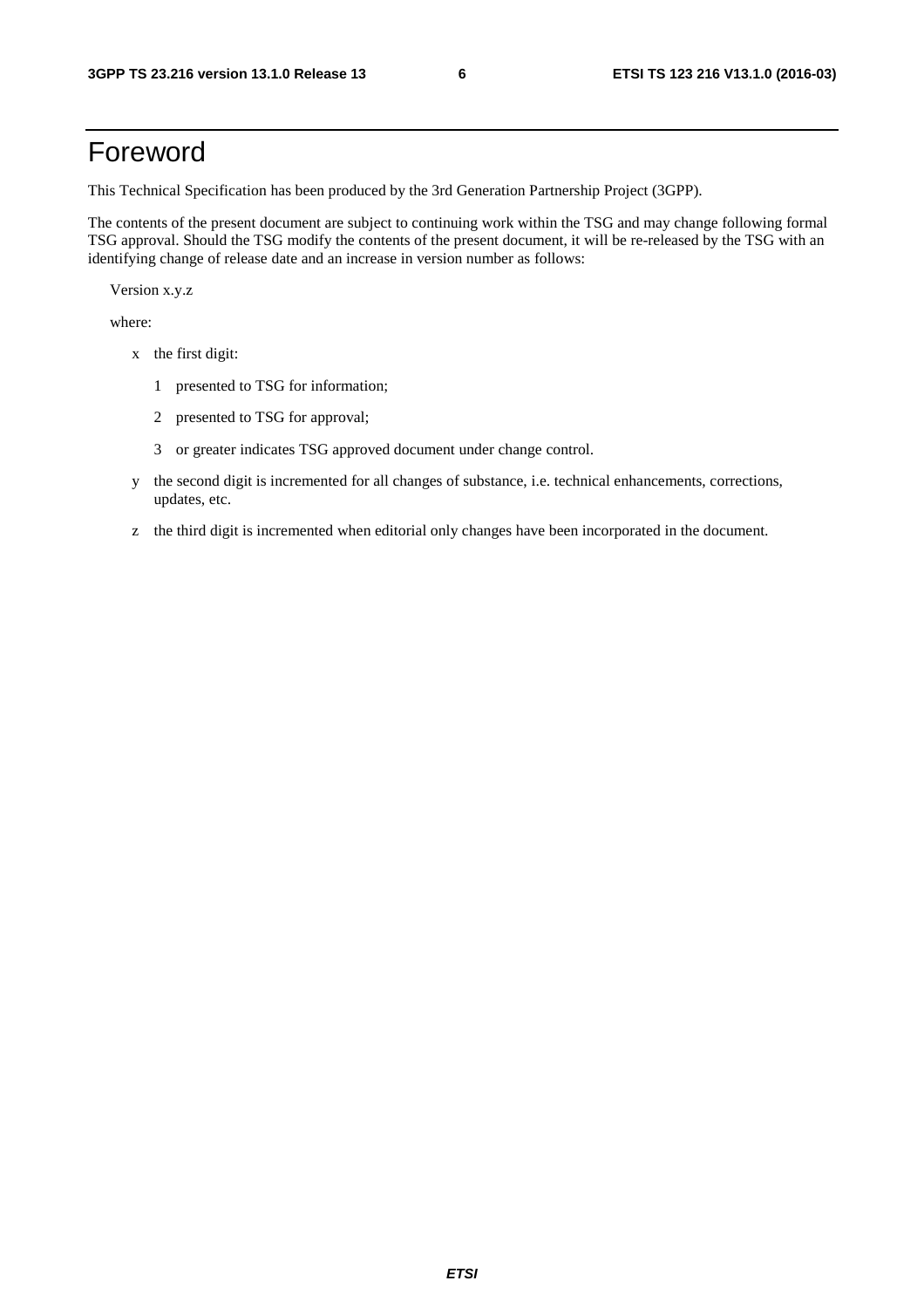## 1 Scope

This document specifies the architecture enhancements for Single Radio Voice Call Continuity (SRVCC) between the following access systems for voice calls that are anchored in the IMS:

- from E-UTRAN to 3GPP2 1xCS;
- from E-UTRAN to UTRAN/GERAN;
- from UTRAN (HSPA) to UTRAN/GERAN.
- from UTRAN/GERAN to E-UTRAN.
- from GERAN to UTRAN (HSPA).

This document will not describe 3GPP2 functional entities. However, interfaces between both 3GPP and 3GPP2 functional entities are described in this specification.

SRVCC from E-UTRAN access to 3GPP2 1xCS is covered in this specification, including the handling of IMS emergency call continuity. Handling of non-voice component and SRVCC from 3GPP2 1xCS to E-UTRAN direction is not specified in this release.

SRVCC from E-UTRAN/UTRAN (HSPA) access and 3GPP UTRAN/GERAN CS accesses for voice calls that are anchored in the IMS, as well as the coordination between the SRVCC for voice call and the handover of non-voice PS bearers are covered in this specification. SRVCC with IMS emergency call continuity from E-UTRAN/UTRAN (HSPA) to 3GPP UTRAN/GERAN CS accesses for voice calls is covered in this specification. SRVCC with priority handling from E-UTRAN to 3GPP UTRAN/GERAN CS accesses for voice or voice and video calls is also covered in this specification. The handover of non-voice PS bearer from E-UTRAN is specified by the procedures defined in TS 23.401 [2], TS 23.060 [10], TS 25.413 [11] and TS 43.129 [12]. The handover of non voice PS bearer from UTRAN (HSPA) is specified by the procedures defined in TS 23.060 [10], TS 25.413 [11] and TS 43.129 [12].

This document specifies the architecture enhancements for Single Radio Video Call Continuity (vSRVCC) from E-UTRAN to UTRAN-CS access for Video Calls that are anchored in the IMS.

## 2 References

The following documents contain provisions which, through reference in this text, constitute provisions of the present document.

- References are either specific (identified by date of publication, edition number, version number, etc.) or non-specific.
- For a specific reference, subsequent revisions do not apply.
- For a non-specific reference, the latest version applies. In the case of a reference to a 3GPP document (including a GSM document), a non-specific reference implicitly refers to the latest version of that document *in the same Release as the present document*.
- [1] 3GPP TR 21.905: "Vocabulary for 3GPP Specifications".
- [2] 3GPP TS 23.401: "GPRS enhancements for E-UTRAN access".
- [3] 3GPP TS 23.402 "Architecture enhancements for non-3GPP accesses".
- [4] 3GPP2 X.S0042-0: "Voice Call Continuity between IMS and Circuit Switched System".
- [5] Void.
- [6] Void.
- [7] 3GPP TR 36.938: "Improved Network Controlled Mobility between E-UTRAN and 3GPP2/Mobile WiMAX Radio Technologies".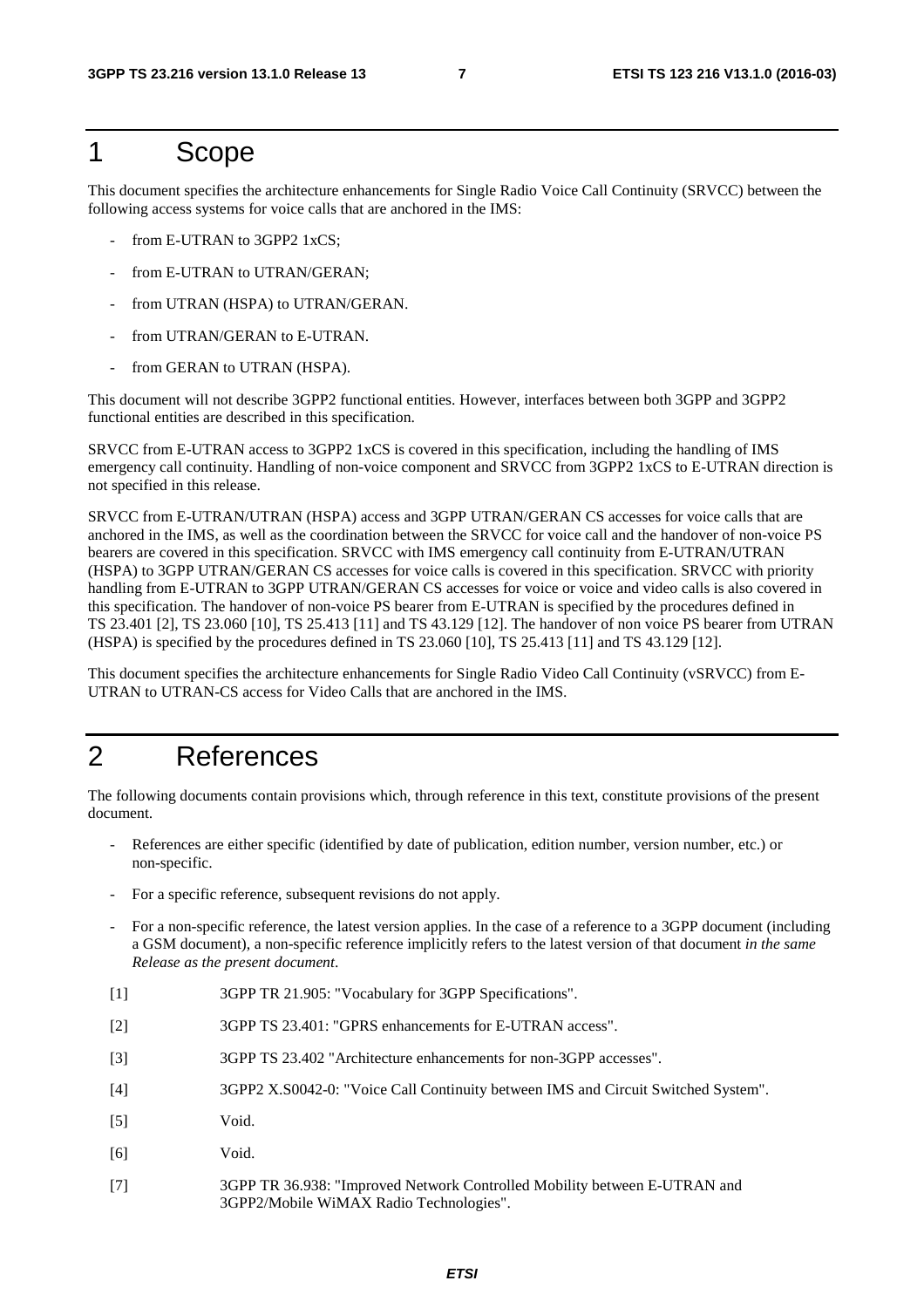- [8] 3GPP2 A.S0008-C: "Interoperability Specification (IOS) for High Rate Packet Data (HRPD) Radio Access Network Interfaces with Session Control in the Access Network".
- [9] 3GPP TS 22.278: "Service requirements for the Evolved Packet System (EPS)".
- [10] 3GPP TS 23.060: "General Packet Radio Service (GPRS); Service description; Stage 2".
- [11] 3GPP TS 25.413: "UTRAN Iu interface Radio Access Network Application Part (RANAP) signalling".
- [12] 3GPP TS 43.129: "Packet-switched handover for GERAN A/Gb mode; Stage 2".
- [13] 3GPP TS 23.292: "IP Multimedia Subsystem (IMS) Centralized Services: Stage 2".
- [14] 3GPP TS 23.237: "IP Multimedia Subsystem (IMS) Service Continuity: Stage 2".
- [15] 3GPP TS 23.002: "Network Architecture".
- [16] 3GPP TS 36.300: "Evolved Universal Terrestrial Radio Access (E-UTRA) and Evolved Universal Terrestrial Radio Access Network (E-UTRAN); Overall description; Stage 2".
- [17] Void.
- [18] 3GPP TS 23.009: "Handover procedures".
- [19] 3GPP TS 25.331: "Radio Resource Control (RRC) protocol specification".
- [20] 3GPP2 A.S0014: "Interoperability Specification (IOS) for cdma2000 Access Network Interfaces".
- [21] 3GPP TS 33.210: "3G Security; Network Domain Security; IP network layer security".
- [22] 3GPP TS 33.401: "3GPP System Architecture Evolution (SAE): Security architecture".
- [23] 3GPP TS 48.008: "Mobile Switching Centre Base Station System (MSC-BSS) interface; Layer 3 specification".
- [24] 3GPP TS 48.018: "General Packet Radio Service (GPRS); Base Station System (BSS) Serving GPRS Support Node (SGSN); BSS GPRS Protocol (BSSGP)".
- [25] 3GPP TS 33.102: "3G Security; Security architecture".
- [26] 3GPP TS 22.173: "IP Multimedia Core Network Subsystem (IMS) Multimedia Telephony Service and supplementary services".
- [27] 3GPP TS 23.003: "Numbering, addressing and identification".
- [28] 3GPP TS 23.167: "IP Multimedia Core Network Subsystem (IMS) emergency sessions".
- [29] 3GPP TS 23.271: "Functional stage 2 description of Location Services (LCS)".
- [30] 3GPP TS 36.413: "Evolved Universal Terrestrial Radio Access Network (E-UTRAN); S1 Application Protocol (S1AP)".
- [31] 3GPP TS 22.101: "Service aspects; Service principles".
- [32] 3GPP TS 23.203: "Policy and charging control architecture".
- [33] ITU-T Recommendation H.324 Annex K: "Media oriented negotiation acceleration procedure" and associated changes to Annex J".
- [34] 3GPP TS 26.111: "Codec for circuit switched multimedia telephony service; Modifications to H.324".
- [35] 3GPP TR 26.911: "Codec(s) for Circuit-Switched (CS) multimedia telephony service; Terminal implementor's guide".
- [36] 3GPP TS 36.423: "Evolved Universal Terrestrial Radio Access Network (E-UTRAN); X2 Application Protocol (X2AP)".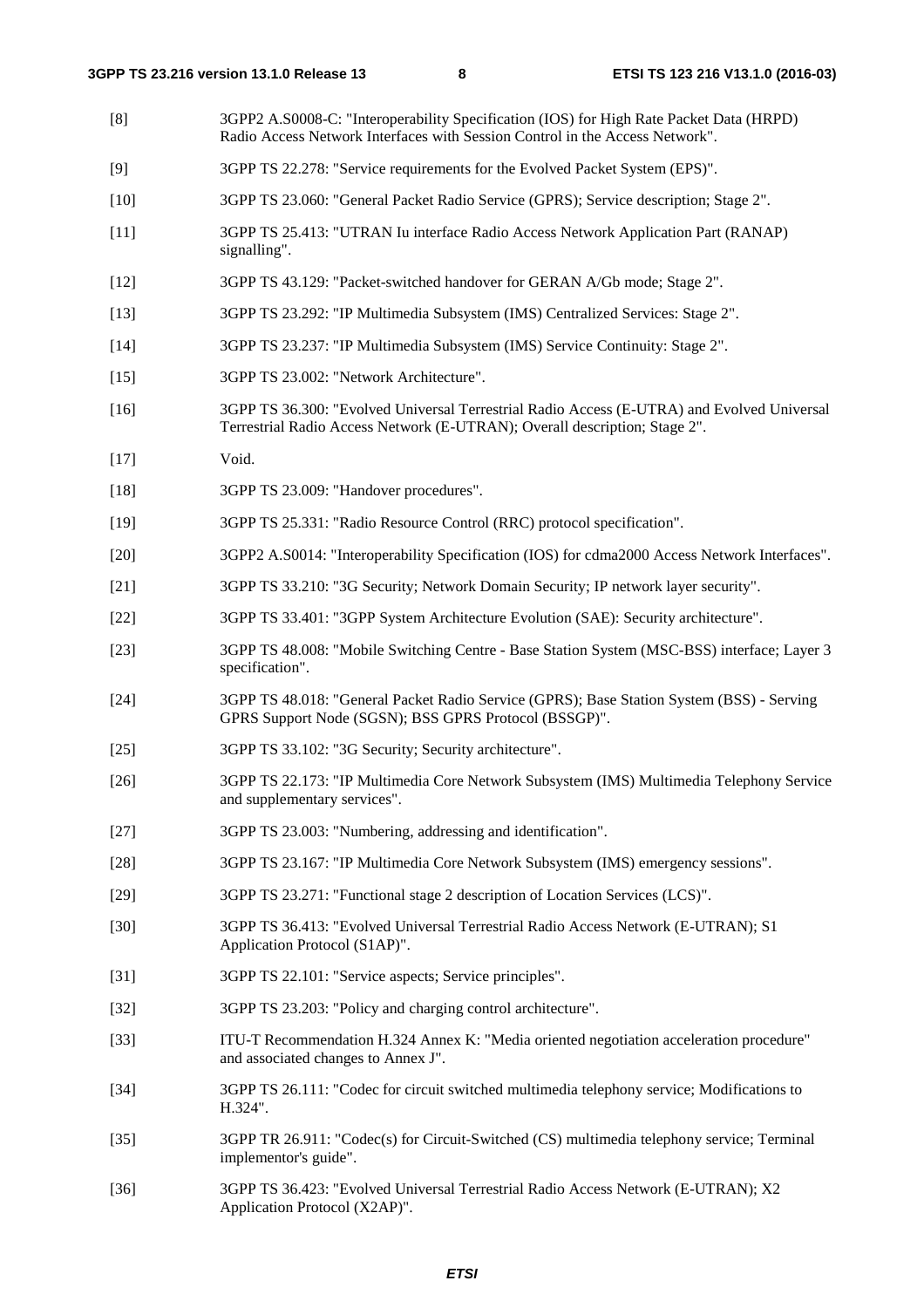- [37] 3GPP TS 29.303: "Domain Name System Procedures; Stage 3".
- [38] 3GPP TS 22.002: "Circuit Bearer Services (BS) supported by a Public Land Mobile Network (PLMN)".
- [39] 3GPP TS 22.003: "Circuit Teleservices supported by a Public Land Mobile Network (PLMN)".
- [40] 3GPP TS 23.251: "Network sharing; Architecture and functional description".
- [41] 3GPP TS 29.002: "Mobile Application Part (MAP) specification".
- [42] 3GPP TS 23.272: "Circuit Switched (CS) fallback in Evolved Packet System (EPS)".

## 3 Definitions and abbreviations

## 3.1 Definitions

For the purposes of the present document, the terms and definitions given in TR 21.905 [1] and the following apply. A term defined in the present document takes precedence over the definition of the same term, if any, in TR 21.905 [1].

**1xCS:** The 3GPP2 legacy circuit switched signalling system as defined in 3GPP2 X.S0042-0 [4].

**3GPP SRVCC UE:** A 3GPP SRVCC UE is a UE enhanced for IMS Service Continuity with the additional UE capabilities described in this specification for SRVCC between E-UTRAN and 3GPP UTRAN and / or between E-UTRAN and 3GPP GERAN and / or between UTRAN (HSPA) and 3GPP UTRAN and 3GPP GERAN.

**Correlation MSISDN:** An MSISDN used for correlation of sessions. See TS 23.003 [27] for more information.

**Emergency Session Transfer Number for SRVCC (E-STN-SR):** see TS 23.237 [14].

**IMS-based MPS Session:** see TS 23.401 [2].

**Session Transfer Number for SRVCC (STN-SR):** see TS 23.237 [14].

**Single Radio Voice Call Continuity (SRVCC):** Voice call continuity between IMS over PS access and CS access for calls that are anchored in IMS when the UE is capable of transmitting/receiving on only one of those access networks at a given time.

**Single Radio Video Call Continuity (vSRVCC):** Video call continuity from E-UTRAN to UTRAN-CS for calls that are anchored in the IMS when the UE is capable of transmitting/receiving on only one of those access networks at a given time. In this specification, the term vSRVCC is introduced for Single Radio Video Call Continuity to differentiate it from Single Radio Voice Call Continuity (SRVCC).

**CS to PS Single Radio Voice Call Continuity (CS to PS SRVCC):** SRVCC from UTRAN to E-UTRAN, and SRVCC from GERAN to UTRAN/E-UTRAN.

**Video Call:** For IMS over E-UTRAN, it represents the session using bidirectional voice and synchronised real time video as specified in TS 22.173 [26]. For UTRAN-CS, it represents the Circuit Switched (CS) multimedia calls as specified in TS 22.101 [31].

## 3.2 Abbreviations

For the purposes of the present document, the abbreviations given in TR 21.905 [1] and the following apply. An abbreviation defined in the present document takes precedence over the definition of the same abbreviation, if any, in TR 21.905 [1].

| 1xCS IWS   | Single Radio Voice Call Continuity Interworking solution Function for 3GPP2 1xCS |
|------------|----------------------------------------------------------------------------------|
| ARP        | Allocation and Retention Priority                                                |
| C-MSISDN   | <b>Correlation MSISDN</b>                                                        |
| <b>MPS</b> | Multimedia Priority Service                                                      |
| <b>SAI</b> | Service Area Identifier as defined in TS 25.413 [11] and TS 23.003 [27]          |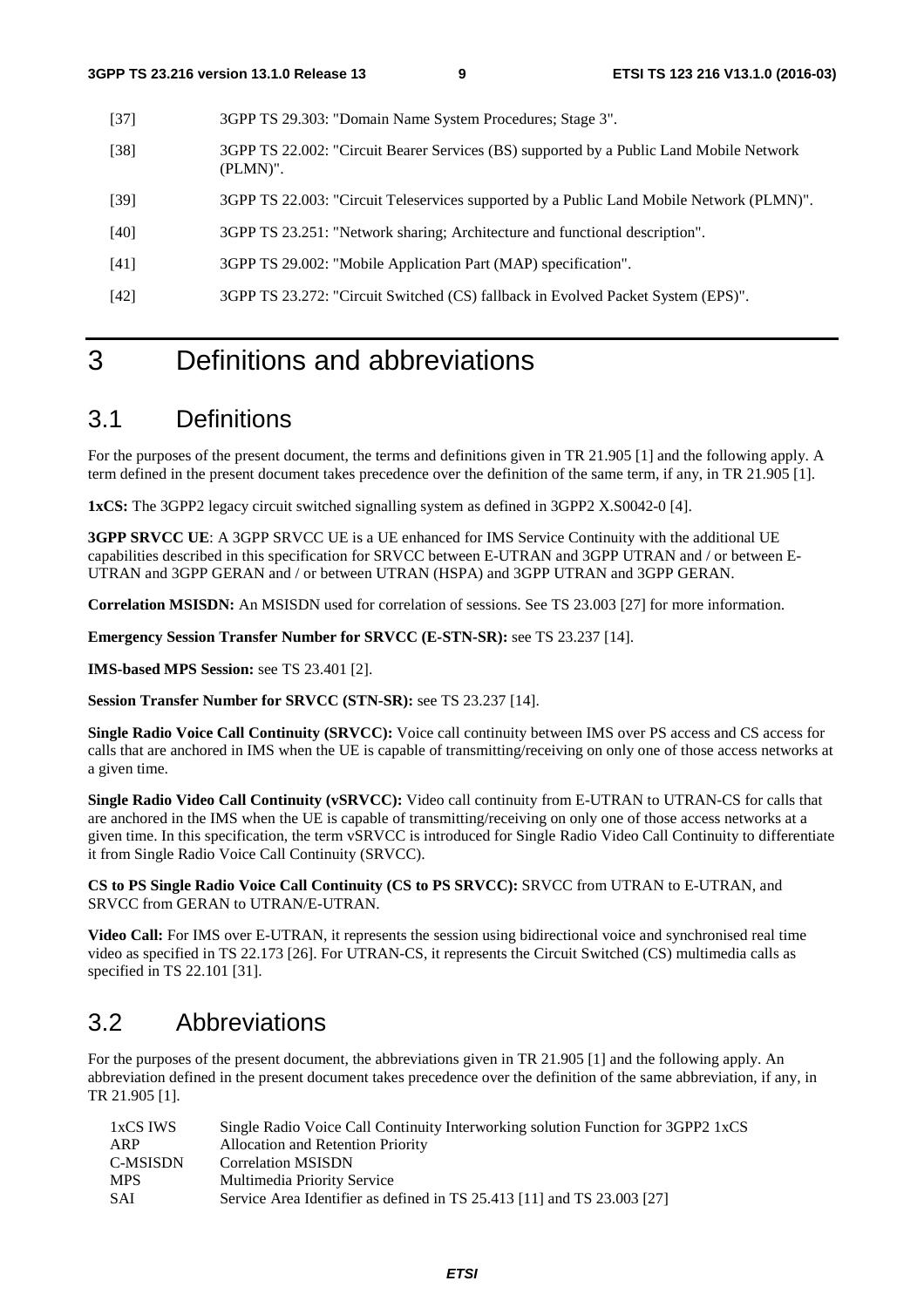| <b>SRVCC</b> | Single Radio Voice Call Continuity |
|--------------|------------------------------------|
| vSRVCC       | Single Radio Video Call Continuity |

## 4 High level Principles and Concepts

### 4.1 High level Principles

### 4.1.1 Architectural Principles for 3GPP2 1xCS SRVCC

The solution for SRVCC fulfils the requirements of TS 22.278 [9] and the following architectural principles:

- 1. The solution shall allow coexistence and be compatible with the 1xCS procedures specified in the 3GPP2 VCC specification, X.S0042 [4].
- 2. The solution shall not require UE with multiple RATs capability to simultaneously signal on two different RATs.
- 3. The solution shall be transparent to E-UTRA only terminal or network.
- 4. The solution shall minimize the coupling between the E-UTRAN and the 3GPP2 access. In particular, the solution shall allow the cdma2000 1xRTT specification to evolve without necessitating a modification to the E-UTRAN specifications.
- 5. RAT change and domain selection should be under network control.
- 6. In roaming cases, the Visited PLMN should control the RAT change and/or domain selection while taking into account any related HPLMN policies.
- 7. The solution shall not impact cdma2000 RAT.
- 8. The solution shall not impact cdma2000 CS CN.
- 9 All IMS sessions that may be subject to SRVCC shall be anchored in the IMS (VCC Application).
- 10. When SRVCC is deployed, QCI=1:
	- shall not be used for IMS sessions that are not anchored in the IMS (VCC Application); and
	- shall only be used for the voice bearer.

### 4.1.2 Architectural Principles for SRVCC and vSRVCC to 3GPP UTRAN/GERAN

The solution for (v)SRVCC fulfils the requirements of TS 22.278 [9] and the following architectural principles:

- 1. The solution shall allow coexistence and be compatible with TS 23.292 [13] and TS 23.237 [14].
- 2. The solution shall not require UE with multiple RATs capability to simultaneously signal on two different RATs.
- 3. RAT change and domain selection should be under network control.
- 4. E-UTRAN/UTRAN (HSPA) to UTRAN/GERAN CS handover for SRVCC is triggered by the same radio handover conditions and mechanisms as for an E-UTRAN/UTRAN (HSPA) to UTRAN/GERAN PS handover.
- 5. The Video Call by IMS over E-UTRAN is the IMS session with bi-directional video and voice media e.g. IMS Multimedia Telephony as defined in TS 22.173 [26] which uses separate EPS bearers for video and voice components, respectively.
- 6. In roaming cases, the VPLMN shall be able to control the RAT/domain selection change while taking into account any related HPLMN policies for IMS sessions with bi-directional video and voice media e.g. IMS Multimedia Telephony as defined in TS 22.173 [26].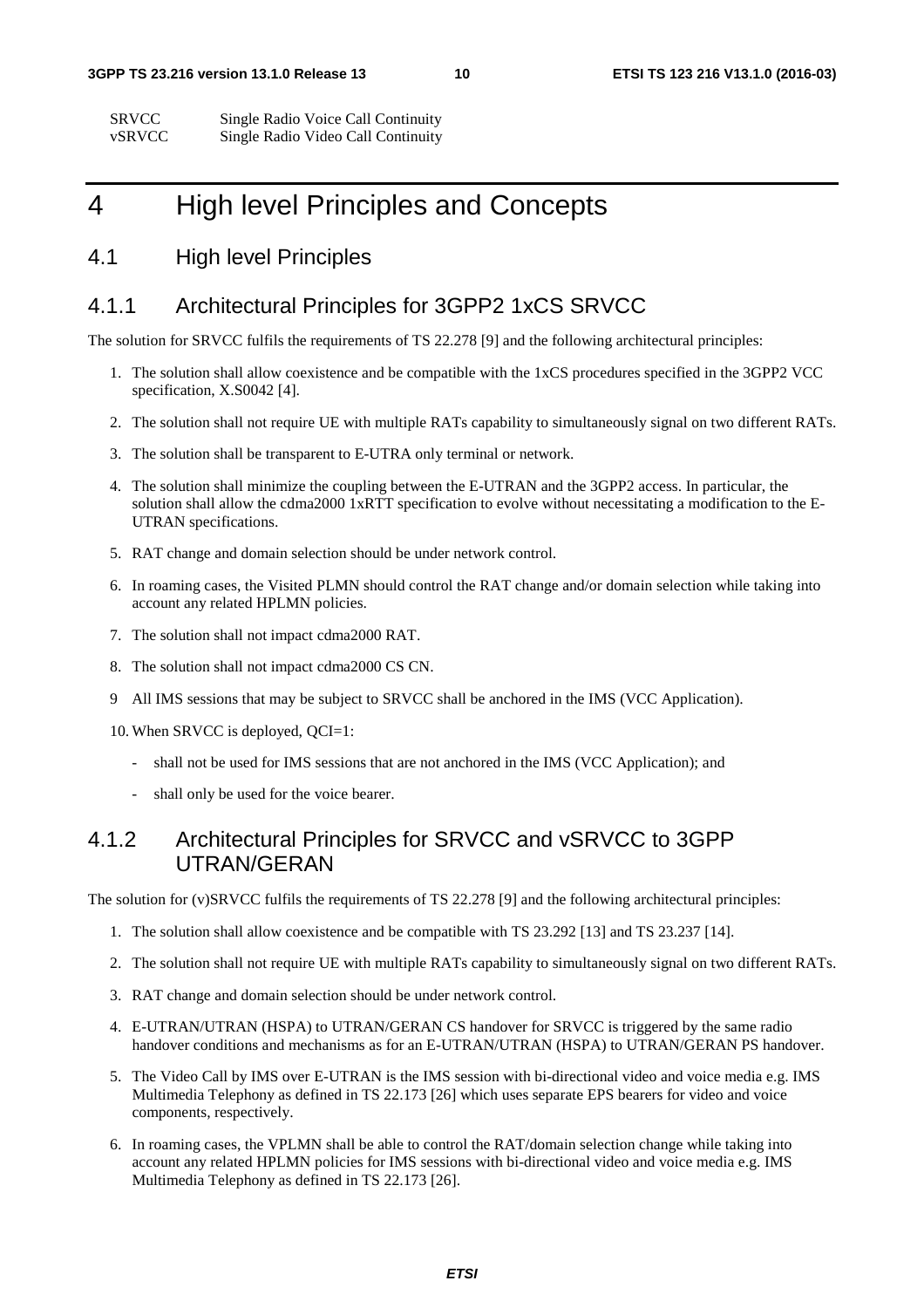- 7 All IMS sessions that may be subject to (v)SRVCC shall be anchored in the IMS (SCC AS).
- 8. When SRVCC is deployed, OCI=1 / traffic-class 'Conversational' with Source Statistics Descriptor ='speech':
	- shall not be used for IMS sessions that are not anchored in the IMS (SCC AS); and
		- shall only be used for the voice bearer.
- NOTE 1: The UE may have multiple voice media streams that are multiplexed over a single voice (e.g. QCI=1) bearer. Selection of the voice streams for SRVCC by the SCC AS is as specified in TS 23.237 [14].
- NOTE 2: The UE may have multiple voice and video media streams that are carried over a single voice but multiple video (OCI=1 and the vSRVCC marked bearer) bearers or are multiplexed each over a single media bearer. Only one of these voice or voice and video streams is selected for SRVCC or vSRVCC by the SCC AS (see TS 23.237 [14]).

### 4.1.3 Architectural Principles for SRVCC to 3GPP E-UTRAN/UTRAN (HSPA)

The solution for CS to PS SRVCC fulfils the following architectural principles in addition to the ones defined in clause 4.1.2:

- A CS to PS SRVCC procedure shall be possible for CS call that is originated from UTRAN/GERAN.
- After transfer from CS to PS SRVCC, it shall support moving the session back to UTRAN/GERAN CS domain if SRVCC from E-UTRAN/HSPA PS-domain is supported.
- A CS to PS SRVCC procedure shall be possible after SRVCC from E-UTRAN/HSPA PS-domain to CS domain has occurred.
- Emergency session is not subjected to CS to PS SRVCC procedure.

A prerequisite for the CS to PS SRVCC procedure to take place is that the UE is registered in IMS and has at least one PS bearer (usable for SIP signalling).

## 4.2 Concepts

### 4.2.1 E-UTRAN to 3GPP2 1xCS SRVCC

For SRVCC-capable UEs, the call is always anchored at the VCC AS in the 3GPP2's IMS. The 3GPP2 1xCS IWS enables a single radio UE to communicate in parallel both with the source system and the target system. From VCC perspective, this mechanism minimizes the voice gap by supporting the transport of signalling for establishment of the target CS access leg while the terminal is connected to the source PS access network.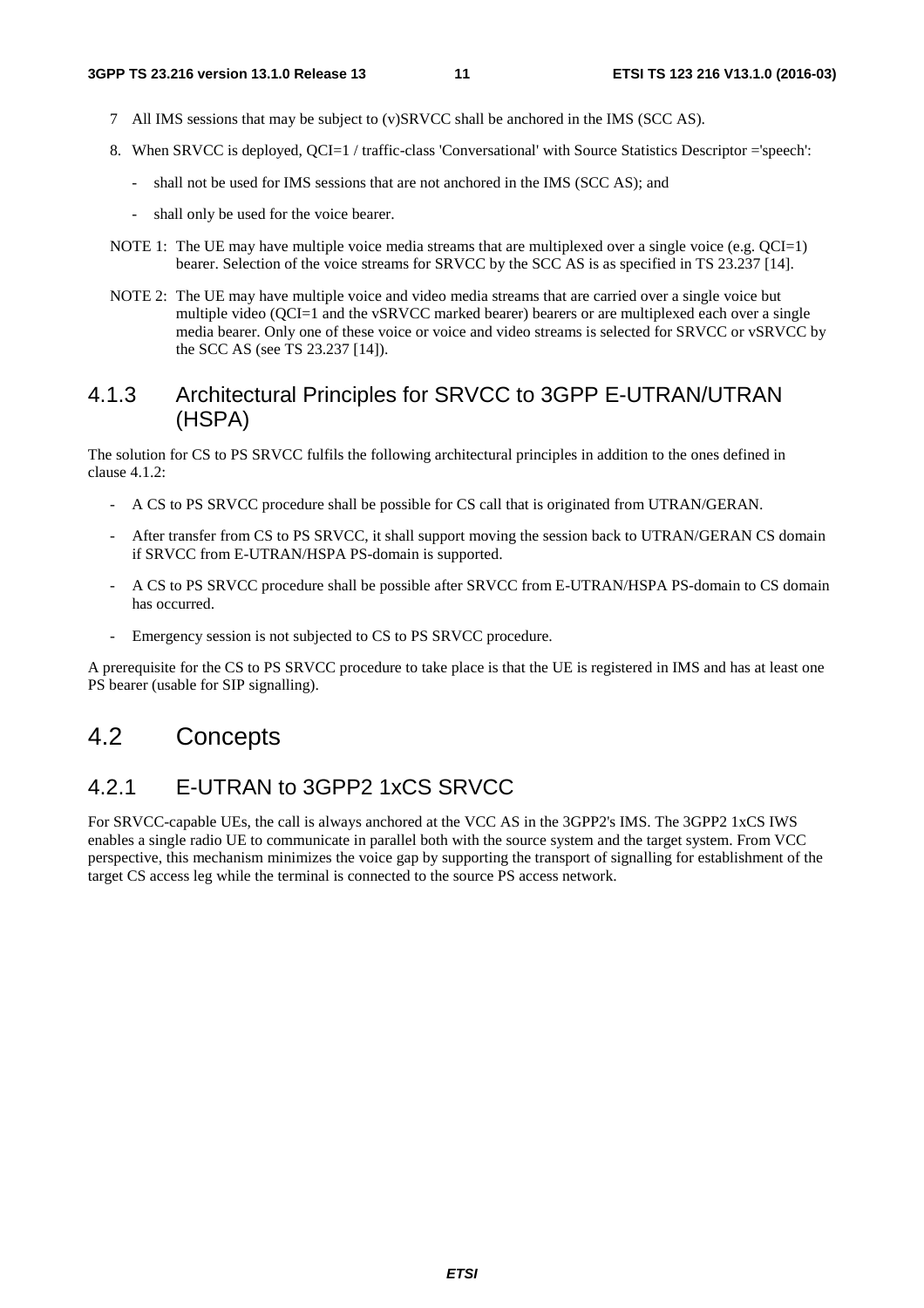

**Figure 4.2.1-1: Transport of 3GPP2 1xCS signalling messages for preparation of the CS access leg in the target system** 

The S102 reference point is used to convey 3GPP2 1xCS signalling messages between the MME and 3GPP2 1xCS IWS. These 1x CS signalling messages are actually exchanged between the UE and the 3GPP2 1xCS IWS, and S102 is only one link in the overall UE-1xCS IWS tunnelling path. On the remaining portion of the tunnelling path, the 3GPP2 1xCS signalling messages are encapsulated in E-UTRAN/EPS tunnelling messages (UE-MME).

## 4.2.2 E-UTRAN to 3GPP UTRAN/GERAN SRVCC

For facilitating session transfer (SRVCC) of the voice component to the CS domain, the IMS multimedia telephony sessions needs to be anchored in the IMS.

For SRVCC from E-UTRAN to UTRAN/GERAN, MME first receives the handover request from E-UTRAN with the indication that this is for SRVCC handling, and then triggers the SRVCC procedure with the MSC Server enhanced for SRVCC via the Sv reference point if MME has STN-SR information for this UE. If SRVCC with priority is supported, based on the ARP associated with the EPS bearer used for IMS signalling, the MME sets the priority indication appropriately toward the MSC Server. MME aware of which EPS bearer is used for IMS signalling based on local configuration. MSC Server enhanced for SRVCC then initiates the session transfer procedure to IMS and coordinates it with the CS handover procedure to the target cell. If SRVCC with priority is supported, IMS session transfer procedure and the CS handover procedure are performed with priority handling per the priority indication received from MME. MSC Server enhanced for SRVCC then sends PS-CS handover Response to MME, which includes the necessary CS HO command information for the UE to access the UTRAN/GERAN.

Handling of any non-voice PS bearer is done by the PS bearer splitting function in the MME. MME starts the handover of non-voice PS bearer during SRVCC procedure based on the information received from E-UTRAN. The handover of non-voice PS bearer(s), if performed, is done as according to Inter RAT handover procedure as defined in TS 23.401 [2]. The MME is responsible to coordinate the Forward Relocation Response from PS-PS handover procedure and the SRVCC PS to CS Response.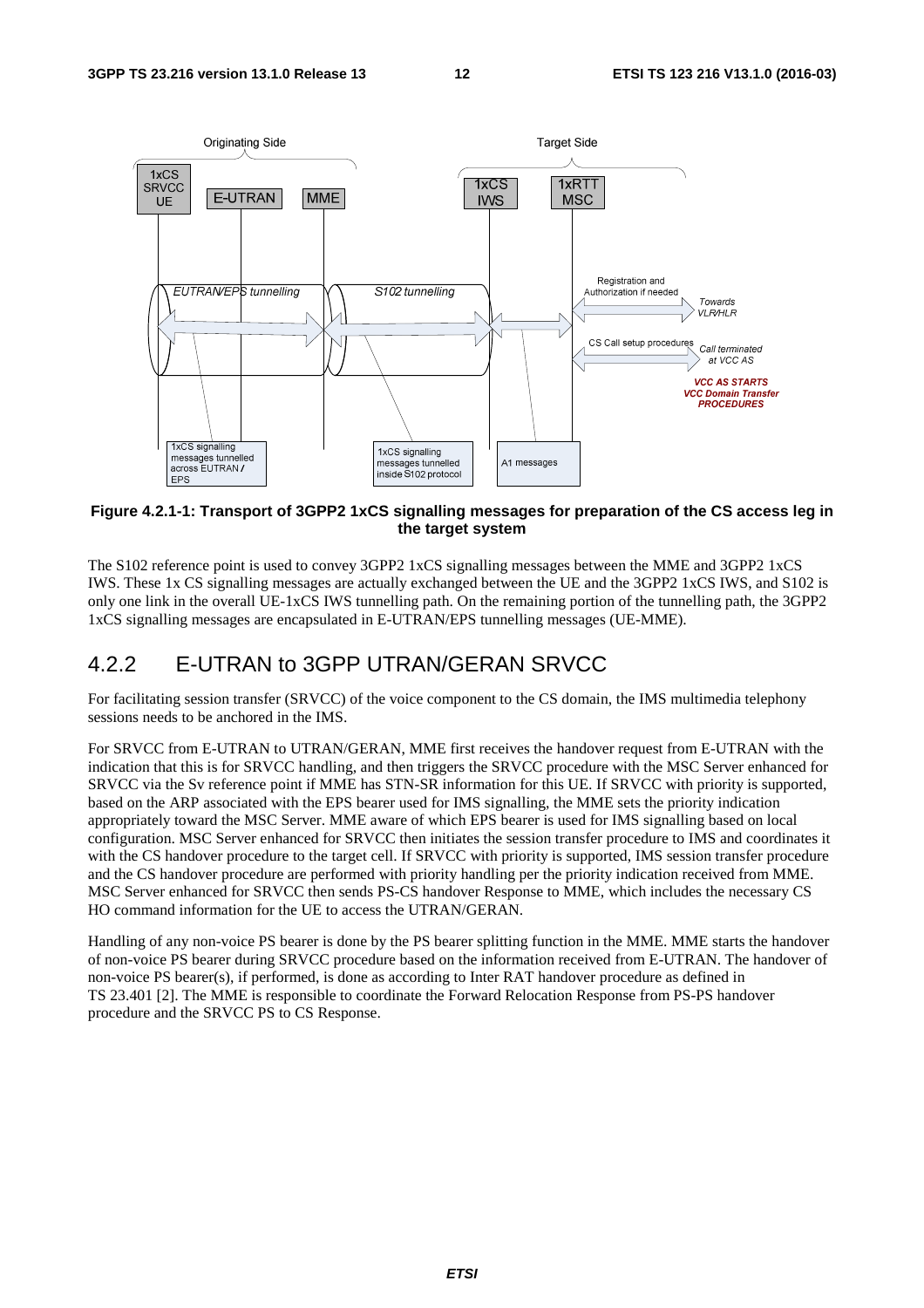

**Figure 4.2.2-1: Overall high level concepts for SRVCC from E-UTRAN to UTRAN/GERAN** 

## 4.2.2a E-UTRAN to 3GPP UTRAN vSRVCC

For facilitating session transfer of the voice and video components to the CS domain, the IMS multimedia telephony sessions needs to be anchored in the IMS.

For vSRVCC, the UE uses one voice and one video media component over the associated QCI=1 and vSRVCC marked PS bearers for bearer identification reasons. The MME first receives the handover request from E-UTRAN. It then triggers the vSRVCC procedure with the MSC Server enhanced for vSRVCC via the Sv reference point with vSRVCC related information. MSC Server enhanced for vSRVCC then interacts with IMS and initiates the session transfer procedure to IMS and coordinates it with the CS handover procedure to the target cell. If SRVCC with priority is supported, IMS session transfer procedure and the CS handover procedure are performed with priority handling according to the priority indication received from MME.

MSC Server performs SRVCC procedure if the current active session is voice only. MSC Server enhanced for vSRVCC then sends PS-CS Handover Response to MME, which includes the necessary CS HO command information for the UE to access the UTRAN. If the target cell is GERAN, MME only triggers SRVCC (i.e. only the voice component of the Video Call is transferred using the SRVCC procedure).

If SCC AS indicates current active session is voice and video, the MSC Server requests UTRAN radio resources for BS30 bearer and continues with the vSRVCC procedure. The BS30 bearer is a 64 kbps bearer for multimedia as defined in clause 3.1.2.13 of TS 22.002 [38].If the BS30 bearer reservation was unsuccessful, then vSRVCC procedure is considered failed and appropriate rejection cause is given back to E-UTRAN.

Handling of any non QCI=1 and vSRVCC marked PS bearer is done by the PS bearer splitting function in the MME. MME starts the handover of non QCI=1 and vSRVCC marked PS bearer during vSRVCC procedure based on the information received from E-UTRAN. The handover of non QCI=1 and vSRVCC marked PS bearer(s), if performed, is done as according to Inter RAT handover procedure, as defined in TS 23.401 [2]. The MME is responsible to coordinate the Forward Relocation Response from PS-PS handover procedure and the vSRVCC PS to CS Response.

When the UE receives the HO Command indicating a TS 11 or BS30 bearer, it knows whether it should start the CS 3G-324M video codec negotiation or SRVCC.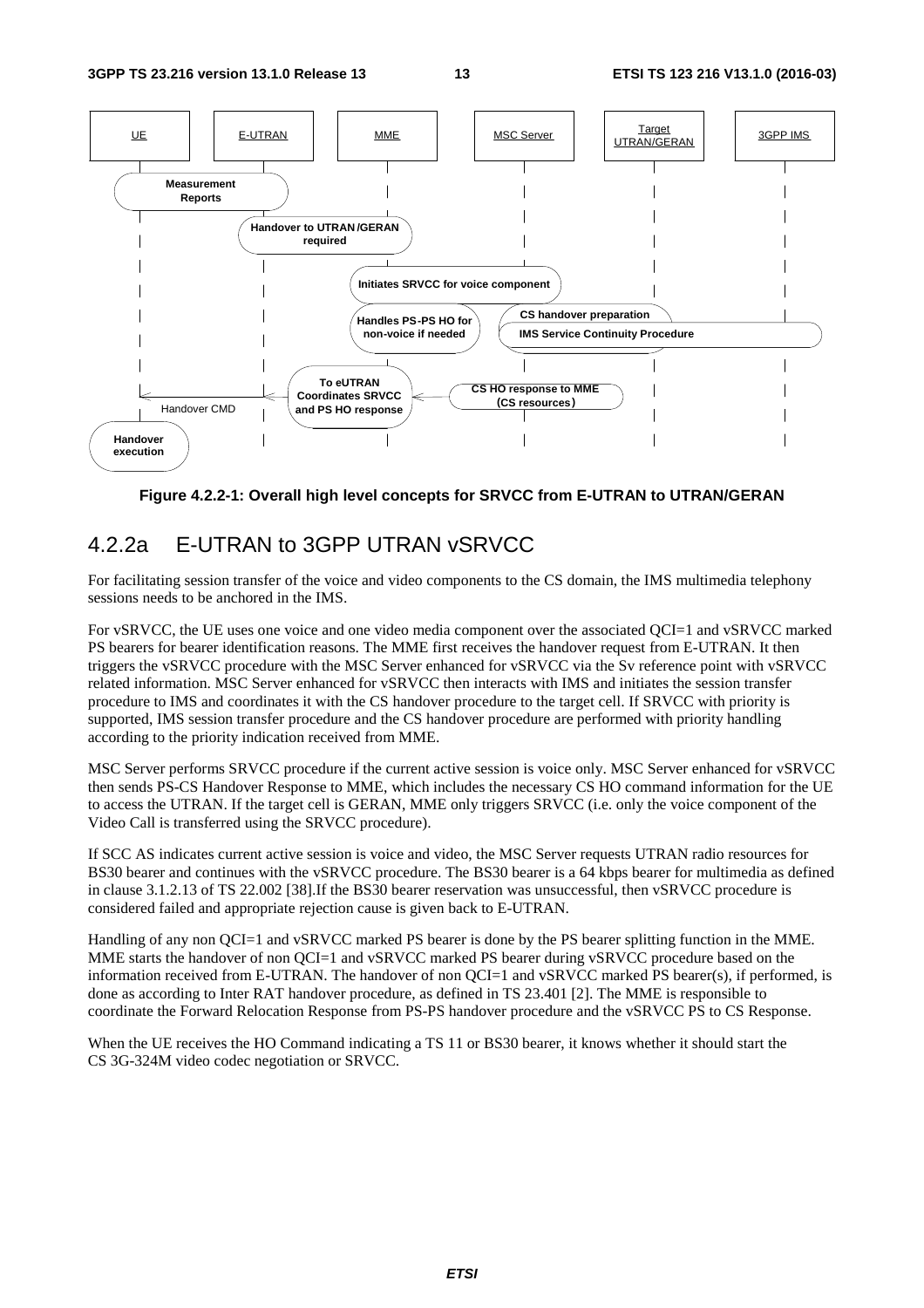

**Figure 4.2.2a-1: Overall high level concepts for vSRVCC from E-UTRAN to UTRAN** 

## 4.2.3 UTRAN (HSPA) to 3GPP UTRAN/GERAN SRVCC

For facilitating session transfer (SRVCC) of the voice component to the CS domain, the IMS multimedia telephony sessions needs to be anchored in the IMS.

For SRVCC from UTRAN (HSPA) to UTRAN/GERAN, SGSN first receives the handover request from UTRAN (HSPA) with the indication that this is for SRVCC handling, and then triggers the SRVCC procedure with the MSC Server enhanced for SRVCC via the Sv if SGSN has STN-SR information for this UE. MSC Server enhanced for SRVCC then initiates the session transfer procedure to IMS and coordinates it with the CS handover procedure to the target cell. MSC Server enhanced for SRVCC then sends PS-CS handover Response to SGSN, which includes the necessary CS HO command information for the UE to access the UTRAN/GERAN.

Handling of any non voice PS bearer is done by the PS bearer splitting function in the SGSN. SGSN starts the handover of non voice PS bearer during SRVCC procedure based on the information received from UTRAN (HSPA). The handover of non voice PS bearer(s), if performed, is done as according to Inter/Intra RAT handover procedure as defined in TS 23.060 [10] and TS 25.413 [11]. The SGSN is responsible to coordinate the Forward Relocation Response from PS-PS handover procedure and the SRVCC PS to CS Response.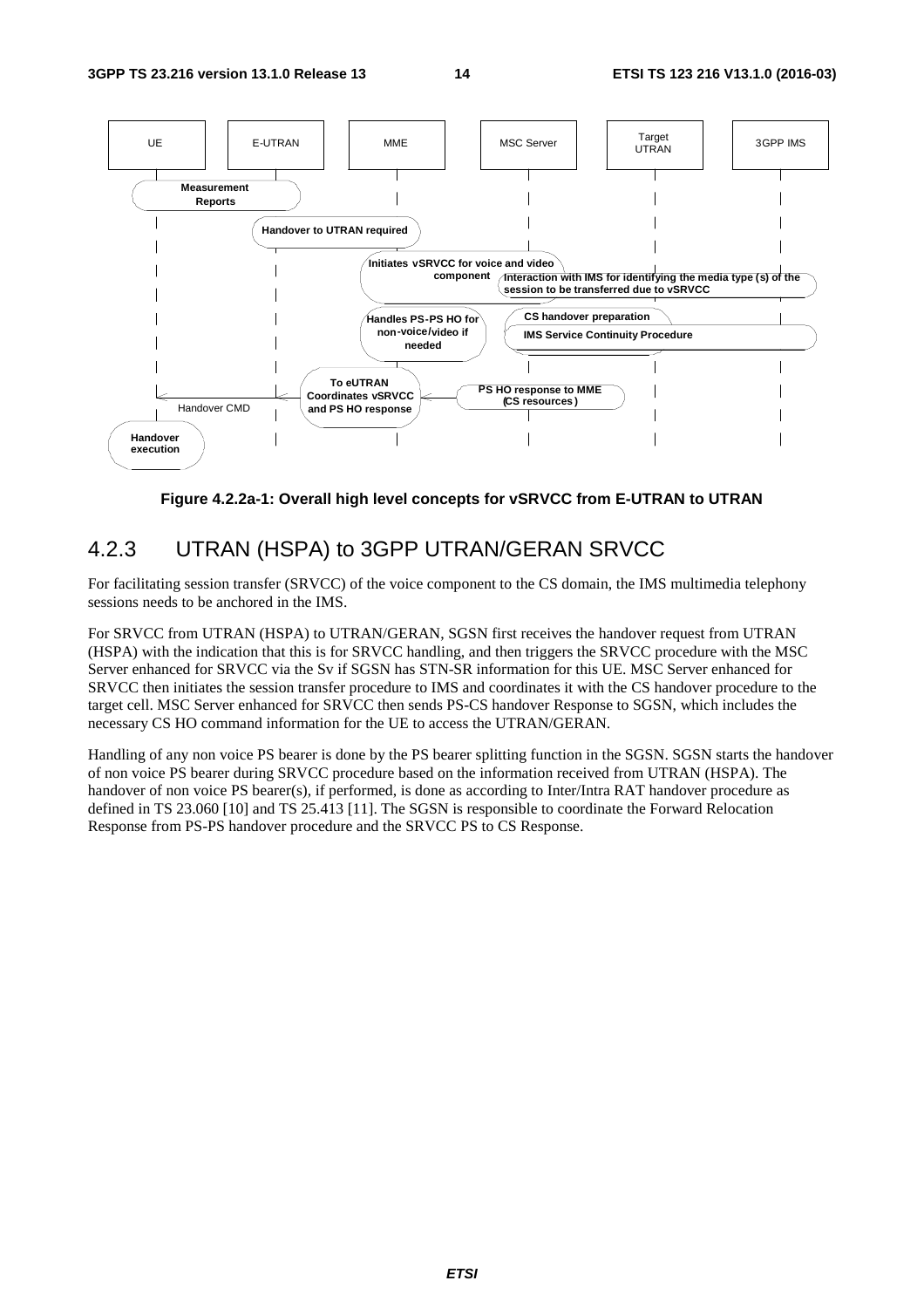

#### **Figure 4.2.3-1: Overall high level concepts for SRVCC from UTRAN (HSPA) to UTRAN/GERAN**

### 4.2.4 SRVCC for IMS emergency sessions

#### 4.2.4.1 E-UTRAN/UTRAN (HSPA) to 3GPP UTRAN/GERAN

UE initiates the IMS emergency session as specified in TS 23.167 [28], TS 23.401 [2] for E-UTRAN or TS 23.060 [10] for UTRAN (HSPA). For facilitating session transfer (SRVCC) of the IMS emergency session to the CS domain, the IMS emergency session needs to be anchored in the serving IMS (i.e., in visited PLMN when roaming) as specified in TS 23.237 [14].

EXECT FOR UTRAN<br>
SSSIONS<br>
PP UTRAN/GEF<br>
SSIONS<br>
PP UTRAN/GEF<br>
S.167 [28], TS 23.401<br>
C) of the IMS emerge<br>
MS (i.e., in visited PI<br>
or regular Voice over<br>
SC Server enhanced f<br>
y configured E-STN-S<br>
MME/SGSN or the M.<br>
1.<br> and Ps Ho response<br>
SP HO response<br>
Coordinates SP HO response<br>
Coordinates SP ession transf<br>
the anchored in the<br>
CC procedure as s<br>
Sends an indication<br>
SP procedure with<br>
In has been complas defined in TS 2<br>
ple E-STN-S igh level concep<br>
MS emerge<br>
MS emerge<br>
FRAN (HSPA<br>
ession as specifies<br>
ting session transfe<br>
be anchored in the<br>
CC procedure as s<br>
sends an indication<br>
as defined in TS 2<br>
ple E-STN-SRs c<br>
single logical EAT execution<br>
Figure<br>
2.4<br>
4.1<br>
initiates<br>
execution<br>
emerge<br>
23.237 [1<br>
E-UTR<sub>4</sub><br>
is an emerge<br>
inver of inuity provided in NOTE: Figure<br>
2.4<br>
4.1<br>
initiates<br>
UTRAN<br>
emerge<br>
23.237 [1<br>
E-UTR<br>
is an em<br>
ates the lover of<br>
inuity pr<br>
NOTE: The E-UTRAN initiates the SRVCC procedure as specified for regular Voice over IMS session. The MME is aware that this is an emergency session and sends an indication to the MSC Server enhanced for SRVCC. MSC Server then initiates the IMS service continuity procedure with the locally configured E-STN-SR to the serving IMS. When handover of the emergency session has been completed, the MME/SGSN or the MSC Server may initiate location continuity procedures for the UE as defined in TS 23.271 [29].

NOTE: Procedure for multiple E-STN-SRs configuration is not defined in this release. The serving PLMN is assumed to have a single logical EATF (i.e. single I4 in TS 23.237 [14].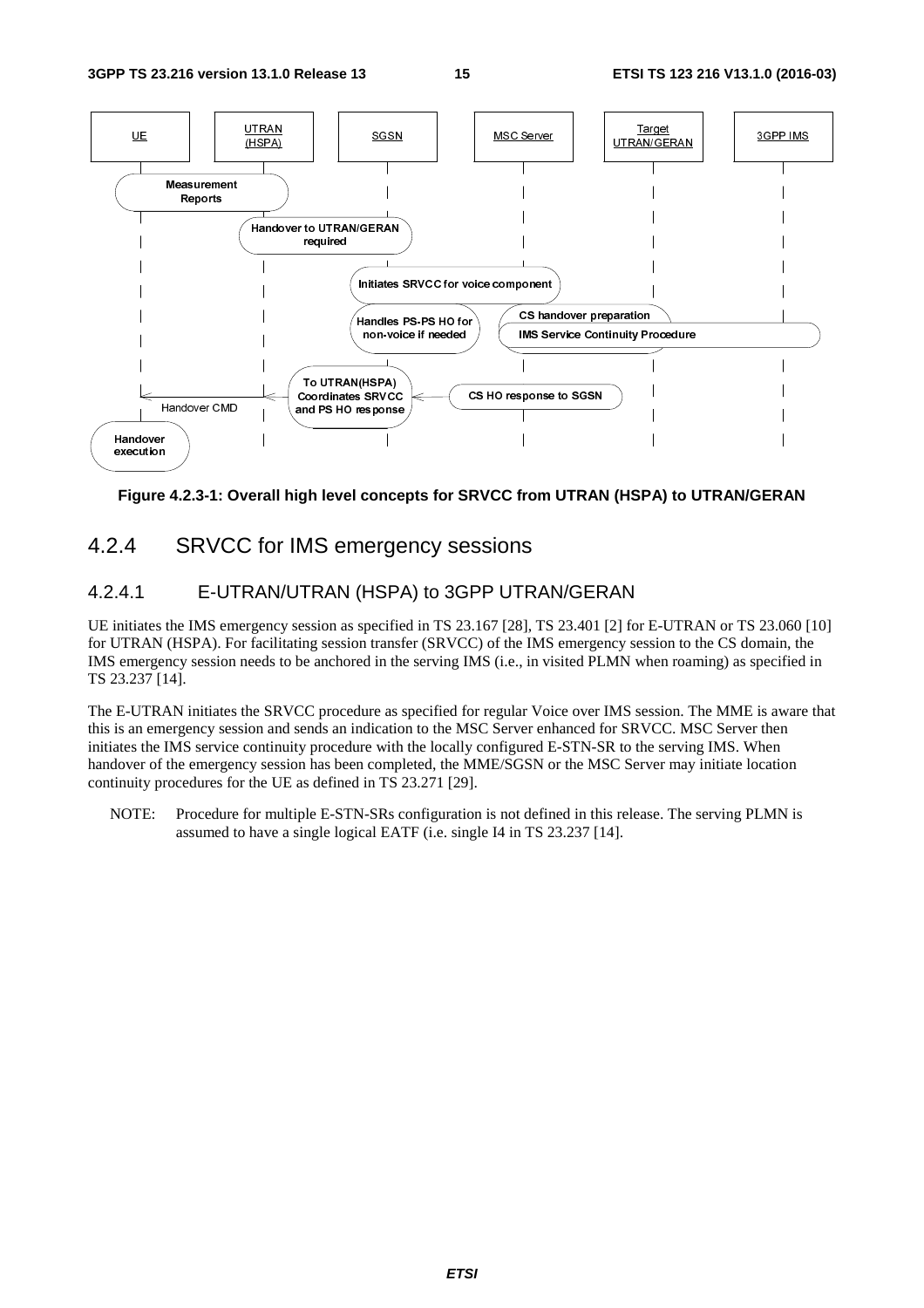

#### **Figure 4.2.4.1-1: Overall high level concepts for SRVCC IMS emergency session with E-STN-SR**

#### 4.2.4.2 E-UTRAN to 3GPP2 1xCS

The UE initiates emergency session over E-UTRAN as specified in TS 23.167 [28], TS 23.401 [2], upon detecting handover is required from E-UTRAN to CDMA 1x, the SRVCC emergency procedure apply. To support handover of emergency session the network is aware that the UE and core network support SRVCC and has information to identify Emergency session. When handover of the emergency session has been completed, the MME or the 1xRTT side may initiate location continuity procedures for the UE as defined in TS 23.271 [29].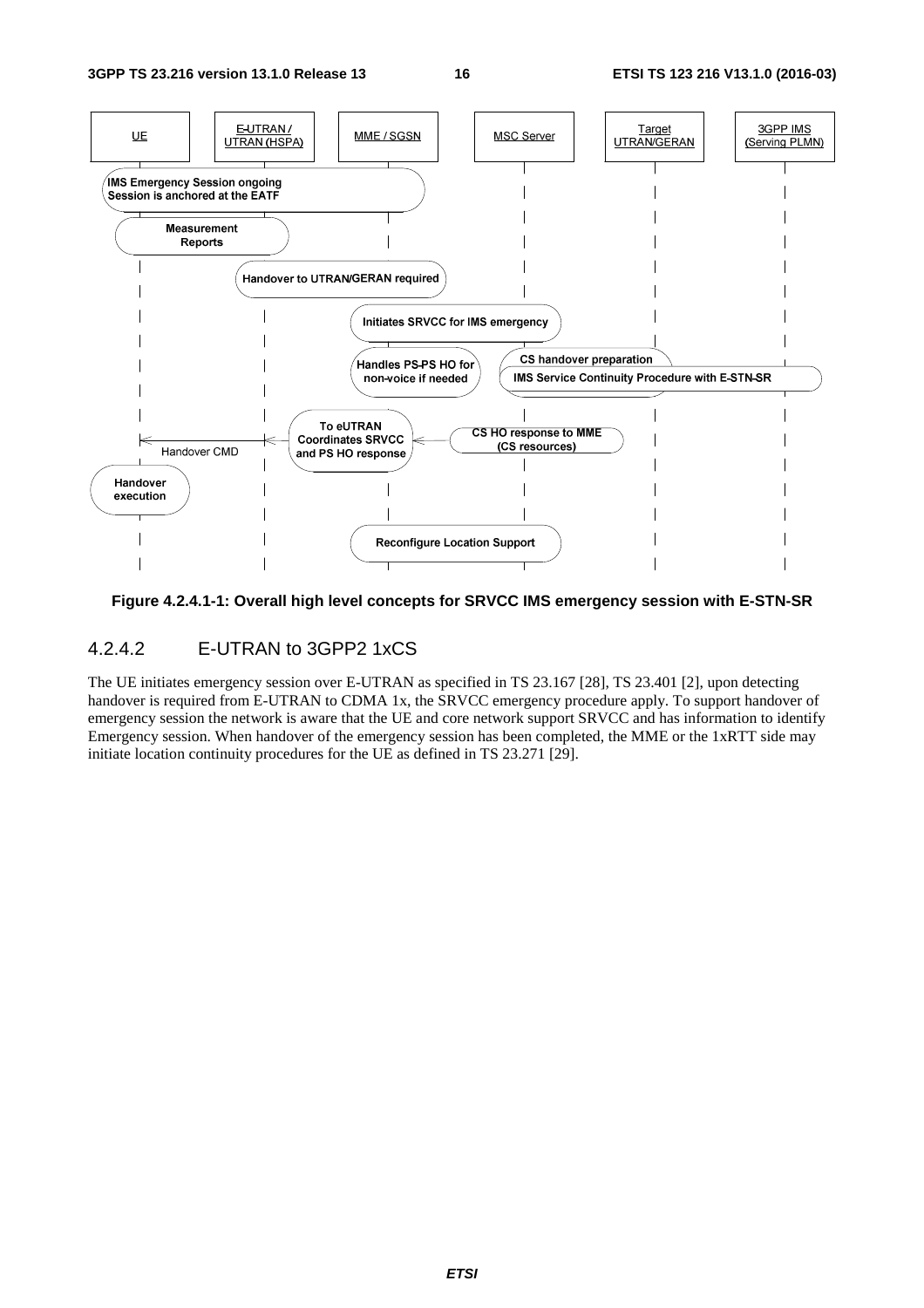

**Figure 4.2.4.2-1: E-UTRAN to 3GPP2 1xCS** 

#### 4.2.4.3 SRVCC in Limited Service Mode

#### 4.2.4.3.1 E-UTRAN/UTRAN (HSPA) to 3GPP UTRAN/GERAN

In order to support SRVCC emergency session domain transfer for UEs in Limited Service Mode (e.g. UICC-less), the MME/SGSN shall support Limited Service Mode UE emergency attach defined in TS 23.401 [2] and TS 23.060 [10] using unauthenticated IMSI or equipment identifier.

When E-UTRAN/UTRAN determines that SRVCC is needed, the MME/SGSN invokes SRVCC procedures to the MSC Server including the UE's equipment identifier. The MSC Server will setup the call leg towards the EATF with the UE's equipment identifier. This procedure is defined in TS 23.237 [14].

#### 4.2.4.3.2 E-UTRAN to 3GPP2 1xCS

In order to support SRVCC emergency session domain transfer for UEs in Limited Service Mode (e.g. UICC-less), the MME shall support Limited Service Mode UE emergency attach defined in TS 23.401 [2] using unauthenticated IMSI or equipment identifier.

When E-UTRAN determines that SRVCC is needed, the MME invokes SRVCC procedures to the 1xCS IWS including the UE's equipment identifier.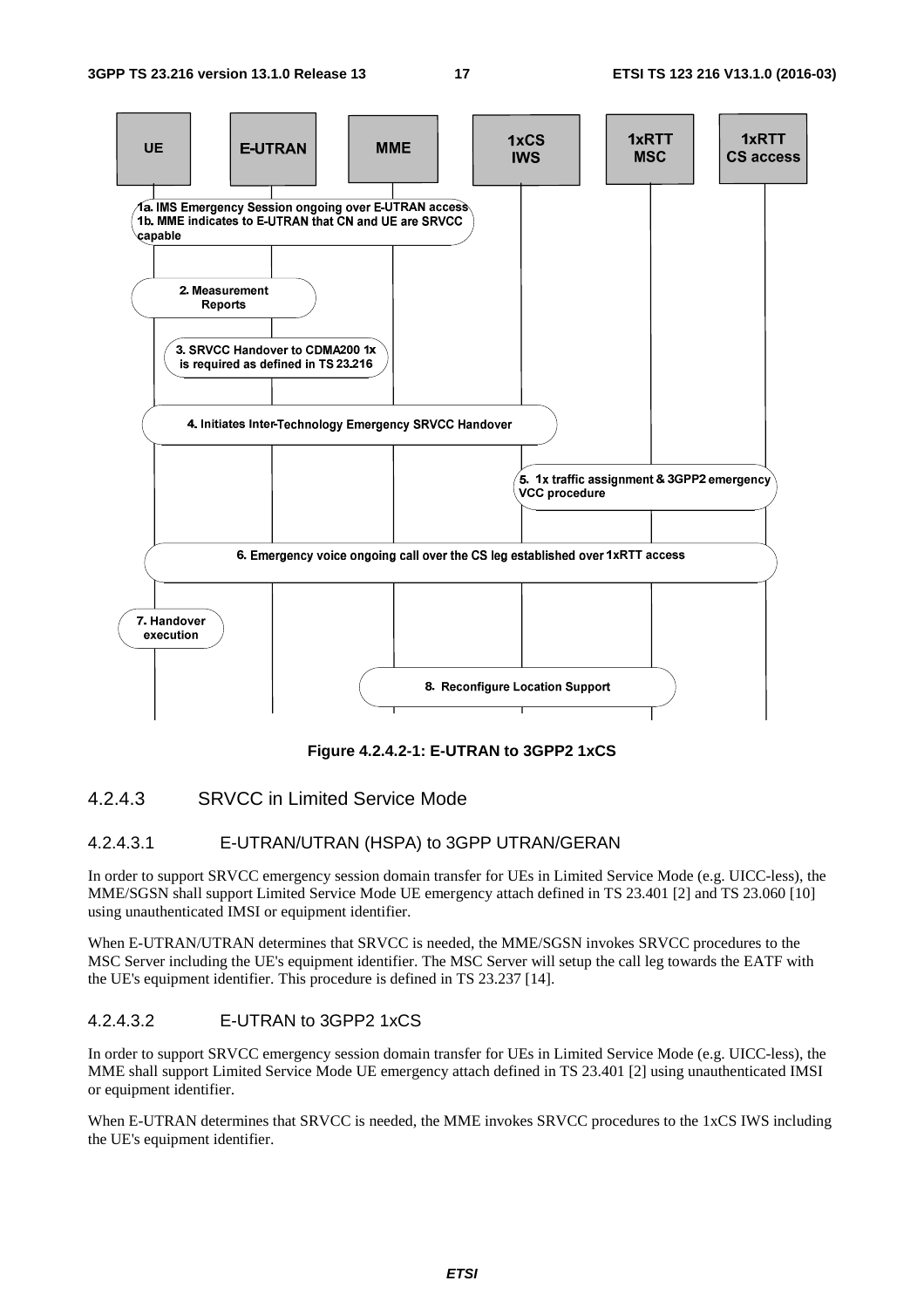#### 4.2.5 Void

### 4.2.6 CS to PS SRVCC

For facilitating session transfer (SRVCC) of the voice component from the CS domain, the voice session shall be anchored in the IMS.



**Figure 4.2.6-1: UTRAN/GERAN to E-UTRAN/UTRAN(HSPA)** 

The UE informs the MSC Server about the MME/SGSN the UE had last contact with using P-TMSI+RAI+P-TMSI signature or GUTI upon MSC request. For CS to PS SRVCC, MSC Server first receives the handover request from UTRAN/GERAN with the indication that this is for CS to PS SRVCC handling and then triggers the CS to PS SRVCC procedure with the target MME/SGSN enhanced with CS to PS SRVCC via the enhanced Sv reference point. The MME enhanced with CS to PS SRVCC triggers PS HO in target E-UTRAN/UTRAN (HSPA). If the target MME/SGSN does not have the UE context then the target MME/SGSN retrieves the UE context from the source SGSN/MME.

MSC Server then initiates the session transfer procedure to IMS and coordinates it with the PS handover procedure to the target cell. MME then sends CS-PS handover Response to MSC Server, which includes the necessary CS to PS HO command information for the UE to access the E-UTRAN/UTRAN (HSPA).

## 5 Architecture model and reference points

## 5.1 General

The SRVCC Architecture for 3GPP2 1xCS reuses many existing elements in 3GPP2 X.S0042 [4] for 3GPP2 1xCS.

The SRVCC and vSRVCC Architectures for 3GPP E-UTRAN / UTRAN(HSPA) to 3GPP UTRAN/GERAN reuses the session transfer function defined for IMS in TS 23.237 [14] for IMS service continuity. The MSC Server that is enhanced for SRVCC and vSRVCC may also be enhanced for ICS as defined in TS 23.292 [13].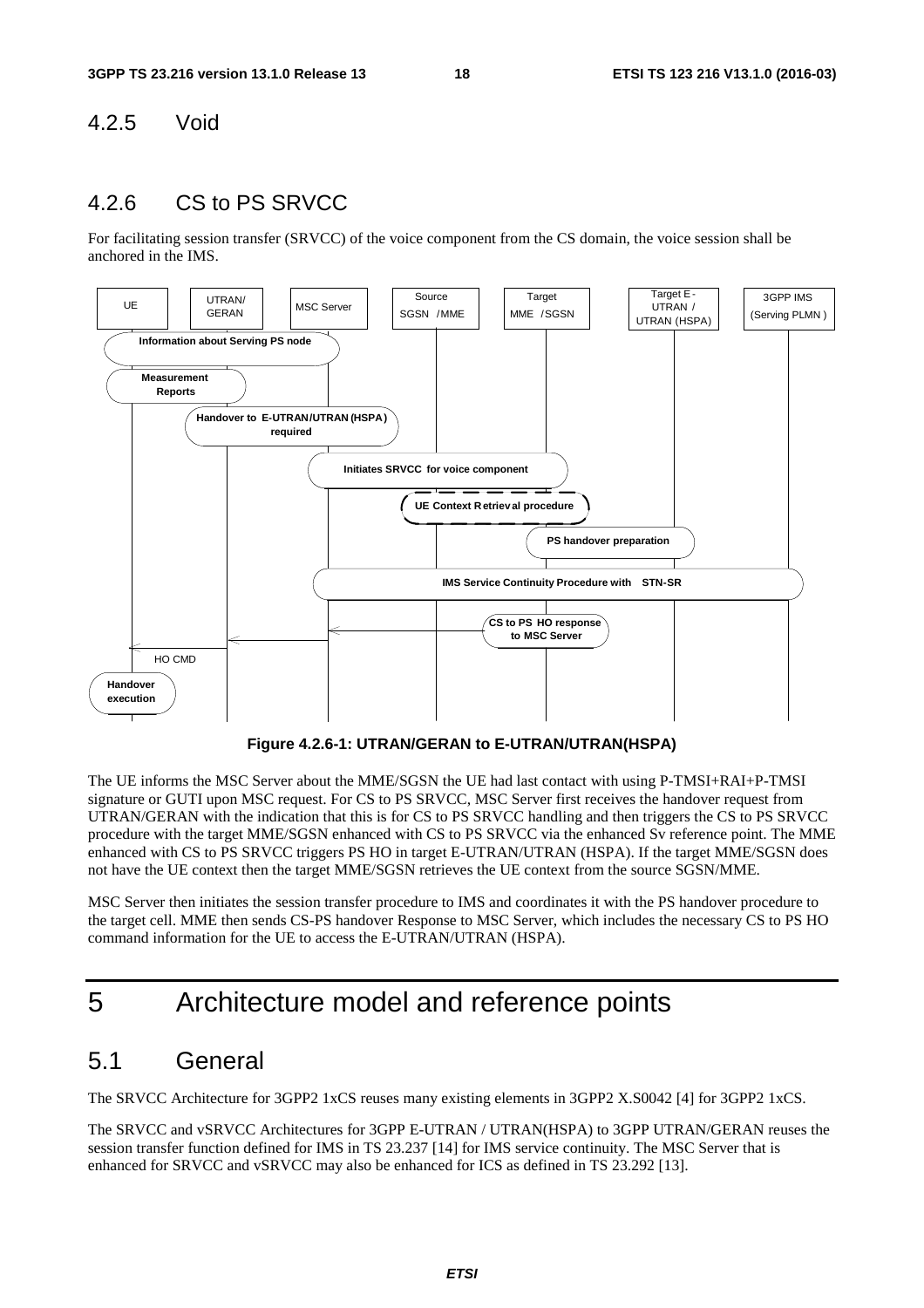The SRVCC Architecture for CS to PS reuses the session transfer function defined for IMS in TS 23.237 [14] for IMS service continuity. The MSC Server that is enhanced for CS to PS SRVCC is also enhanced for ICS as defined in TS 23.292 [13].

The overall model and impacts to the various elements is provided in the following clauses.

## 5.2 Reference architecture

## 5.2.1 E-UTRAN to 3GPP2 1xCS SRVCC architecture

This specification introduces an additional functional entity to those defined in the E-UTRAN architecture TS 23.402 [3], called 1x CS SRVCC interworking solution function (3GPP2 1xCS IWS), see figure 5.2.1-1.

NOTE: The figure only shows the necessary components related to 3GPP2 1xCS IWS.



#### **Figure 5.2.1-1: SRVCC architecture for E-UTRAN to 3GPP2 1xCS**

#### 5.2.2 E-UTRAN to 3GPP UTRAN/GERAN SRVCC architecture

This specification introduces an additional function to those defined in the E-UTRAN architecture TS 23.401 [2] for SRVCC. This additional function is provided by the MSC Server (i.e., MSC Server enhanced for SRVCC).

NOTE 1: The following figure only shows the necessary components related to MSC Server enhanced for SRVCC.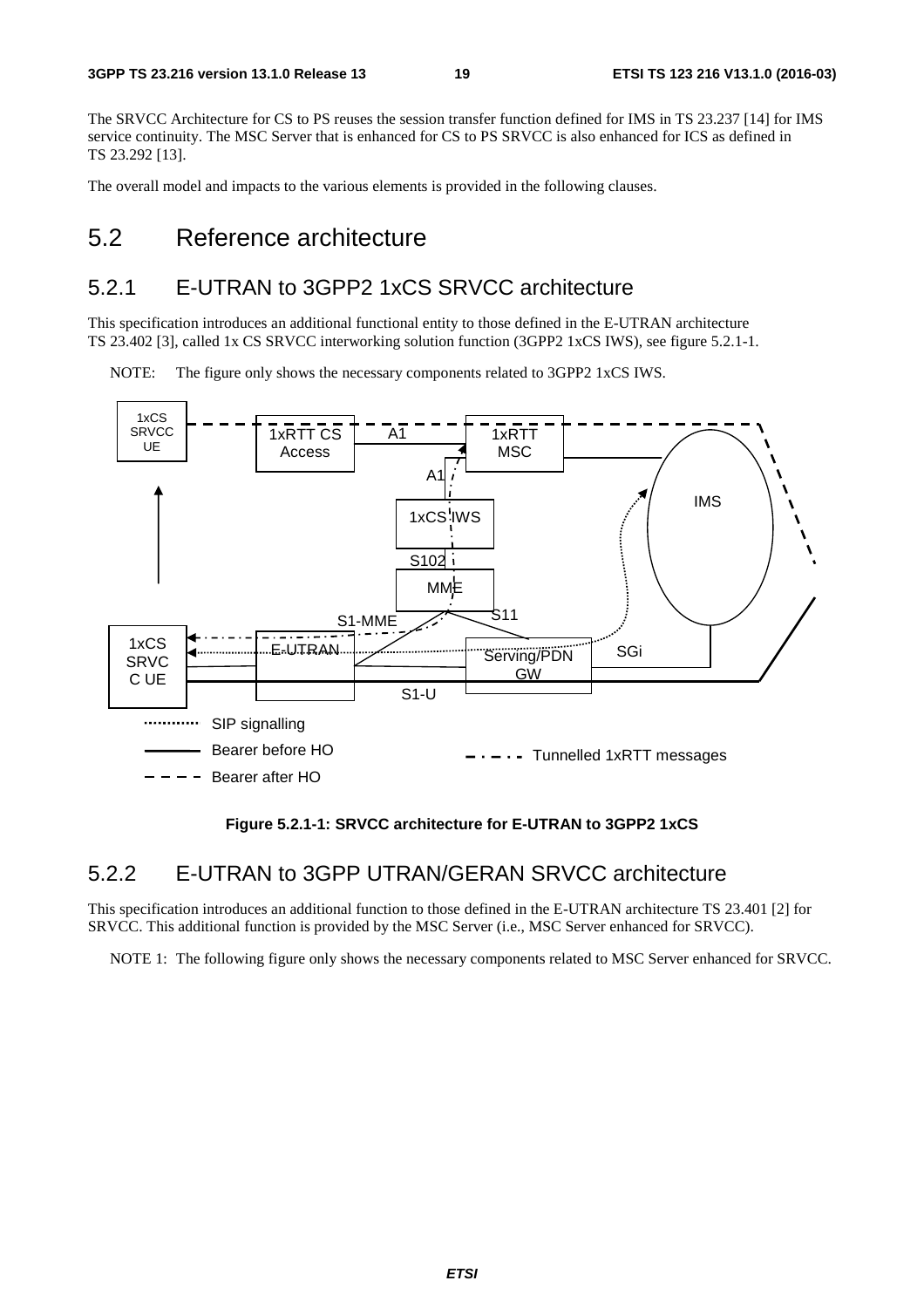

NOTE 2: MSC Server shown in the figure is enhanced for SRVCC.

NOTE 3: This architecture also applies to roaming scenario (i.e., S8, S6a are not impacted due to SRVCC).

NOTE 4: The MSC Server enhanced for SRVCC may not be the final target MSC which connects to the target cell.

#### **Figure 5.2.2-1: SRVCC architecture for E-UTRAN to 3GPP UTRAN/GERAN**

#### 5.2.2a 3GPP E-UTRAN to 3GPP UTRAN vSRVCC architecture



NOTE 1: The following figure only shows the necessary components related to MSC Server enhanced for vSRVCC. NOTE 2: MSC Server shown in the figure is enhanced for vSRVCC.

NOTE 3: This architecture also applies to roaming scenario (i.e., S8, S6a are not impacted due to vSRVCC).

NOTE 4: The MSC Server enhanced for vSRVCC may not be the final target MSC which connects to the target cell.

#### **Figure 5.2.2a-1: vSRVCC architecture for E-UTRAN to 3GPP UTRAN**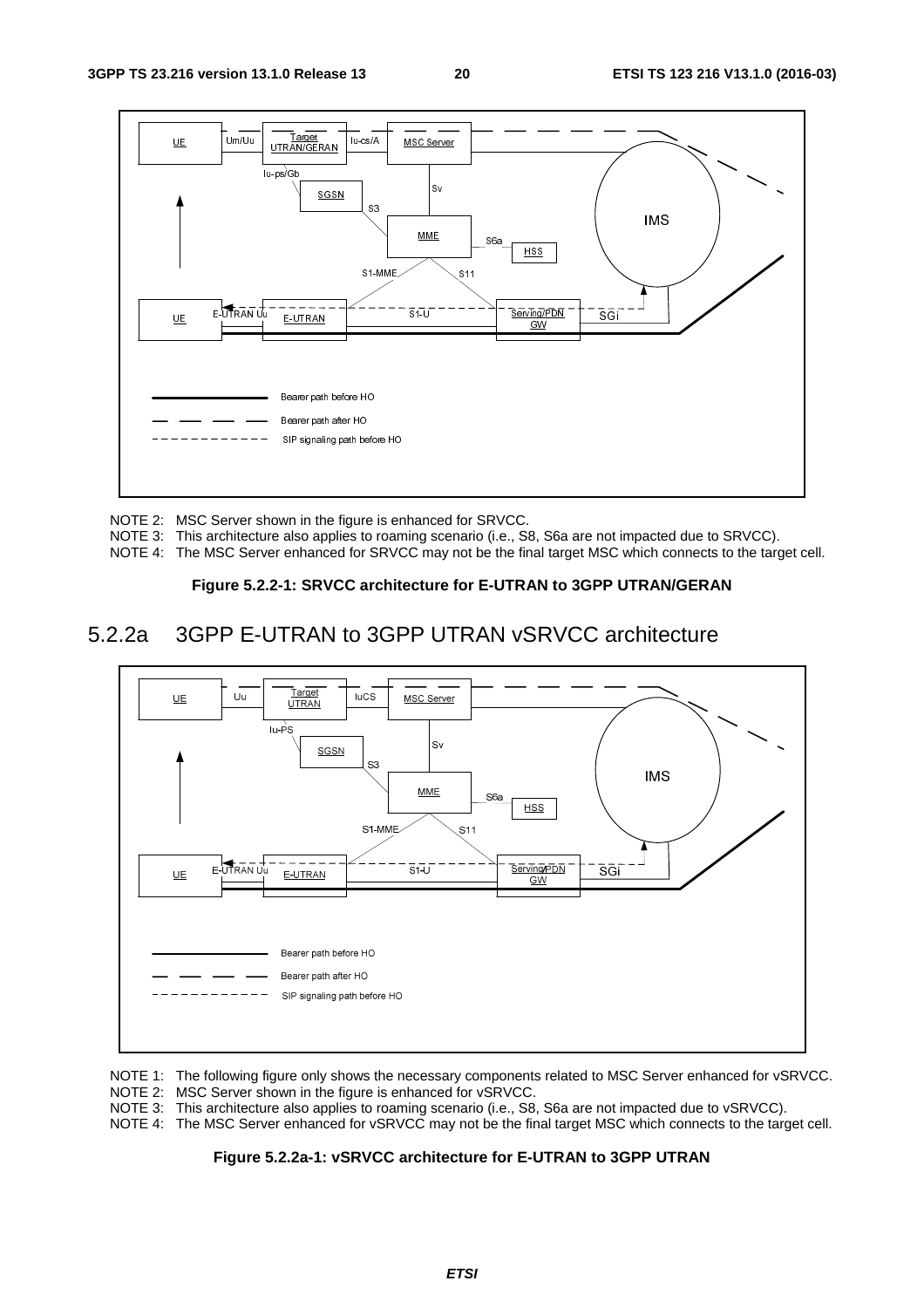## 5.2.3 UTRAN (HSPA) to 3GPP UTRAN/GERAN SRVCC architecture

This specification introduces an additional function to those defined in the UTRAN architecture TS 23.060 [10] for SRVCC. This additional function is provided by the MSC Server (i.e., MSC Server enhanced for SRVCC).



**Figure 5.2.3-1: SRVCC architecture for UTRAN (HSPA) to 3GPP UTRAN/GERAN with Gn based SGSN** 



NOTE 1: The above figures only show the necessary components related to MSC Server enhanced for SRVCC.

NOTE 2: MSC Server shown in the above figures are enhanced for SRVCC.

NOTE 3: This architecture also applies to roaming scenario.

NOTE 4: The MSC Server enhanced for SRVCC may not be the final target MSC which connects to the target cell.

#### **Figure 5.2.3-2: SRVCC architecture for UTRAN (HSPA) to 3GPP UTRAN/GERAN with S4 based SGSN**

## 5.2.4 3GPP UTRAN/GERAN to 3GPP E-UTRAN or UTRAN (HSPA) SRVCC architecture

This specification introduces an additional function to those defined in the E-UTRAN architecture TS 23.401 [2] for SRVCC. This additional function is provided by the MSC Server (i.e., MSC Server enhanced for CS to PS SRVCC).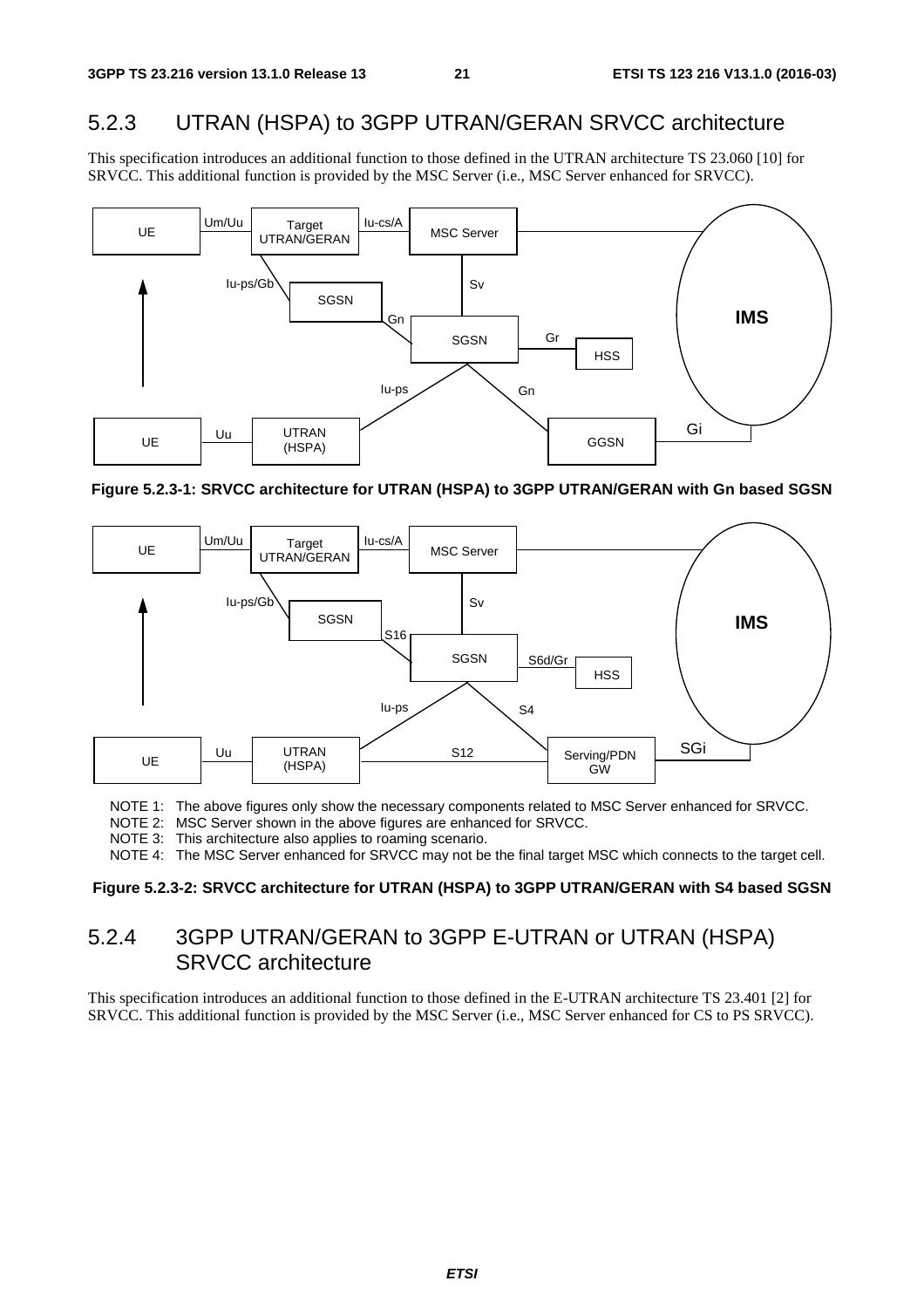

- NOTE 1: The above figure only shows the necessary components related to MSC Server enhanced for CS to PS SRVCC.
- NOTE 2: MSC Server shown in the figure is enhanced for CS to PS SRVCC.
- NOTE 3: This architecture also applies to roaming scenario (i.e. S8, S6a are not impacted due to CS to PS SRVCC).

**Figure 5.2.4: CS to PS SRVCC architecture for UTRAN/GERAN to 3GPP E-UTRAN** 

## 5.2.5 3GPP GERAN to 3GPP UTRAN (HSPA) SRVCC architecture

This specification introduces an additional function to those defined in the UTRAN architecture TS 23.060 [10] for CS to PS SRVCC. This additional function is provided by the MSC Server (i.e., MSC Server enhanced for CS to PS SRVCC).



**Figure 5.2.5-1: CS to PS SRVCC architecture for 3GPP GERAN to UTRAN (HSPA) with Gn based SGSN**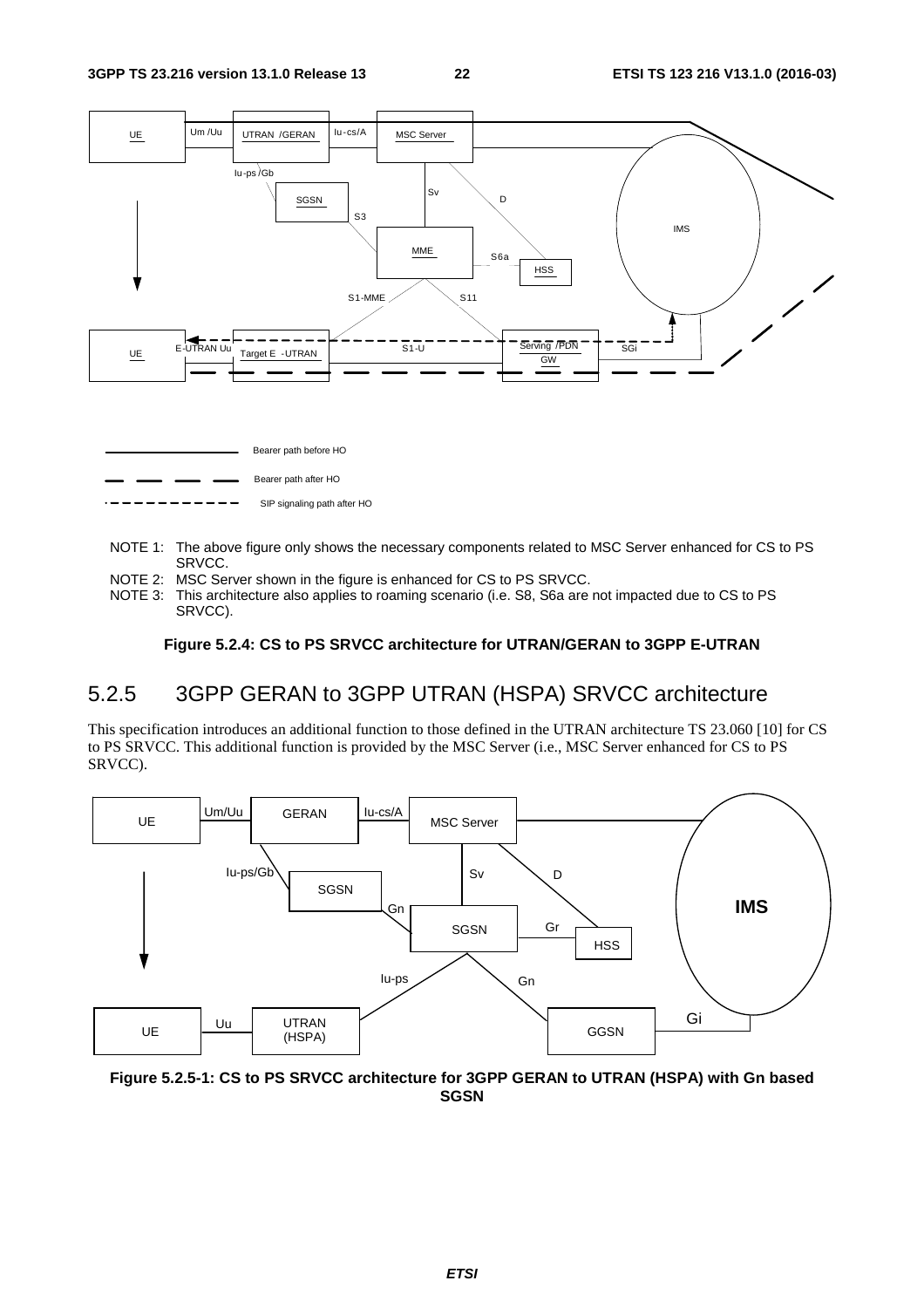

NOTE 1: The above figures only show the necessary components related to MSC Server enhanced with CS to PS SRVCC.

NOTE 2: MSC Server shown in the above figures are enhanced for CS to PS SRVCC.

NOTE 3: This architecture also applies to roaming scenario.

#### **Figure 5.2.5-2: CS to PS SRVCC architecture for 3GPP GERAN to UTRAN (HSPA) with S4 based SGSN**

## 5.3 Functional Entities

NOTE 1: 3GPP2 components are not described here. Please refer to 3GPP2 X.S0042 [4].

NOTE 2: IMS components are not described here. Please refer to TS 23.237 [14] and TS 23.292 [13].

#### 5.3.1 3GPP2 1x CS SRVCC interworking solution function (1xCS IWS)

3GPP2 1xCS IWS uses the S102 reference point to communicate with the MME and to transport 3GPP2 1xCS signalling messages to the SRVCC UE. The role of the 3GPP2 1xCS IWS is:

- To be a signalling tunnelling end point towards the MME for receiving/sending encapsulated 3GPP2 1xCS signalling messages to/from the UE; and
- To emulate a 1xRTT BSS towards the 1xRTT MSC (reference point A1 as defined in 3GPP2 A.S0014 [20] between 1xBS and MSC).

### 5.3.2 MSC Server enhanced for E-UTRAN/UTRAN (HSPA) to 3GPP UTRAN/GERAN SRVCC

In addition to the standard MSC Server behavior defined in TS 23.002 [15], an MSC Server which has been enhanced for SRVCC provides the following functions as needed for support of SRVCC:

- Handling the Relocation Preparation procedure requested for the voice component from MME/SGSN and with priority if priority indication is received via the Sv reference point;
- Behaving as MSC Server enhanced for ICS as defined in TS 23.292 [13] if supported and when ICS flag is received via the Sv reference point is set to true and optionally if the MSC Server is configured to know that the VPLMN has a suitable roaming agreement with the HPLMN of the UE;
- Invoking the session transfer procedure or emergency session transfer procedure from IMS to CS as according to TS 23.237 [14] and with priority if priority indication is received via the Sv reference point;
- Coordinating the CS Handover and session transfer procedures;
- In the case of a non-emergency session, handling the MAP\_Update\_Location procedure without it being triggered from the UE;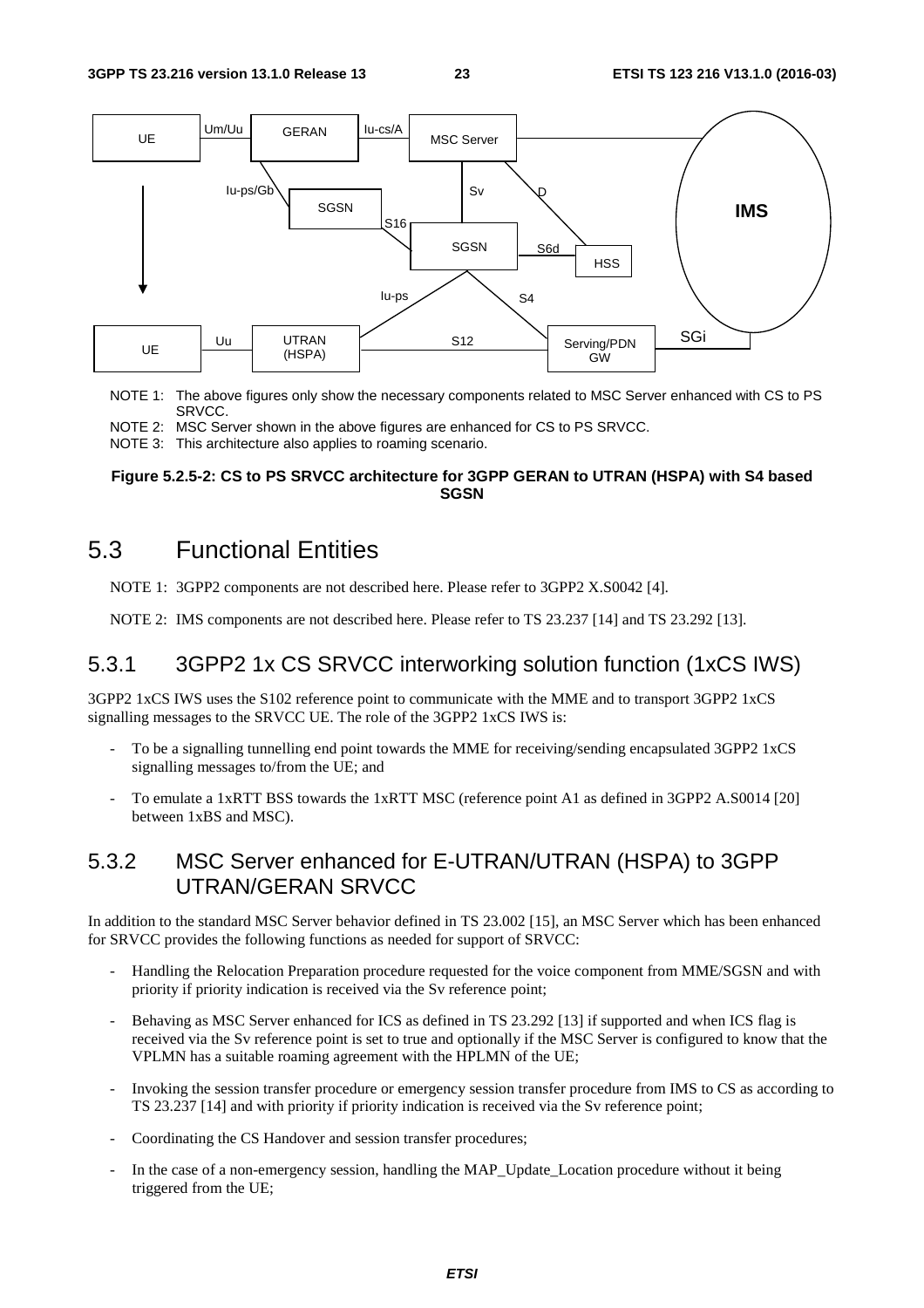- In case of an emergency session, conditionally sending a MAP Subscriber Location Report to a GMLC to support location continuity according to TS 23.271 [29].

## 5.3.2a MSC Server enhanced for vSRVCC

An MSC Server enhanced for SRVCC may be further enhanced for vSRVCC by providing, in addition to the functions specified in clause 5.3.2, the following functions as needed for the support of vSRVCC:

- Initiating the handover towards the target system for BS30 when it receives the Sv request with a vSRVCC indication from the MME and with priority if priority indication is received via the Sv reference point.
- Negotiating with the SCC AS for the last active session to determine if it should perform SRVCC or vSRVCC procedure.

## 5.3.2b MSC Server enhanced for CS to PS SRVCC

In addition to the standard MSC Server behaviour defined in TS 23.002 [15] and TS 23.292 [13] for MSC Server enhanced for ICS, an MSC Server which has been enhanced for SRVCC from CS to PS provides the following functions as needed:

- The MSC Server informs the RAN about the possibility to perform CS to PS SRVCC by sending a "CS to PS" SRVCC operation possible" to the RNC/BSC only for normal TS 11 call. The RAN uses that information for deciding the cells for which the UE reports measurements that lead to handover request to the core network.
- The MSC Server determines the possibility of performing CS to PS SRVCC based on:
	- The CS to PS SRVCC capability indication of the UE received from IMS as defined in TS 23.237 [14].
	- The presence of the CS to PS SRVCC allowed indication in the subscription data of the user.
	- The IMS registration status of the UE.
- The MSC Server informs RAN that CS to PS SRVCC is not possible by sending a "CS to PS SRVCC operation possible" set to "false" to the RNC/BSC on reception of the UE's IMS registration expiration notification from SCC AS during an ongoing CS call.
- The target MME/SGSN selection for supporting CS to PS SRVCC is based on Target ID contained in the HO required and can be performed using the SGSN/MME selection procedures specified in TS 29.303 [37] or using local configuration in the MSC Server.
- The call is a normal TS 11 call (i.e. not an emergency call TS12, TS 22.003 [39]).
- NOTE: The IMS emergency session that is transferred from PS to CS is not subjected for this CS to PS SRVCC procedure.
- If roaming restriction to E-UTRAN access needs to be enforced, an MSC server connected to RNCs that may handover or invoke release with redirection to E-UTRAN is configured with a list of HPLMN IDs that are permitted to access E-UTRAN unless restricted by the UE individual access restriction information received from HLR/HSS (see TS 29.002 [41]). Also, the MSC server shall set the E-UTRAN Service Handover IE (in Iu mode) for CS bearers to an appropriate value to inform the RNC about connected-mode mobility restriction to E-UTRAN.

#### 5.3.3 MME

#### 5.3.3.1 Interworking with 3GPP2 1xCS IWS

#### 5.3.3.1.1 Interworking with 3GPP2 1xCS IWS

If the MME (operator) supports interworking to 3GPP2 1xCS, the MME shall follow the rules and procedures described in TS 23.402 [3] with the following additions and clarifications: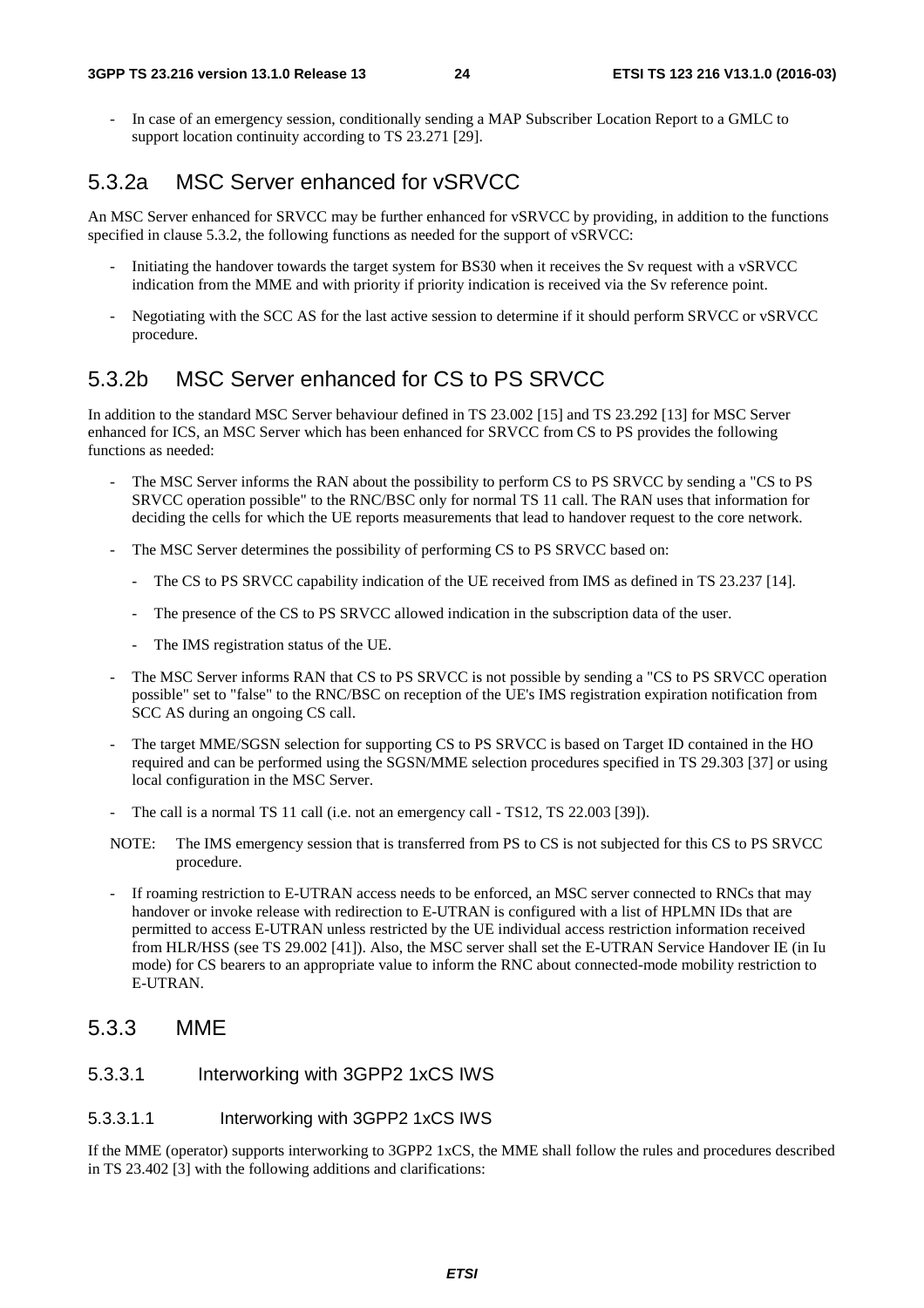- To be a signalling tunnelling end point towards the 3GPP2 1xCS IWS for sending/receiving encapsulated 3GPP2 1xCS signalling messages to/from the UE, which are encapsulated in S1-MME S1 Information Transfer messages (TS 36.413 [30]).
- release of the E-UTRAN resources after SRVCC to the 3GPP2 1xCS is completed.
- include information to enable 3GPP2 network to determine emergency session.
- insert the equipment identifier during the handover procedure of an emergency session.

#### 5.3.3.1.2 Selection of 3GPP2 1xCS IWS

The 3GPP2 1xCS IWS can be selected based on the local configuration in the MME taking into account the Reference CellID received in the Uplink S1 cdma2000 Tunnelling message.

#### 5.3.3.2 Interworking with 3GPP MSC Server enhanced for SRVCC from E-UTRAN / UTRAN (HSPA) to 3GPP UTRAN/GERAN

#### 5.3.3.2.1 Interworking with 3GPP MSC Server enhanced for (v)SRVCC

If the MME (operator) supports the interworking to 3GPP CS, the MME shall follow the rules and procedures described in TS 23.401 [2] with the following additions and clarifications:

- Performing the PS bearer splitting function by separating the voice PS bearer from the non-voice PS bearers.
- Handling the non-voice PS bearers handover with the target cell as according to Inter RAT handover procedure as defined in TS 23.401 [2].
- Initiating the SRVCC handover procedure for handover of the voice component to the target cell via the Sv interface and including an emergency indication if this is an emergency session. If there are multiple voice bearers and one of those is for IMS emergency session then MME shall only execute the SRVCC for emergency.
- NOTE: The UE may have 2 voice PS bearers if both emergency and normal IMS voice sessions are ongoing. Only the PS voice bearer associated with IMS emergency session will be executed for SRVCC.
- Coordinating PS handover and (v)SRVCC handover procedures when both procedures are performed.
- Sending the equipment identifier to the MSC Server during the handover procedure of an emergency session.
- In case of an emergency session, conditionally sending a Subscriber Location Report to a GMLC to support location continuity according to TS 23.271 [29].
- If the MME (operator) supports vSRVCC and if the target is UTRAN, signalling the vSRVCC indication to the source MSC Server and performing bearer splitting of voice and video bearers of the IMS sessions with bidirectional video and voice media e.g. IMS Multimedia Telephony as defined in TS 22.173 [26]...
- If (v)SRVCC with priority is supported and (v)SRVCC is performed for IMS-based MPS session, the MME sets the priority indication appropriately toward the MSC Server enhanced for (v)SRVCC via the Sv reference point.

#### 5.3.3.2.2 PS bearer splitting function

The function identifies the voice PS bearer upon E-UTRAN to UTRAN/GERAN (v)SRVCC and performs different handling of these bearers from the non-voice PS bearers (see detailed procedures in subsequent clauses). For vSRVCC, it also identifies the vSRVCC marked video PS bearer in addition to the voice PS bearer.

#### 5.3.3.2.3 Selection of MSC enhanced for SRVCC

The MSC enhanced for SRVCC can be selected based on DNS procedures (see TS 29.303 [37]) or local configuration in the MME.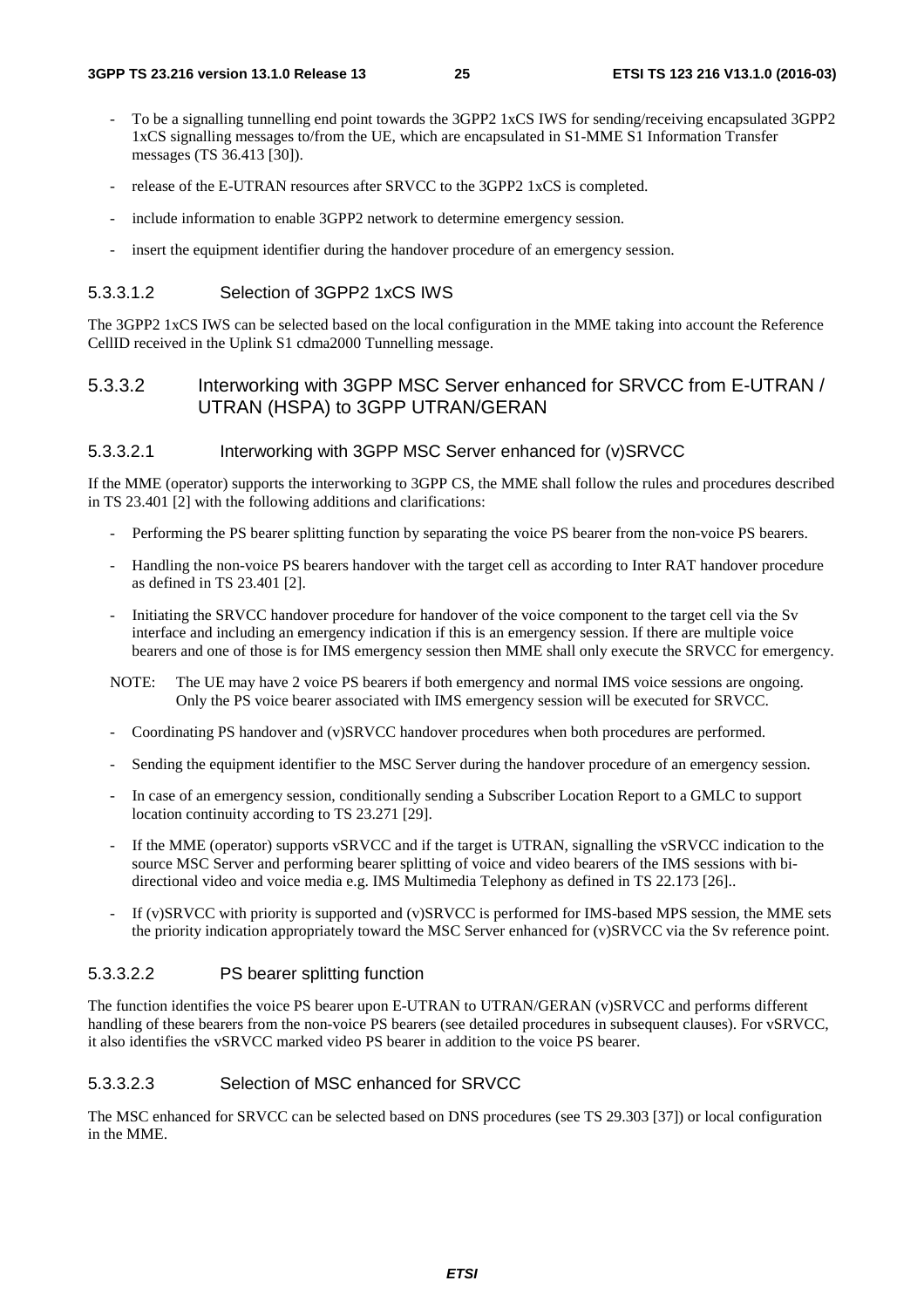#### 5.3.3.3 Interworking of Target MME with 3GPP MSC Server enhanced for SRVCC from CS to PS

If the MME (operator) supports the interworking to 3GPP CS, the target MME shall follow the rules and procedures described in TS 23.401 [2] with the following additions and clarifications:

- Handling the non-voice PS bearers and allocating resources with the target RAN when receiving CS to PS HO request from MSC via the Sv interface.
- Selecting the source MME/SGSN based on information about the MME/SGSN provided by the MSC Server using the SGSN/MME selection procedures specified in TS 29.303 [37] or using local configuration in the target MME.

#### 5.3.3A SGSN

#### 5.3.3A.1 Interworking with 3GPP MSC Server enhanced for SRVCC from E-UTRAN / UTRAN (HSPA) to 3GPP UTRAN/GERAN

#### 5.3.3A.1.1 Interworking with 3GPP MSC Server enhanced for SRVCC

If the SGSN (operator) supports the interworking to 3GPP CS, the SGSN shall follow the rules and procedures described in TS 23.060 [10] with the following additions and clarifications:

- Performing the PS bearer splitting function by separating the voice PS bearer from the non-voice PS bearers. VoIP is detected by traffic class=conversational and Source Statistics Descriptor='speech'.
- Handling the non-voice PS bearers handover with the target cell as according to Inter/Intra RAT handover procedure as defined in TS 23.060 [10].
- Initiating the SRVCC handover procedure for handover of the voice component to the target cell via the Sv interface and including an emergency indication if this is an emergency session. If there are multiple voice bearers and one of those is for IMS emergency session then SGSN shall only execute the SRVCC for emergency.
- NOTE: The UE may have 2 voice PS bearers if both emergency and normal IMS voice sessions are ongoing. Only the PS voice bearer associated with IMS emergency session will be executed for SRVCC.
- Coordinating PS handover and SRVCC handover procedures when both procedures are performed.
- Sending the equipment identifier to the MSC Server during the handover procedure for the case of UEs operating in limited service mode.
- In case of an emergency session, conditionally sending a MAP Subscriber Location Report to a GMLC to support location continuity according to TS 23.271 [29].

#### 5.3.3A.1.2 PS bearer splitting function

The function identifies the voice PS bearer upon HSPA to UTRAN/GERAN SRVCC and performs different handling on this bearer from the non-voice PS bearers (see detailed procedures in subsequent clauses).

#### 5.3.3A.1.3 Selection of MSC enhanced for SRVCC

The MSC enhanced for SRVCC can be selected based on DNS procedures (see TS 29.303 [37]) or local configuration in the SGSN.

#### 5.3.3A.2 Interworking of Target SGSN with 3GPP MSC Server enhanced for SRVCC from CS to PS

If the SGSN (operator) supports the interworking to 3GPP CS, the target SGSN shall follow the rules and procedures described in TS 23.060 [10] with the following additions and clarifications: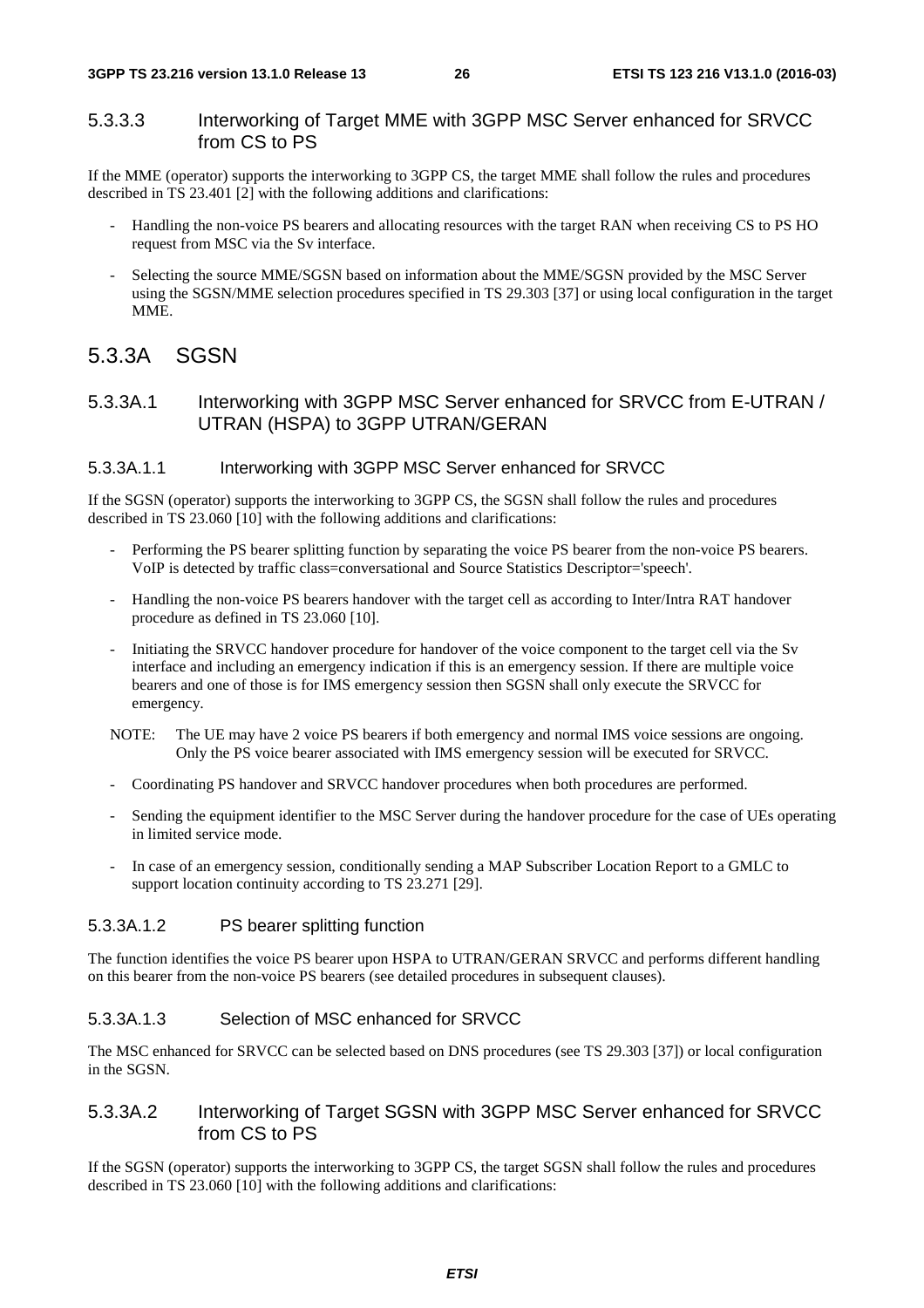- Handling the non-voice PS bearers and allocating resources with the target RAN when receiving CS to PS HO request from MSC via the Sv interface.
- Selecting the source MME/SGSN based on information about the MME/SGSN provided by the MSC Server using the SGSN/MME selection procedures specified in TS 29.303 [37] or using local configuration in the target SGSN.

#### 5.3.4 UE enhanced for SRVCC

#### 5.3.4.1 Interworking with 3GPP2 1xCS

If the UE supports 3GPP2 1xCS access, the 1xCS SRVCC UE is a UE that is capable to perform SRVCC to the 3GPP2 1xCS system. The interaction between UE and E-UTRAN is described in TS 36.300 [16]. The interaction with the 3GPP2 1xCS system is described in this specification.

#### 5.3.4.2 Interworking with 3GPP UTRAN/GERAN for SRVCC from E-UTRAN / UTRAN (HSPA) to 3GPP UTRAN/GERAN

3GPP SRVCC UE is needed to perform SRVCC (see clause 3.1 for 3GPP SRVCC UE definition). The interaction between UE and E-UTRAN is described in TS 36.300 [16] and between UE and UTRAN (HSPA) is described in TS 25.331 [19].

The SRVCC UE indicates to the network that the UE is SRVCC capable when being configured for using IMS speech service supported by the home operator, e.g. the IMS Multimedia Telephony Service for bi-directional speech as described in TS 22.173 [26].

#### 5.3.4.3 Interworking of UE with 3GPP UTRAN/GERAN for SRVCC from CS to PS

The UE supporting CS to PS SRVCC indicates to the network that the UE is CS to PS SRVCC capable when being configured for using IMS speech service supported by the home operator, e.g. the IMS Multimedia Telephony Service for bi-directional speech as described in TS 22.173 [26].

The UE supporting CS to PS SRVCC indicates to the MSC Server the information about the MME / SGSN the UE had last contact with using P-TMSI+RAI+P-TMSI signature or GUTI. This information shall be provided by the UE to the MSC server by NAS signalling upon request from the MSC.

### 5.3.4a UE enhanced for vSRVCC

3GPP vSRVCC UE signals its vSRVCC capability to the network. If the UE supports vSRVCC capability, it shall also support SRVCC capability.

If needed, the vSRVCC UE initiates the multimedia codec negotiation on the CS domain after the vSRVCC handover is completed.

NOTE: It is recommended that the UE and the network support the MONA codec negotiation mechanism (see TR 26.911 [35] and ITU-T Recommendation H.324 [33], Annex K) to accelerate the call establishment and minimise the interruption time.

### 5.3.5 Serving/PDN GW

The PDN GW shall support the PS-to-CS handover indicator as notified by the MME/SGSN (see detailed procedures in clause 6.2.2).

NOTE: If SRVCC is deployed and PCC is not used then the PDN GW is not able to enforce the architecture principle to use QCI=1, see clauses 4.1.1 and 4.1.2.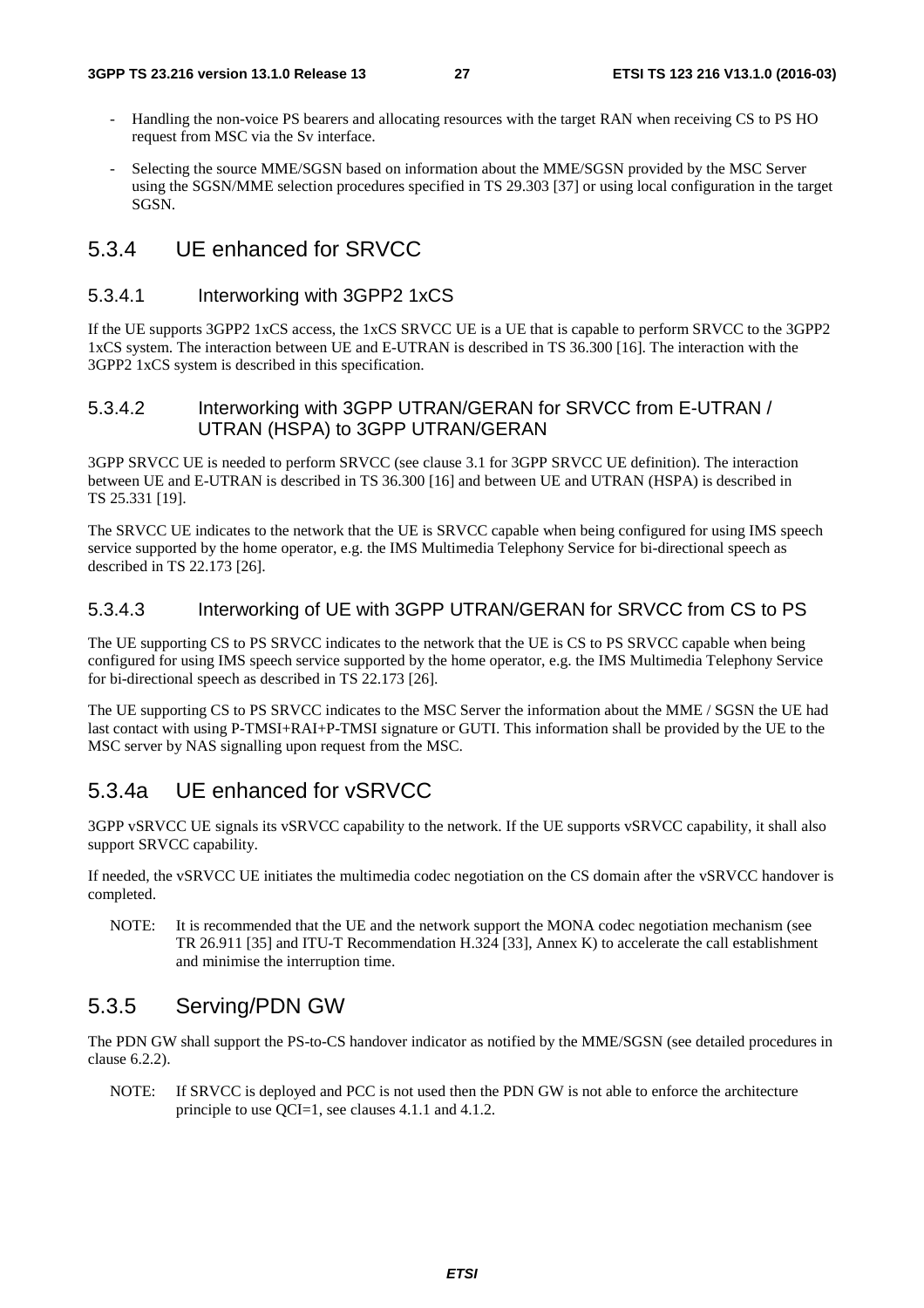## 5.3.6 E-UTRAN

#### 5.3.6.1 Interworking with 3GPP2 1xCS

If the E-UTRAN (operator) supports interworking to 3GPP2 1xCS, the E-UTRAN performs the HO trigger, tunnelling of the 3GPP2 1xCS signalling messages toward the MME, and interacting with the SRVCC UE as described in TS 36.300 [16].

E-UTRAN may be capable of determining the neighbour cell list based on the "SRVCC operation possible" indication and/or presence of an established OCI=1 bearer for a specific UE. An example algorithm is provided in clause A.1.

NOTE: If E-UTRAN does not update the neighbour cell list dynamically, if E-UTRAN triggers handover to 1x when either the "SRVCC operation possible" indication is set to "false" or there is no established  $QCI=1$ bearer for a specific UE, this will result in an error case.

#### 5.3.6.2 Interworking with 3GPP UTRAN/GERAN for SRVCC from E-UTRAN to 3GPP UTRAN/GERAN

Between UE and E-UTRAN, no additional functionality is required for the E-UTRAN as defined in TS 36.300 [16].

When E-UTRAN selects a target cell for SRVCC handover, it needs to send an indication to MME that this handover procedure requires SRVCC

E-UTRAN may be capable of determining the neighbour cell list based on the "SRVCC operation possible" indication, the UE's Radio Access Capabilities for SRVCC from E-UTRAN to UTRAN/GERAN and PS Voice over UTRAN and/or presence of an established QCI=1 bearer for a specific UE. An example algorithm is provided in clause A.2.

The procedure for E-UTRAN Radio Access Network sharing is described in TS 23.251 [40].

NOTE: In case E-UTRAN does not update the neighbour cell list dynamically, if E-UTRAN triggers handover to a VoIP-incapable cell when the "SRVCC operation possible" indication is set to "false" and there is an established voice (QCI=1) bearer for a specific UE, the establishment of the voice bearer will be rejected by the target access.

#### 5.3.6.2a Interworking with 3GPP UTRAN for vSRVCC

Between UE and E-UTRAN, no additional functionality is required for the E-UTRAN as defined in TS 36.300 [16].

E-UTRAN may be capable of determining the neighbour cell list based on simultaneous presence of established  $QCI=1$ (for voice part) and vSRVCC marked bearers for a specific UE.

- NOTE 1 The usage of vSRVCC marked bearer by E-UTRAN is outside the scope of this specification.
- NOTE 2: In case E-UTRAN does not update the neighbour cell list dynamically, if E-UTRAN triggers handover to a VoIP incapable cell when the "SRVCC operation possible" indication is set to "false" and there is an established voice (QCI=1) bearer for a specific UE, the establishment of the voice and video bearers will be rejected by the target access.

## 5.3.6A UTRAN (HSPA)

When HSPA capable UTRAN selects a target cell for SRVCC handover, it needs to send an indication to SGSN that this handover procedure requires SRVCC.

NOTE 1: UTRAN (HSPA) assumes that SGSN supports SRVCC functionality.

UTRAN may be capable of determining the neighbour cell list based on the "SRVCC operation possible" indication, the UE's Radio Access Capabilities for SRVCC from UTRAN (HSPA) to UTRAN/GERAN and/or presence of an established voice bearer (i.e. bearer with Traffic Class = Conversational and Source Statistic Descriptor = 'speech') for a specific UE. An example algorithm is provided in clause A.3.

The procedure for UTRAN Radio Access Network sharing is described in TS 23.251 [40].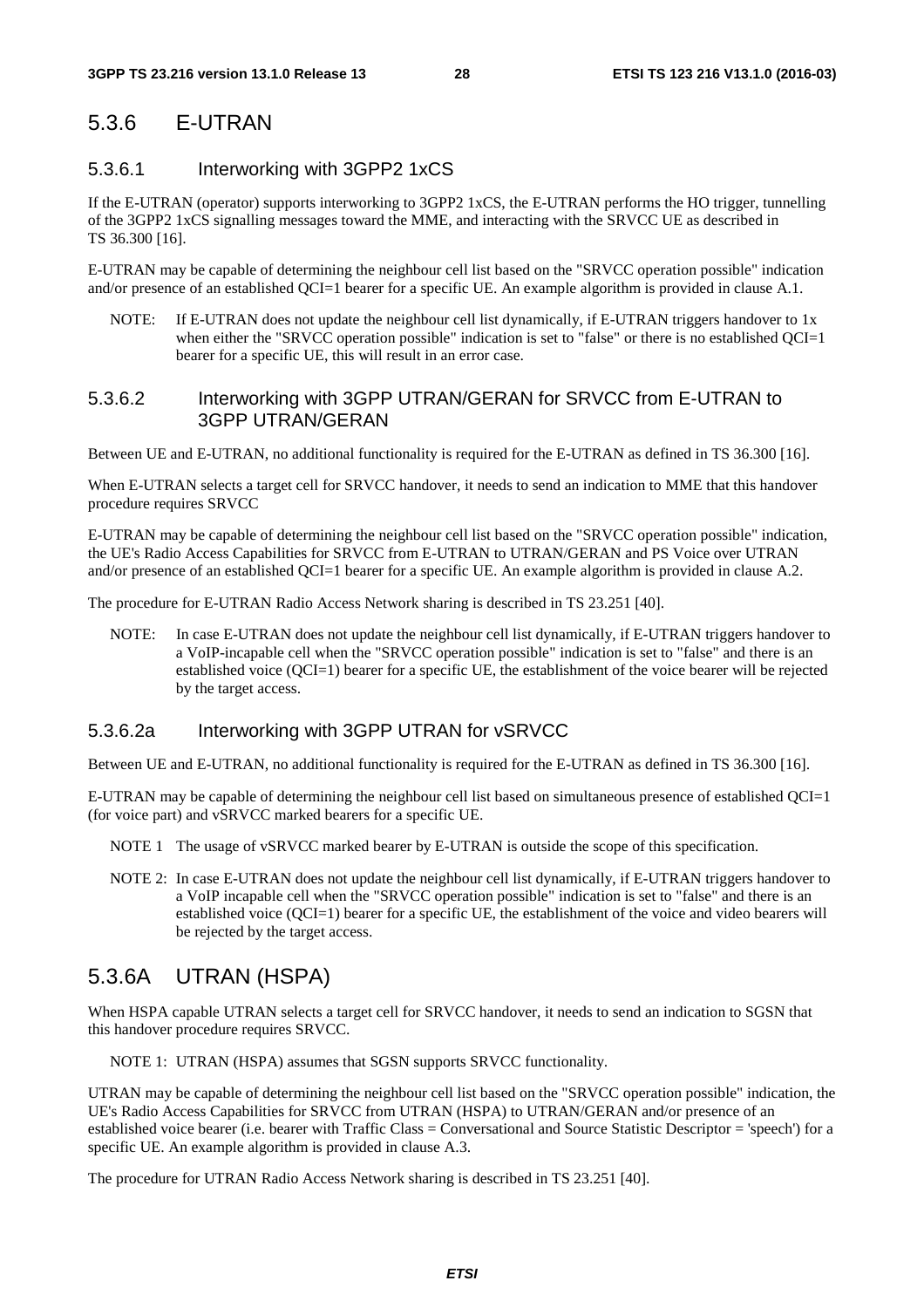NOTE 2: In case UTRAN does not update the neighbour cell list dynamically, if UTRAN triggers handover to a VoIP-incapable cell when the "SRVCC operation possible" indication is set to "false" and there is an established bearer with Traffic Class = Conversational and Source Statistic Descriptor = 'speech' for a specific UE, the establishment of the voice bearer will be rejected by the target access.

### 5.3.6B GERAN/UTRAN CS

When GERAN/UTRAN selects a target cell for CS to PS SRVCC handover, it shall send an indication to MSC Server enhanced for CS to PS SRVCC that this handover procedure requires CS to PS SRVCC.

GERAN/UTRAN may be capable of determining the neighbour cell list based on the "CS to PS SRVCC operation possible" indication received from MSC Server enhanced for CS to PS SRVCC, the UE's Radio Access Capabilities for CS to PS SRVCC over GERAN/UTRAN, and the existence of CS voice call. An example algorithm is provided in Annex A, clause A.4.

### 5.3.7 HSS

#### 5.3.7.1 Interworking with 3GPP UTRAN/GERAN for SRVCC or vSRVCC from E-UTRAN / UTRAN (HSPA) to 3GPP UTRAN/GERAN

The STN-SR, vSRVCC flag, C-MSISDN and optional ICS flag per VPLMN, for the subscriber are downloaded to MME from HSS during E-UTRAN attach procedure. For UTRAN (HSPA), these subscription information are downloaded to SGSN from HSS during GPRS attach procedure. HSS also informs the MME/SGSN when STN-SR is modified or removed from the subscription.

The ICS flag is used by the MSC Server enhanced for (v)SRVCC to behave also as MSC Server enhanced for ICS in TS 23.292 [13] if supported by the network.

NOTE: HSS functionality is not impacted when MSC Server enhanced for (v)SRVCC performs the MAP\_Update\_Location procedure.

#### 5.3.7.2 Interworking with 3GPP UTRAN/GERAN for SRVCC from CS to PS

The "CS to PS SRVCC allowed" indication and optional ICS flag are downloaded to MSC Server from HSS during attach procedure.

### 5.3.8 PCC

The PCRF enforces the architecture principle to use OCI=1 (and traffic-class conversational with source statistics descriptor ="speech") for voice bearer with IMS sessions anchored in the SCC AS, based on the service the session relates to. This may be achieved by deploying S9 reference point, or configuration and roaming agreements.

The PCEF should enforce to multiplex the media streams from multiple concurrent normal voice sessions.

NOTE: In this Release the UE initiated PDP context for voice bearer is not supported.

For vSRVCC, the PCRF enforces that the video bearer of IMS sessions anchored in the SCC AS, is marked with the "PS to CS session continuity indicator", see TS 23.203 [32], and hence can be identified as vSRVCC marked video PS bearer in clause 5.3.3.2.2.

## 5.4 Reference points

## 5.4.1 MME – 3GPP2 1xCS IWS (S102)

The S102 reference point provides a tunnel between MME and 3GPP2 1xCS IWS to relay 3GPP2 1xCS signalling messages. 1x CS signalling messages are those messages that are defined for A21 interface as described in 3GPP2 A.S0008-C [8].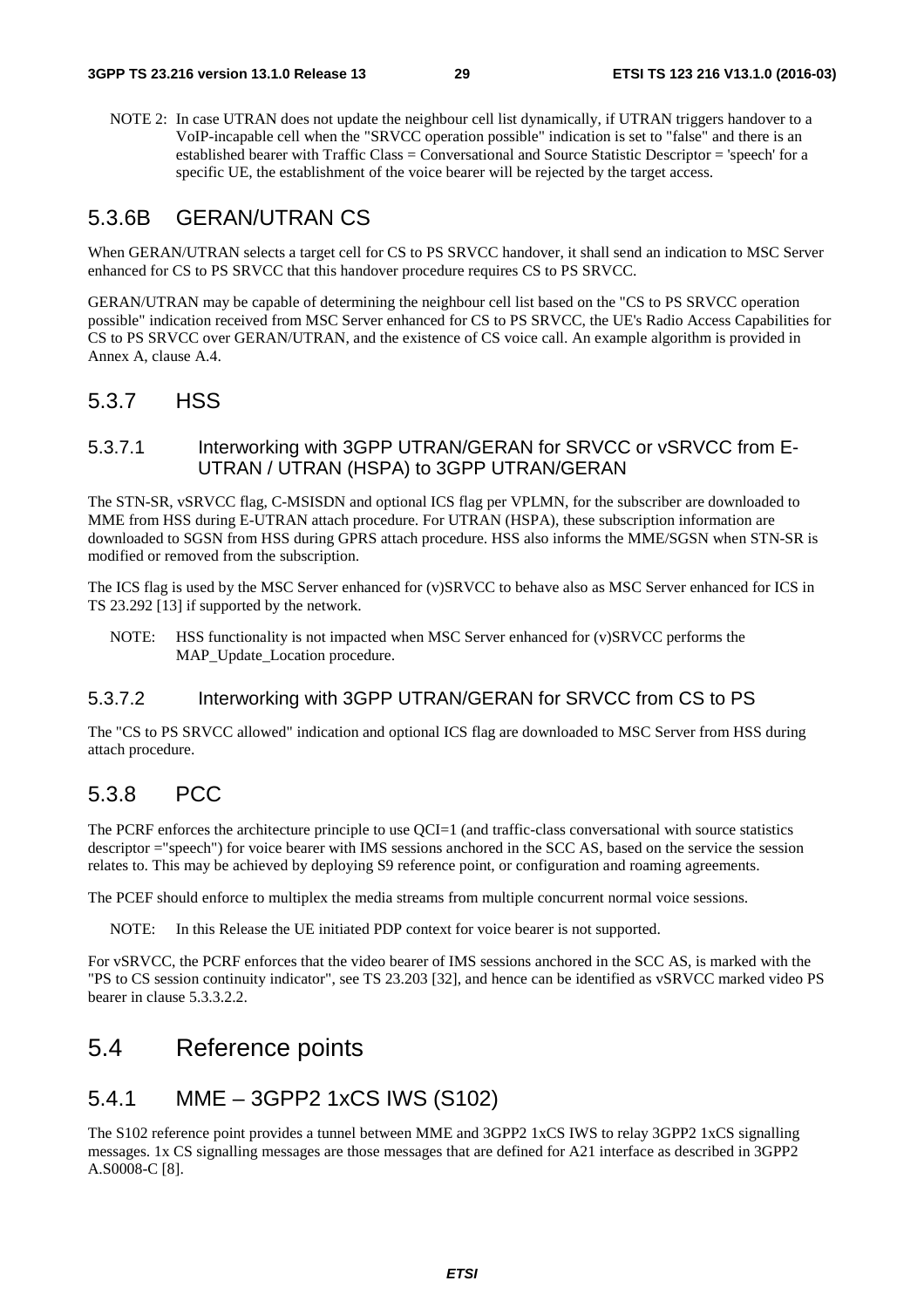NOTE. It is up to stage 3 to determine whether the tunnelling protocol for S102 can be defined as exactly as in A21. If so, S102 is then equivalent to A21.

### 5.4.2 MME/SGSN – MSC Server (Sv)

The Sv reference point provides (v)SRVCC support from 3GPP E-UTRAN/UTRAN (HSPA) to 3GPP UTRAN/GERAN.

MME/SGSN includes the optional ICS flag if received from the HSS.

If (v)SRVCC with priority is supported, MME includes the priority indication if the SRVCC is for IMS-based MPS session.

The Sv reference point provides additionally SRVCC support from CS to PS.

### 5.4.3 E-UTRAN – MME (S1-MME)

For 3GPP2 1xCS SRVCC, the S1-MME reference point provides S1 Information Transfer message (TS 36.413 [30]) between UE and MME to relay the 3GPP2 1xCS signalling messages.

For 3GPP (v)SRVCC, the S1-MME reference point allows handover signalling between E-UTRAN and MME. It is defined in TS 36.300 [16]

## 5.4.3A UTRAN (HSPA) – SGSN (Iu-ps)

For 3GPP HSPA SRVCC, the Iu-ps reference point allows handover signalling between UTRAN and SGSN. It is defined in TS 25.413 [11].

### 5.4.4 HSS – MME (S6a)

For 3GPP (v)SRVCC, the S6a is used to download SRVCC related information to MME during E-UTRAN attach procedure or to inform MME that STN-SR information in the HSS has changed.

For 3GPP vSRVCC, the S6a is used to download vSRVCC flag to MME during E-UTRAN attach procedure or to inform MME that vSRVCC flag in the HSS has changed.

#### 5.4.5 HSS – SGSN (Gr, S6d)

For 3GPP SRVCC, either the Gr or the S6d is used to download SRVCC related information to SGSN during UTRAN (HSPA) attach procedure or to inform SGSN that STN-SR information in the HSS has changed.

### 5.4.6 HSS - MSC (MAP D)

If the subscriber is allowed to have CS to PS SRVCC, the HSS shall include the "CS to PS SRVCC allowed" indication in the Insert Subscriber Data sent to the MSC Server. The "CS to PS SRVCC allowed" indication may be specific for each VPLMN.

## 6 Procedures and flows

### 6.1 SRVCC from E-UTRAN to 3GPP2 1xCS

#### 6.1.1 E-UTRAN Attach procedure for SRVCC

E-UTRAN attach or emergency attach procedure for 3GPP2 SRVCC UE is performed as defined in TS 23.401 [2] with the following additions: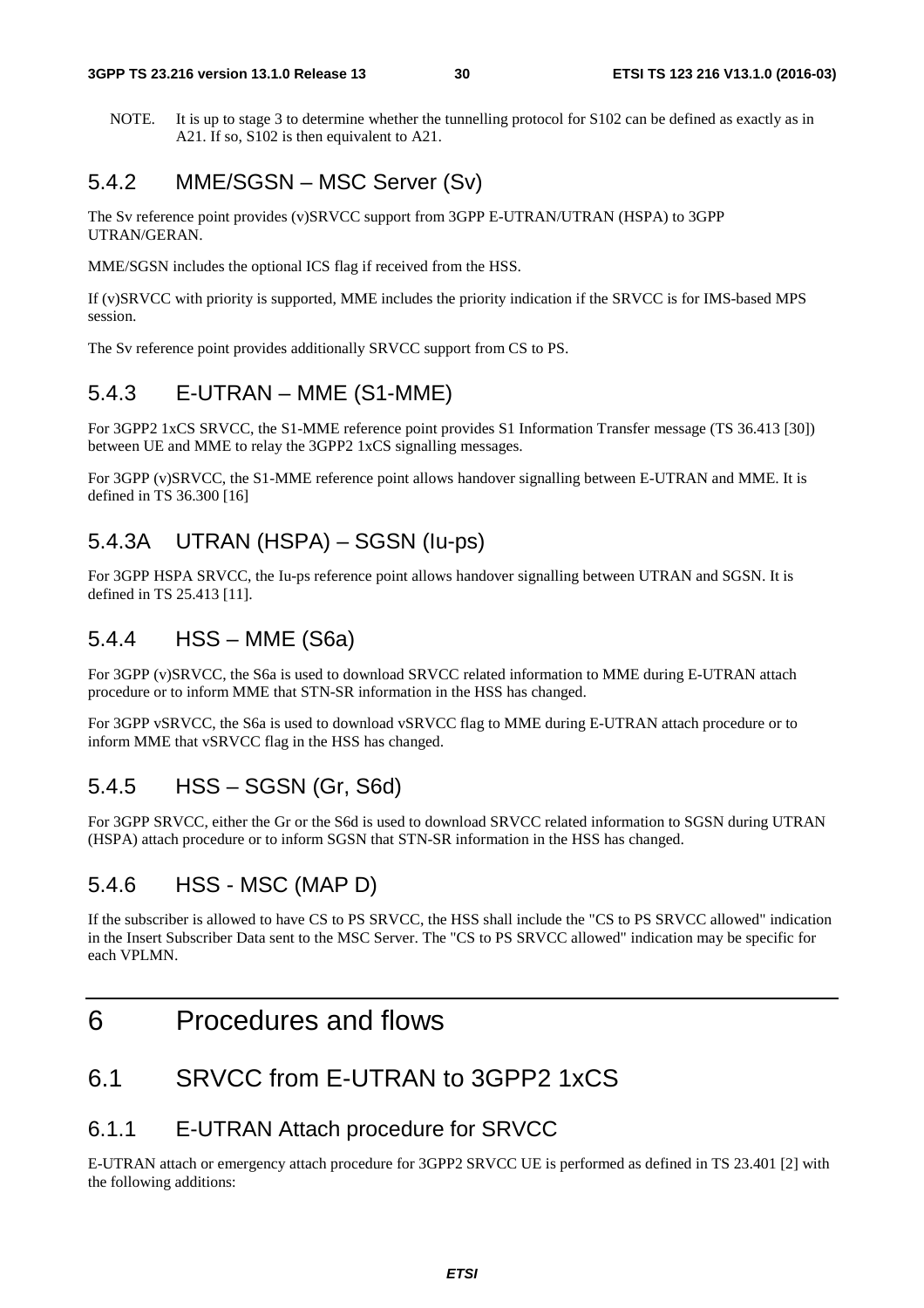- SRVCC UE includes the SRVCC capability indication as part of the "UE Network Capability" in the Attach Request message. MME stores this information for SRVCC operation.
- SRVCC UE capable for IMS emergency calls shall include the SRVCC capability indication as part of the UE network capability in the Emergency Attach Request message. MME stores this information for emergency SRVCC operation.
- MME includes a "SRVCC operation possible" indication in the S1 AP Initial Context Setup Request, meaning that both UE and MME are SRVCC-capable.

#### 6.1.2 Service Request procedures for SRVCC

Service Request procedures for 3GPP2 SRVCC UE are performed as defined in TS 23.401 [2] with the following additions:

MME includes a "SRVCC operation possible" indication in the S1 AP Initial Context Setup Request, meaning that both UE and MME are SRVCC-capable and that STN-SR and C-MSISDN are included in the subscription data.

### 6.1.2A PS Handover procedures for SRVCC

Intra-E-UTRAN S1-based handover procedures for 3GPP2 SRVCC UE are performed as defined in TS 23.401 [2] with the following additions:

- The target MME includes a "SRVCC operation possible" indication in the S1-AP Handover Request message, meaning that both UE and the target MME are SRVCC-capable and that STN-SR and C-MSISDN are included in the subscription data.

For X2-based handover, the source eNodeB includes a "SRVCC operation possible" indication in the X2-AP Handover Request message to the target eNodeB as specified in TS 36.423 [36].

## 6.1.3 Call flows for SRVCC from E-UTRAN

Figure 6.1.3-1 illustrates a high-level call flow for the E-UTRAN-to-1x voice service continuity procedure.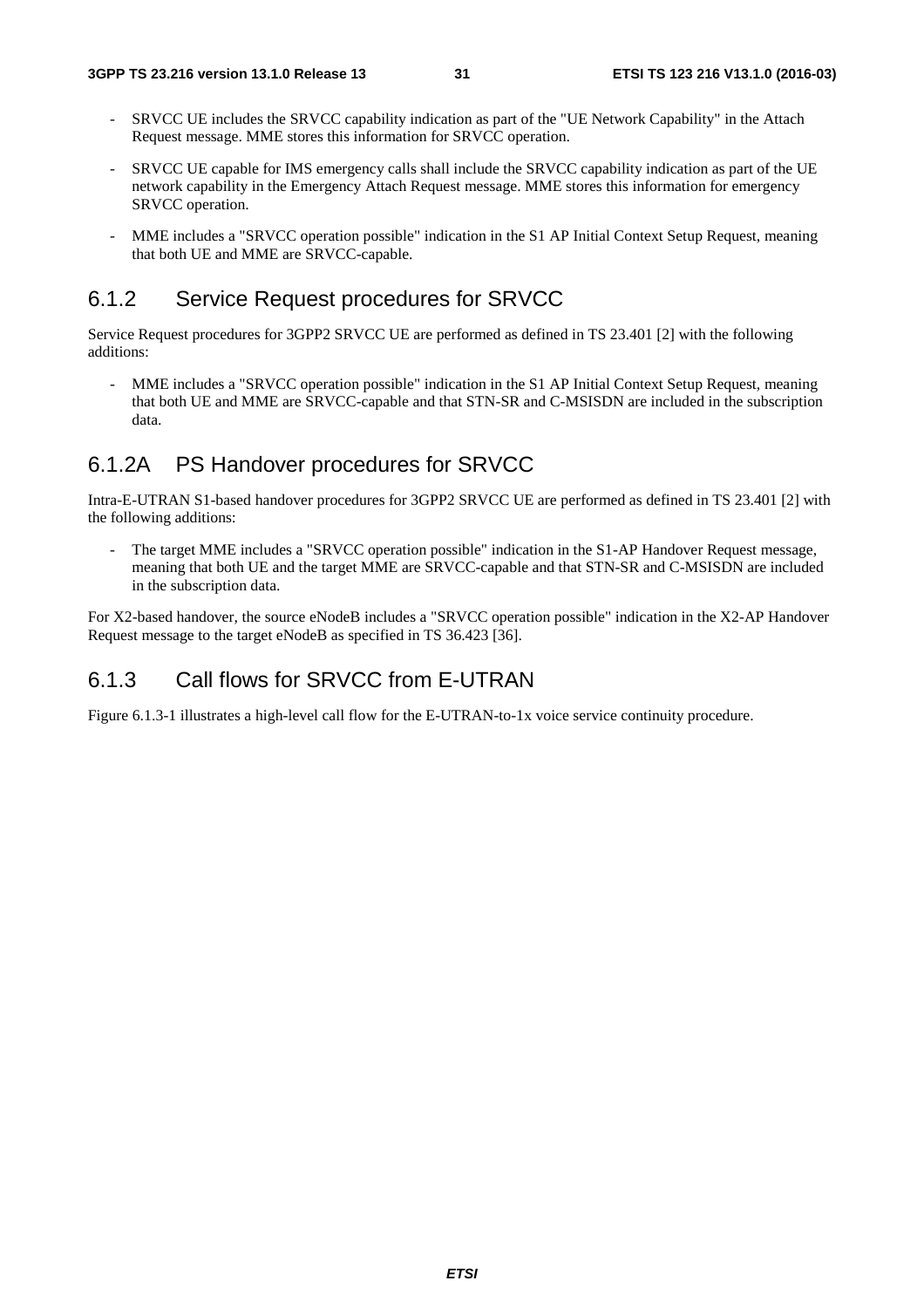

**Figure 6.1.3-1: LTE VoIP-to-1x CS voice service continuity** 

- 1. Ongoing VoIP session over the IMS access leg established over EPS/E-UTRAN access.
- 2. 1xCS SRVCC UE sends measurement reports to eNodeB.
- 3. The E-UTRAN (e.g., based on some trigger, measurement reports) makes a determination to initiate an inter-technology handover to cdma2000 1xRTT.
- 4. The E-UTRAN signals the UE to perform an inter-technology handover by sending a Handover from EUTRA Preparation Request (3G1x Overhead Parameters, RAND value) message.
- 5. The UE initiates signalling for establishment of the CS access leg by sending a UL handover preparation Transfer message containing the 1xRTT Origination message. For the case of emergency voice service continuity, the request includes a Request-Type = "emergency handover" and the MEID (e.g. IMEI) is included.
- 6. The E-UTRAN sends an Uplink S1 cdma2000 Tunnelling (MEID, RAND, 1x Origination, Reference CellID) message to the MME. The eNodeB will also include CDMA2000 HO Required Indication IE to Uplink S1 CDMA2000 Tunnelling message, which indicates to the MME that the handover preparation has started.
- 7. Upon reception of the Uplink S1 cdma2000 Tunnelling message, the MME selects a 3GPP2 1xCS IWS as specified in clause 5.3.3.1.2 and encapsulates the 1x Origination Message along with the MEID and RAND in a S102 Direct Transfer message (as "1x Air Interface Signalling").
- 8. The traffic channel resources are established in the 1x RTT system and 3GPP2 1xCS procedures for initiation of Session Transfer are performed as per 3GPP2 X.S0042 [4].

NOTE 1: Step 9 and 3GPP2 1xCS procedures in step 8 are independent of each other.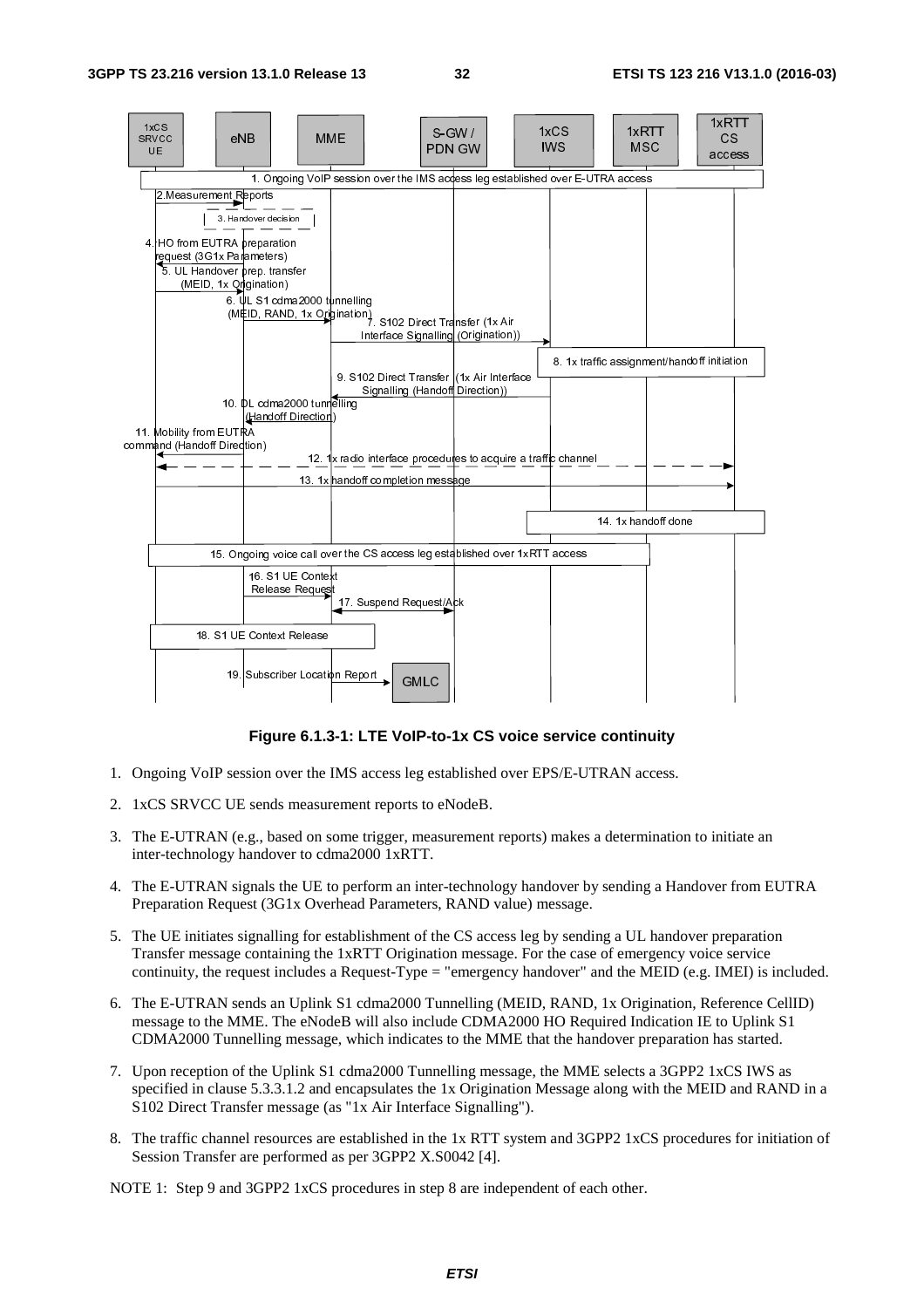- NOTE 2: For non-emergency session transfers, the "VDN" parameter referred to in 3GPP2 X.S0042 [4] corresponds to the STN-SR parameter defined in TS 23.237 [14].
- NOTE 3: The emergency session transfer procedures and procedures for the 1x CS SRVCC UE obtaining the local emergency STN-SR will be specified by 3GPP2.
- 9. The 3GPP2 1xCS IWS creates a 1x message and encapsulates it in a S102 Direct Transfer message (1x message, Handover indicator). If the 3GPP2 access was able to allocate resources successfully, the 1x message is a 1x Handover Direction message and the handover indicator indicates successful resource allocation. Otherwise, the handover indicator indicates to the MME that handover preparation failed and the embedded 1x message indicates the failure to the UE.
- 10. The MME sends the 1x message and CDMA2000 HO Status IE in a Downlink S1 cdma2000 Tunnelling message to the E-UTRAN. The CDMA2000 HO Status IE is set according to the handover indicator received over the S102 tunnel.
- 11. If the CDMA2000 HO Status IE indicates successful handover preparation, the E-UTRAN forwards the 1x Handoff Direction message embedded in a Mobility from EUTRA Command message to the UE. This is perceived by the UE as a Handover Command message. If handover preparation failed, DL Information transfer message will be sent instead, with the embedded 1xRTT message that indicates the failure to the UE.
- 12. Once the UE receives the traffic channel information from the cdma2000 1xRTT system, the UE retunes to the 1xRTT radio access network and performs traffic channel acquisition with the 1xRTT CS access (e.g., 1xRTT BSS).
- 13. The UE sends a 1xRTT handoff completion message to the 1xRTT CS access (e.g., 1xRTT BSS).
- 14. The 1xRTT CS Access sends message to 1xRTT MSC to indicate of handoff done. The resources between 1x CS IWS and 1xRTT MSC may be released at this step.
- 15. Ongoing voice call over the CS access leg established over 1xRTT access. The E-UTRAN/EPS context may be released based on the normal E-UTRAN/EPS procedure.
- 16. The eNodeB sends an S1 UE Context Release Request (Cause) message to the MME. Cause indicates the S1 release procedure is caused by handover from E-UTRAN to 1xRTT.
- 17. The MME deactivates GBR bearers towards S-GW and P-GW(s) by initiating MME-initiated Dedicated Bearer Deactivation procedure as specified in TS 23.401 [2]. PS-to-CS handover indicator is notified to P-GW for voice bearer during the bearer deactivation procedure. The MME starts preservation and suspension of non-GBR bearers by sending Suspend Notification message towards S-GW. The S-GW releases S1-U bearers for the UE and sends Suspend Notification message to the P-GW(s). The MME stores in the UE context that the UE is in suspended status. All the preserved non-GBR bearers are marked as suspended status in the S-GW and P-GW. The P-GW should discard packets if received for the suspended UE.
- 18. S1 UE Context in the eNodeB is released as specified in TS 23.401 [2].
- 19. For an emergency services session after handover is complete, if the control plane location solution is used on the source side, the source MME shall send a Subscriber Location Report carrying the reference cell ID to the GMLC associated with the source side as defined in TS 23.271 [29] to support location continuity. This enables location continuity for the 1xRTT side. Alternatively, if the control plane solution is not used on the source side, location continuity procedures shall be instigated on the 1xRTT side.

NOTE 4: Location continuity on the 1xRTT side will be specified by 3GPP2.

If the UE has returned to E-UTRAN after the CS voice call was terminated, then the UE shall resume PS service by sending TAU to MME. The MME will in addition inform S-GW and P-GW(s) to resume the suspended bearers. Resuming the suspended bearers in the S-GW and in the P-GW should be done by implicit resume using the Modify Bearer Request message if it is triggered by the procedure in operation, e.g. TAU or Service Request. The S-GW is aware of the suspend state of the bearers and will forward the Modify Bearer Request to the P-GW. Explicit resume using the Resume Notification message should be used in cases when Modify Bearer Request is not triggered by the procedure in operation.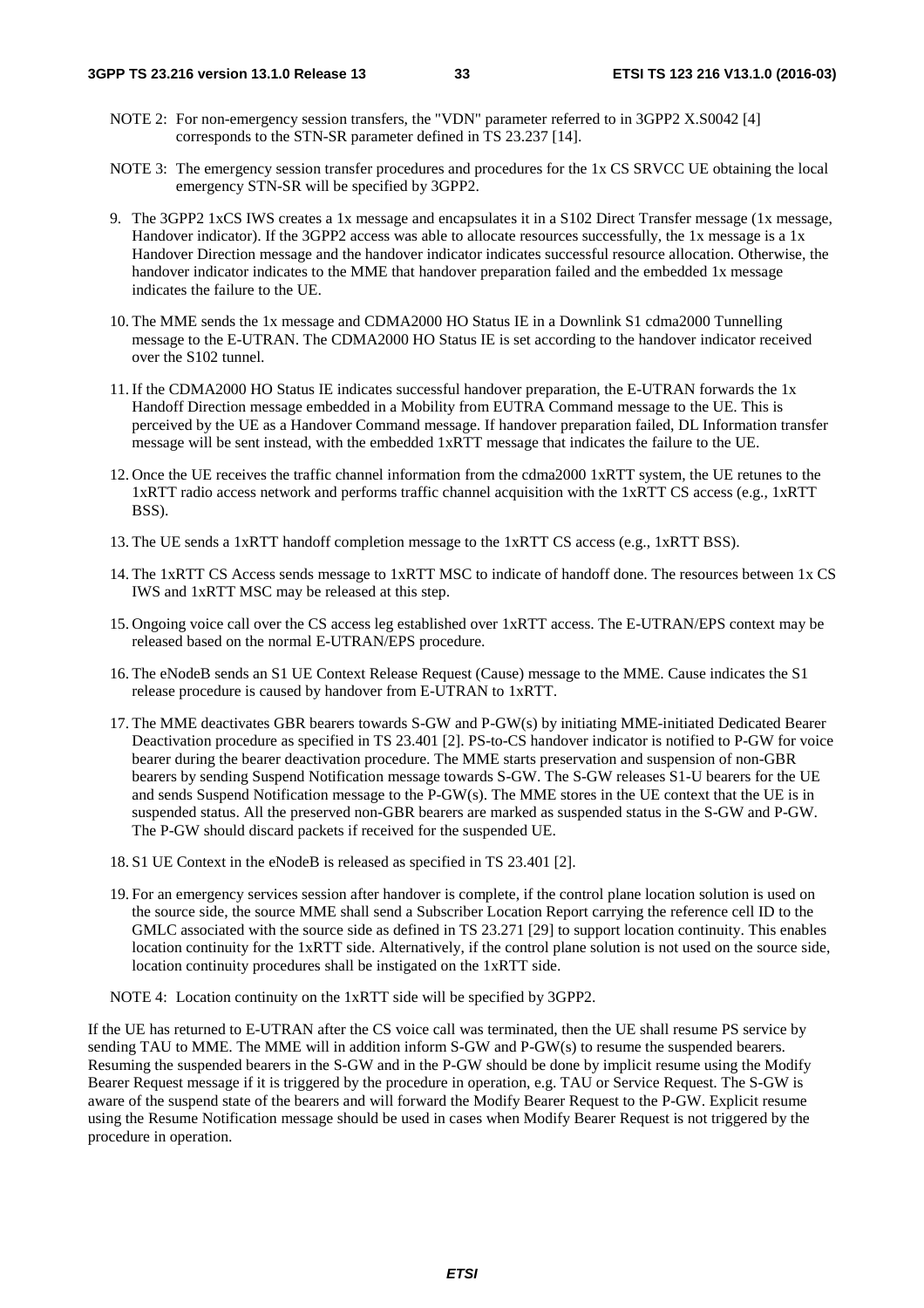## 6.2 E-UTRAN and 3GPP GERAN/UTRAN (v)SRVCC

## 6.2.1 E-UTRAN Attach procedure for (v)SRVCC

E-UTRAN attach procedure for 3GPP (v)SRVCC UE is performed as defined in TS 23.401 [2] with the following additions:

- (v)SRVCC UE includes the (v)SRVCC capability indication as part of the "MS Network Capability" in the Attach Request message and in Tracking Area Updates. MME stores this information for (v)SRVCC operation. The procedures are as specified in TS 23.401 [2].
- NOTE 1: If the service configuration on the UE is changed (e.g. the user changes between an IMS speech/video service supported by the home operator and a PS speech service incompatible with  $(v)$ SRVCC), the UE can change its (v)SRVCC capability indication as part of the "MS Network Capability" in a Tracking Area Update message.
- SRVCC UE includes the GERAN MS Classmark 3 (if GERAN access is supported), MS Classmark 2 (if GERAN or UTRAN access or both are supported) and Supported Codecs IE (if GERAN or UTRAN access or both are supported) in the Attach Request message and in the non-periodic Tracking Area Update messages.
- NOTE 2: MS Classmark 2, MS Classmark 3, STN-SR, C-MSISDN, ICS Indicator and the Supported Codec IE are not sent from the source MME to the target MME/SGSN at inter CN-node idle mode mobility.
- HSS includes STN-SR and C-MSISDN as part of the subscription data sent to the MME. If the STN-SR is present, it indicates the UE is SRVCC subscribed. If a roaming subscriber is determined by the HPLMN not allowed to have SRVCC in the VPLMN then HSS does not include STN-SR and C-MSISDN as part of the subscription data sent to the MME. If the subscriber is allowed to have vSRVCC in the VPLMN then HSS also includes vSRVCC flag as part of the subscription data sent to the MME. If STN-SR and C-MSISDN are not included in the subscription data, then the MME shall set "SRVCC operation possible" indication to "false".
- MME includes a "SRVCC operation possible" indication in the S1 AP Initial Context Setup Request, meaning that both UE and MME are SRVCC-capable and that STN-SR and C-MSISDN are included in the subscription data.

E-UTRAN emergency attach procedure for 3GPP SRVCC UE is performed as defined in TS 23.401 [2] and above with the following clarifications:

- SRVCC UE shall include the SRVCC capability indication as part of the "MS Network Capability" in the Emergency Attach Request message, and maintained during Tracking Area Updates. MME stores this information for SRVCC operation. The procedures are as specified in TS 23.401 [2].

## 6.2.1A Service Request procedures for (v)SRVCC

Service Request procedures for 3GPP (v)SRVCC UE are performed as defined in TS 23.401 [2] with the following additions:

MME includes a "SRVCC operation possible" indication in the S1 AP Initial Context Setup Request, meaning that both UE and MME are SRVCC-capable and that STN-SR and C-MSISDN are included in the subscription data.

## 6.2.1B PS Handover procedures for (v)SRVCC

Intra-E-UTRAN S1-based handover and E-UTRAN to UTRAN (HSPA) Iu mode Inter RAT handover procedures for 3GPP SRVCC UE are performed as defined in TS 23.401 [2] with the following additions:

- MS Classmark 2, MS Classmark 3, STN-SR, C-MSISDN, ICS Indicator and the Supported Codec IE shall be sent from the source MME to the target MME/SGSN if available.
- The target MME includes a "SRVCC operation possible" indication in the S1-AP Handover Request message, meaning that both UE and the target MME are SRVCC-capable and that STN-SR and C-MSISDN are included in the subscription data.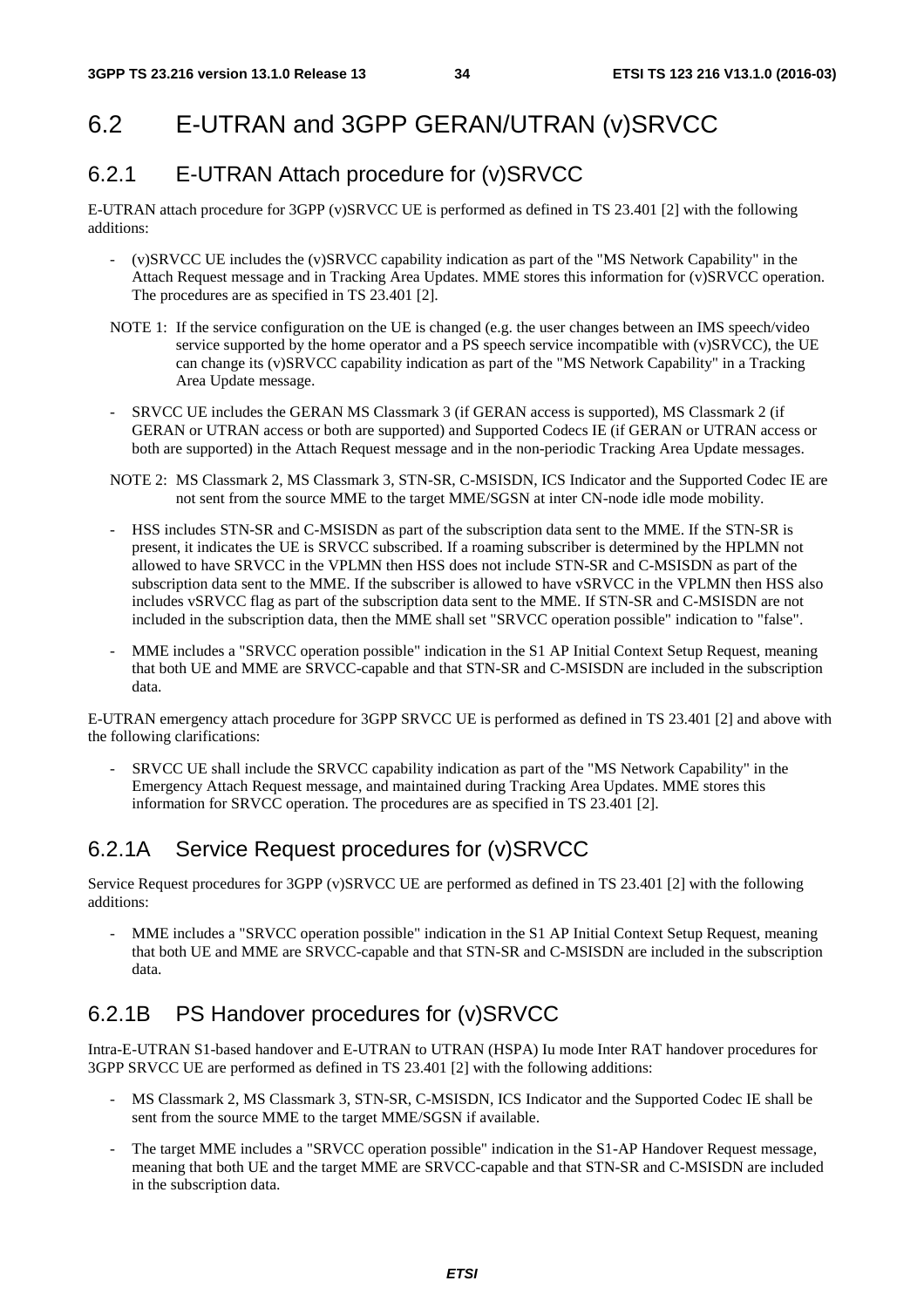The target SGSN includes a "SRVCC operation possible" indication in the RANAP Common ID message, meaning that both UE and the target SGSN are SRVCC-capable and that STN-SR and C-MSISDN are included in the subscription data.

For X2-based handover, the source eNodeB includes a "SRVCC operation possible" indication in the X2-AP Handover Request message to the target eNodeB as specified in TS 36.423 [36].

When the MME determines that "SRVCC operation possible" to eNodeB needs to be updated, e.g. when the UE updates its SRVCC capability indication when in connected mode, the MME shall immediately provide the updated "SRVCC operation possible" value in use to eNodeB by modifying an existing UE context. The S1 messages that transfer the "SRVCC operation possible" to the eNodeB are specified in TS 36.413 [30].

#### 6.2.1C Dedicated Bearer Establishment and Modification procedures for vSRVCC

Dedicated Bearer Establishment and Modification procedures for a session for which vSRVCC is allowed are performed as defined in TS 23.401 [2] with the following additions:

If dynamic PCC is deployed, the PCRF in the serving PLMN (i.e., VPLMN if roaming) interacts with the P-GW or S-GW as defined in TS 23.203 [32]. The P-GW and S-GW include a "vSRVCC indicator" in Create Bearer Request or Update Bearer Request messages that the bearer has been allocated for video media.

### 6.2.2 Call flows for (v)SRVCC from E-UTRAN

- NOTE 1: If the MSC Server enhanced for (v)SRVCC controls the target BSS/RNS, the steps depicted with dotdashed arrows representing the MSC-MSC handover procedure defined in TS 23.009 [18] are not executed and the functions of the MSC Server enhanced for (v)SRVCC are merged with those of the target MSC.
- NOTE 2: For the sake of brevity the call flow descriptions use "MSC Server" instead of "MSC Server enhanced for (v)SRVCC".

NOTE 3: The target MSC need not be enhanced for (v)SRVCC.

#### 6.2.2.1 SRVCC from E-UTRAN to GERAN without DTM support

Depicted in figure 6.2.2.1-1 is a call flow for SRVCC from E-UTRAN to GERAN without DTM support. The flow requires that eNB can determine that the target is GERAN without DTM support or that the UE is without DTM support.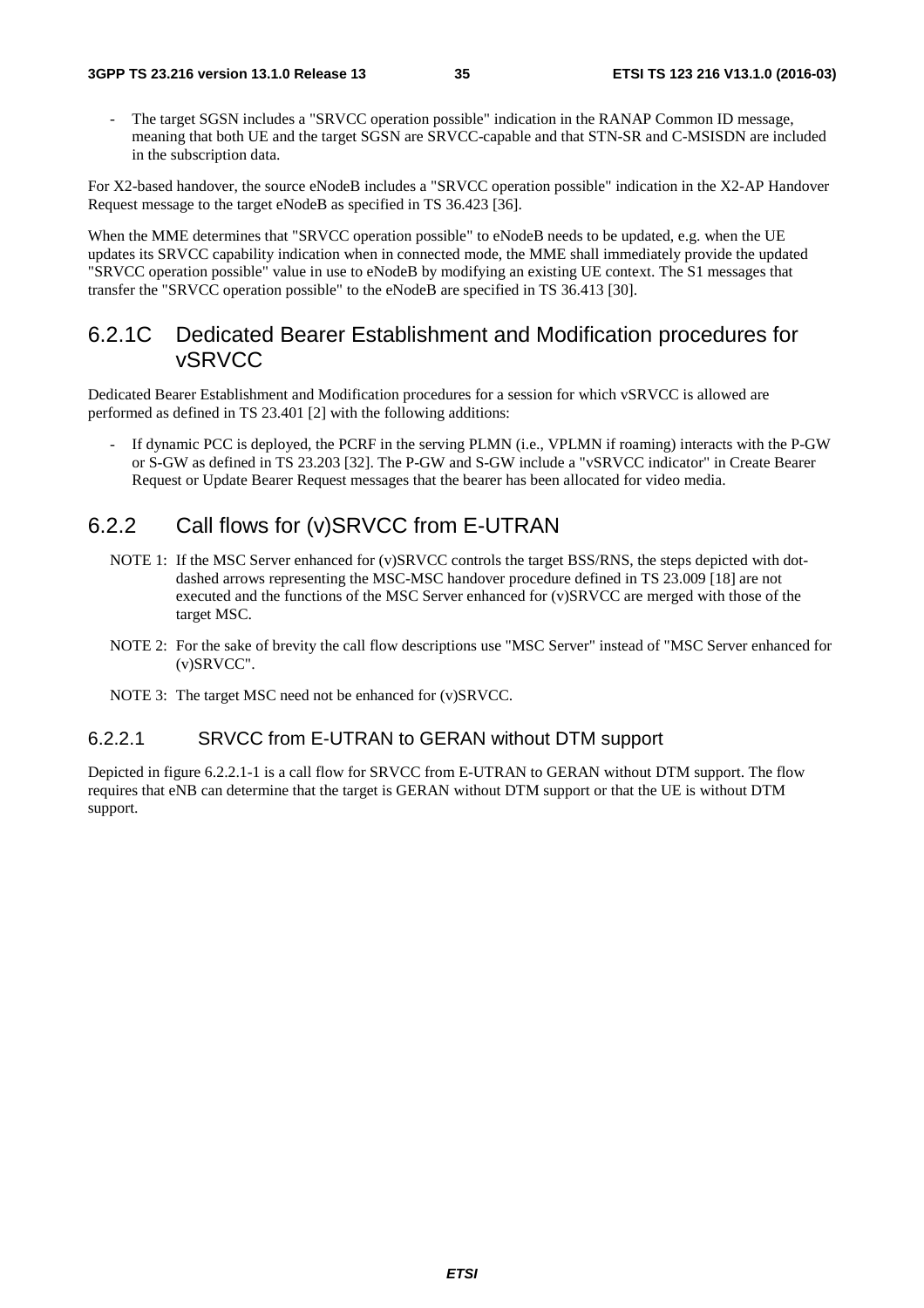

**Figure 6.2.2.1-1: SRVCC from E-UTRAN to GERAN without DTM support** 

- 1. UE sends measurement reports to E-UTRAN.
- 2. Based on UE measurement reports the source E-UTRAN decides to trigger an SRVCC handover to GERAN.
- 3. Source E-UTRAN sends Handover Required (Target ID, generic Source to Target Transparent Container, SRVCC HO Indication) message to the source MME. The E-UTRAN places the "old BSS to new BSS information IE" for the CS domain in the generic Source to Target Transparent Container. The SRVCC HO indication indicates to the MME that target is only CS capable, hence this is a SRVCC handover operation only towards the CS domain. The message includes an indication that the UE is not available for the PS service in the target cell.
- 4. Based on the QCI associated with the voice bearer (QCI 1) and the SRVCC HO indication, the source MME splits the voice bearer from the non voice bearers and initiates the PS-CS handover procedure for the voice bearer only towards MSC Server.
- 5. The MME sends a SRVCC PS to CS Request (IMSI, Target ID, STN-SR, C-MSISDN, generic Source to Target Transparent Container, MM Context, Emergency Indication) message to the MSC Server. If SRVCC with priority is supported, the MME also includes priority indication in SRVCC PS to CS Request if it detects the SRVCC requires priority handling. The detection is based on the ARP associated with the EPS bearer used for IMS signalling. The priority indication corresponds to the ARP information element. The Emergency Indication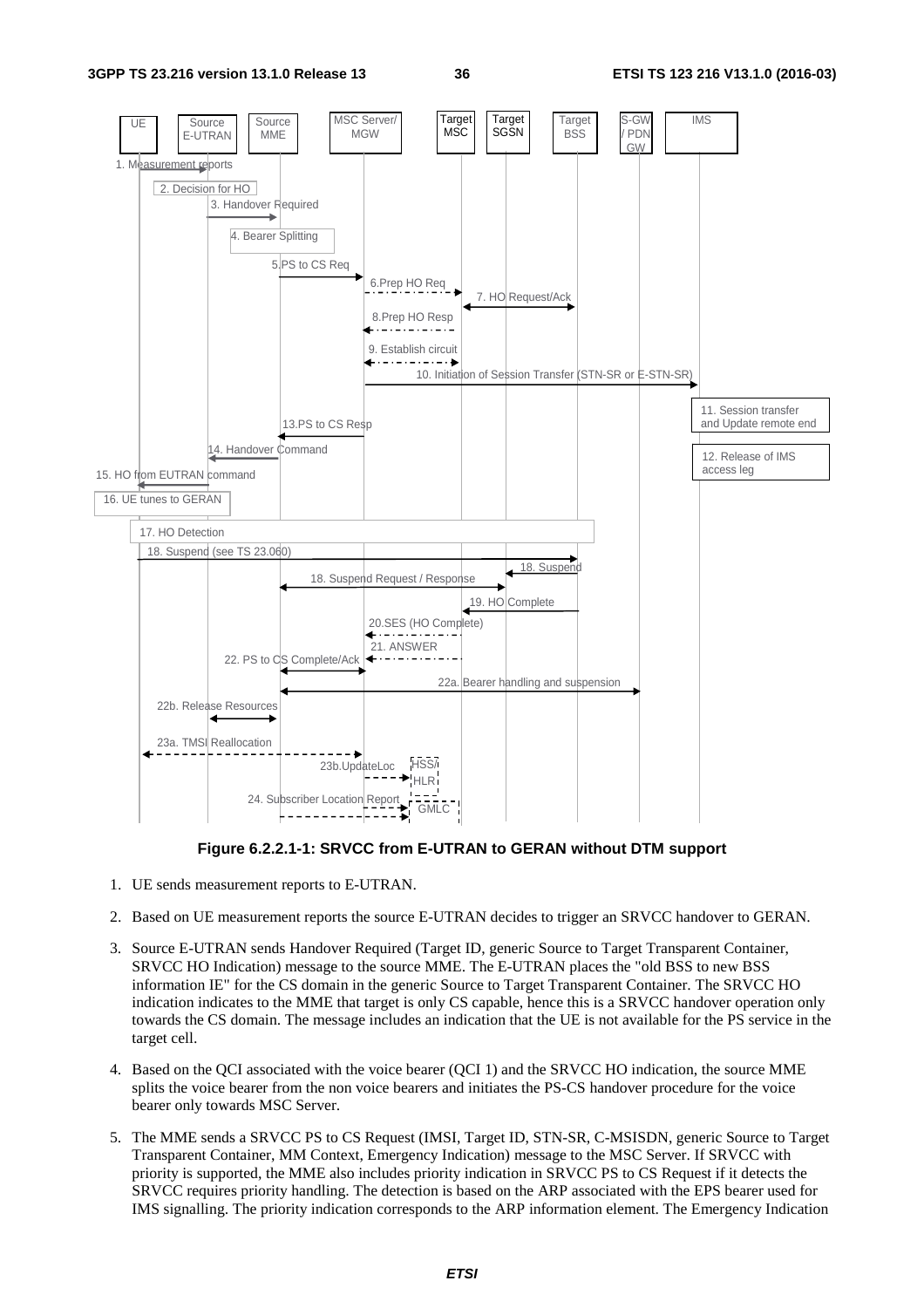and the equipment identifier are included if the ongoing session is emergency session. Authenticated IMSI and C-MSISDN shall also be included, if available. The MME received STN-SR and C-MSISDN from the HSS as part of the subscription profile downloaded during the E-UTRAN attach procedure. The MM Context contains security related information. CS security key is derived by the MME from the E-UTRAN/EPS domain key as defined in TS 33.401 [22]. The CS Security key is sent in the MM Context.

- 6. The MSC Server interworks the PS-CS handover request with a CS inter-MSC handover request by sending a Prepare Handover Request message to the target MSC. If SRVCC with priority is supported, and the MSC Server receives the priority indication (i.e. ARP) in the SRVCC PS to CS Request, the MSC server/MGW sends Prepare Handover Request message to the Target MSC with priority indication mapped from the ARP. The MSC Server maps the ARP to the priority level, pre-emption capability/vulnerability for CS services based on local regulation or operator settings. The priority indication indicates the CS call priority during handover as specified in TS 48.008 [23] for GSM/EDGE. The MSC Server assigns a default SAI as Source ID on the interface to the target BSS and uses BSSMAP encapsulated for the Prepare Handover Request.
- NOTE 1: The value of the default SAI is configured in the MSC and allows a release 8 and later BSC to identify that the source for the SRVCC Handover is E-UTRAN. To ensure correct statistics in the target BSS the default SAI should be different from the SAIs used in UTRAN.
- 7. Target MSC performs resource allocation with the target BSS by exchanging Handover Request/ Acknowledge messages. If the MSC Server indicated priority, the target BSS allocates the radio resource based on the existing procedures with priority indication, as specified in TS 23.009 [18] and in TS 48.008 [23] for GSM/EDGE.
- 8. Target MSC sends a Prepare Handover Response message to the MSC Server.
- 9. Establishment of circuit connection between the target MSC and the MGW associated with the MSC Server e.g. using ISUP IAM and ACM messages.
- 10. For non-emergency session, the MSC Server initiates the Session Transfer by using the STN-SR e.g. by sending an ISUP IAM (STN-SR) message towards the IMS. If this is a priority session, the MSC Server includes priority indication to the IMS and the IMS entity handles the session transfer procedure with priority. The priority indication in the Session Transfer is mapped by the MSC Server from the priority indication (i.e. ARP) in the SRVCC PS to CS Request received in step 5. The mapping of the priority level is based on operator policy and/or local configuration, and the IMS priority indicator should be the same as for the original IMS created over PS. For emergency session, the MSC Server initiates the Session Transfer by using the locally configured E-STN-SR and by including the equipment identifier. IMS Service Continuity or Emergency IMS Service Continuity procedures are applied for execution of the Session Transfer, see TS 23.237 [14].
- NOTE 2: This step can be started after step 8.
- NOTE 3: If the MSC Server is using an ISUP interface, then the initiation of the session transfer for non-emergency session may fail if the subscriber profile including CAMEL triggers is not available prior handover (see clause 7.3.2.1.3 in TS 23.292 [13]), and can also fail if CAMEL triggers are available and local anchor transfer function is used (see TS 23.237 [14]). If the subscriber profile is available prior handover then CAMEL triggers others than those used in clause 7.3.2.1.3 of TS 23.292 [13] are not used during the transfer.
- 11. During the execution of the Session Transfer procedure the remote end is updated with the SDP of the CS access leg. The downlink flow of VoIP packets is switched towards the CS access leg at this point.
- 12. Source IMS access leg is released as per TS 23.237 [14].
- NOTE 4: Steps 11 and 12 are independent of step 13.
- 13. MSC Server sends a SRVCC PS to CS Response (Target to Source Transparent Container) message to the source MME.
- 14. Source MME sends a Handover Command (Target to Source Transparent Container) message to the source E-UTRAN. The message includes information about the voice component only.
- 15. Source E-UTRAN sends a Handover from E-UTRAN Command message to the UE.
- 16. UE tunes to GERAN.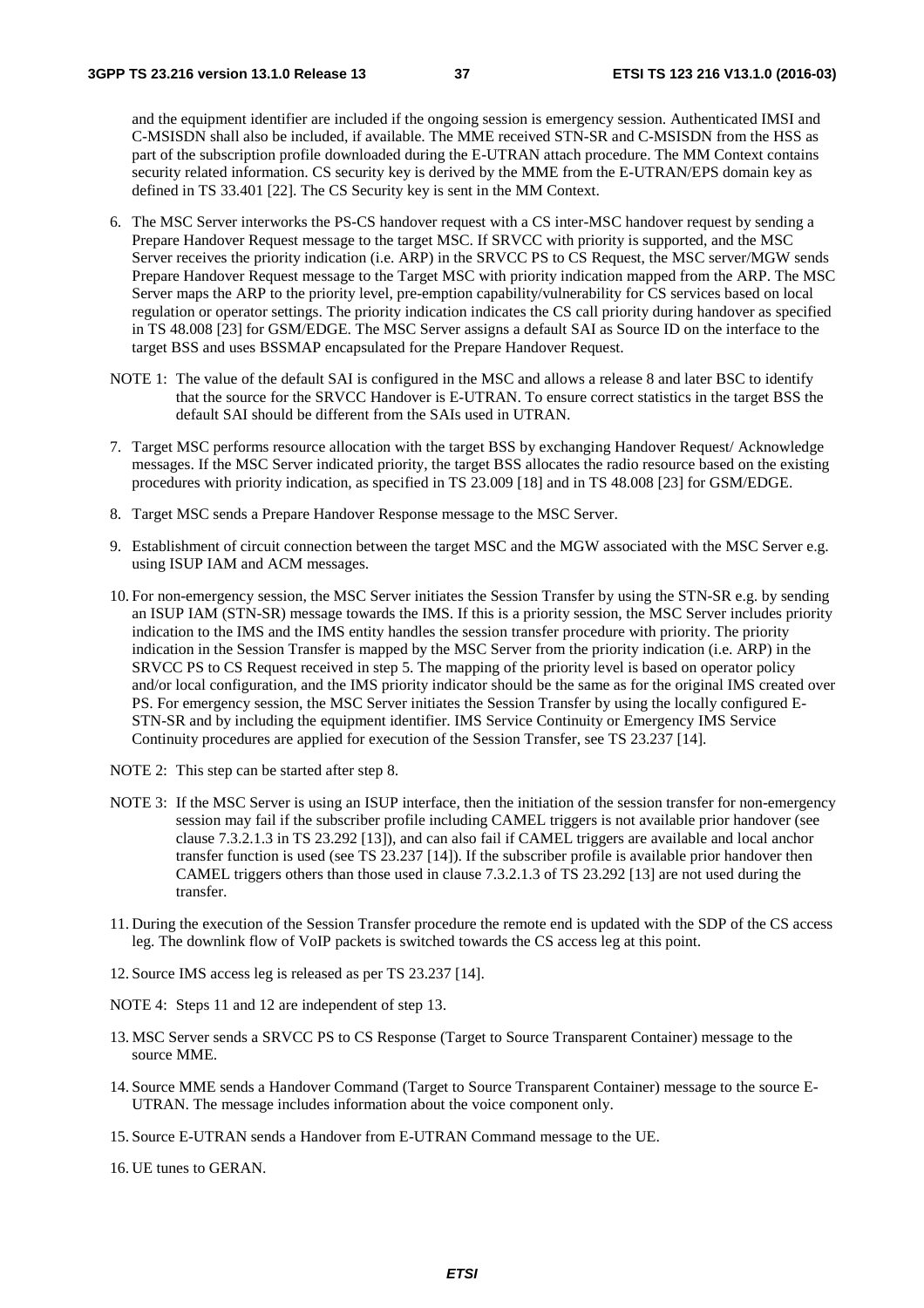- 17. Handover Detection at the target BSS occurs, then the target BSS sends Handover Detection message to the target MSC. At this stage, the target MSC can send/receive voice data. The UE sends a Handover Complete message via the target BSS to the target MSC. If the target MSC is not the MSC Server, then the Target MSC sends an SES (Handover Complete) message to the MSC Server.
- 18. The UE starts the Suspend procedure specified in TS 23.060 [10], clause 16.2.1.1.2. The TLLI and RAI pair are derived from the GUTI as described in TS 23.003 [27]. This triggers the Target SGSN to send a Suspend Notification message to the Source MME. The MME returns a Suspend Acknowledge to the Target SGSN.
- NOTE 5: This step may take place in parallel with steps 19-22.
- NOTE 6: The MME might not be able to derive the GUTI from the received P-TMSI and RAI pair and therefore it might not be able to identify which UE context is associated with the Suspend Notification message. Also in this case the bearers are deactivated and/or suspended as in step 22a.
- 19. Target BSS sends a Handover Complete message to the target MSC.
- NOTE 7: This step may take place immediately after Handover Detection at the target BSS occurs in step 17, before the BSS has received a Suspend message from the UE.
- 20. Target MSC sends an SES (Handover Complete) message to the MSC Server. The speech circuit is through connected in the MSC Server/MGW according to TS 23.009 [18].
- 21. Completion of the establishment procedure with ISUP Answer message to the MSC Server according to TS 23.009 [18].
- 22. MSC Server sends a SRVCC PS to CS Complete Notification message to the source MME, informing it that the UE has arrived on the target side. Source MME acknowledges the information by sending a SRVCC PS to CS Complete Acknowledge message to the MSC Server.
- 22a. The MME deactivates bearers used for voice and other GBR bearers. All GBR bearers are deactivated towards S-GW and P-GW by initiating MME-initiated Dedicated Bearer Deactivation procedure as specified in TS 23.401 [2]. PS-to-CS handover indicator is notified to P-GW for voice bearer during the bearer deactivation procedure. For GTP-based S5/S8, the S-GW requests the P-GW to delete all GBR bearer contexts by sending a Delete Bearer Command message. If dynamic PCC is deployed, the P-GW may interact with PCRF as defined in TS 23.203 [32]. For PMIP-based S5/S8, S-GW interacts with the PCRF which in turn updates PCC rules for GBR traffic in the P-GW.

 The MME starts preservation and suspension of non-GBR bearers by sending Suspend Notification message towards S-GW. For these non-GBR bearers, the S-GW releases S1-U bearers for the UE and sends Suspend Notification message to the P-GW(s). The MME stores in the UE context that UE is in suspended status. All the preserved non-GBR bearers are marked as suspended status in the S-GW and P-GW. The P-GW should discard packets if received for the suspended UE.

- 22b. The source MME requests the release of the resources, including release of the S1 signalling connection, to the Source eNodeB. The Source eNodeB releases its resources related to the UE and responds back to the MME.
- 23a. For non-emergency sessions and if the HLR is to be updated, i.e. if the IMSI is authenticated but unknown in the VLR, the MSC Server performs a TMSI reallocation towards the UE using its own non-broadcast LAI and, if the MSC Server and other MSC/VLRs serve the same (target) LAI, with its own Network Resource Identifier (NRI).
- NOTE 8: The TMSI reallocation is performed by the MSC Server towards the UE via target MSC.
- NOTE 9: For emergency services sessions the HLR will not be updated. TMSI reallocation may be performed based on IMSI presence.
- 23b. For non-emergency sessions and if the MSC Server performed a TMSI reallocation in step 23a, and if this TMSI reallocation was completed successfully, the MSC Server performs a MAP Update Location to the HSS/HLR.
- NOTE 10: This Update Location is not initiated by the UE.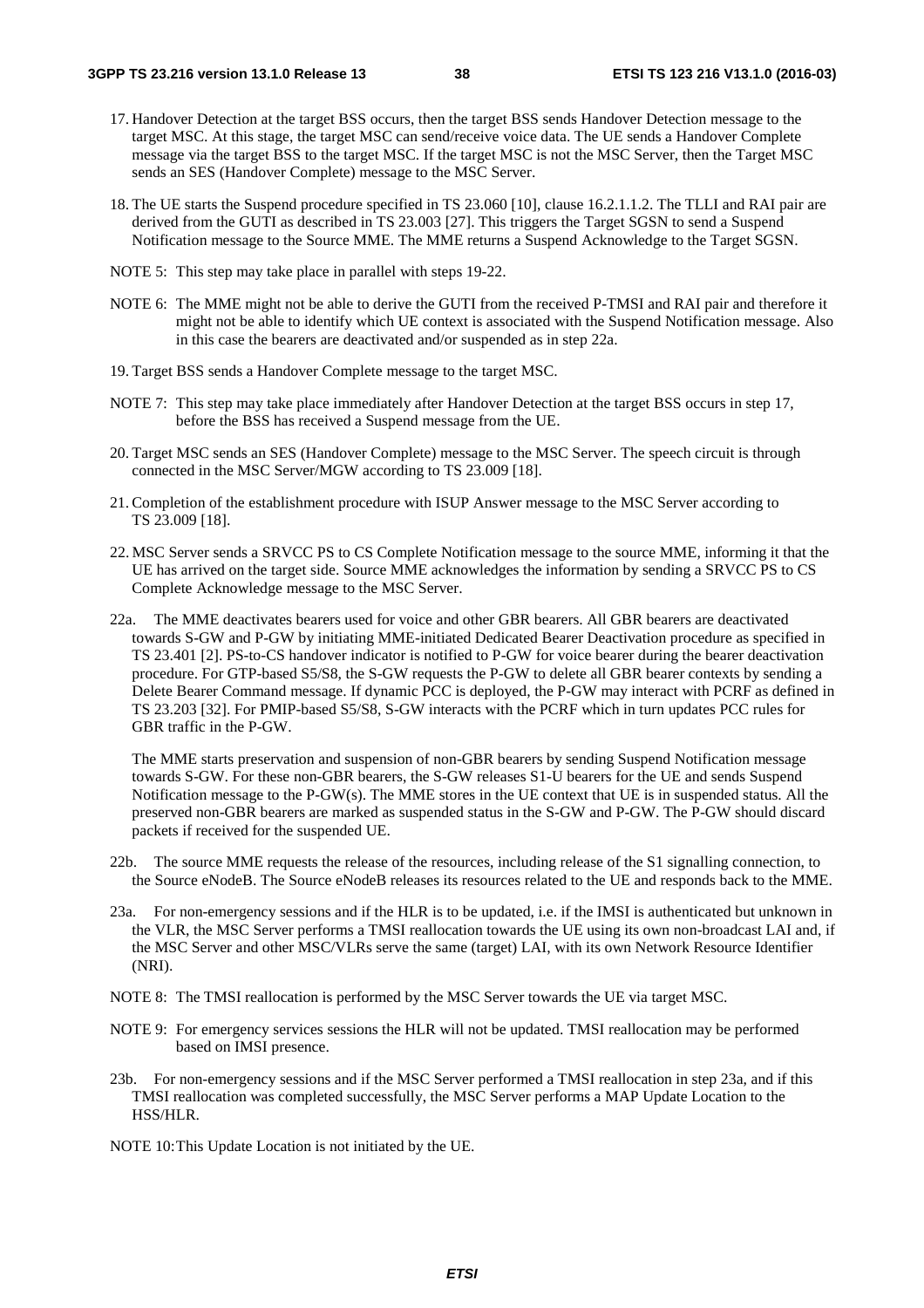- 24. For an emergency services session after handover is complete, the source MME or the MSC Server may send a Subscriber Location Report carrying the identity of the MSC Server to a GMLC associated with the source or target side, respectively, as defined in TS 23.271 [29] to support location continuity.
- NOTE 11: Any configuration of the choice between a source MME versus MSC Server update to a GMLC needs to ensure that a single update occurs from one of these entities when the control plane location solution is used on the source and/or target sides.

After the CS voice call is terminated and if the UE is still in GERAN (or for any other reason specified in TS 24.008), then the UE shall resume PS services as specified in TS 23.060 [10]. A Gn SGSN will follow TS 23.060 [10] to resume the PDP Context(s). An S4-SGSN will follow TS 23.060 [10] to resume the bearers, and will in addition inform S-GW and P-GW(s) to resume the suspended bearers. If the UE has returned to E-UTRAN after the CS voice call was terminated, then the UE shall resume PS service by sending TAU to MME. The MME will in addition inform S-GW and P-GW(s) to resume the suspended bearers. Resuming the suspended bearers in the S-GW and in the P-GW should be done by implicit resume using the Modify Bearer request message if it is triggered by the procedure in operation, e.g. RAU, TAU or Service Request. The S-GW is aware of the suspend state of the bearers and will forward the Modify Bearer request to the P-GW. Explicit resume using the Resume Notification message should be used in cases when Modify Bearer Request is not triggered by the procedure in operation.

#### 6.2.2.1A SRVCC from E-UTRAN to GERAN with DTM but without DTM HO support and from E-UTRAN to UTRAN without PS HO

The call flow for this scenario is similar to the call flow depicted in figure 6.2.2.1-1, with the exceptions that the Suspend procedure (step 18 and step 22a in figure 6.2.2.1-1) is not performed and that the MME only deactivates bearers used for voice (step 22a in figure 6.2.2.1-1) and sets the PS-to-CS handover indicator. The scenario requires that eNB can determine that the target is either GERAN with DTM but without DTM HO support and that the UE is supporting DTM or that the target is UTRAN (HSPA) without PS HO support. The message in step 3 in figure 6.2.2.1-1 includes an indication to the MME that the UE is available for PS service in the target cell. Furthermore, if the target is GERAN, the E-UTRAN places in the generic Source to Target Transparent Container the "old BSS to new BSS information IE", while if the target is UTRAN, the generic Source to Target Transparent container is encoded according to the Source RNC to Target RNC Transparent Container IE definition. At the end of the procedure described in figure 6.2.2.1-1, the remaining PS resources are re-established when the UE performs the Routeing Area update procedure. Triggers for performing Routeing Area update procedure are described in TS 23.060 [10]. The target SGSN may deactivate the PDP contexts that cannot be established as described in TS 23.060 [10].

#### 6.2.2.2 SRVCC from E-UTRAN to UTRAN with PS HO or GERAN with DTM HO support

Depicted in figure 6.2.2.2-1 is a call flow for SRVCC from E-UTRAN to UTRAN or GERAN with DTM HO support, including the handling of the non-voice component. The flow requires that eNB can determine that either the target is UTRAN with PS HO or the target is GERAN with DTM support and the UE is supporting DTM.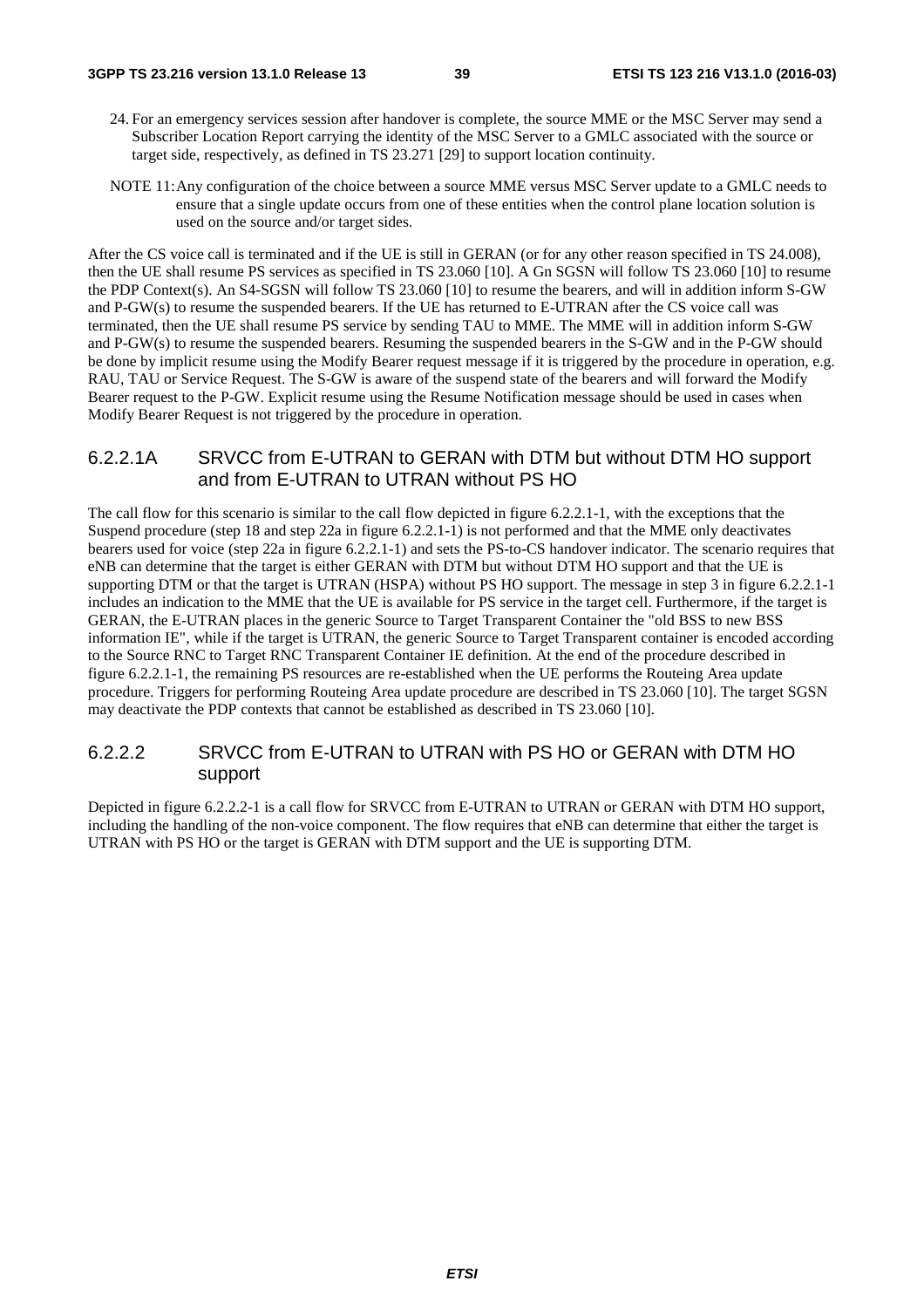

#### **Figure 6.2.2.2-1: SRVCC from E-UTRAN to UTRAN with PS HO or GERAN with DTM HO support**

- 1. UE sends measurement reports to E-UTRAN.
- 2. Based on UE measurement reports the source E-UTRAN decides to trigger an SRVCC handover to UTRAN/GERAN.
- 3. If target is UTRAN, the source E-UTRAN sends a Handover Required (Target ID, generic Source to Target Transparent Container, SRVCC HO indication) message to the source MME. SRVCC HO indication indicates to MME that this is for CS+PS HO.
- NOTE 1: When the source E-UTRAN indicates using SRVCC HO Indication that target is both CS and PS capable and this is a CS+PS HO request, the source MME sends the single received transparent container to both the target CS domain and the target PS domain.

 If target is GERAN, the source E UTRAN sends a Handover Required (Target ID, generic Source to Target Transparent Container, additional Source to Target Transparent Container, SRVCC HO Indication) message to the source MME. The E-UTRAN places the "old BSS to new BSS information IE" for the CS domain in the additional Source to Target Transparent Container. The differentiation between CS and PS containers is described in TS 36.413 [30]. In this case, the MME identifies from SRVCC HO Indication that this is a request for a CS+PS handover.

4. Based on the QCI associated with the voice bearer (QCI 1) and the SRVCC HO Indication, the source MME splits the voice bearer from all other PS bearers and initiates their relocation towards MSC Server and SGSN, respectively.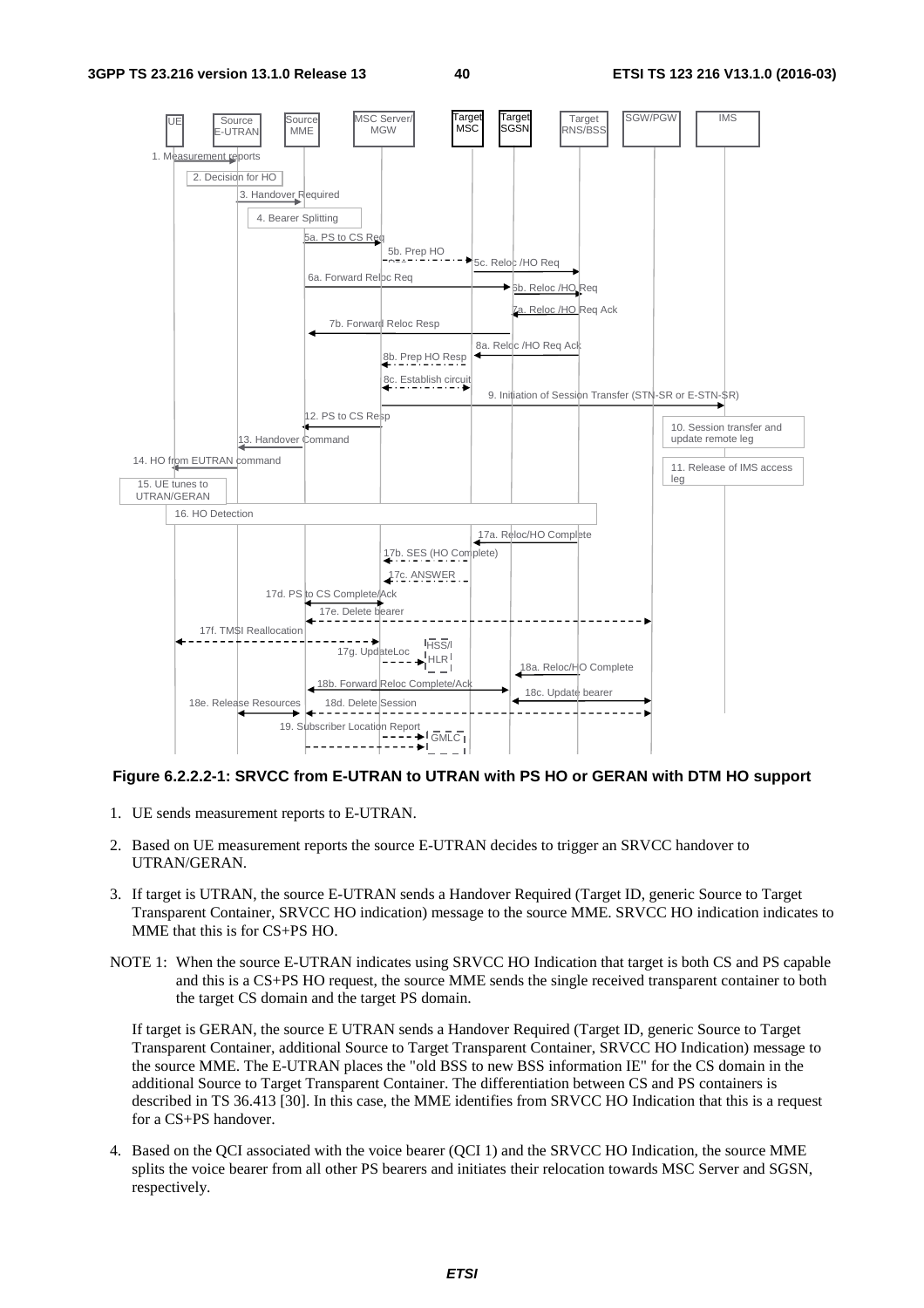- 5a) Source MME initiates the PS-CS handover procedure for the voice bearer by sending a SRVCC PS to CS Request (IMSI, Target ID, STN-SR, C-MSISDN, Source to Target Transparent Container, MM Context, Emergency Indication) message to the MSC Server. If SRVCC with priority is supported, the MME also includes priority indication in SRVCC PS to CS Request if it detects the SRVCC requires priority handling. The detection is based on the ARP associated with the EPS bearer used for IMS signalling. The priority indication corresponds to the ARP information element. The Emergency Indication and the equipment identifier are included if the ongoing session is emergency session. Authenticated IMSI and C-MSISDN shall also be included if available. The message includes information relevant to the CS domain only. MME received STN-SR and C-MSISDN from the HSS as part of the subscription profile downloaded during the E-UTRAN attach procedure. MM Context contains security related information. CS security key is derived by the MME from the E-UTRAN/EPS domain key as defined in TS 33.401 [22]. The CS Security key is sent in the MM Context.
- 5b) MSC Server interworks the PS-CS handover request with a CS inter-MSC handover request by sending a Prepare Handover Request message to the target MSC. If SRVCC with priority is supported and the MSC Server receives the priority indication (i.e. ARP) in the SRVCC PS to CS Request, the MSC server/MGW sends Prepare Handover Request message to the Target MSC with priority indication mapped from the ARP. The MSC Server maps the ARP to the priority level, pre-emption capability/vulnerability for CS services based on local regulation or operator settings. The priority indication indicates the CS call priority during handover as specified in TS 25.413 [11] for UMTS and TS 48.008 [23] for GSM/EDGE. If the target system is GERAN, the MSC Server assigns a default SAI as Source ID on the interface to the target BSS and uses BSSMAP encapsulated for the Prepare Handover Request. If the target system is UTRAN, the MSC Server uses RANAP encapsulated for the Prepare Handover Request.
- NOTE 2: The value of the default SAI is configured in the MSC and allows a release 8 and later BSC to identify that the source for the SRVCC Handover is E-UTRAN. To ensure correct statistics in the target BSS the default SAI should be different from the SAIs used in UTRAN.
- 5c) Target MSC requests resource allocation for the CS relocation by sending the Relocation Request/Handover Request message to the target RNS/BSS. If the MSC Server indicated priority, the RNC/BSS allocates the radio resource based on the existing procedures with priority indication, as specified in TS 23.009 [18] and in TS 25.413 [11] for UMTS and TS 48.008 [23] for GSM/EDGE. If the target RAT is UTRAN, Relocation Request/Handover Request message contains the generic Source to Target Transparent Container. If the target RAT is GERAN, Relocation Request/Handover Request message contains the additional Source to Target Transparent Container.
- 6. In parallel to the previous step the source MME initiates relocation of the PS bearers. The following steps are performed (for details see TS 23.401 [2] clauses 5.5.2.1 and 5.5.2.3):
	- a) Source MME sends a Forward Relocation Request (generic Source to Target Transparent Container, MM Context, PDN Connections IE) message to the target SGSN. If the target SGSN uses S4 based interaction with S-GW and P-GW, the PDN Connections IE includes bearer information for all bearers except the voice bearer. The handling of security keys for PS handover of the remaining non-voice PS bearers is specified in TS 33.401 [22].
- NOTE 3: If the target SGSN uses Gn/Gp based interaction with GGSN the Forward Relocation Request will contain PDP Contexts, instead of PDN Connections IE, including bearer information for all bearers except the voice bearer.
	- b) Target SGSN requests resource allocation for the PS relocation by sending the Relocation Request/Handover Request (Source to Target Transparent Container) message to the target RNS/BSS.
- 7. After the target RNS/BSS receives both the CS relocation/handover request with the PS relocation/handover request, it assigns the appropriate CS and PS resources. The following steps are performed:
	- a) Target RNS/BSS acknowledges the prepared PS relocation/handover by sending the Relocation Request Acknowledge/Handover Request Acknowledge (Target to Source Transparent Container) message to the target SGSN.
	- b) Target SGSN sends a Forward Relocation Response (Target to Source Transparent Container) message to the source MME.
- 8. In parallel to the previous step the following steps are performed: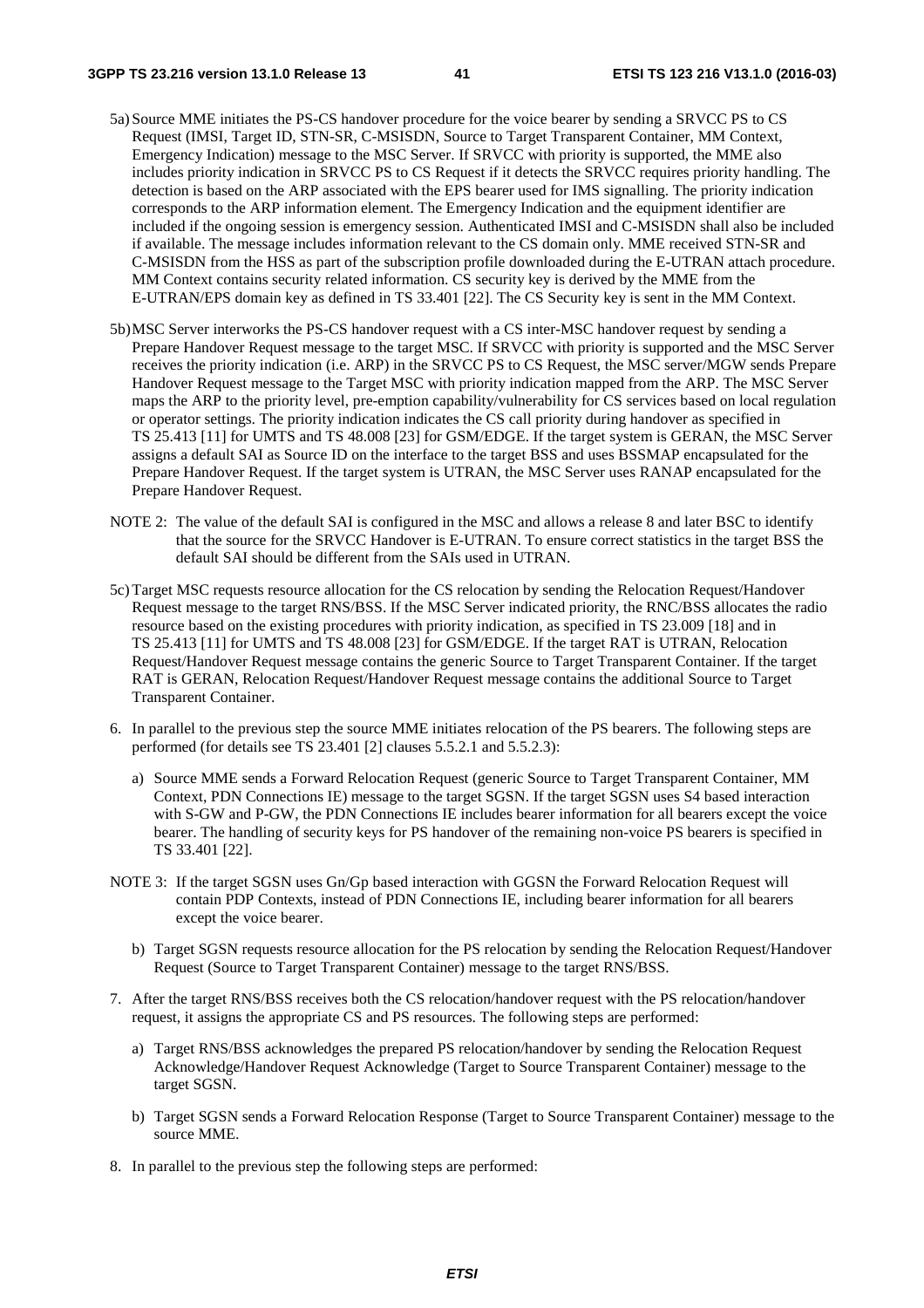- a) Target RNS/BSS acknowledges the prepared CS relocation/handover by sending the Relocation Request Acknowledge/Handover Request Acknowledge (Target to Source Transparent Container) message to the target MSC.
- b) Target MSC sends a Prepare Handover Response (Target to Source Transparent Container) message to the MSC Server.
- c) Establishment of circuit connection between the target MSC and the MGW associated with the MSC Server e.g. using ISUP IAM and ACM messages.
- NOTE 4: The Target to Source Transparent Container sent to the target SGSN is step 7a and the Target to Source Transparent Container sent to the target MSC in step 8a, include the same allocation of CS and PS resources (e.g. the target BSS includes the same DTM Handover Command in both containers).
- 9. For non-emergency session, the MSC Server initiates the Session Transfer by using the STN-SR e.g. by sending an ISUP IAM (STN-SR) message towards the IMS. If this is a priority session, the MSC Server sends the SIP Session Transfer message with the priority indication to the IMS and the IMS entity handles the session transfer procedure with priority. The priority indication in the SIP Session Transfer message is mapped by the MSC Server from the priority indication (i.e. ARP) in the SRVCC PS to CS Request received in step 5. The mapping of the priority level is based on operator policy and/or local configuration, and the IMS priority indicator should be the same as for the original IMS created over PS. For emergency session, the MSC Server initiates the Session Transfer by using the locally configured E-STN-SR and by including the equipment identifier. IMS Service Continuity or Emergency IMS Service Continuity procedures are applied for execution of the Session Transfer, TS 23.237 [14].
- NOTE 5: This step can be started after step 8b.
- NOTE 6: If the MSC Server is using an ISUP interface, then the initiation of the session transfer for non-emergency sessions may fail if the subscriber profile including CAMEL triggers is not available prior handover (see clause 7.3.2.1.3 of TS 23.292 [13]), and can also fail if CAMEL triggers are available and local anchor transfer function is used (see TS 23.237 [14]). If the subscriber profile is available prior handover then CAMEL triggers others than those used in clause 7.3.2.1.3 of TS 23.292 [13] are not used during the transfer.
- 10. During the execution of the Session Transfer procedure the remote end is updated with the SDP of the CS access leg according to TS 23.237 [14]. The downlink flow of VoIP packets is switched towards the CS access leg at this point.
- 11. The source IMS access leg is released according to TS 23.237 [14].
- NOTE 7: Steps 10 and 11 are independent of step 12.
- 12. The MSC Server sends a SRVCC PS to CS Response (Target to Source Transparent Container) message to the source MME.
- 13. Source MME synchronises the two prepared relocations and sends a Handover Command (Target to Source Transparent Container) message to the source E-UTRAN.
- NOTE 8: When the target cell is GERAN, the MME may receive different Target to Source Transparent Containers from the MSC Server and from the SGSN, i.e. a "New BSS to Old BSS Information" (see TS 48.008 [23]) may be received from the MSC Server and a "Target BSS to Source BSS Transparent Container" (see TS 48.018 [24]) may be received from the SGSN.
- 14. E-UTRAN sends a Handover from E-UTRAN Command message to the UE.
- 15. UE tunes to the target UTRAN/GERAN cell.
- 16. Handover Detection at the target RNS/BSS occurs, then the target RNS/BSS sends Handover Detection message to the target MSC. At this stage, the target MSC can send/receive voice data. The UE sends a Handover Complete message via the target RNS/BSS to the target MSC. If the target MSC is not the MSC Server, then the Target MSC sends an SES (Handover Complete) message to the MSC Server. At this stage, the UE reestablishes the connection with the network.
- 17. The CS relocation/handover is complete. The following steps are performed: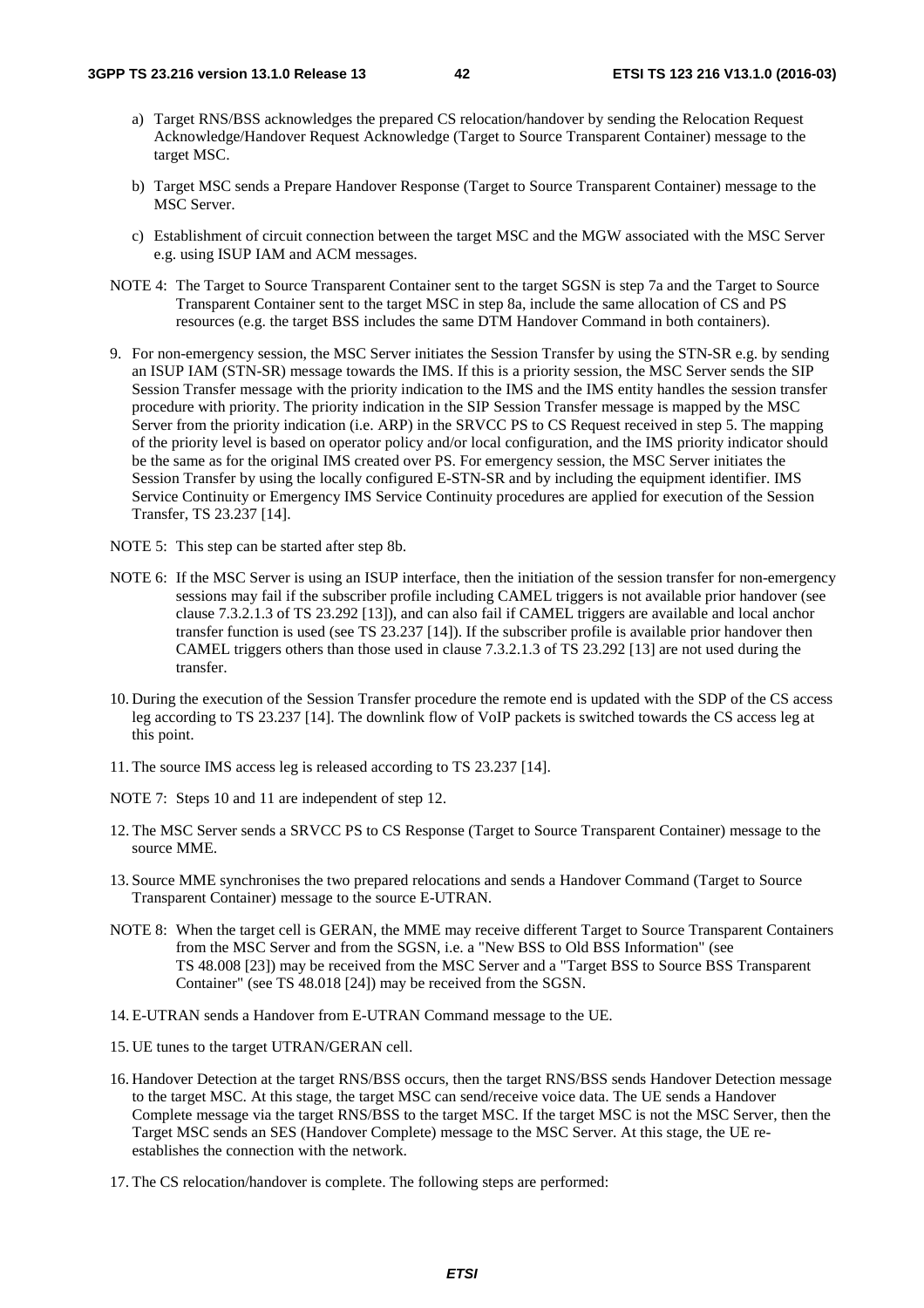- a) Target RNS/BSS sends Relocation Complete/Handover Complete message to the target MSC.
- b) Target MSC sends an SES (Handover Complete) message to the MSC Server. The speech circuit is through connected in the MSC Server/MGW according to TS 23.009 [18].
- c) Completion of the establishment procedure with ISUP Answer message to the MSC Server according to TS 23.009 [18].
- d) MSC Server sends a SRVCC PS to CS Complete Notification message to the source MME. Source MME acknowledges the information by sending a SRVCC PS to CS Complete Acknowledge message to the MSC Server.
- e) The source MME deactivates the voice bearer towards S-GW/P-GW and sets the PS-to-CS handover indicator to Delete Bearer Command message. This triggers MME-initiated Dedicated Bearer Deactivation procedure as specified in TS 23.401 [2]. The MME does not send deactivation request toward the eNodeB on receiving PS-to-CS Complete Notification in step 17d. If dynamic PCC is deployed, the PGW may interact with PCRF as defined in TS 23.203 [32].
- f) For non-emergency sessions and if the HLR is to be updated, i.e. if the IMSI is authenticated but unknown in the VLR, the MSC Server performs a TMSI reallocation towards the UE using its own non-broadcast LAI and, if the MSC Server and other MSC/VLRs serve the same (target) LAI, with its own Network Resource Identifier (NRI).
- NOTE 9: The TMSI reallocation is performed by the MSC Server towards the UE via target MSC.
- NOTE 10: For emergency services sessions the HLR will not be updated. TMSI reallocation may be performed based on IMSI presence.
	- g) For non-emergency sessions, if the MSC Server performed a TMSI reallocation in step 17f, and if this TMSI reallocation was completed successfully, the MSC Server performs a MAP Update Location to the HSS/HLR.

NOTE 11: This Update Location is not initiated by the UE.

18. In parallel to the previous step, the PS relocation/handover is completed. The following steps are performed:

- a) Target RNS/BSS sends Relocation Complete/Handover Complete message to target SGSN.
- b) Target SGSN sends a Forward Relocation Complete message to the source MME. After having completed step 17e, the source MME acknowledges the information by sending a Forward Relocation Complete Acknowledge message to the target SGSN.
- c) When Target SGSN has received the Forward Relocation Complete Ack message from the MME in step 18b, it updates the bearer with S-GW/P-GW/GGSN as specified in TS 23.401 [2].
- d) The MME sends Delete Session Request to the SGW as defined in TS 23.401 [2].
- e) The source MME sends a Release Resources message to the Source eNodeB as defined in TS 23.401 [2]. The Source eNodeB releases its resources related to the UE and responds back to the MME.

NOTE 12: Routing Area Update procedures by the UE are done in accordance with TS 23.401 [2].

- 19. For an emergency services session after handover is complete, the source MME or the MSC Server may send a Subscriber Location Report carrying the identity of the MSC Server to a GMLC associated with the source or target side, respectively, as defined in TS 23.271 [29] to support location continuity.
- NOTE 13: Any configuration of the choice between a source MME versus MSC Server update to a GMLC needs to ensure that a single update occurs from one of these entities when the control plane location solution is used on the source and/or target sides.

In case the MME determines that only the relocation of the voice bearer but not the relocation of one or more PS bearers succeeds, then the MME proceeds with step 13 after receiving SRVCC PS to CS Response from the MSC Server in step 12 and both UE and MME continue the procedure as described in clause 6.2.2.1A.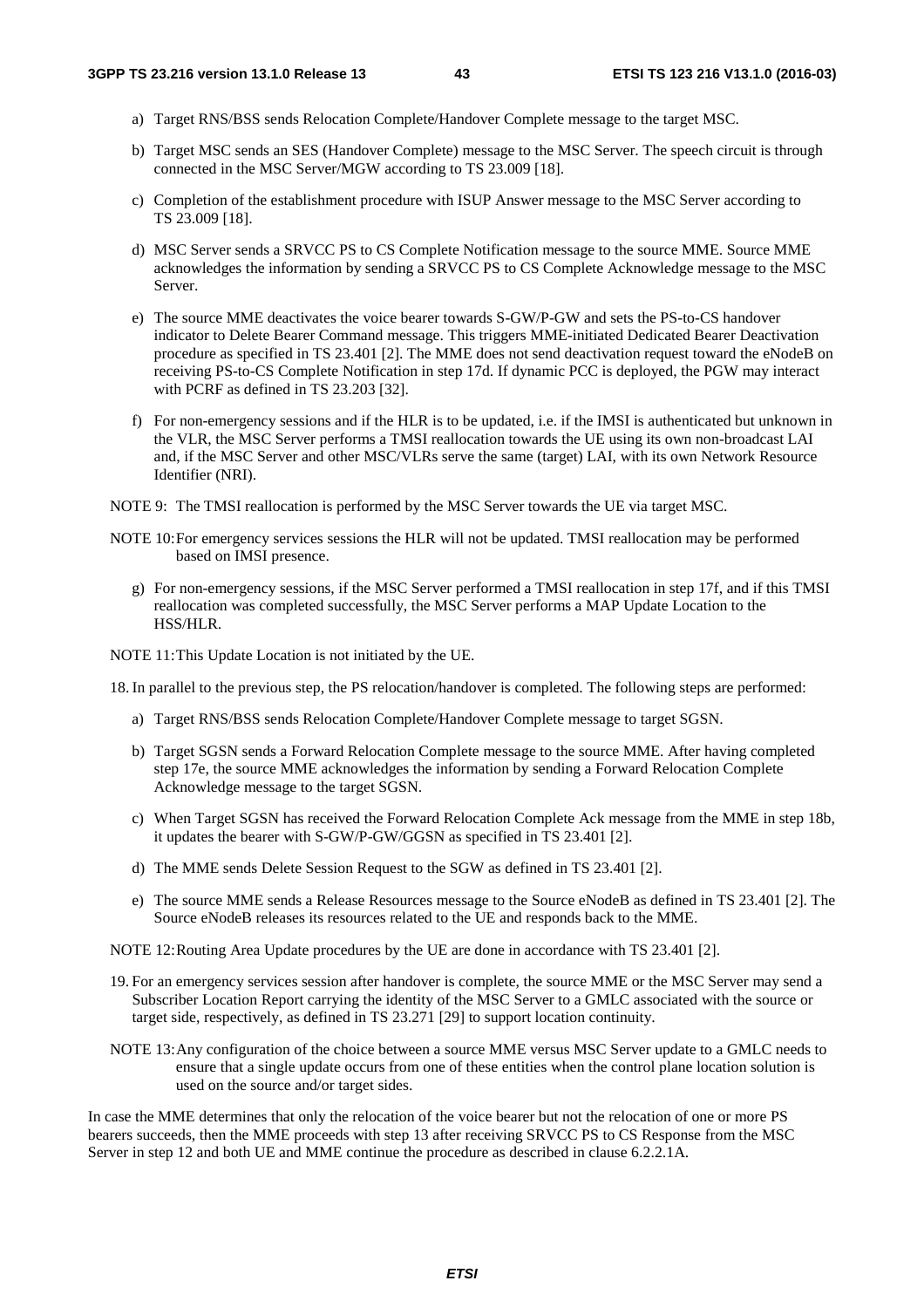#### 6.2.2.3 vSRVCC from E-UTRAN to UTRAN with PS HO support

Depicted in figure 6.2.2.3-1 is the call flow for vSRVCC from E-UTRAN to UTRAN with PS HO support.



**Figure 6.2.2.3-1: vSRVCC handover procedure** 

1. UE sends measurement reports to E-UTRAN.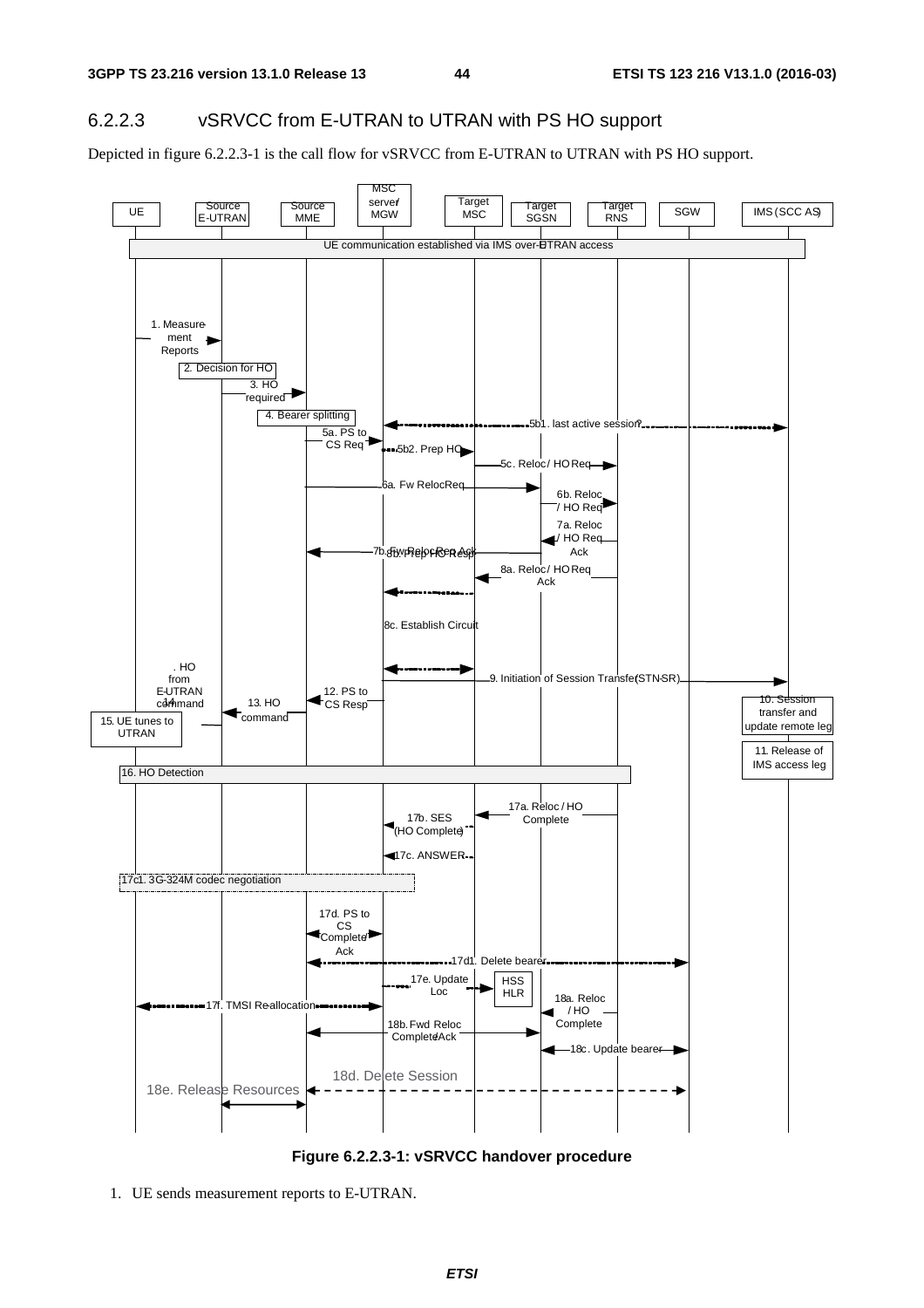- 2. Based on UE measurement reports and QCI=1 indications, the source E-UTRAN decides to trigger a SRVCC handover to UTRAN.
- 3. The source E-UTRAN sends a Handover Required (Target ID, generic Source to Target Transparent Container, SRVCC HO indication) message to the source MME. SRVCC HO indication indicates to MME that this is for CS+PS HO.
- NOTE 1: When the SRVCC HO Indication indicates that target is both CS and PS capable and this is a CS+PS HO request, the source MME sends the single received transparent container to both the target CS domain and the target PS domain.
- 4. If the target is UTRAN, and based on the QCI associated with at least one voice bearer (QCI=1) and at least one vSRVCC marked video bearer, the source MME splits the QCI=1 and vSRVCC marked PS bearer from all other PS bearers and initiates their relocation towards MSC Server and SGSN, respectively.

 If the target SGSN uses S4 based interaction with S-GW and P-GW, the PDN Connections IE includes bearer information for the all bearer(s) but the QCI=1 and vSRVCC marked PS bearer. If the target SGSN uses  $Gn/Gp$ based interaction with P-GW the Forward Relocation Request will contain PDP Contexts, instead of PDN Connections IE, including bearer information for all bearers but the QCI=1 and vSRVCC marked PS bearers.

- 5a) Source MME initiates the PS-CS handover procedure for the QCI=1 and vSRVCC marked PS bearer by sending a SRVCC PS to CS Request (IMSI, Target ID, STN-SR, C-MSISDN, Source to Target Transparent Container, MM Context, vSRVCC indicator) message to the MSC Server. If SRVCC with priority is supported, the MME also includes priority indication in SRVCC PS to CS Request if it detects the SRVCC requires priority handling. The detection is based on the ARP associated with the EPS bearer used for IMS signalling. The priority indication corresponds to the ARP information element. MME received STN-SR, vSRVCC flag and C-MSISDN from the HSS as part of the subscription profile downloaded during the E-UTRAN attach procedure. MM Context contains security related information. CS security key is derived by the MME from the E-UTRAN/EPS domain key as defined in TS 33.401 [22]. The CS Security key is sent in the MM Context.
- 5b1) When MSC Server receives from the Sv that this is for vSRVCC, it negotiates with the SCC AS to determine if the last active session is voice or voice and video, and execute the CS HO procedure with the appropriate CS resource request with UTRAN. In this call flow, SCC AS indicates voice and video.
- 5b2) MSC Server interworks the PS-CS handover request with a CS inter MSC handover request by sending a Prepare Handover Request message to the target MSC. If SRVCC with priority is supported and the MSC Server receives the priority indication (i.e. ARP) in the SRVCC PS to CS Request, the MSC server/MGW sends Prepare Handover Request message to the Target MSC with priority indication mapped from the ARP. The MSC Server maps the ARP to the priority level, pre-emption capability/vulnerability for CS services based on local regulation or operator settings. The priority indication indicates the CS call priority during handover as specified in TS 25.413 [11] for UMTS.
- 5c) Target MSC requests BS30 resource allocation for the CS relocation by sending the Relocation Request/Handover Request (additional Source to Target Transparent Container) message to the target RNS. If the MSC Server indicated priority, the RNC/BSS allocates the radio resource based on the existing procedures with priority indication, as specified in TS 23.009 [18] and in TS 25.413 [11] for UMTS.
- 6. In parallel to the previous step the source MME initiates relocation of the PS bearers. The following steps are performed (for details see TS 23.401 [2] clauses 5.5.2.1 and 5.5.2.3):
	- a) Source MME sends a Forward Relocation Request (Source to Target Transparent Container, MM Context, PDN Connections IE) message to the target SGSN. If the target SGSN uses S4 based interaction with S-GW and P-GW, the PDN Connections IE includes bearer information for all bearers except the QCI=1 and vSRVCC marked PS bearers. The handling of security keys for PS handover of the remaining non-QCI=1 and vSRVCC marked PS bearers is specified in TS 33.401 [22].
- NOTE 2: If the target SGSN uses Gn/Gp based interaction with P-GW the Forward Relocation Request will contain PDP Contexts, instead of PDN Connections IE, including bearer information for all bearers except the QCI=1 and vSRVCC marked PS bearers.
	- b) Target SGSN requests resource allocation for the PS relocation by sending the Relocation Request/Handover Request (Source to Target Transparent Container) message to the target RNS.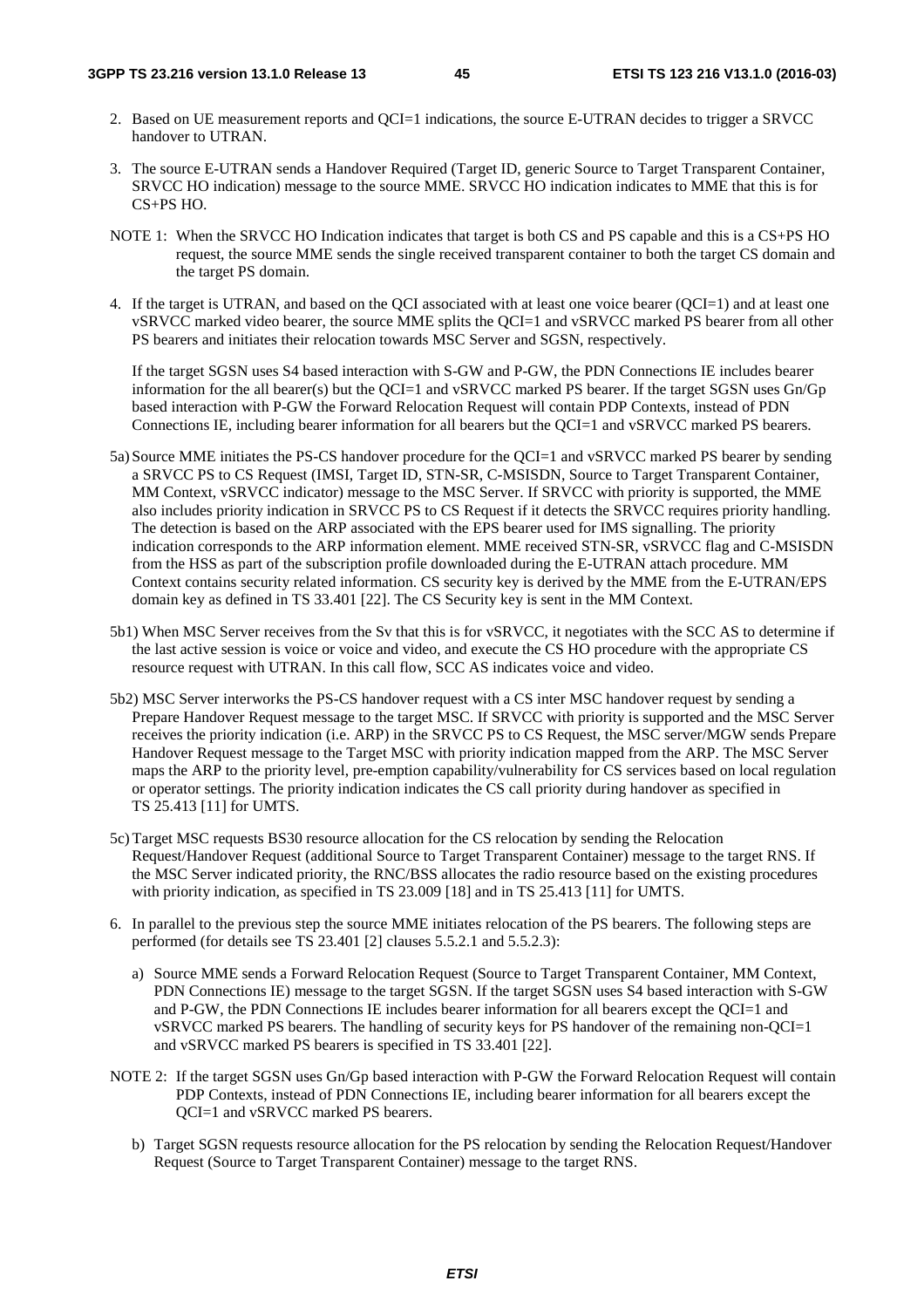- 7. After the target RNS receives both the CS relocation/handover request with the PS relocation/handover request, it assigns the appropriate CS and PS resources. The following steps are performed:
	- a) Target RNS acknowledges the prepared PS relocation/handover by sending the Relocation Request Acknowledge/Handover Request Acknowledge (Target to Source Transparent Container) message to the target SGSN.
	- b) Target SGSN sends a Forward Relocation Response (Target to Source Transparent Container) message to the source MME.
- 8. In parallel to the previous step the following steps are performed:
	- a) Target RNS acknowledges the prepared CS relocation/handover by sending the Relocation Request Acknowledge/Handover Request Acknowledge (Target to Source Transparent Container) message to the target MSC.
	- b) Target MSC sends a Prepare Handover Response (Target to Source Transparent Container) message to the MSC Server.
	- c) Establishment of circuit connection between the target MSC and the MGW associated with the MSC Server e.g. using ISUP IAM and ACM messages.
- NOTE 3: The Target to Source Transparent Container sent to the target SGSN is step 7a and the Target to Source Transparent Container sent to the target MSC in step 8a, include the same allocation of CS and PS resources.
- 9. The MSC Server initiates the Session Transfer by using the STN-SR and includes the SDP of the voice and video SDP of the predefined Codecs, which are the default Codecs specified in TS 26.111 [34]. If this is a priority session, the MSC Server sends the SIP Session Transfer message with the priority indication to the IMS and the IMS entity handles the session transfer procedure with priority. The priority indication in the SIP Session Transfer message is mapped by the MSC Server from the priority indication (i.e. ARP) in the SRVCC PS to CS Request received in step 5. The mapping of the priority level is based on operator policy and/or local configuration, and the IMS priority indicator should be the same as for the original IMS created over PS.
- NOTE 4: This step can be started after step 8b.
- 10. SCC AS detects based on the presence of the video SDP that it needs to perform a vSRVCC HO. The SCC AS performs a remote leg update with the SDP of the CS access leg for the voice and video session. In case the video SDP is missing, the SCC AS assumes a SRVCC HO for voice and initiates the release of the video bearer from the remote leg and the access leg.
- NOTE 5: If the remote end does not support the predefined Codecs, then the MGW performs the appropriate transcoding.
- 11. SCC AS releases only the source IMS access leg of the voice session according to TS 23.237 [14].
- NOTE 6: Steps 10 and 11 are independent of step 12.
- 12. The MSC Server sends a SRVCC PS to CS Response (Target to Source Transparent Container) message to the source MME. The transparent container contains information about the CS bearer reservation.
- 13. Source MME synchronises the two prepared relocations and sends a Handover Command (Target to Source Transparent Container) message to the source E-UTRAN.
- 14. E-UTRAN sends a Handover from E-UTRAN Command message to the UE. The UE detects the vSRVCC handover.
- 15. UE tunes to the target UTRAN cell.
- 16. Handover Detection at the target RNS occurs, then the target RNS sends Handover Detection message to the target MSC. At this stage, the target MSC can send/receive voice data. The UE sends a Handover Complete message via the target RNS to the target MSC. If the target MSC is not the MSC Server, then the Target MSC sends an SES (Handover Complete) message to the MSC Server.
- 17. The CS relocation/handover is complete. The following steps are performed: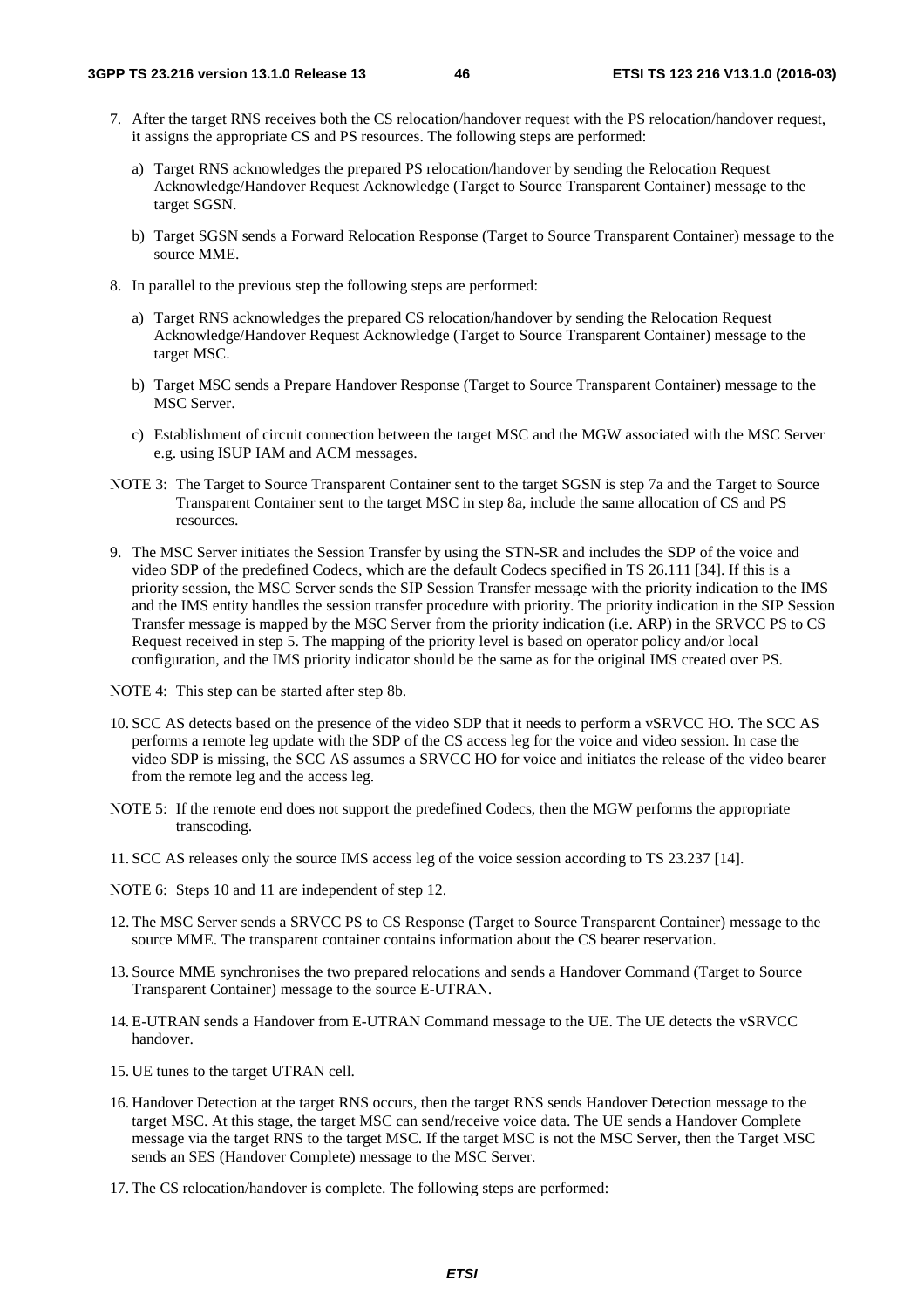- a) Target RNS sends Relocation Complete/Handover Complete message to the target MSC.
- b) Target MSC sends an SES (Handover Complete) message to the MSC Server. The speech circuit is through connected in the MSC Server/MGW according to TS 23.009 [18].
- c) Completion of the establishment procedure with ISUP Answer message to the MSC Server according to TS 23.009 [18].
- c1) Predefined Codecs for voice and video as specified in TS 26.111 [34] are initially used by the UE after it has established the circuit bearer to the target MSC. After that, the UE may start the 3G-324M codec negotiation for video (refer to TR 26.911 [35] and ITU T Recommendation H.324 [33], Annex K for H.245 signalling optimizations) if needed.
- d) MSC Server sends a SRVCC PS to CS Complete Notification message to the source MME. Source MME acknowledges the information by sending a SRVCC PS to CS Complete Acknowledge message to the MSC Server.
- d1) The source MME deactivates the QCI=1 and vSRVCC marked PS bearers towards S-GW/P-GW and sets the PS-to-CS handover indicator to Delete Bearer Command message. If dynamic PCC is deployed, the PGW may interact with PCRF as defined in TS 23.203 [32].
- e) If IMSI is unknown in the VLR, the MSC Server performs a MAP Update Location to the HSS/HLR.

NOTE 7: This Update Location is not initiated by the UE.

f) If the MSC Server performed a MAP Update location in step 17e and if multiple MSC/VLRs serve the same LAI, the MSC Server performs a TMSI reallocation towards the UE using a non-broadcast LAI with its own Network Resource Identifier (NRI).

18. In parallel to the previous step, the PS relocation/handover is completed. The following steps are performed:

- a) Target RNS sends Relocation Complete/Handover Complete message to target SGSN.
- b) Target SGSN sends a Forward Relocation Complete message to the source MME. Source MME acknowledges the information by sending a Forward Relocation Complete Acknowledge message to the target SGSN.
- c) Target SGSN updates the bearer with S-GW/P-GW as specified in TS 23.401 [2].
- d) The source MME sends Delete Session Request to the SGW as defined in TS 23.401 [2].
- e) The source MME requests the release of the resources, including release of the S1 signalling connection, to the Source eNodeB as defined in TS 23.401 [2]. The Source eNodeB releases its resources related to the UE and responds back to the MME.

NOTE 8: Routing Area Update procedures by the UE are done in accordance with TS 23.060 [10].

#### 6.2.2.4 vSRVCC from E-UTRAN to UTRAN without PS HO support

The call flow for this scenario is similar to the call flow depicted in figure 6.2.2.3 1, with the exceptions that the PS HO procedure (step 6 and 7) is not performed. The scenario requires that E-UTRAN can determine that the target is UTRAN (HSPA) without PS HO support. The message in step 3 in figure 6.2.2.1-1 includes an indication to the MME that the UE is available for PS service in the target cell. At the end of the procedure, the UE re-establishes the PS resources by performing the Routeing Area Update procedure as described in TS 23.060 [10] and in TS 23.401 [2].

## 6.2.3 Returning back to E-UTRAN

Once CS service ends in CS domain, existing mechanisms as specified in TS 23.401 [2] and TS 23.060 [10] can be used to move the UE to E-UTRAN e.g. by prioritizing E-UTRAN over GERAN/UTRAN.

NOTE: The BSC/RNC can consider the availability of E-UTRAN.

When configured to support the return to E-UTRAN after SRVCC, the MSC shall indicate this to GERAN/UTRAN during the release of an RR connection that was established for SRVCC, e.g. by indicating the last used E-UTRAN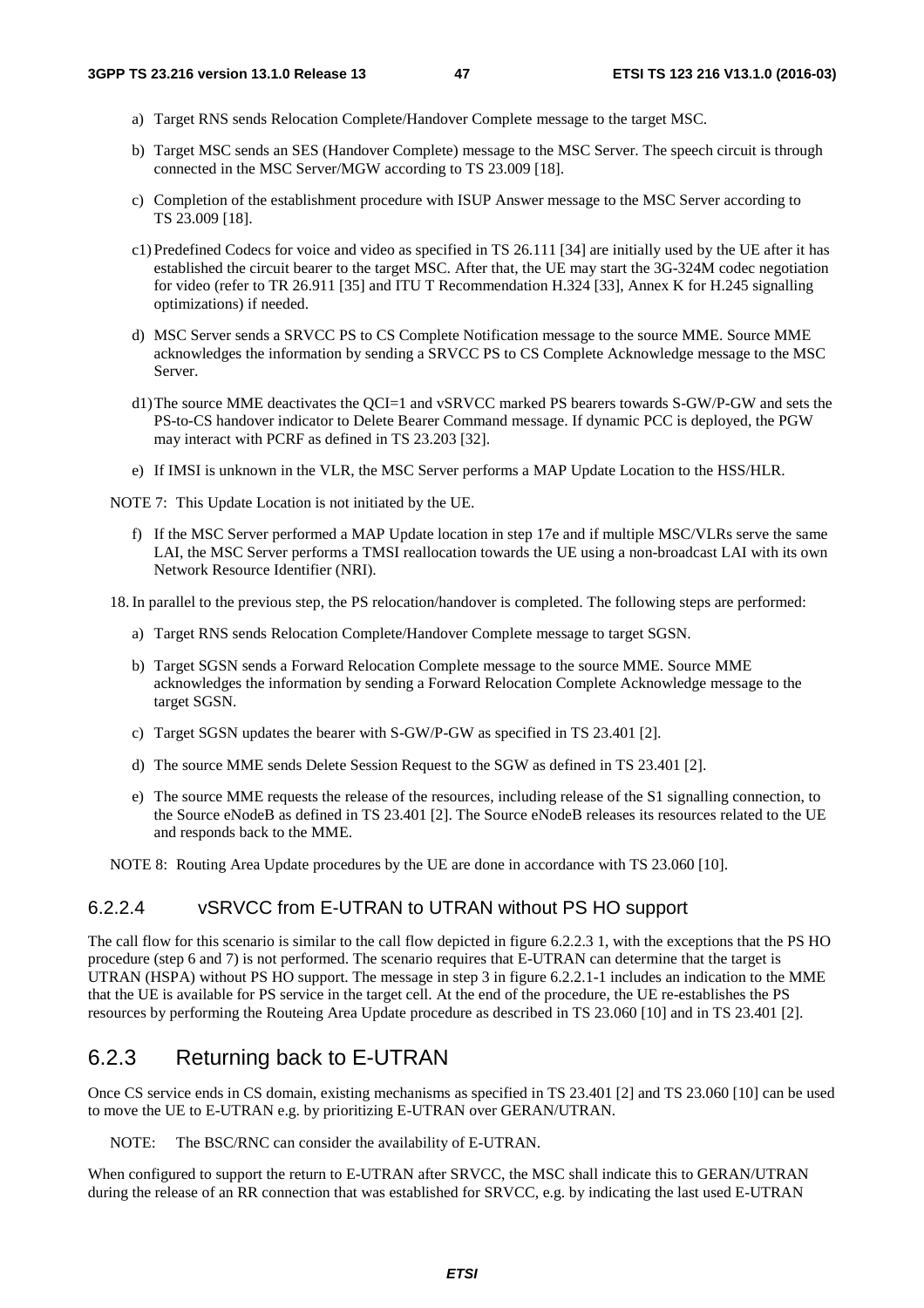PLMN. GERAN and UTRAN may use the indication from the MSC to determine which of the existing mechanisms that should be used to move the UE to E-UTRAN, see also TS 23.272 [42].

## 6.3 UTRAN (HSPA) and 3GPP GERAN/UTRAN SRVCC

#### 6.3.1 GPRS Attach procedure for SRVCC

GPRS attach procedure for 3GPP SRVCC UE is performed as defined in TS 23.060 [10] with the following additions:

- SRVCC UE includes the SRVCC capability indication as part of the "MS Network Capability" in the Attach Request message and in Routeing Area Updates. SGSN stores this information for SRVCC operation.
- NOTE 1: If the service configuration on the UE is changed (e.g. the user changes between an IMS speech service supported by the home operator and a PS speech service incompatible with SRVCC), the UE can change its SRVCC capability indication as part of the "MS Network Capability" in a Routeing Area Update message.
- SRVCC UE includes the GERAN MS Classmark 3 (if GERAN access is supported), MS Classmark 2 and Supported Codecs IE in the Attach Request message and in the non-periodic Routeing Area Update messages.
- NOTE 2: MS Classmark 2, MS Classmark 3, STN-SR, C-MSISDN, ICS Indicator and the Supported Codec IE are not sent from the source SGSN to the target MME/SGSN at inter CN-node idle mode mobility.
- HSS includes STN-SR and C-MSISDN as part of the subscription data sent to the SGSN. If the STN-SR is present, it indicates the UE is SRVCC subscribed. If a roaming subscriber is determined by the HPLMN not allowed to have SRVCC in the VPLMN then HSS does not include STN-SR and C-MSISDN as part of the subscription data sent to the SGSN.
- SGSN includes a "SRVCC operation possible" indication in the RANAP Common ID message, meaning that both UE and SGSN are SRVCC-capable.

GPRS emergency attach procedure for 3GPP SRVCC UE is performed as defined in TS 23.060 [10] and above with the following clarifications:

- SRVCC UE shall include the SRVCC capability indication as part of the "MS Network Capability" in the Emergency Attach Request message and maintained during Routeing Area Updates. SGSN stores this information for SRVCC operation.

### 6.3.1A Service Request procedures for SRVCC

Service Request procedures for 3GPP SRVCC UE are performed as defined in TS 23.060 [10] with the following additions:

- SGSN includes a "SRVCC operation possible" indication in the RANAP Common ID message, meaning that both UE and SGSN are SRVCC-capable.

#### 6.3.1B PS Handover procedures for SRVCC

Intra-UTRAN (HSPA) SRNS Relocation procedure for 3GPP SRVCC UE are performed as defined in TS 23.060 [10] and UTRAN (HSPA) Iu mode to E-UTRAN Inter RAT handover are performed as defined in TS 23.401 [2], with the following additions:

- MS Classmark 2, MS Classmark 3, STN-SR, C-MSISDN, ICS Indicator and the Supported Codec IE shall be sent from the source SGSN to the target SGSN/MME if available.
- The target SGSN includes a "SRVCC operation possible" indication in the RANAP Common ID message, meaning that both UE and the target SGSN are SRVCC-capable.
- The target MME includes a "SRVCC operation possible" indication in the S1-AP Handover Request message, meaning that both UE and the target MME are SRVCC-capable.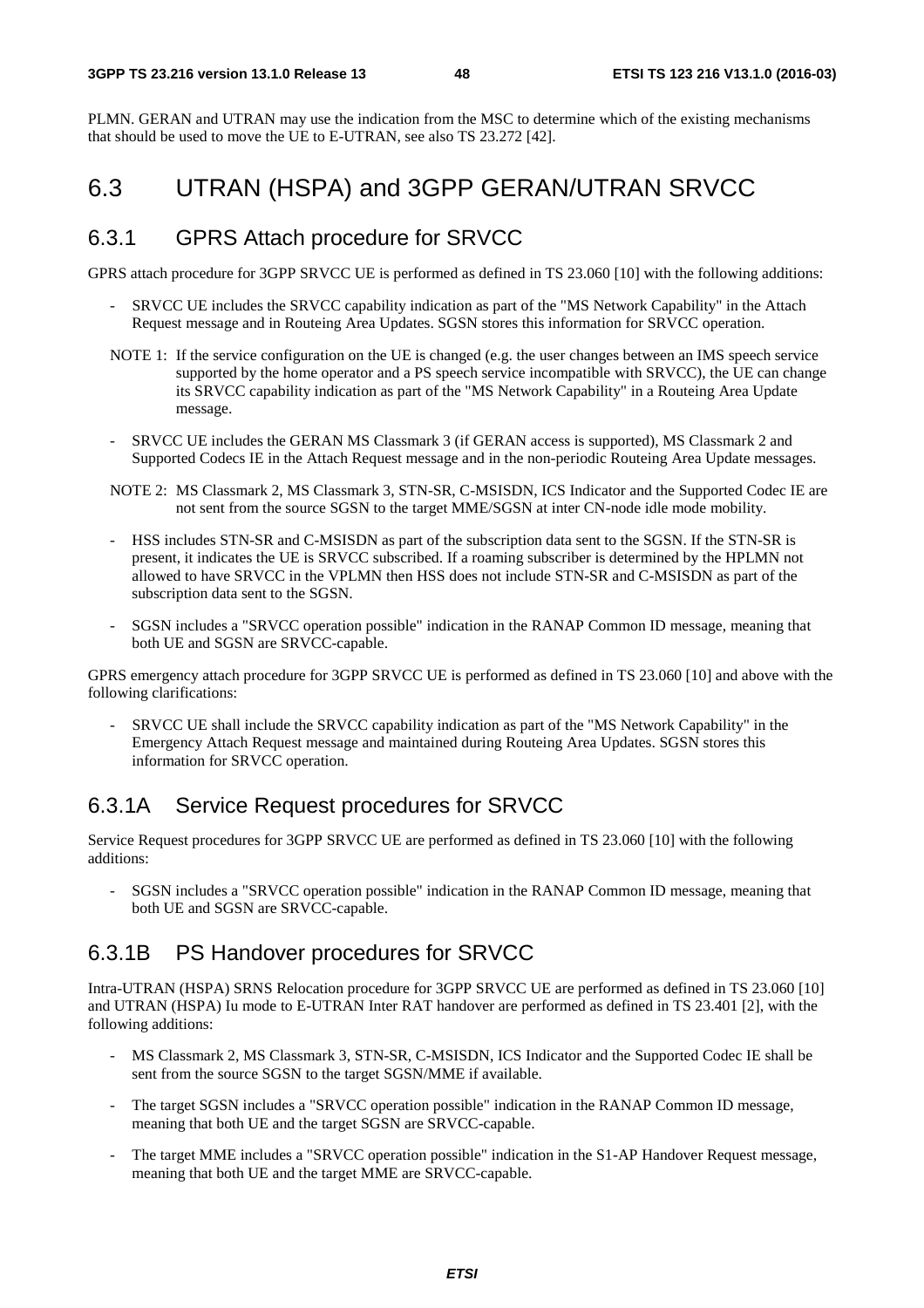#### 6.3.2 Call flows for SRVCC from UTRAN (HSPA)

- NOTE 1: If the MSC Server enhanced for SRVCC controls the target BSS/RNS, the steps depicted with dot-dashed arrows representing the MSC-MSC handover procedure defined in TS 23.009 [18] are not executed and the functions of the MSC Server enhanced for SRVCC are merged with those of the target MSC.
- NOTE 2: For the sake of brevity the call flow descriptions use "MSC Server" instead of "MSC Server enhanced for SRVCC".
- NOTE 3: The target MSC need not be enhanced for SRVCC.

#### 6.3.2.1 SRVCC from UTRAN (HSPA) to GERAN without DTM support

Depicted in figure 6.3.2.1-1 is a call flow for SRVCC from HSPA to GERAN without DTM support. The flow requires that NB can determine that the target is GERAN without DTM support or that the UE is without DTM support.





- 1. UE sends measurement reports to Source UTRAN (HSPA).
- 2. Based on UE measurement reports the source UTRAN (HPSA) decides to trigger a handover to GERAN.
- 3. Source UTRAN (HSPA) sends Relocation Required (Target ID, Source to Target Transparent Container, SRVCC Handover Indication) message to the source SGSN. The UTRAN (HSPA) includes the "old BSS to new BSS information IE" for the CS domain. The SRVCC Handover Indication indicates to the SGSN that this is a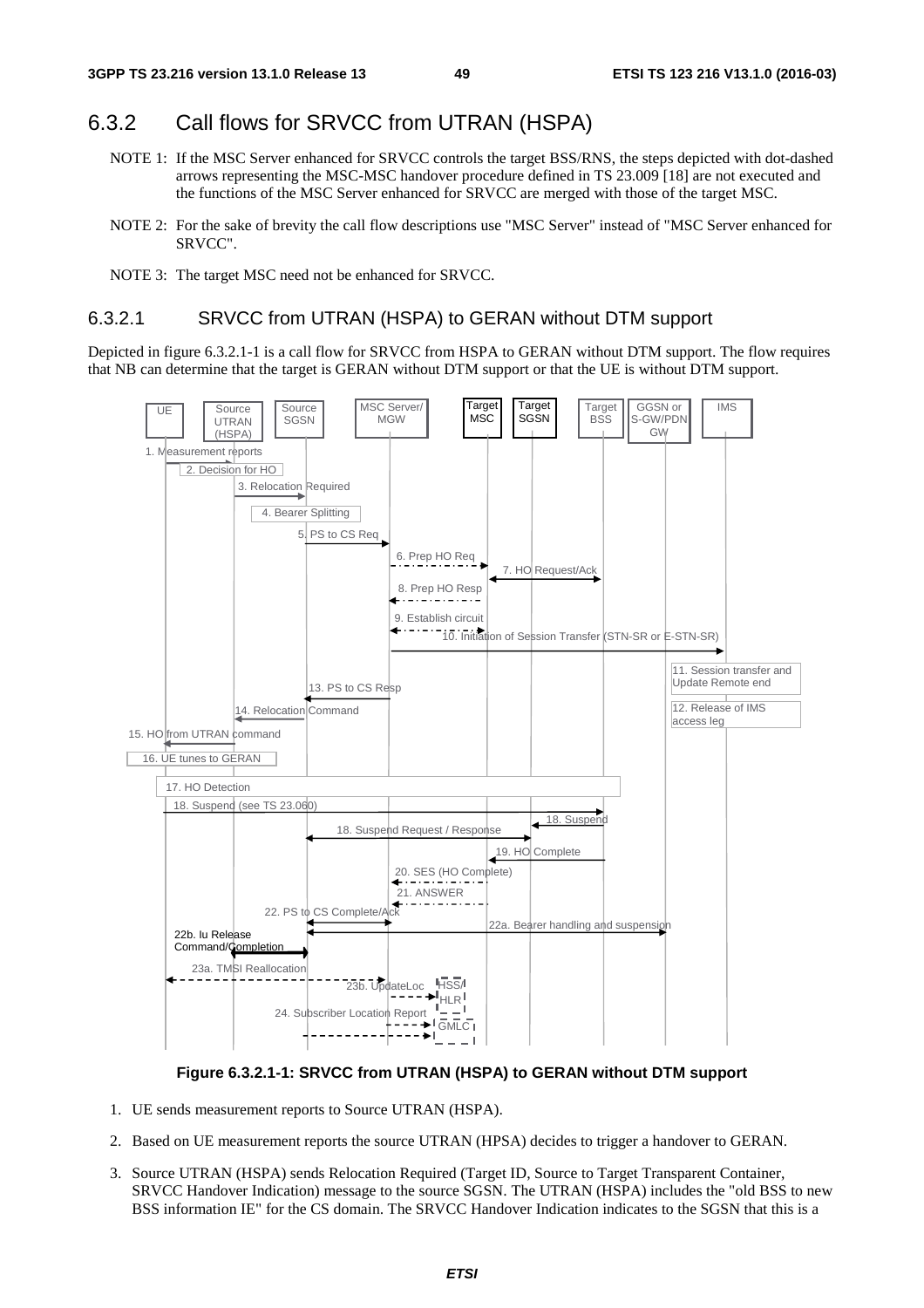SRVCC handover operation only towards the CS domain. The message includes an indication that the UE is not available for PS service in the target cell.

- 4. Based on the Traffic Class associated with conversational and Source Statistic Descriptor = speech, and the SRVCC Handover Indication the source SGSN splits the voice bearer from the non-voice bearers and initiates the PS-CS handover procedure for the voice bearer only towards MSC server.
- 5. Source SGSN sends a SRVCC PS to CS Request (IMSI, Target ID, STN-SR, C-MSISDN, Source to Target Transparent Container, MM Context, Emergency Indication, Source SAI) message to the MSC Server. The Emergency Indication and the equipment identifier are included if an ongoing session is an emergency session. Authenticated IMSI and C-MSISDN shall also be included if available. SGSN received the STN-SR and C-MSISDN from the HSS as part of the subscription profile downloaded during the UTRAN (HSPA) attach procedure. The MM Context contains security related information. The CS Security key is derived by SGSN from the UTRAN (HSPA)/EPS domain key as defined in TS 33.102 [25]. The Source SAI shall be set to the Serving Area Identifier received from the source RNC.
- 6. The MSC Server interworks the PS handover request with a CS inter-MSC handover request by sending a Prepare Handover Request message to the target MSC. The MSC Server uses BSSMAP encapsulated for the Prepare Handover Request.
- 7. Target MSC performs resource allocation with the target BSS by exchanging Handover Request/ Acknowledge messages.
- 8. Target MSC sends a Prepare Handover Response message to the MSC Server.
- 9. Establishment of circuit connection between the target MSC and the MGW associated with the MSC Server e.g. using ISUP IAM and ACM messages.
- 10. For non-emergency session, the MSC Server initiates the Session Transfer by using the STN-SR e.g. by sending an ISUP IAM (STN-SR) message towards the IMS. For emergency session, the MSC Server initiates the Session Transfer by using the locally configured E-STN-SR and by including the equipment identifier. Standard IMS Service Continuity or Emergency IMS Service Continuity procedures are applied for execution of the Session Transfer, see TS 23.237 [14].
- NOTE 1: This step can be started after step 8.
- NOTE 2: If the MSC Server is using an ISUP interface, then the initiation of the session transfer for non-emergency session may fail if the subscriber profile including CAMEL triggers is not available prior handover (see clause 7.3.2.1.3 of TS 23.292 [13]), and can also fail if CAMEL triggers are available and local anchor transfer function is used (see TS 23.237 [14]). If the subscriber profile is available prior handover then CAMEL triggers others than those used in clause 7.3.2.1.3 of TS 23.292 [13] are not used during the transfer.
- 11. During the execution of the Session Transfer procedure the remote end is updated with the SDP of the CS access leg. The downlink flow of VoIP packets is switched towards the CS access leg at this point.
- 12. Source IMS access leg is released according to TS 23.237 [14].
- NOTE 3: Steps 11 and 12 are independent of step 13.
- 13. MSC Server sends a SRVCC PS to CS Response (Target to Source Transparent Container) message to the source SGSN.
- 14. Source SGSN sends a Relocation Command (Target to Source Transparent Container) message to the source UTRAN (HSPA). The message includes information about the voice component only.
- 15. Source UTRAN (HSPA) sends a Handover Command message to the UE.
- 16. UE tunes to GERAN.
- 17. Handover Detection at the target BSS occurs, then the target BSS sends Handover Detection message to the target MSC. At this stage, the target MSC can send/receive voice data. The UE sends a Handover Complete message via the target RNS/BSS to the target MSC.
- 18. The UE starts the Suspend procedure specified in TS 23.060 [10], clause 16.2.1.1.2. The TLLI and RAI pair are derived from the GUTI as described in TS 23.003 [27]. This triggers the Target SGSN to send a Suspend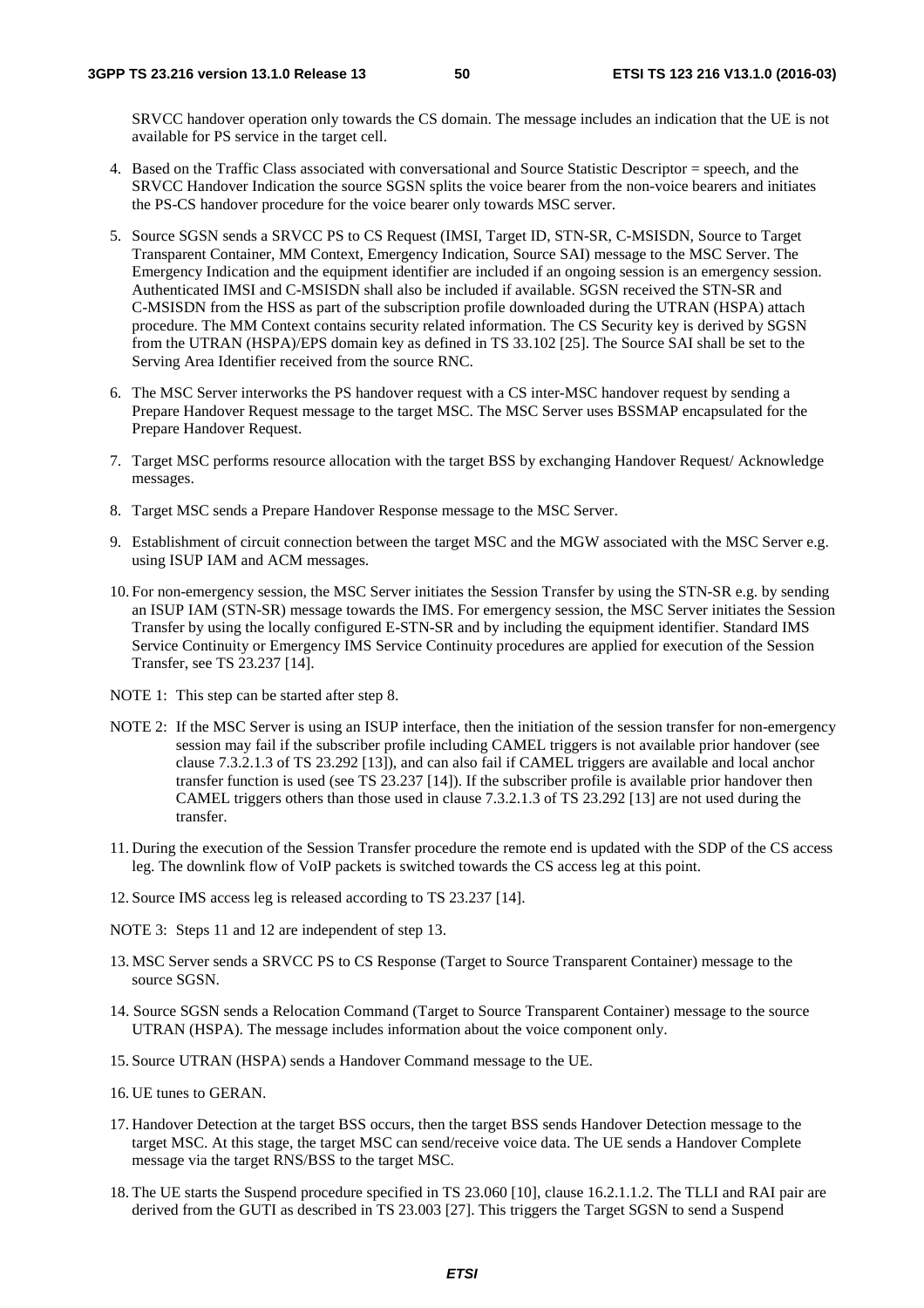Request (Gn/Gp SGSN) or Suspend Notification (S4-SGSN) message to the Source SGSN. The Source SGSN returns a Suspend Response or Suspend Acknowledge message to the Target SGSN.

- NOTE 4: This step may take place in parallel with steps 19-22.
- 19. Target BSS sends a Handover Complete message to the target MSC.
- NOTE 5: This step may take place immediately after Handover Detection at the target BSS occurs in step 17, before the BSS has received a Suspend message from the UE.
- 20. Target MSC sends an SES (Handover Complete) message to the MSC Server. The speech circuit is through connected in the MSC Server/MGW according to TS 23.009 [18].
- 21. Completion of the establishment procedure with ISUP Answer message to the MSC Server according to TS 23.009 [18].
- 22. MSC Server sends a SRVCC PS to CS Complete Notification message to the source SGSN, informing it that the UE has arrived on the target side. Source SGSN acknowledges the information by sending a SRVCC PS to CS Complete Acknowledge message to the MSC Server.
- 22a. After the SGSN received a Suspend Request/Notification in step 18, the SGSN behaves as follows:

If the SGSN uses Gn/Gp based interaction with GGSN, then:

- The SGSN deactivates PDP Contexts used for voice and it suspends PDP Contexts using background or interactive class.
- For a PDP Context using streaming or conversational traffic class not used for voice, the PDP Context is preserved and the maximum bitrate is downgraded to 0 Kbit/s.

If the SGSN uses S4 based interaction with S-GW and P-GW, then:

- The SGSN deactivates bearers used for voice and other GBR bearers towards S-GW and P-GW by initiating MS-and SGSN Initiated Bearer Deactivation procedure as specified in TS 23.060 [10]. PS-to-CS handover indicator is notified to P-GW for voice bearer during the bearer deactivation procedure.
- If dynamic PCC is deployed, the P-GW may interact with PCRF as defined in TS 23.203 [32].
- The SGSN starts preservation and suspension of non-GBR bearers by sending Suspend Notification message towards S-GW. The S-GW releases all RNC related information (address and TEIDs) for the UE if Direct Tunnel is established, and sends Suspend Notification message to the P-GW(s).

 The SGSN stores in the UE context that UE is in suspended status. All the preserved non-GBR bearers are marked as suspended status in the S-GW and P-GW. The P-GW should discard packets if received for the suspended UE.

- 22b) The source SGSN sends a Iu Release Command to the Source RNC. The Source RNC releases its resources related to the UE and responds with an Iu Release Complete message.
- 23a. For non-emergency sessions and if the HLR is to be updated, i.e. if the IMSI is authenticated but unknown in the VLR, the MSC Server performs a TMSI reallocation towards the UE using its own non-broadcast LAI and, if the MSC Server and other MSC/VLRs serve the same (target) LAI, with its own Network Resource Identifier (NRI).
- NOTE 6: The TMSI reallocation is performed by the MSC Server towards the UE via target MSC.
- NOTE 7: For emergency services sessions the HLR will not be updated. TMSI reallocation may be performed based on IMSI presence.
- 23b. For non-emergency sessions if the MSC Server performed a TMSI reallocation in step 23a, and if this TMSI reallocation was completed successfully, the MSC Server performs a MAP Update Location to the HSS/HLR.

NOTE 8: This Update Location is not initiated by the UE.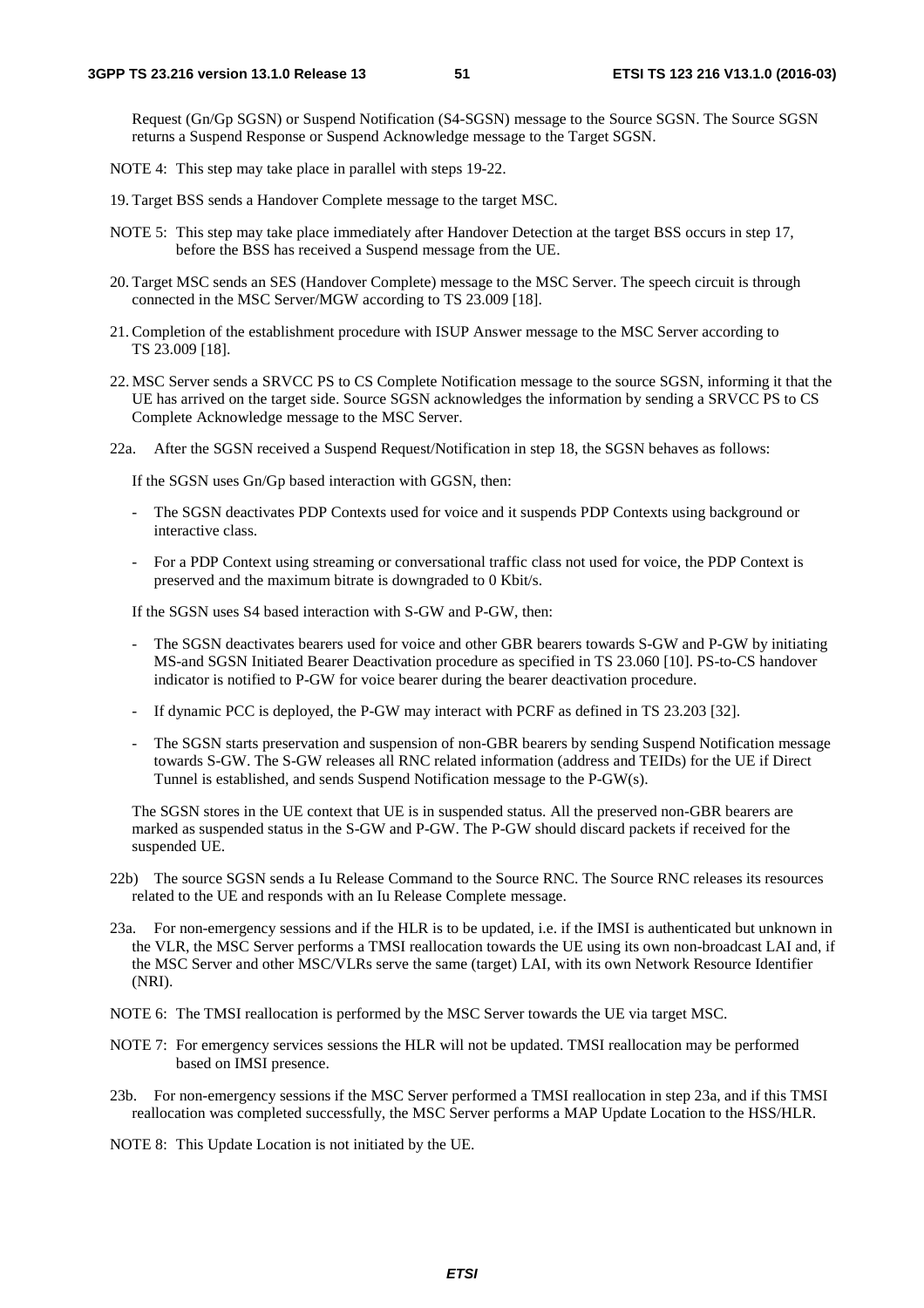- 24. For an emergency services session after handover is complete, the source SGSN or the MSC Server may send a Subscriber Location Report carrying the identity of the MSC Server to a GMLC associated with the source or target side, respectively, as defined in TS 23.271 [29] to support location continuity.
- NOTE 9: Any configuration of the choice between a source SGSN versus MSC Server update to a GMLC needs to ensure that a single update occurs from one of these entities when the control plane location solution is used on the source and/or target sides.

After the CS voice call is terminated and if the UE is still in GERAN or UTRAN (or for any other reason according to TS 24.008), then the UE shall resume PS services (as specified in TS 23.060 [10]). A Gn/Gp SGSN will follow TS 23.060 [10] to resume the PDP Context(s). An S4-SGSN will also follow TS 23.060 [10] to resume the bearers, and will in addition inform S-GW and P-GW(s) to resume the suspended bearers. Resuming the suspended bearers in the S-GW and in the P-GW should be done by implicit resume using the Modify Bearer request message if it is triggered by the procedure in operation, e.g. RAU, TAU or Service Request. The S-GW is aware of the suspend state of the bearers and will forward the Modify Bearer request to the P-GW. Explicit resume using the Resume Notification message should be used in cases when Modify Bearer Request is not triggered by the procedure in operation.

#### 6.3.2.1A SRVCC from UTRAN (HSPA) to GERAN with DTM but without DTM HO support and from UTRAN (HSPA) to UTRAN without PS HO

The call flow for this scenario is similar to the call flow depicted in figure 6.3.2.1-1, with the exceptions that the Suspend procedure (step 18 and step 22a in figure 6.3.2.1-1) is not performed and that the source SGSN only deactivates bearers used for voice and sets the PS-to-CS handover indicator. The scenario requires that NB can determine that the target is either GERAN with DTM but without DTM HO support and that the UE is supporting DTM or that the target is UTRAN (HSPA) without PS HO support. The message in step 3 in figure 6.3.2.1 1 includes an indication to the SGSN that the UE is available for PS service in the target cell. At the end of the procedure described in figure 6.3.2.1-1, the remaining PS resources are re-established when the UE performs the Routeing Area update procedure. Triggers for performing Routeing Area update procedure are described in TS 23.060 [10]. The target SGSN may deactivate the PDP contexts that cannot be established as described in TS 23.060 [10].

#### 6.3.2.2 SRVCC from UTRAN (HSPA) to UTRAN or GERAN with DTM HO support

Depicted in figure 6.3.2.2-1 is a call flow for SRVCC from UTRAN (HSPA) to UTRAN or GERAN with DTM HO support, including the handling of the non voice component.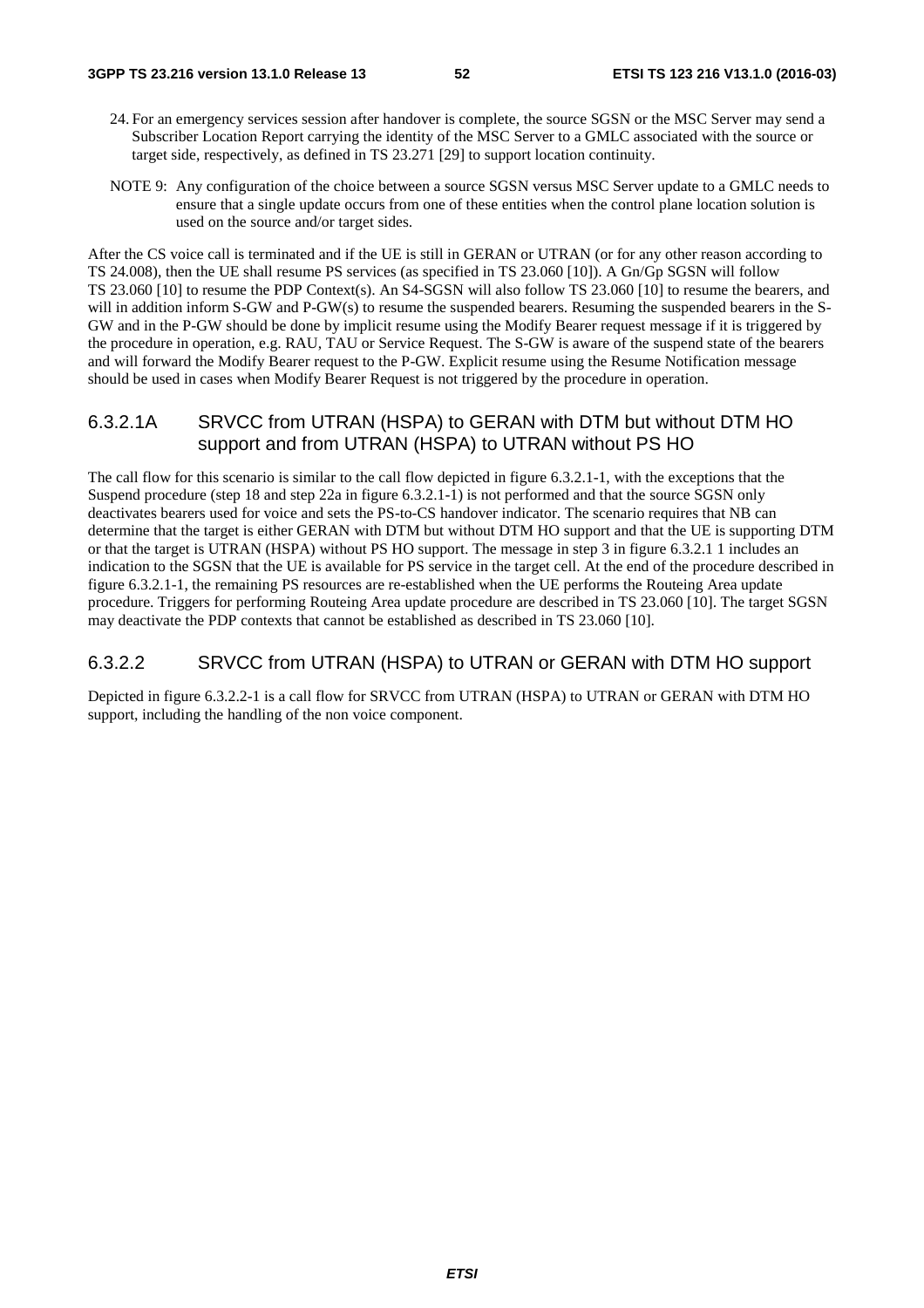

#### **Figure 6.3.2.2-1: SRVCC from UTRAN (HSPA) to UTRAN or GERAN with DTM HO support**

- 1. UE sends measurement reports to Source UTRAN (HSPA).
- 2. Based on UE measurement reports the source UTRAN (HSPA) decides to trigger a handover to UTRAN/GERAN.
- 2a. In case of SRVCC to UTRAN the RNC shall initiate the SRVCC Preparation procedure by sending an SRVCC CS KEYS REQUEST message to the source SGSN.
- 2b. The SGSN shall respond to the RNC with SRVCC CS KEYS RESPONSE message containing the *Integrity Protection Key* IE, the *Encryption Key* IE and the *SRVCC Information* IE.
- 3. If target is UTRAN, the source UTRAN (HSPA) sends a Relocation Required (Target ID, Source RNC to Target RNC Transparent Container, SRVCC Handover Indication) message to the source SGSN. UTRAN (HSPA) also indicates to SGSN that this is for CS+PS HO.
- NOTE 1: When the source UTRAN (HSPA) indicates that this is a CS+PS HO request, the source SGSN sends the single received transparent container to both the target CS domain and the target PS domain.

 If target is GERAN, the source UTRAN (HSPA) sends a Relocation Required (Target ID, Old BSS to New BSS Information IE for the CS domain and Source BSS to Target BSS Transparent Container for the PS Domain, SRVCC Handover Indication) message to the source SGSN. The differentiation between CS and PS containers is described in TS 25.413 [11]. In this case, the SGSN identifies from the SRVCC Handover Indication that this is a request for a CS+PS handover.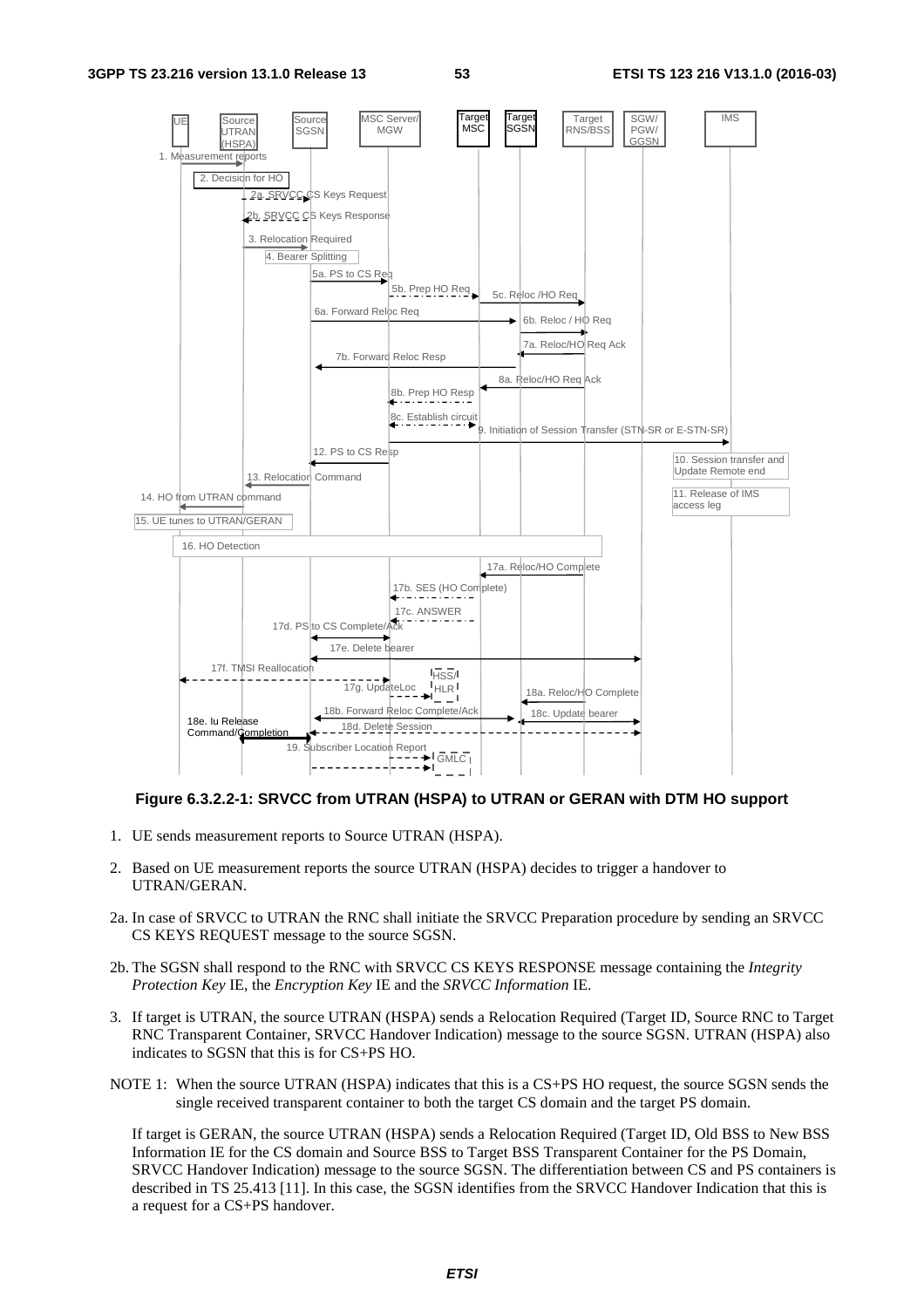- 4. Based on the Traffic Class associated with conversational and Source Statistic Descriptor = speech, and the SRVCC Handover Indication the Source SGSN splits the voice bearer from all other PS bearers and initiates their relocation towards MSC Server and SGSN, respectively.
- 5a) Source SGSN initiates the PS-CS handover procedure for the voice bearer by sending a SRVCC PS to CS Request (IMSI, Target ID, STN-SR, C-MSISDN, Source to Target Transparent Container, MM Context, Emergency Indication, Source SAI) message to the MSC Server. The Emergency Indication and the equipment identifier are included if the ongoing session is emergency session. Authenticated IMSI and C-MSISDN shall be included if available. The message includes information relevant to the CS domain only. SGSN received STN-SR and C-MSISDN from the HSS as part of the subscription profile downloaded during the UTRAN (HSPA) attach procedure. MM Context contains security related information. The CS Security key is derived by the SGSN from the UTRAN (HSPA)/EPS domain key as defined in TS 33.102 [25]. If the target system is GERAN, the Source SAI shall be set to the Serving Area Identifier received from the source RNC.
- 5b) MSC Server interworks the PS handover request with a CS inter-MSC handover request by sending a Prepare Handover Request message to the target MSC. If the target system is GERAN, MSC Server uses BSSMAP encapsulated for the Prepare Handover Request. If the target system is UTRAN, MSC Server uses RANAP encapsulated for the Prepare Handover Request.
- 5c) Target MSC requests resource allocation for the CS relocation by sending the Relocation Request/Handover Request (Source to Target Transparent Container) message to the target RNS/BSS.
- 6. In parallel to the previous step the source SGSN initiates relocation of the PS bearers. The following steps are performed (for details see TS 23.060 [10]):
	- a) If the target SGSN uses S4 based interaction with S-GW and P-GW, the source SGSN sends a Forward Relocation Request (Source to Target Transparent Container, MM Context, PDP Context) message to the target SGSN. The PDP Context includes bearer information for all bearers except the voice bearer. The handling of security keys for PS handover of the remaining non-voice PS bearers is specified in TS 33.401 [22].

 If the target SGSN uses Gn/Gp based interaction with GGSN, the Source SGSN sends a Forward Relocation Request (Source to Target Transparent Container, MM Context and PDP Context) message to the target SGSN. The PDP Context includes bearer information for all bearers except the voice bearer. The handling of security keys for PS handover of the remaining non-voice PS bearers is specified in TS 33.102 [25].

- b) Target SGSN requests resource allocation for the PS relocation by sending the Relocation Request/Handover Request (Source to Target Transparent Container) message to the target RNS/BSS.
- 7. Target RNS/BSS coordinates the CS relocation request with the PS relocation request and assigns resources. The following steps are performed:
	- a) Target RNS/BSS acknowledges the prepared PS relocation by sending the Relocation Request Acknowledge/Handover Request Acknowledge (Target to Source Transparent Container) message to the target SGSN.
	- b) Target SGSN sends a Forward Relocation Response (Target to Source Transparent Container) message to the source SGSN.
- 8. In parallel to the previous step the following steps are performed:
	- a) Target RNS/BSS acknowledges the prepared CS relocation by sending the Relocation Request Acknowledge/Handover Request Acknowledge (Target to Source Transparent Container) message to the target MSC.
	- b) Target MSC sends a Prepare Handover Response (Target to Source Transparent Container) message to the MSC Server.
	- c) Establishment of circuit connection between the target MSC and the MGW associated with the MSC Server e.g. using ISUP IAM and ACM messages.
- 9. For non-emergency session, the MSC Server initiates the Session Transfer by using the STN-SR e.g. by sending an ISUP IAM (STN-SR) message towards the IMS. For emergency session, the MSC Server initiates the Session Transfer by using the locally-configured E-STN-SR and by including the equipment identifier. Standard IMS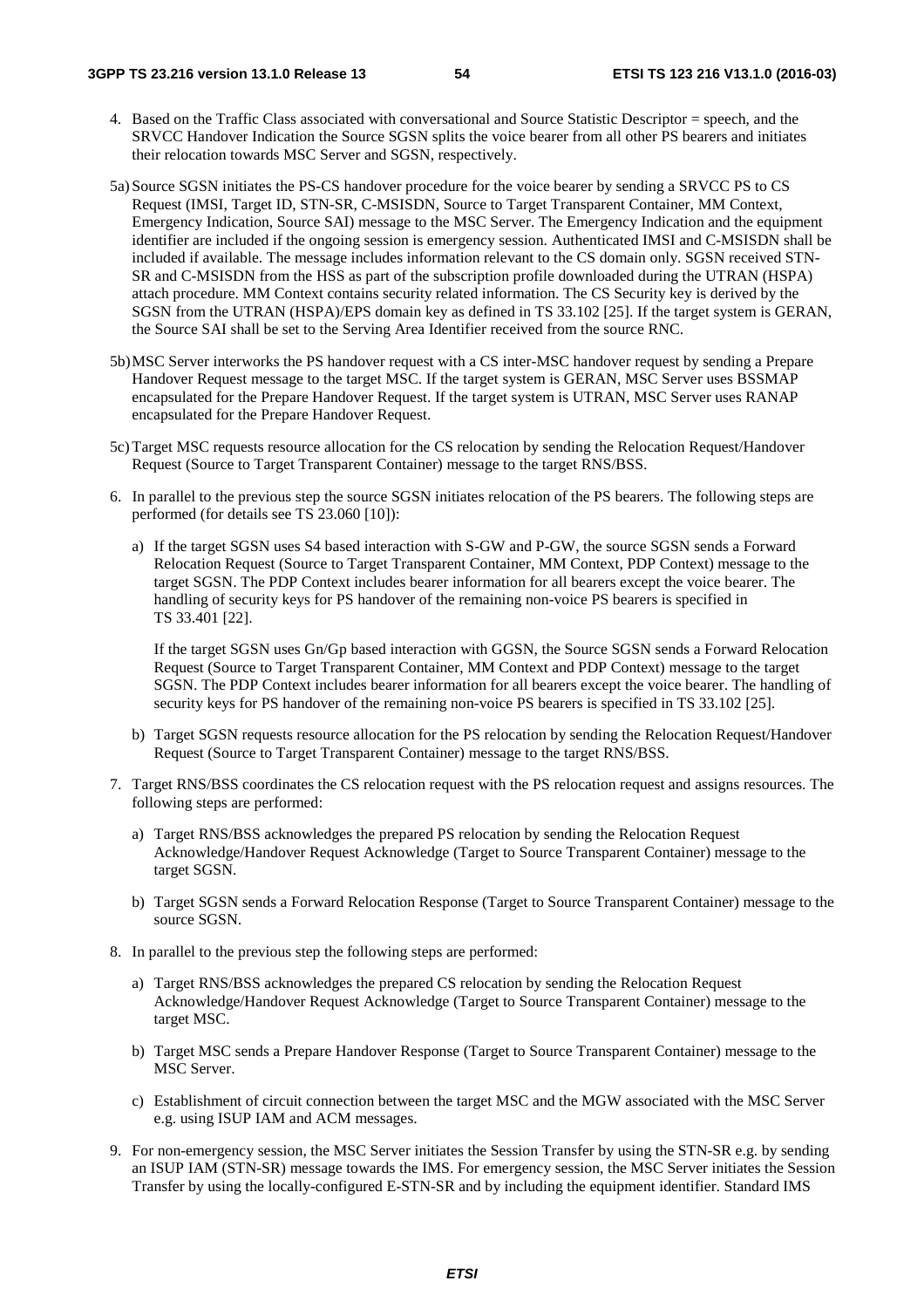Service Continuity or Emergency IMS Service Continuity procedures are applied for execution of the Session Transfer, see TS 23.237 [14].

- NOTE 2: This step can be started after step 8b.
- NOTE 3: If the MSC Server is using an ISUP interface, then the initiation of the session transfer for non-emergency sessions may fail if the subscriber profile including CAMEL triggers is not available prior handover (see clause 7.3.2.1.3 of TS 23.292 [13]), and can also fail if CAMEL triggers are available and local anchor transfer function is used (see TS 23.237 [14]). If the subscriber profile is available prior handover then CAMEL triggers others than those used in clause 7.3.2.1.3 of TS 23.292 [13] are not used during the transfer.
- 10. During the execution of the Session Transfer procedure the remote end is updated with the SDP of the CS access leg according to TS 23.237 [14]. The downlink flow of VoIP packets is switched towards the CS access leg at this point.
- 11. The source IMS access leg is released according to TS 23.237 [14].
- NOTE 4: Steps 10 and 11 are independent of step 12.
- 12. The MSC Server sends a SRVCC PS to CS Response (Target to Source Transparent Container) message to the source SGSN.
- 13. Source SGSN synchronises the two prepared relocations and sends a Relocation Command (Target to Source Transparent Container) message to the source UTRAN (HSPA). If the target is GERAN, the source RNC shall receive the *SRVCC Information* IE containing the *NONCE* IE.
- 14. UE tunes to the target UTRAN/GERAN cell.
- 15. UTRAN (HSPA) sends a Handover Command message to the UE.
- 16. Handover Detection at the target RNS/BSS, then the target RNS/BSS sends Handover Detection message to the target MSC. At this stage, the target MSC can send/receive voice data. The UE sends a Handover Complete message via the target RNS/BSS to the target MSC.
- 17. The CS relocation is complete. The following steps are performed:
	- a) Target RNS/BSS sends Relocation Complete/Handover Complete message to the target MSC.
	- b) Target MSC sends an SES (Handover Complete) message to the MSC Server. The speech circuit is through connected in the MSC Server/MGW according to TS 23.009 [18].
	- c) Completion of the establishment procedure with ISUP Answer message to the MSC Server according to TS 23.009 [18].
	- d) MSC Server sends a SRVCC PS to CS Complete Notification message to the source SGSN. Source SGSN acknowledges the information by sending a SRVCC PS to CS Complete Acknowledge message to the MSC Server.
	- e) The source SGSN deletes the voice bearer towards GGSN/S-GW/P-GW and sets the PS-to-CS handover indicator. If dynamic PCC is deployed, the PGW may interact with PCRF as defined in TS 23.203 [32].
	- f) For non-emergency sessions if the HLR is to be updated, i.e. if the IMSI is authenticated but unknown in the VLR, the MSC Server performs a TMSI reallocation towards the UE using its own non-broadcast LAI and, if the MSC Server and other MSC/VLRs serve the same (target) LAI, with its own Network Resource Identifier (NRI).
- NOTE 5: The TMSI reallocation is performed by the MSC Server towards the UE via target MSC.
- NOTE 6: For emergency services sessions the HLR will not be updated. TMSI reallocation may be performed based on IMSI presence.
	- g) For non-emergency sessions if the MSC Server performed a TMSI reallocation in step 17f, and if this TMSI reallocation was completed successfully, the MSC Server performs a MAP Update Location to the HSS/HLR.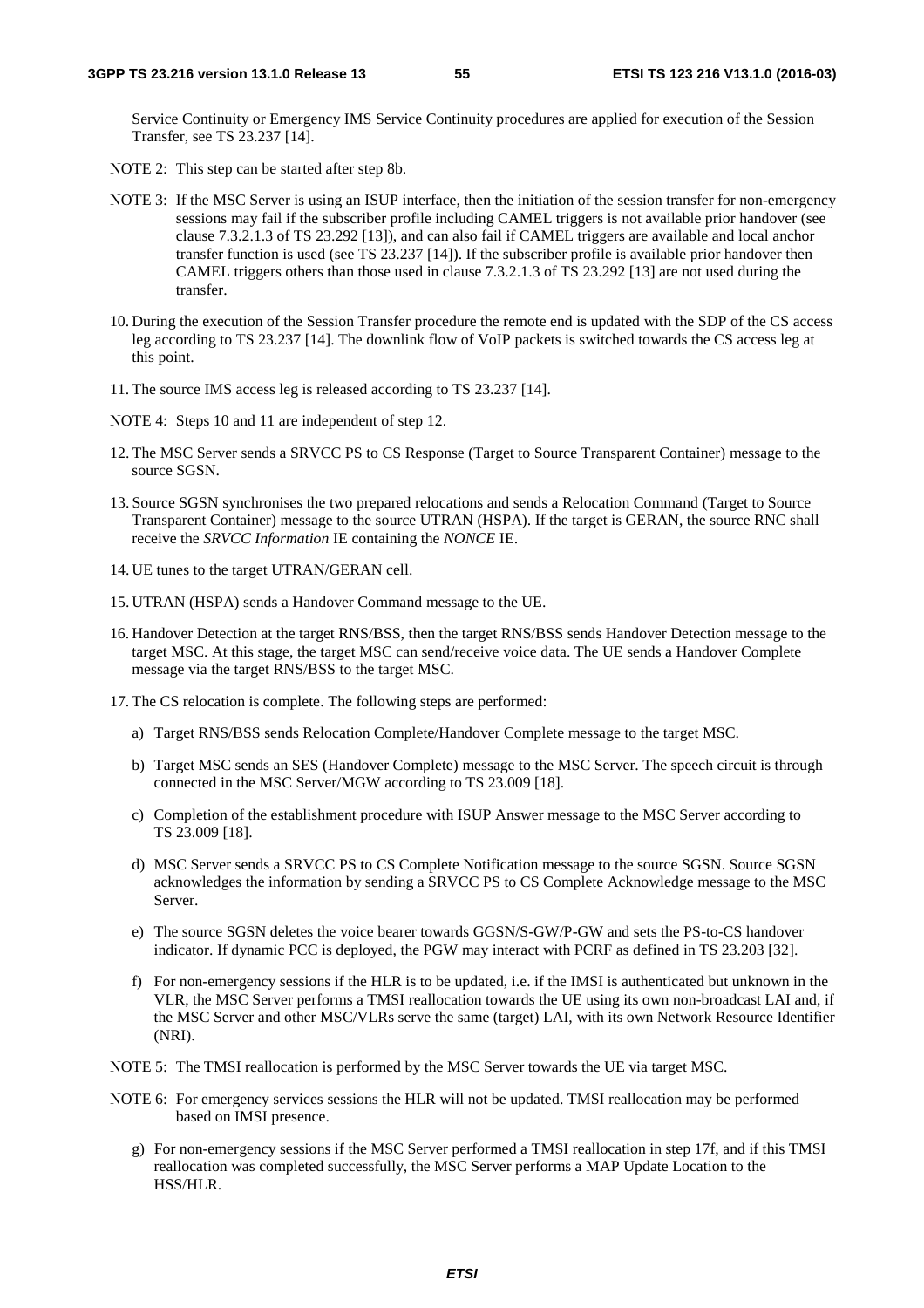NOTE 7: this Update Location is not initiated by the UE.

18. In parallel to the previous step, the PS relocation is complete. The following steps are performed:

- a) Target RNS/BSS sends Relocation Complete/Handover Complete message to target SGSN.
- b) Target SGSN sends a Forward Relocation Complete message to the source SGSN. After having completed step 17e, source SGSN acknowledges the information by sending a Forward Relocation Complete Acknowledge message to the target SGSN.
- c) Target SGSN updates the bearer with GGSN/S-GW/P-GW.
- d) The Source S4-SGSN sends delete Session Request to the SGW as defined in TS 23.401 [2].
- e) The source SGSN sends a Iu Release Command to the Source RNC. The Source RNC releases its resources related to the UE and responds with an Iu Release Complete message.
- NOTE 8: Routing Area Update procedures by the UE are done in accordance with TS 23.060 [10].
- 19. For an emergency services session after handover is complete, the source SGSN or the MSC Server may send a Subscriber Location Report carrying the identity of the MSC Server to a GMLC associated with the source or target side, respectively, as defined in TS 23.271 [29] to support location continuity.
- NOTE 9: Any configuration of the choice between a source SGSN versus MSC Server update to a GMLC needs to ensure that a single update occurs from one of these entities when the control plane location solution is used on the source and/or target sides.

In case the SGSN determines that only the relocation of the voice bearer but not the relocation of one or more PS bearers succeeds, then the SGSN proceeds step13 after receiving SRVCC PS to CS Response from the MSC Server in step 12 and both UE and SGSN continue the procedure described in clause 6.3.2.1A.

## 6.4 CS to PS SRVCC

### 6.4.1 GPRS Attach procedure for SRVCC

GPRS attach procedure is performed as follows:

If the subscriber is allowed to have CS to PS SRVCC, the HSS shall include the "CS to PS SRVCC allowed" indication in the Insert Subscriber Data sent to the MSC Server. The "CS to PS SRVCC allowed" indication may be specific for each VPLMN.

#### 6.4.2 E-UTRAN Attach procedure for SRVCC

E-UTRAN attach procedure for 3GPP CS to PS SRVCC UE is performed as defined in TS 23.401 [2].

#### 6.4.3 Call flows for SRVCC to E-UTRAN/UTRAN (HSPA)

#### 6.4.3.1 SRVCC to E-UTRAN/UTRAN (HSPA) from GERAN without DTM/PS HO support

Depicted in Figure 6.4.3.1-1 is an overview call flow for SRVCC to E-UTRAN/UTRAN (HSPA) from GERAN without DTM/PS HO support. The flow is based on the assumption that the source is GERAN without DTM/PS HO support or that the UE is without DTM/PS HO support and that all PS bearers are suspended.

The CS to PS SRVCC procedure will only be successfully performed under the following conditions:

- the UE has indicated to be CS to PS capable,
- the CS to PS allowed indication was part of the subscriber data received from HSS,
- the UE is IMS registered; and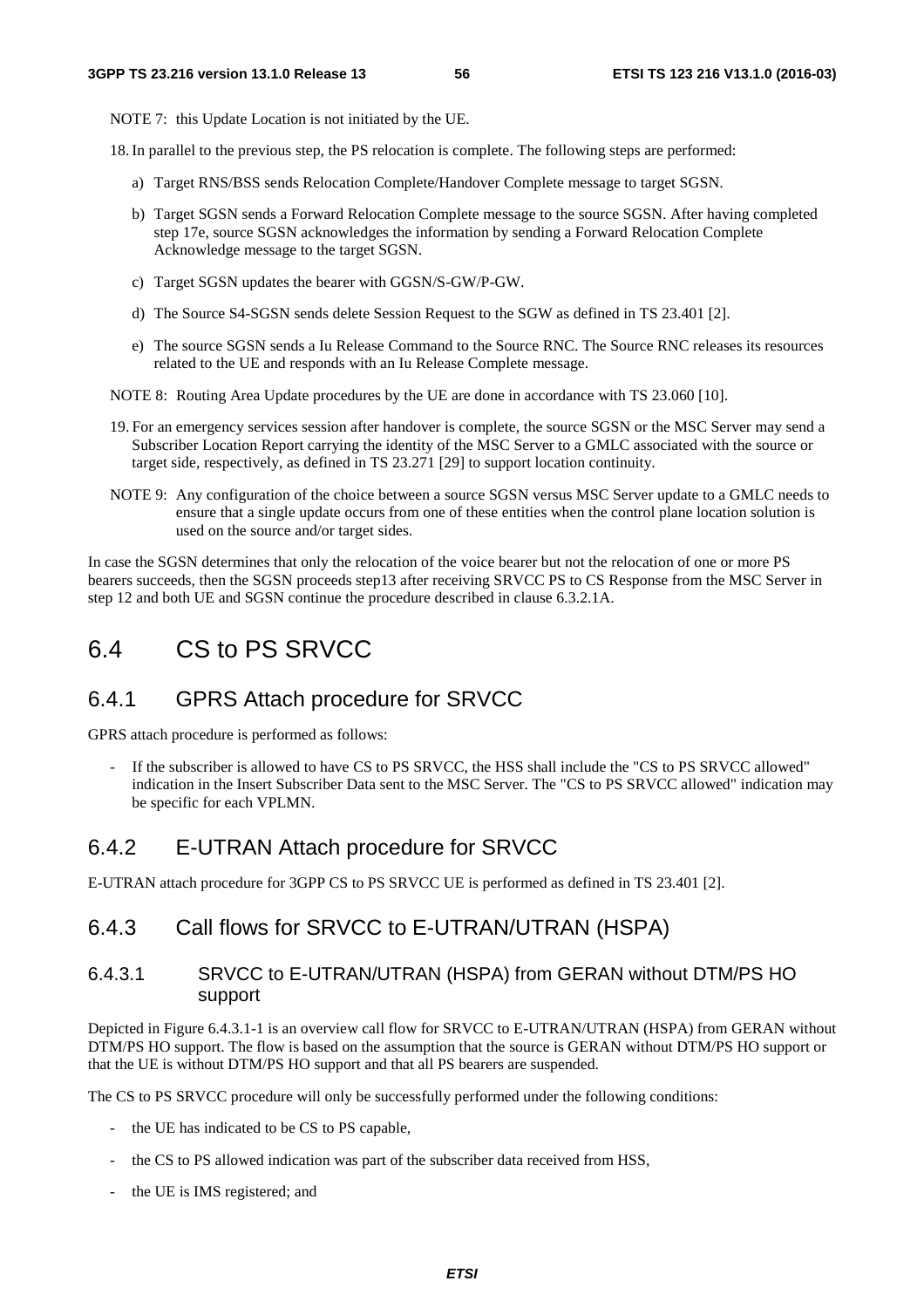the UE has at least one PS bearer (usable for SIP signalling). UE - 1 Old BSC / NB /



#### **Figure 6.4.3.1-1: SRVCC to E-UTRAN/UTRAN (HSPA) from GERAN without DTM / PS HO and SRVCC to E-UTRAN from UTRAN**

- NOTE 1: For SRVCC to UTRAN (HSPA) the target SGSN may use Gn/Gp for the connection to the GGSN/PGW SGSN. In that case SGSN uses GTPv1 signalling, i.e. send Update PDP Context Request in step 12 and the user plane path is established for all bearers between the UE, target NodeB, the SGSN and the SGW/PGW (GGSN) and use the GTPv1 version of the SGSN Context Request in steps 4 and 5. Furthermore, the step 16 is triggered for the setup of a Secondary PDP Context instead of a Dedicated Bearer.
- 1. The RNC/BSC sends a HO required to the MSC Server including an indication this HO is for CS to PS. If an inter-MSC CS HO has occurred prior to the CS to PS HO procedure, the MSC Server forwards the HO required to the anchor MSC Server.
- 1a. The MSC retrieves P-TMSI+RAI+P-TMSI signature or GUTI from the UE.
- 2. The MSC Server sends an Session Transfer Notification to IMS, which indicates that IMS should prepare for the transfer of media to PS. IMS allocates media ports in the network for the transfer. The media ports and codec information allocated by IMS are provided to the MSC Server in the response message
- 3. The MSC Server selects the target MME/SGSN based on Target ID contained in the HO required and sends a SRVCC CS to PS HO request to the target MME/SGSN. If required, the IMSI is provided for identifying the UE, and the GUTI or P-TMSI, P-TMSI signature and RAI as provided by the UE (see clause 5.3.4.3) are provided to the target MME/SGSN.

NOTE 2: Step 2 and Step 3 can be performed independently of each other.

- 4. If the target MME/SGSN has no UE context it sends Context Request using GUTI or P-TMSI, P-TMSI signature and RAI to find the old MME/SGSN.
- 5. The old MME/SGSN responds with Context Response message including all UE contexts.
- 6. The target MME/SGSN allocates resources for all PS bearers in E-UTRAN or UTRAN (HSPA). The target MME/SGSN determines if the Serving GW is to be relocated, e.g. due to PLMN change.
- 7. A SRVCC CS to PS HO response is returned from the target MME/SGSN to the MSC Server.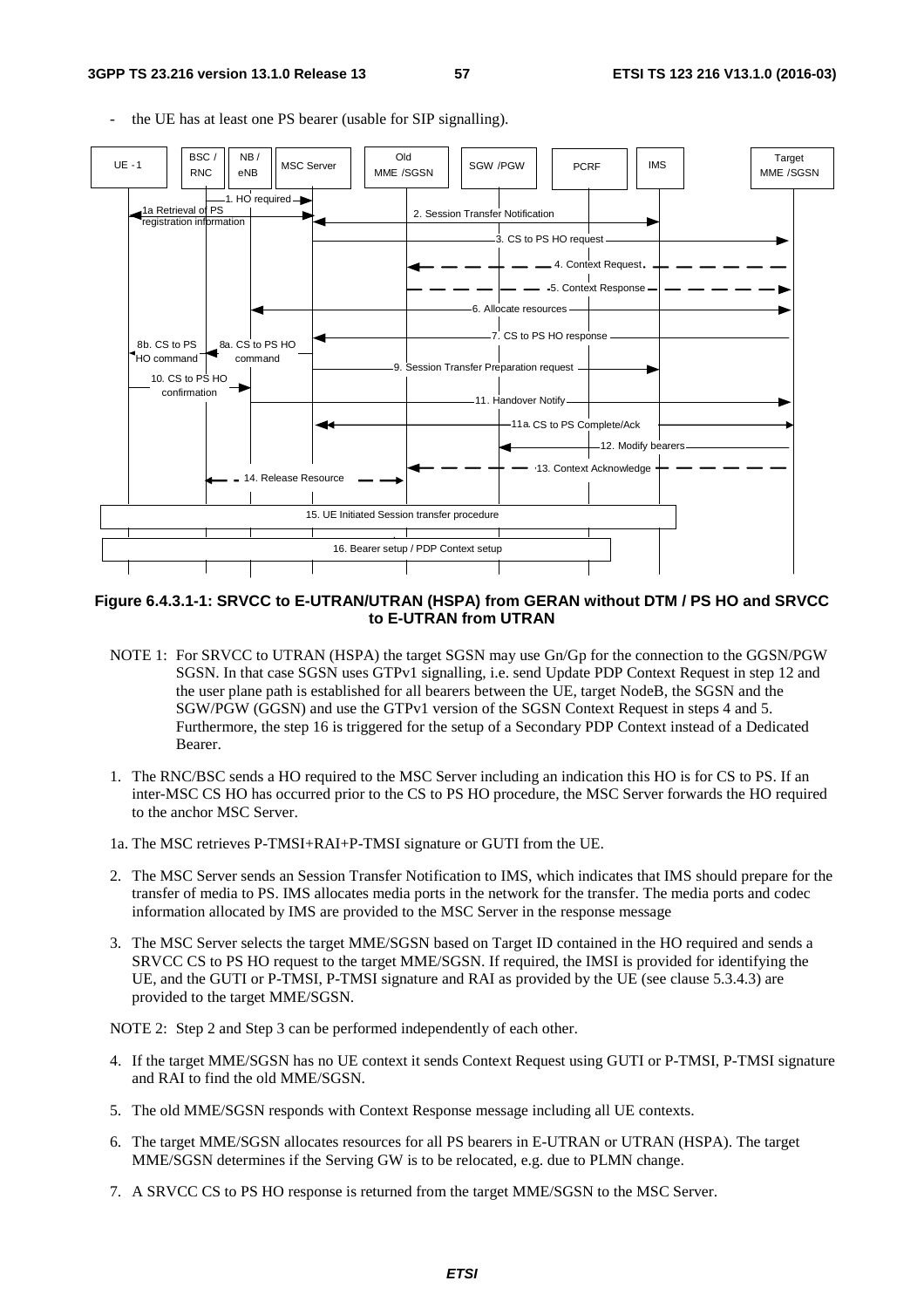- 8. MSC Server sends CS to PS command to the RAN, possibly via the target MSC, and the RAN send HO command to UE, indicating CS to PS handover. The MSC Server also includes in that message the IP address/ports and selected codec for the IMS media anchoring.
- 9. A Session Transfer Preparation Request is sent to IMS to trigger IMS to have the media path switched to the IP address/port of the UE on the target access.
- 10. The UE sends Handover confirmation to the eNodeB/NodeB.
- 11. The eNodeB send Handover Notify to the MME/SGSN.
- 11a. The MME/SGSN sends a SRVCC CS to PS Complete Notification message to the MSC Server to confirm the completion of the handover. The source MSC Server acknowledges the information by sending a SRVCC CS to PS Complete Acknowledge message to the MME/SGSN. When receiving the SRVCC CS to PS Complete Notification message, the MSC Server may release the local resource toward the BSS/RAN but not for the resources toward IMS (i.e. will not send any session release towards IMS).
- 12. The MME/S4-SGSN sends Modify Bearer Request to the SGW, which may be forwarded to the PGW to update PS bearer contexts according to IRAT HO procedure as specified in TS 23.401 [2]. At this stage the user plane path is established for all bearers between the UE, target eNodeB/NodeB, Serving GW (for Serving GW relocation this will be the Target Serving GW) and PDN GW and the voice session may continue temporarily on the default bearer until the dedicated bearer has been setup.

 In this procedure, the MME/SGSN includes the CS to PS SRVCC indication. When dynamic PCC is deployed and PCRF has subscribed to the corresponding event as specified in TS 23.203 [32], the CS to PS indication is provided to the PCRF. This causes PCRF to make policy decisions to permit traffic towards the ATGW on the default bearer. Otherwise, when GTP is used, the PGW can install the filters locally to allow the default bearer to temporarily permit traffic towards the configured ATGWs.

- NOTE 3: An alternative of using temporary filters on the default bearers is to ensure that the filters are always open towards the IMS ATGW. As the ATGW is a media gateway, such gateway will ensure that nonauthorized media cannot be sent through the system.
- 13. If the target MME/SGSN has received Context Response from the old SGSN/MME, the target MME/SGSN sends the Context Acknowledge to the Context Response to the old SGSN/MME. A timer in the old SGSN is started to supervise when resources in the old BSC/RNC and the old Serving GW (for Serving GW relocation) shall be released according to IRAT HO procedure as specified in TS 23.401 [2].
- 14. When the timer at the old SGSN started in step 13 expires, the old SGSN will clean-up all its resources towards old BSC/RNC if the UE is Iu/Gb Connected.
- 15. The UE initiates the Session transfer procedures according to TS 23.237 [14].
- 16. As a result of the Session transfer procedures, the setup of a dedicated bearer or PDP Context for voice is performed according to the dedicated bearer/PDP Context activation procedure as specified in TS 23.401 [2] or TS 23.060 [10]. After the setup of a dedicated bearer for voice and the respective filters in UE and PGW, the default bearer is not longer used for voice media and the PCRF revert any policy decision made in step 12 for the purpose of CS to PS SRVCC procedures.
- NOTE 4: Where the bearer contexts are suspended depends on if the CS call was triggered by SRVCC from E-UTRAN or from CS procedures while the UE was attached to 2G/3G. If the CS call was triggered by SRVCC from E-UTRAN the bearers are suspended in an MME, and step 4 is sent to the old MME only in case of MME change, or if the CS call was triggered while UE was in 2G/3G, the bearers are suspended in the old SGSN. The new MME uses P-TMSI and RAI or the GUTI received from the MSC in the SRVCC CS to PS HO request to find the old SGSN/MME.
- NOTE 5: The UE will trigger the TAU according to TS 23.401 [2] if the target network is E-UTRAN or a Routing Area Update according to TS 23.060 [10] if the target network is UTRAN. The MME/SGSN knows that this relates to the CS to PS SRVCC procedures.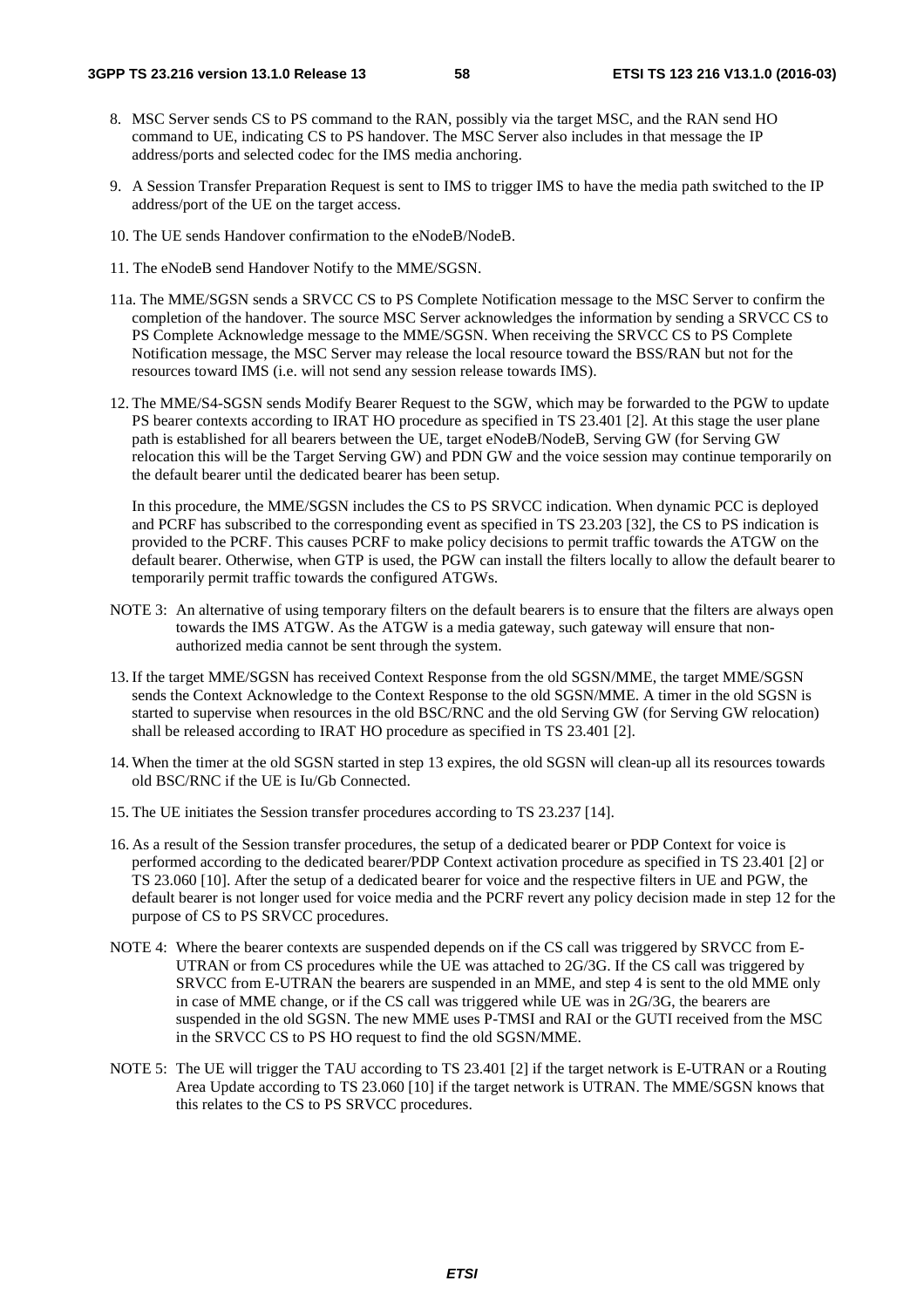#### 6.4.3.2 SRVCC to E-UTRAN/UTRAN (HSPA) from GERAN with DTM support but without DTM HO support and SRVCC to E-UTRAN from UTRAN without PS HO support

The call flow for this scenario is similar to the call flow depicted in figure 6.4.3.1-1, except that the old PS node in this case is an SGSN and step 4 is performed towards the old SGSN which is in the same routing area as the BSC/RNC. The target MME/SGSN shall send Context Request using P-TMSI and RAI to find the old SGSN to obtain the bearer contexts of the UE.

#### 6.4.3.3 SRVCC to E-UTRAN/UTRAN (HSPA) with DTM/PS HO support

The call flow for this scenario is similar to the call flow depicted in figure 6.4.3.1-1, with the clarification that the BSC/RNC shall only send CS to PS HO required to MSC Server when CS to PS HO is supposed to be triggered. The PS to PS HO required shall not be sent to the old SGSN. Hence, no PS HO signalling is initiated. The target MME/SGSN shall send Context Request using P-TMSI and RAI to find the old SGSN to obtain the bearer contexts of the UE.

## 7 Charging

See TS 23.292 [13] clause 8 on charging for guidance on the handling of charging for SRVCC.

## 8 Handover Failure

## 8.1 Failure in EUTRAN/UTRAN (HSPA) to 3GPP UTRAN/GERAN (v)SRVCC

#### 8.1.1 Failure before MSC Server initiates Session Transfer

If a failure is encountered before the MSC Server initiates Session Transfer, then the standardised handover failure procedures apply according to TS 23.401 [2]. No further action is required by the UE.

## 8.1.1a Failure after MSC Server initiates Session Transfer

#### 8.1.1a.1 Failure before responding to PS to CS HO request

If the MSC Server receives a negative response from IMS during the Session Transfer procedure (e.g., due to invalid STN-SR, or temporary failure, etc) and the MSC Server has not yet responded back to MME/SGSN with a positive PS to CS Response message due to successful target CS radio resource reservation, then MSC Server shall reject this PS To CS Request with a Reject cause pointing to either permanent or temporary "Session Transfer leg establishment error" and MSC Server shall release the CS radio resource at the target RAT.

NOTE 1: An example of permanent error can be an invalid STN-SR (i.e., IMS returns with "404 user unknown").

When MME/SGSN receives the PS to CS Response with a reject cause related to "permanent Session Transfer leg establishment error", MME/SGSN may take that indication into account to prevent further SRVCC handover attempts.

NOTE 2: It is an implementation option on when the MME/SGSN may retry SRVCC after receiving a "permanent Session Transfer leg establishment error".

The following figure 8.1.1a-1 shows the overall procedure when the MSC Server aware of the Session Transfer failure prior to responding to PS to CS HO request.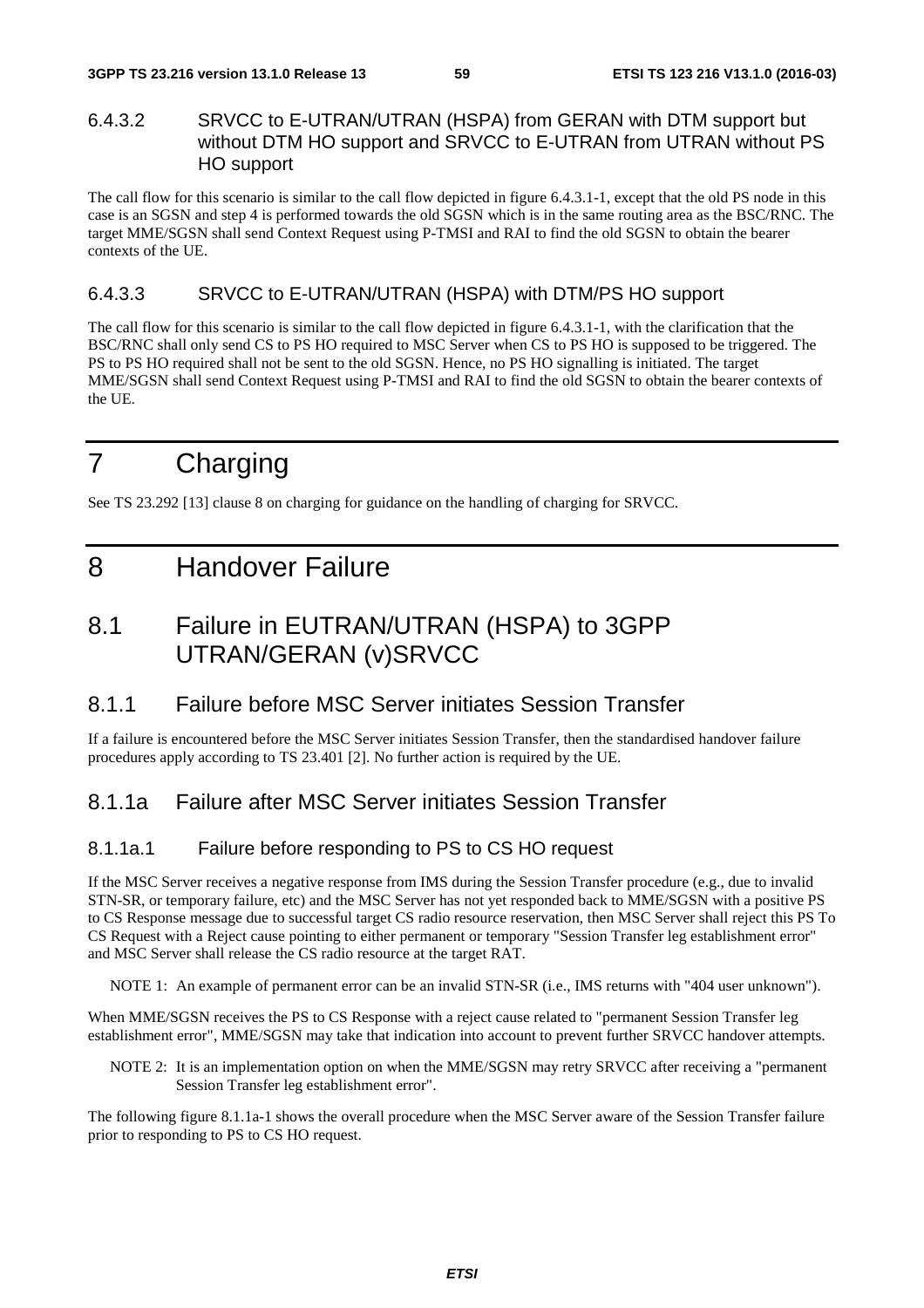

**Figure 8.1.1a-1: SRVCC Handover Rejection due to Session Transfer leg establishment error before responding to PS to CS HO request** 

#### 8.1.1a.2 Failure after responding to PS to CS HO request

If the MSC Server receives a negative response from IMS during the initiates Session Transfer procedure (e.g. due to invalid STN-SR, or temporary failure, etc) and the MSC Server has already responded back to MME/SGSN with a positive PS to CS Response message due to successful target CS radio resource reservation and has not yet sent PS to CS Complete Notification, then MSC Server shall indicate to MME/SGSN with an error cause pointing to either permanent or temporary "Session Transfer leg establishment error" in PS to CS complete notification message, MME/SGSN shall perform the bearer release procedure as according to the normal SRVCC procedure as defined in clauses 6.2 and 6.3.

NOTE: MSC Server may wait for the status of Session Transfer procedure before sending the CS Complete Notification to MME/SGSN.

When MME/SGSN receives this PS to CS Complete notification message with an error cause pointing to "permanent Session Transfer leg establishment error", MME/SGSN may take that indication into account to prevent further SRVCC handover attempts.

The following figure 8.1.1a-2 shows the overall procedure when the MSC Server aware of the Session Transfer failure after the PS to CS HO request has been responded to MME/SGSN.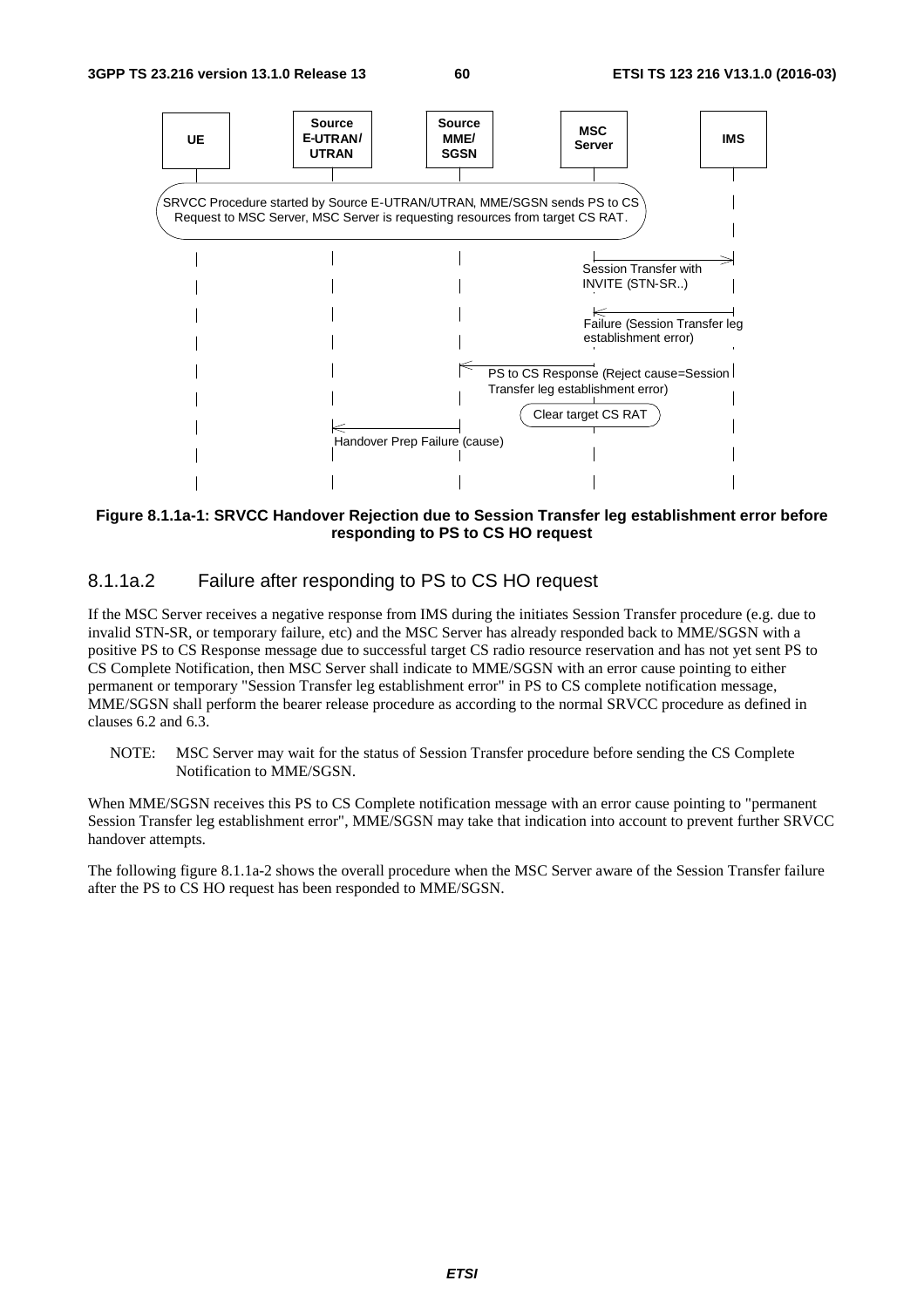

**Figure 8.1.1a-1: SRVCC Handover Rejection due to Session Transfer leg establishment error after responding to PS to CS HO request** 

### 8.1.2 Failure after UE receives HO command

If the UE encounters a failure at the radio level after it receives the handover command and does not successfully transition to 3GPP UTRAN/GERAN RAT, the UE attempts to return to E-UTRAN/UTRAN by sending a re-INVITE to the SCC AS. The core network (MME, MSC Server) shall take no (v)SRVCC specific action in the event of not receiving the Handover Complete message from the UE.

#### 8.1.3 Handover Cancellation

If the source E-UTRAN/UTRAN decides to terminate the handover procedure before its completion, the MME/SGSN shall return to its state before the handover procedure was triggered. The MME/SGSN attempts to trigger, at the MSC Server enhanced for SRVCC, handover cancellation procedures according to TS 23.009 [18].

The MME/SGSN shall also send a session reestablishment trigger notification to UE to start the recovery procedure if it receives notification from the MSC Server that the Session Transfer procedure is in progress.

The source E-UTRAN/UTRAN shall not attempt any new SRVCC procedures until the cancellation has successfully been completed and source E-UTRAN/UTRAN have received an acknowledgment of the previous HO cancellation. If MSC has already triggered session transfer, then the UE needs to be provided with a Session Reestablishment trigger before a new cancellation attempt.

Figure 8.1.3-1 shows the overall procedure for SRVCC handover cancellation.

For vSRVCC the MME and MSC also behave the same way as in the case of SRVCC handover cancellation.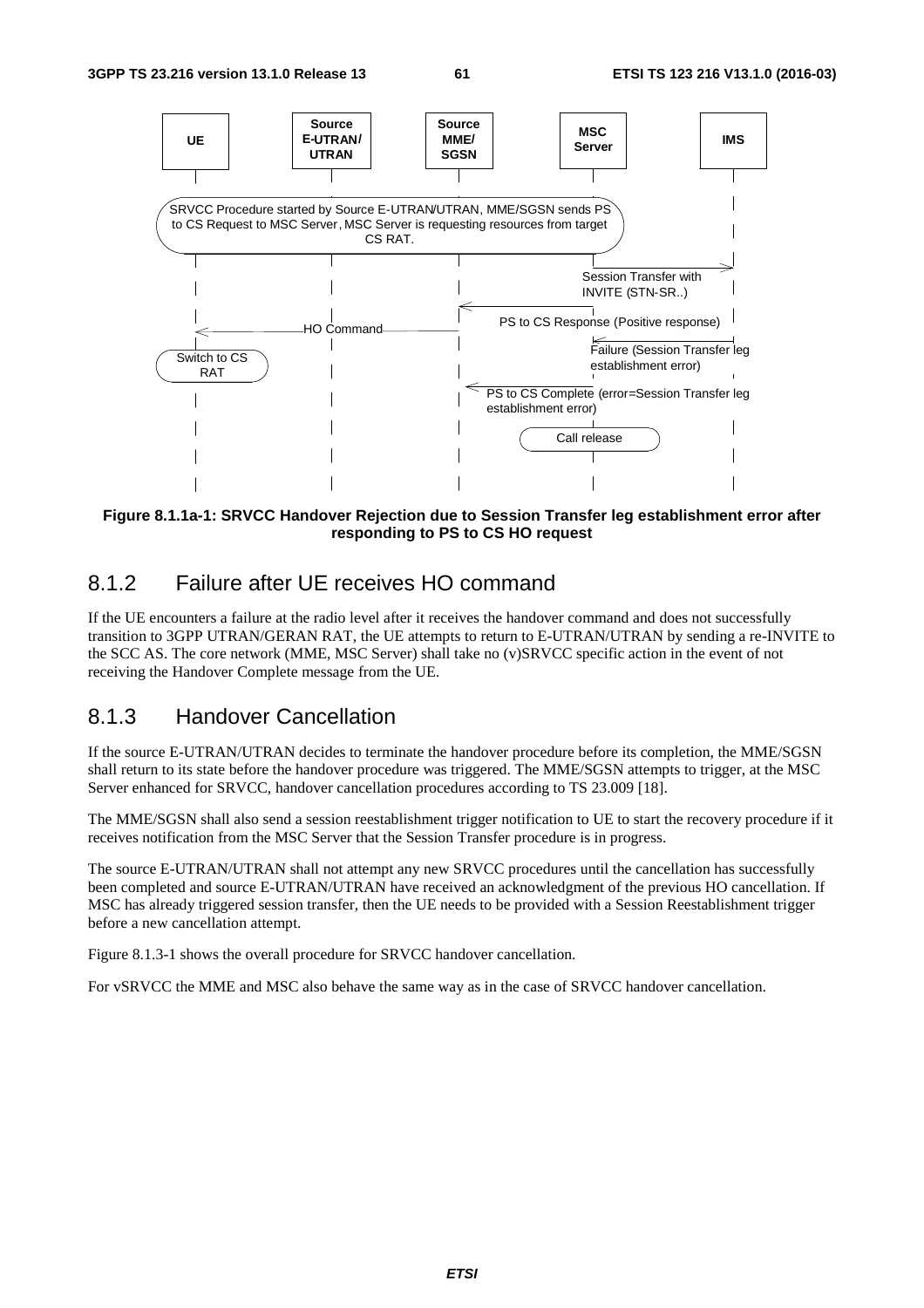

#### **Figure 8.1.3-1: SRVCC Handover Cancellation Procedure**

- 1. Network has started the SRVCC procedure. SGSN/MME has sent the SRVCC PS to CS request to MSC Server.
- 2. MSC Server is performing the CS HO procedure with target network, and has also started the Session Transfer procedure with IMS with STN-SR, see TS 23.237 [14].
- 3. Source UTRAN/E-UTRAN decides to cancel the SRVCC HO Procedure by sending a Cancel message to SGSN/MME.
- 4. Source SGSN/MME indicates SRVCC PS to CS Cancel Notification to MSC Server to start the HO cancellation procedure as according to TS 23.009 [18].
- 5. MSC Server acks the PS to CS Cancel Notification with an indication that Session Transfer procedure is in progress.
- 5b. The MSC Server releases any resources established in CS and IMS as a result of the SRVCC preparation.
- 6. Due to the Session Transfer procedure in progress indication, the source SGSN/MME sends a Session Reestablishment trigger notification to UE to start the session re-establishment procedure
- NOTE 1: The Session Reestablishment trigger notification will need to provide information to the UE to start the re-establishment procedure on the bearer used for IMS signalling.
- 6b. The source SGSN/MME confirms the Cancel message provided in step 3.
- 7. UE starts the re-establishment procedure, by attempting to return to E-UTRAN/UTRAN by sending a re-INVITE towards IMS for the related session. If the session is no longer active, then this session transfer request shall be rejected by the IMS.
- NOTE 2: All originally established bearers in E-UTRAN still exist despite this process and assumed to be re-used after the HO cancelation.

### 8.2 Failure in CS to PS SRVCC

#### 8.2.1 Failure before UE initiates Session Transfer detected by MSC Server

Figure 8.2.1-1 provides the procedures of how the MSC server handles errors when HO Required is received.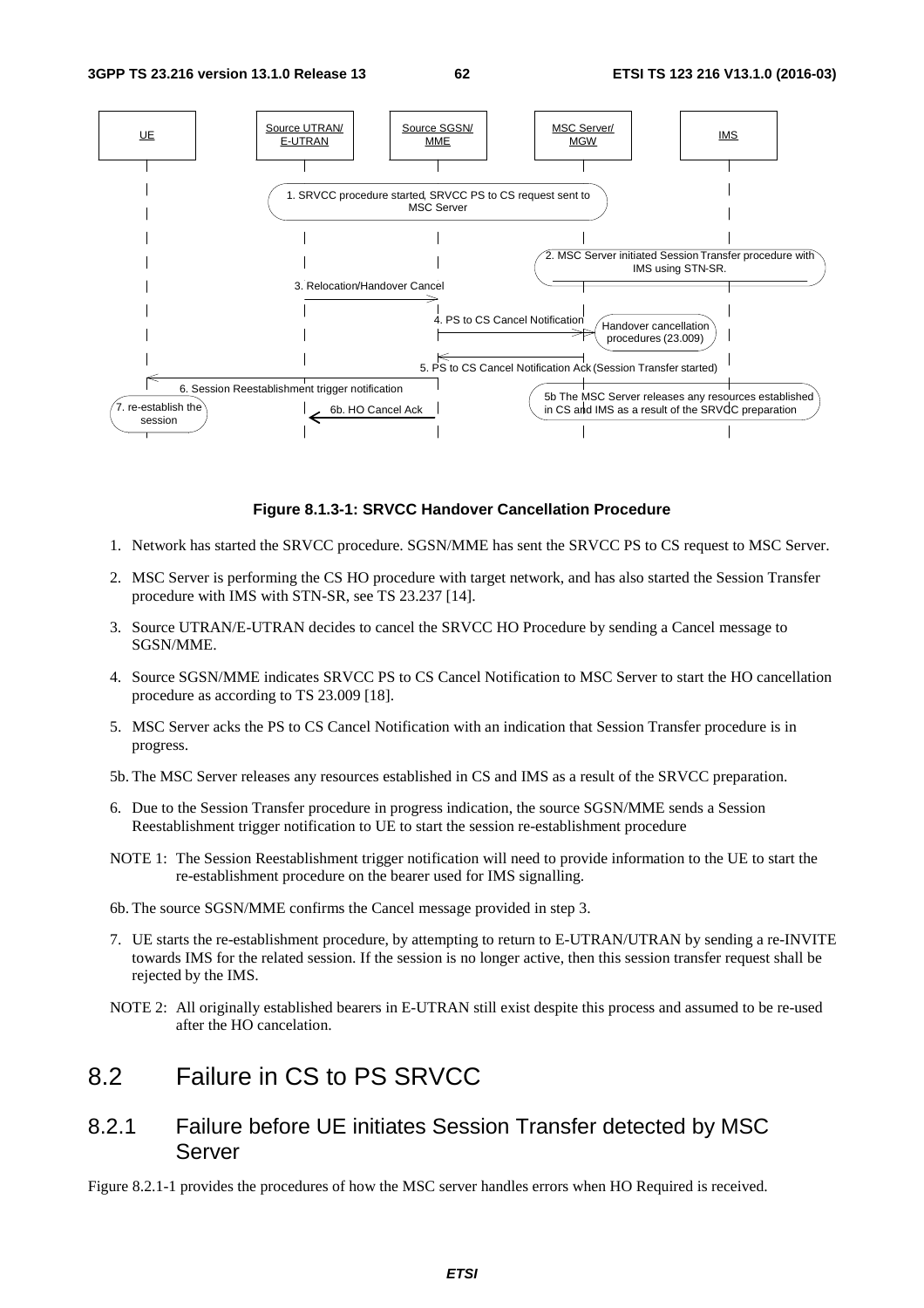

**Figure 8.2.1-1: Error handling during HO** 

- 1. The RNC/BSC sends a HO required to the MSC Server including an indication this HO is for CS to PS SRVCC.
- 2. The MSC Server checks if CS to PS HO is possible, e.g., that the UE is still registered in IMS. In this flow, the MSC Server detects that CS to PS SRVCC cannot be performed.
- 3. MSC Server cancels the HO with a specific cause that the RNC/BSC will not perform further HO attempts for CS to PS SRVCC.

If the HO cancellation is done prior that the Session Transfer Preparation request, but after the Session Transfer Notification, the MSC Server shall send a notification session transfer cancellation to IMS to indicate that the transfer has been cancelled to allow IMS to de-allocate any resources it may have reserved.

## 8.2.2 Failure before UE initiates Session Transfer detected by MME

Figure 8.2.2-1 provides the procedures of how the MSC server handles errors when HO Required is received.



**Figure 8.2.2-1: Error handling during HO** 

- 1. The RNC/BSC sends a HO required to the MSC Server including an indication this HO is for CS to PS. If the MSC Server is the target MSC, it forwards the HO required to the anchor MSC Server.
- 2. The MSC Server sends a SRVCC CS to PS Request to the Target MME. If required, the IMSI is provided for identifying the UE, and the P-TMSI and RAI is provided to MME if available.
- 3. The MME has no UE context and tries to find the source SGSN/MME. For some reason, the UE context cannot be found. The MME cancels the HO.
- 4. The MME sends SRVCC CS to PS Response, with cause indicating failure, to the MSC Server.
- 5. MSC Server cancels the HO with a specific cause that the RNC/BSC will not perform further HO attempts for CS to PS SRVCC.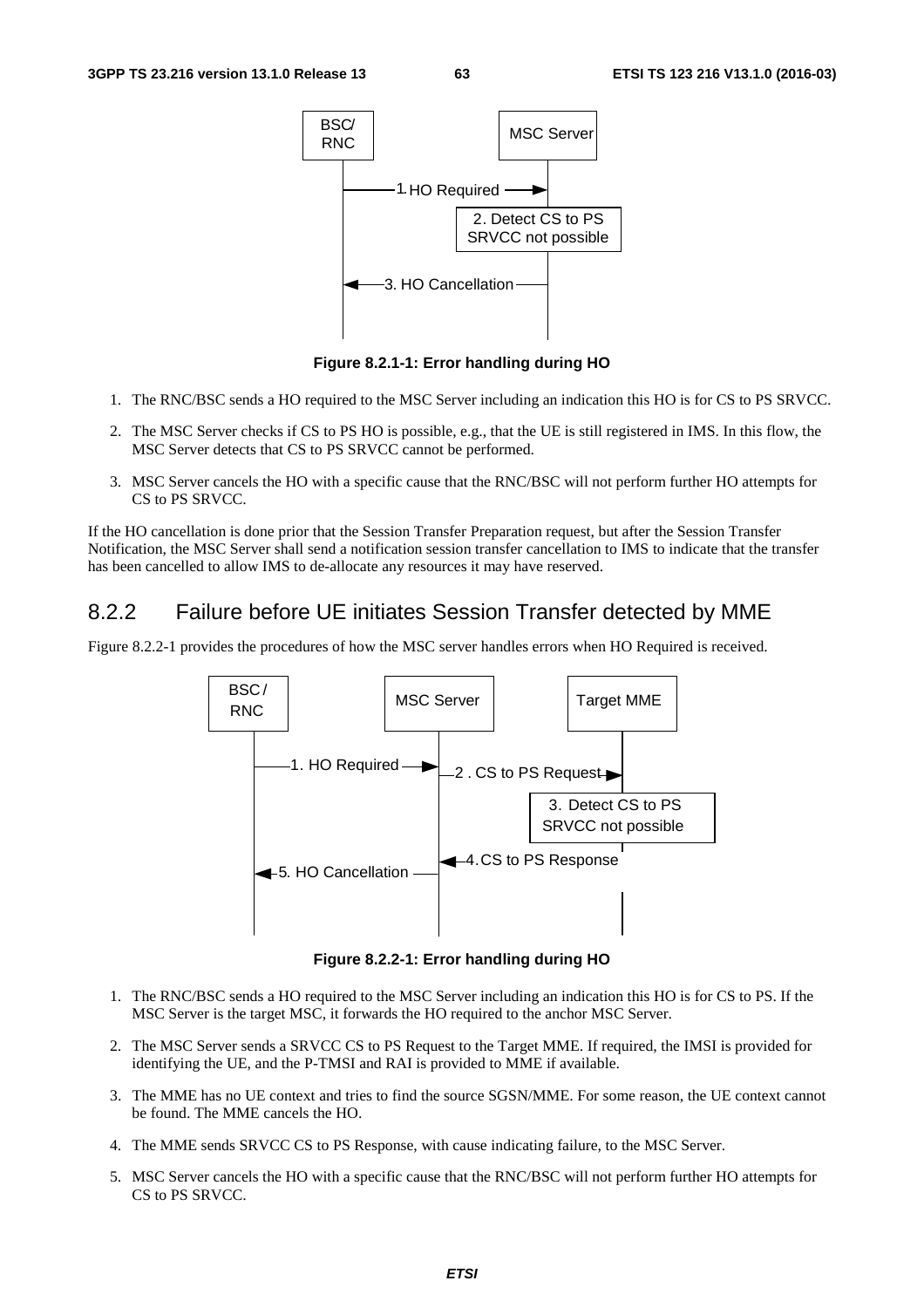The cancellation is done prior that the Session Transfer Preparation request, but after the Session Transfer Notification, the MSC Server shall send a notification session transfer cancellation to IMS to indicate that the transfer has been cancelled to allow IMS to de-allocate any resources it may have reserved.

### 8.2.3 CS to PS Handover Cancellation

If the source RAN decides to terminate the handover procedure before its completion, the MSC Server shall start the Cancellation procedure if it has initiated the CS to PS HO command towards the MME. Figure 8.2.3-1 shows the overall procedure for SRVCC CS to PS handover cancellation.



**Figure 8.2.3-1: SRVCC CS to PS Handover Cancellation Procedure** 

- 1-2. Network has started the SRVCC CS to PS procedure. MSC Server has sent the SRVCC CS to PS request to MME. MME is performing the SRVCC CS to PS HO procedure with target network.
- 3. Source RAN decides to cancel the SRVCC CS to PS HO Procedure by sending a Cancel message to MSC Server.
- 4. Source MSC Server indicates SRVCC CS to PS Cancel Notification to MME to start the HO cancellation procedure.
- 5. MME acks the CS to PS Cancel Notification.
- 6. The MSC Server acknowledges the HO Cancelation from BSC/RNC and resumes the CS session.

If the HO cancellation is done prior that the Session Transfer Preparation request, but after the Session Transfer Notification, the MSC Server shall send a Session Transfer Notification cancellation to IMS to indicate that the transfer has been cancelled to allow IMS to de-allocate any resources it may have reserved.

## 9 Security

## 9.1 Network Domain Security with 3GPP2 1xCS IWS

Network domain security with 3GPP2 1xCS IWS shall be provided by NDS/IP according to TS 33.210 [21] with integrity protection and confidentiality. This shall be applied whenever signalling messages (e.g. containing security context) are transferred on the S102 reference point.

NOTE 1: In case control plane interfaces are trusted (e.g. physically protected), there is no need to use protection according to TS 33.210 [21].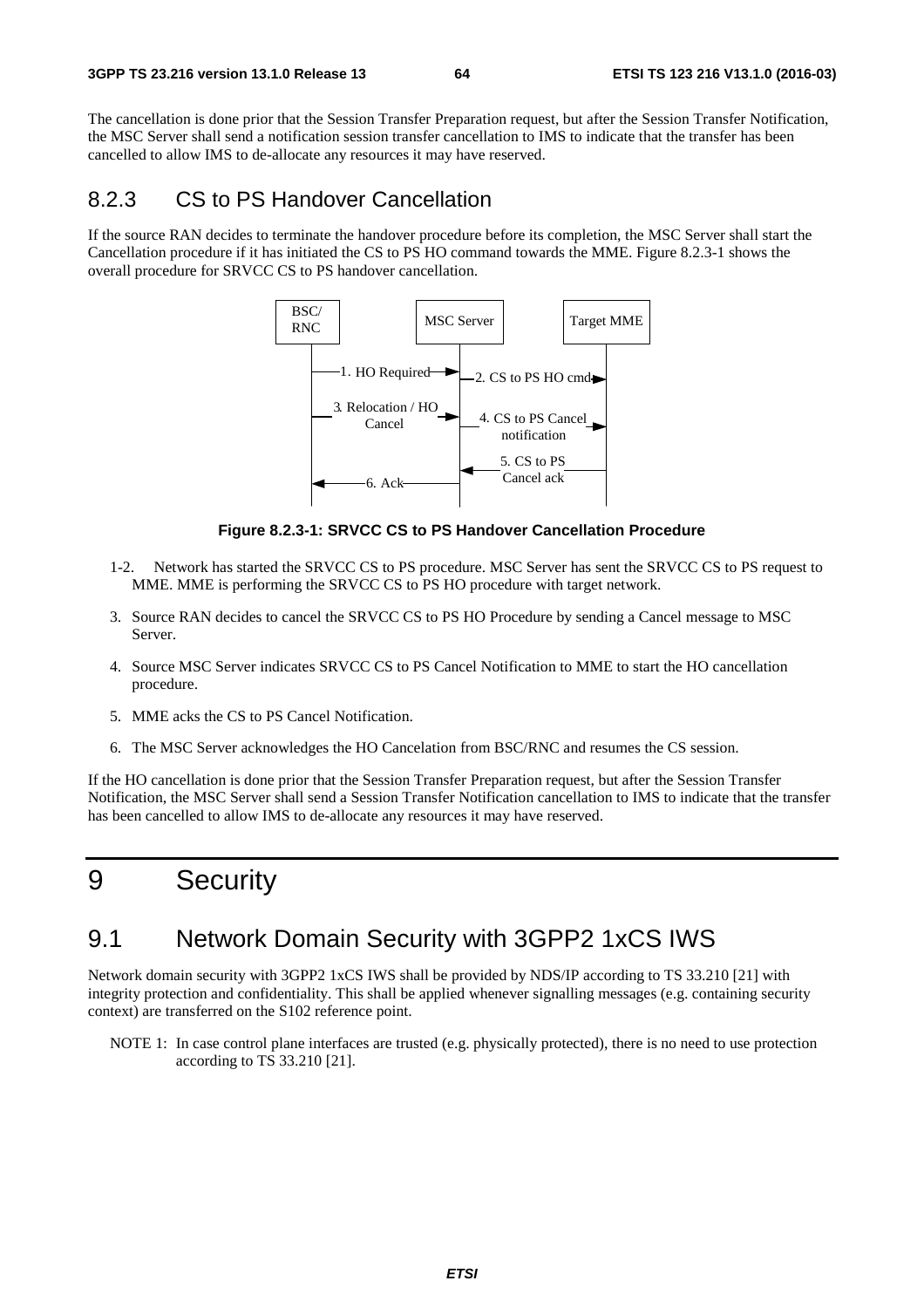## 9.2 Network Domain Security with 3GPP UTRAN/GERAN MSC Server

Network domain security with 3GPP UTRAN/GERAN MSC Server shall be provided by NDS/IP according to TS 33.210 [21] with integrity protection and confidentiality. This shall be applied whenever signalling messages (e.g. containing security context) are transferred on the Sv reference point.

NOTE 2: In case control plane interfaces are trusted (e.g. physically protected), there is no need to use protection according to TS 33.210 [21].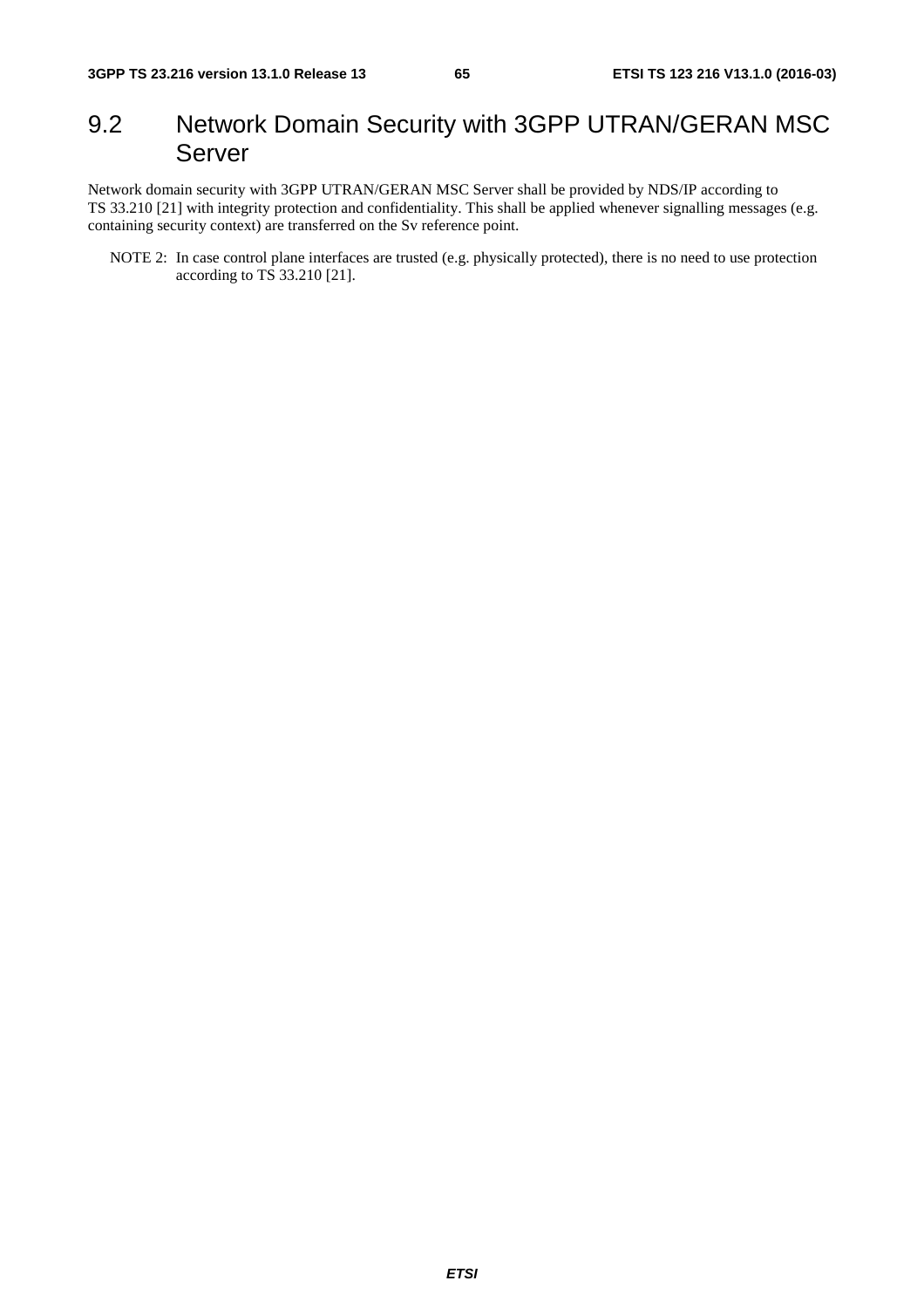## Annex A (informative): Determination of Neighbour Cell List

This annex describes example algorithms for determination of Neighbour Cell List (NCL) for SRVCC operation. In case of SRVCC to GERAN/UTRAN it is also clarified when the E-UTRAN includes a SRVCC indication in the Handover Required message.

## A.1 SRVCC from E-UTRAN to 3GPP2 1xCS

E-UTRAN may determine the NCL as follows:

- If the "SRVCC operation possible" indication is set to "true" (i.e. both EPC and UE are SRVCC capable), then:
	- if there is an established QCI=1 bearer for this UE, then 1x cells may be included as candidate target cells in the NCL;
	- if there is no established QCI=1 bearer for this UE, then 1x cells are not included in the NCL.
- If the "SRVCC operation possible" indication is set to "false" (i.e. either EPC or UE is not SRVCC capable, or STN-SR and C-MSISDN are not included in the subscription data), then 1x cells are not included in the NCL.

## A.2 SRVCC from E-UTRAN to GERAN / UTRAN

E-UTRAN may determine the NCL, as well as the need to signal a SRVCC indication, as follows:

- If the "SRVCC operation possible" indication is set to "true" (i.e. both EPC and UE are SRVCC capable) and the UE has indicated in Radio Access Capabilities support for SRVCC to the target RAT, then VoIP-incapable cells may be included as candidate target cells in the NCL, regardless of the presence of an established QCI=1 bearer for this UE. Moreover:
	- if there is an established QCI=1 bearer for this UE and the selected target cell is VoIP-capable and the UE has indicated in Radio Access Capabilities support for PS Voice over UTRAN, then E-UTRAN does not include a SRVCC indication in the Handover Required message;
	- if there is an established QCI=1 bearer for this UE and the selected target cell is VoIP-incapable, or the UE has indicated in Radio Access Capabilities no support for PS Voice over UTRAN, then E-UTRAN includes a SRVCC indication in the Handover Required message;
	- if there is no established OCI=1 bearer for this UE, then E-UTRAN does not include a SRVCC indication in the Handover Required message;
- If the "SRVCC operation possible" indication is set to "false" (i.e. either EPC or UE is not SRVCC capable, or STN-SR and C-MSISDN are not included in the subscription data), or the UE has not indicated in Radio Access Capabilities support for SRVCC to the target RAT, then E-UTRAN does not include a SRVCC indication in the Handover Required message. Moreover:
	- if there is an established OCI=1 bearer for this UE, then VoIP-incapable cell are not be included in the NCL;
	- if there is no established QCI=1 bearer for this UE, then VoIP-incapable cells may be included in the NCL.

## A.3 SRVCC from UTRAN (HSPA) to GERAN / UTRAN

Similar logic may be used as in clause A.2 by replacing E-UTRAN with UTRAN.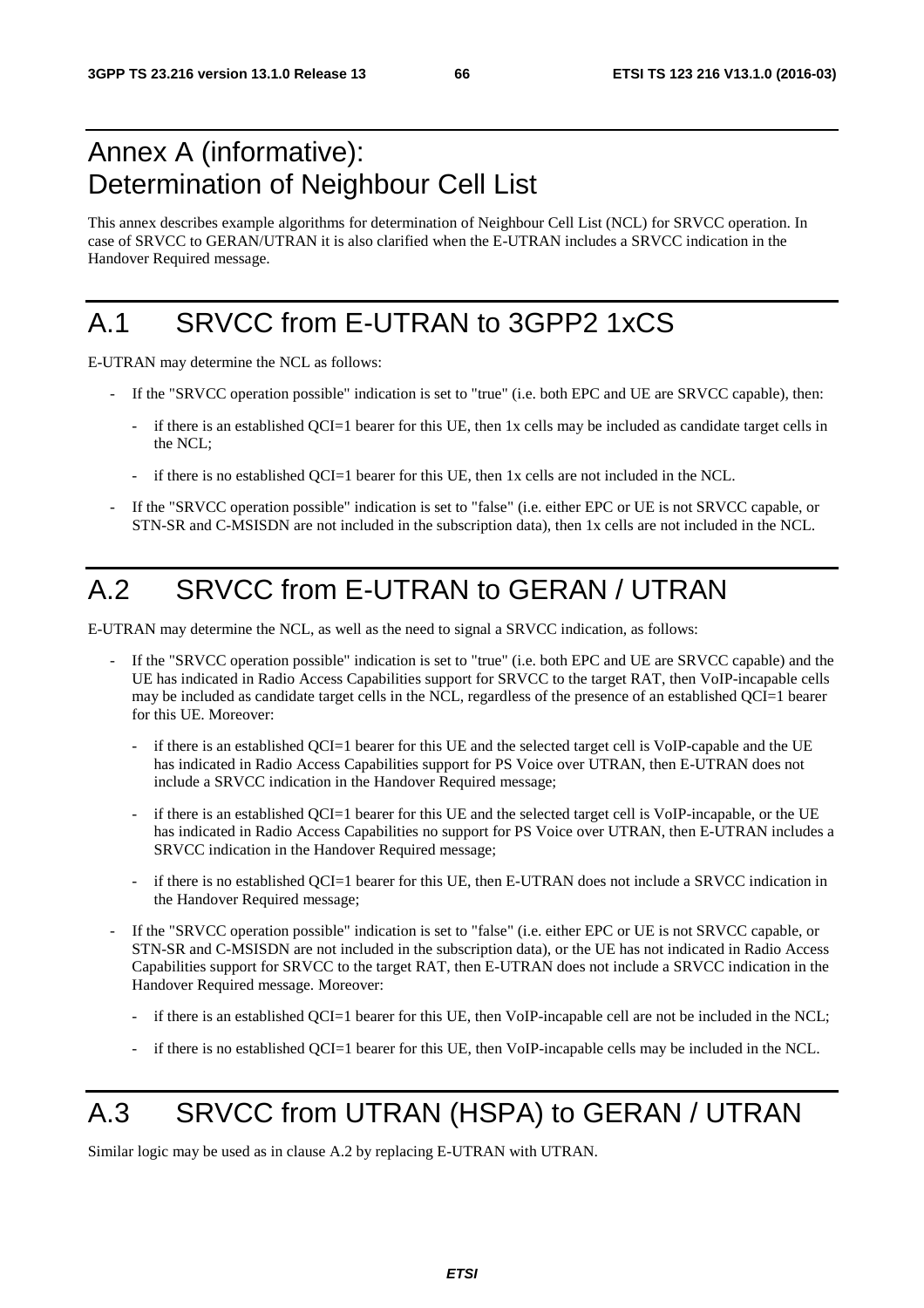## A.4 SRVCC from GERAN / UTRAN to E-UTRAN / UTRAN (HSPA)

GERAN/UTRAN may determine the NCL, as well as the need to signal a CS to PS SRVCC indication, as follows:

- If the "CS to PS SRVCC operation possible" indication is set to "true" (i.e. both the network and UE are CS to PS SRVCC capable, and a valid IMS registration via PS still exists), and the UE has indicated in Radio Access Capabilities support for CS to PS SRVCC to this RAT, then VoIP-capable cells may be included as candidate target cells in the NCL, regardless of the presence of an established TS 11 bearer for this UE. Moreover:
	- if there is an established TS 11 bearer for this UE and the selected target cell is VoIP-incapable, then GERAN/UTRAN does not indicate that the handover is for CS to PS in the Handover Required message;
	- if there is an established TS 11 bearer for this UE and the selected target cell is VoIP-capable, then GERAN/UTRAN indicates that the handover is for CS to PS in the Handover Required message;
	- if there is no established TS 11 bearer for this UE, then GERAN/UTRAN does not indicate that the handover is for CS to PS in the Handover Required message;
- If the "CS to PS SRVCC operation possible" indication is set to "false" (i.e. either the network or UE is not CS to PS SRVCC capable, and a valid IMS registration via PS still exists), or the UE has not indicated in Radio Access Capabilities support for CS to PS SRVCC to this RAT, then GERAN/UTRAN does not indicate that the handover for CS to PS in the Handover Required message. Moreover:
	- if there is an established TS 11 bearer for this UE, then VoIP-capable cells are not be included in the NCL;
	- if there is no established TS 11 bearer for this UE, then VoIP-capable cells may be included in the NCL.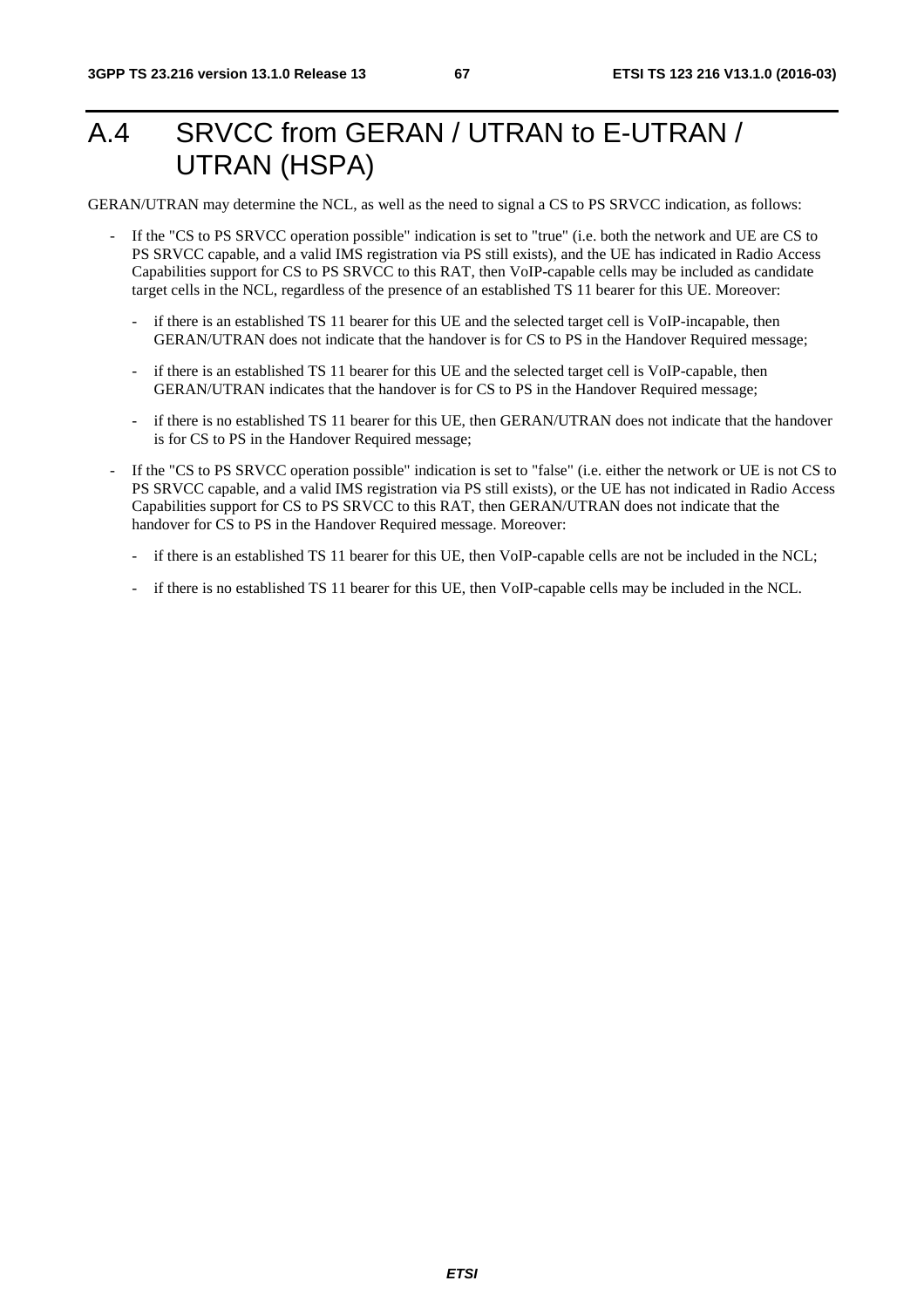## Annex B (informative): Change history

| <b>Change history</b> |            |                |           |                         |                         |                                                                                                            |        |            |
|-----------------------|------------|----------------|-----------|-------------------------|-------------------------|------------------------------------------------------------------------------------------------------------|--------|------------|
| <b>Date</b>           | TSG#       | TSG Doc.       | <b>CR</b> | Rev                     | Cat                     | Subject/Comment                                                                                            | Old    | <b>New</b> |
| 2011-06               | SP-52      | SP-110342      | 0195      | $\mathbf{1}$            | B                       | Remove editor's note for predefined codec in case of<br><b>vSRVCC</b>                                      | 11.0.0 | 11.1.0     |
| 2011-06               | SP-52      | SP-110342      | 0196      | 1                       | F                       | Remaining changes for vSRVCC                                                                               | 11.0.0 | 11.1.0     |
| 2011-06               | SP-52      | SP-110342      | 0197      | $\overline{2}$          | F                       | Remove editor's note on end-to-end video codec<br>negotiation in case of vSRVCC                            | 11.0.0 | 11.1.0     |
| 2011-06               | SP-52      | SP-110325      | 0203      | $\overline{2}$          | A                       | Fix SRVCC related data transfer between<br>MMEes/SGSNs                                                     | 11.0.0 | 11.1.0     |
| 2011-06               | $SP-52$    | SP-110337      | 0211      | $\overline{2}$          | A                       | Clarification on the MSC selection mechanism in the<br>MME/SGSN                                            | 11.0.0 | 11.1.0     |
| 2011-06               | SP-52      | SP-110323      | 0215      | 1                       | A                       | QCI=1 usage in SRVCC                                                                                       | 11.0.0 | 11.1.0     |
| 2011-06               | SP-52      | SP-110337      | 0217      |                         | A                       | Aligning the error procedures for SRVCC with stage 3                                                       | 11.0.0 | 11.1.0     |
| 2011-06               | SP-52      | SP-110325      | 0218      |                         | $\overline{A}$          | Correction on source SAI in UTRAN to GERAN SRVCC<br>handover                                               | 11.00  | 11.1.0     |
| 2011-09               | SP-53      | SP-110464      | 0222      | $\overline{2}$          | B                       | eMPS for SRVCC on EPS/MSS level                                                                            | 11.1.0 | 11.2.0     |
| 2011-12               | SP-54      | SP-110745      | 0223      | $\overline{c}$          | F                       | vSRVCC Cleanup                                                                                             | 11.2.0 | 11.3.0     |
| 2011-12               | SP-54      | SP-110745      | 0224      | $\mathbf{1}$            | F                       | Clarification of vSRVCC capability indicator handling                                                      | 11.2.0 | 11.3.0     |
| 2011-12               | SP-54      | SP-110745      | 0225      | $\overline{2}$          | F                       | Clarification of the vSRVCC indicator handling in the<br><b>PCRF</b>                                       | 11.2.0 | 11.3.0     |
| 2011-12               | SP-54      | SP-110745      | 0226      | $\mathbf{1}$            | F                       | Correction of the wrong usage of the PS-to-CS handover<br>indicator                                        | 11.2.0 | 11.3.0     |
| 2011-12               | SP-54      | SP-110745      | 0233      |                         | F                       | Clarification on codec negotiation of vSRVCC UE                                                            | 11.2.0 | 11.3.0     |
| 2011-12               | SP-54      | SP-110747      | 0235      | $\overline{2}$          | $\mathsf B$             | Introduction of SRVCC from CS to PS                                                                        | 11.2.0 | 11.3.0     |
| 2011-12               | SP-54      | SP-110745      | 0236      | $\overline{2}$          | F                       | Remove impacts of vSRVCC in E-UTRAN                                                                        | 11.2.0 | 11.3.0     |
| 2011-12               | SP-54      | SP-110737      | 0240      |                         | $\overline{\mathsf{A}}$ | Correction of roaming procedures for ICS                                                                   | 11.2.0 | 11.3.0     |
| 2012-03               | SP-55      | SP-120075      | 0247      | $\mathbf{1}$            | A                       | SRVCC recovery due to incomplete IMS session<br>continuity procedure                                       | 11.3.0 | 11.4.0     |
| 2012-03               | SP-55      | SP-120065      | 0251      | 1                       | A                       | Intra-UMTS SRVCC handover correction                                                                       | 11.3.0 | 11.4.0     |
| $2012 - 03$           | SP-55      | SP-120087      | 0241      | $\boldsymbol{2}$        | F                       | Release resource in RAN at SRVCC procedure                                                                 | 11.3.0 | 11.4.0     |
| 2012-03               | SP-55      | SP-120087      | 0253      | $\overline{1}$          | $\overline{F}$          | Timing of Suspension Procedure during SRVCC to<br><b>GERAN without DTM Support</b>                         | 11.3.0 | 11.4.0     |
| 2012-03               | SP-55      | SP-120084      | 0254      |                         | F                       | Reverse SRVCC and PCC                                                                                      | 11.3.0 | 11.4.0     |
| 2012-03               | $SP-55$    | SP-120087      | 0259      |                         | F                       | Clarifications on usage of CAMEL triggers during<br><b>SRVCC</b>                                           | 11.3.0 | 11.4.0     |
| 2012-03               | SP-55      | SP-120084      | 0260      | $\mathbf{1}$            | F                       | MME selection for rSRVCC                                                                                   | 11.3.0 | 11.4.0     |
| 2012-03               | SP-55      | SP-120084      | 0262      | 1                       | F                       | Call flow corrections for rSRVCC HO                                                                        | 11.3.0 | 11.4.0     |
| 2012-03               | SP-55      | SP-120084      | 0263      | 1                       | $\overline{\text{c}}$   | Bearer release handling in the source MME/SGSN                                                             | 11.3.0 | 11.4.0     |
| 2012-03               | SP-55      | SP-120084      | 0264      | 1                       | $\overline{\text{c}}$   | Emergency call handling in rSRVCC                                                                          | 11.3.0 | 11.4.0     |
| 2012-06               | SP-56      | SP-120245      | 0238      | $\overline{2}$          | F                       | vSRVCC - Update of PCRF related functionality                                                              | 11.4.0 | 11.5.0     |
| 2012-06               | SP-56      | SP-120242      | 0245      | 3                       | $\overline{C}$          | Clarification of eMPS SRVCC for video                                                                      | 11.4.0 | 11.5.0     |
| 2012-06               | SP-56      | SP-120248      | 0265      | $\mathbf{1}$            | F                       | rSRVCC with Gn/Gp SGSN                                                                                     | 11.4.0 | 11.5.0     |
| 2012-06               | SP-56      | SP-120248      | 0266      | $\overline{2}$          | F                       | Clarification for the anchor MSC Server and DTM/PS HO<br>support                                           | 11.4.0 | 11.5.0     |
| 2012-06               | $S P - 56$ | SP-120245      | 0271      | $\mathbf{1}$            | F                       | Clarification on statement of vSRVCC                                                                       | 11.4.0 | 11.5.0     |
| 2012-06               | SP-56      | SP-120248 0272 |           | $\mathbf{1}$            | F                       | Clarifications on failure scenarios for CS to PS SRVCC                                                     | 11.4.0 | 11.5.0     |
| 2012-06               | SP-56      | SP-120248 0273 |           | $\overline{2}$          | F                       | Clarifications on prerequisites for CS to PS SRVCC                                                         | 11.4.0 | 11.5.0     |
| 2012-06               | SP-56      | SP-120248      | 0274      | $\mathbf{1}$            | $\overline{F}$          | Correction on target SGSN/MME selection                                                                    | 11.4.0 | 11.5.0     |
| 2012-06               | SP-56      | SP-120248      | 0275      | 5                       | F                       | Details on the mechanism to provide Serving PS node<br>information to the MSC Server                       | 11.4.0 | 11.5.0     |
| 2012-06               | SP-56      | SP-120248      | 0277      | 1                       | F                       | Figure alignment corrections                                                                               | 11.4.0 | 11.5.0     |
| 2012-06               | SP-56      | SP-120250      | 0278      | $\overline{\mathbf{c}}$ | F                       | Clarification on TAU after 1xCS SRVCC                                                                      | 11.4.0 | 11.5.0     |
| 2012-06               | SP-56      | SP-120248      | 0280      |                         | F                       | <b>RSRVCC Signalling Flow Corrections</b>                                                                  | 11.4.0 | 11.5.0     |
| 2012-06               | SP-56      | SP-120248      | 0282      | $\mathbf{1}$            | F                       | Correction of bearer setup in UTRAN (HSPA)                                                                 | 11.4.0 | 11.5.0     |
| 2012-06               | SP-56      | SP-120248      | 0284      | $\mathbf{1}$            | F                       | Failure case using Cancel Notification for CS to PS<br><b>SRVCC</b>                                        | 11.4.0 | 11.5.0     |
| 2012-06               | SP-56      | SP-120250      | 0285      | $\mathbf{1}$            | $\mathsf F$             | Correction to operator policy requirements on setting of<br>SRVCC and vSRVCC Capabilities                  | 11.4.0 | 11.5.0     |
| 2012-06               | SP-56      | SP-120250      | 0290      | $\mathbf{1}$            | F                       | Impact of radio capabilities and network sharing in target 11.4.0<br>cell selection and handover for SRVCC |        | 11.5.0     |
| 2012-06               | SP-56      | SP-120248      | 0292      |                         | F                       | Clarification on rSRVCC operation possible indication<br>update                                            | 11.4.0 | 11.5.0     |
| 2012-06               | SP-56      | SP-120237      | 0294      |                         | A                       | Clarification on SRVCC session transfer error handling                                                     | 11.4.0 | 11.5.0     |
| 2012-06               | SP-56      | SP-120248      | 0296      |                         | F                       | UE rSRVCC capability indication and GERAN/UTRAN<br>functions                                               | 11.4.0 | 11.5.0     |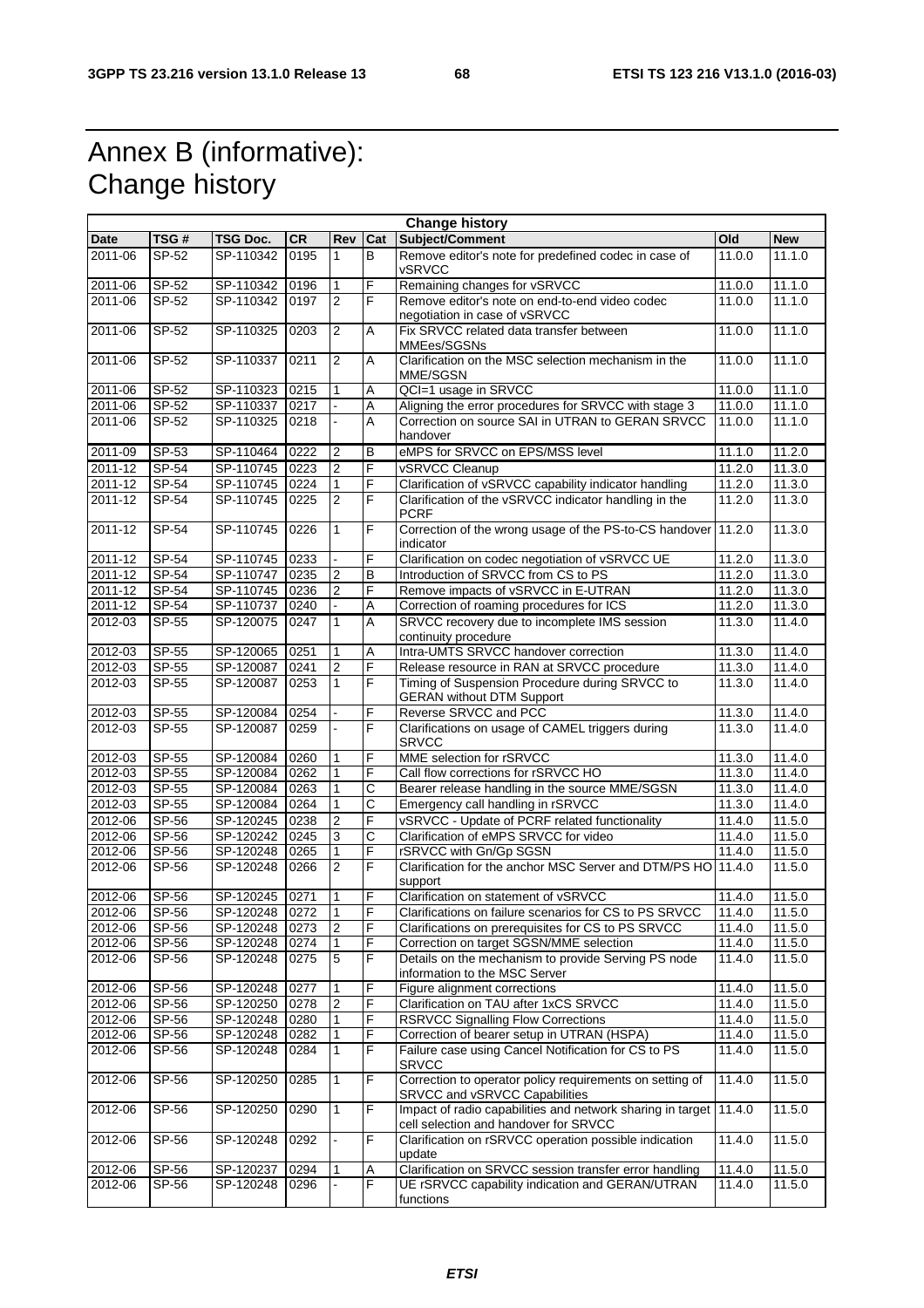| <b>Change history</b> |              |                 |                   |                |                |                                                                                                          |         |            |
|-----------------------|--------------|-----------------|-------------------|----------------|----------------|----------------------------------------------------------------------------------------------------------|---------|------------|
| <b>Date</b>           | TSG#         | <b>TSG Doc.</b> | <b>CR</b>         | <b>Rev</b>     | Cat            | Subject/Comment                                                                                          | Old     | <b>New</b> |
| 2012-09               | SP-57        | SP-120480       | 0299              |                | F              | CS to PS SRVCC cancellation clarification                                                                | 11.5.0  | 11.6.0     |
| 2012-09               | <b>SP-57</b> | SP-120484       | 0300              |                | F              | Correction of references                                                                                 | 11.5.0  | 11.6.0     |
| 2012-09               | SP-57        | SP-120486       | 0301              | 1              | F              | Impact of radio capabilities and network sharing in target<br>cell selection and handover for HSPA SRVCC | 11.5.0  | 11.6.0     |
| 2012-09               | SP-57        | SP-120484       | 0303              | $\overline{2}$ | F              | Clarification to SRVCC Handover Cancellation<br>Procedure in Sec 8.1.3                                   | 11.5.0  | 11.6.0     |
| 2012-12               | <b>SP-58</b> | SP-120714       | 0308              | 1              | $\overline{A}$ | SRVCC clarification of Failure after responding to PS to<br>CS HO request                                | 11.6.0  | 11.7.0     |
| 2012-12               | <b>SP-58</b> | SP-120724       | 0309              | 1              | $\overline{F}$ | Remove intra UMTS CS to PS SRVCC Handover                                                                | 11.6.0  | 11.7.0     |
| 2013-03               | SP-59        | SP-130084       | 0310              |                | F              | Corrections to vSRVCC procedure from E-UTRAN to<br>UTRAN with PS HO support                              | 11.7.0  | 11.8.0     |
| 2013-03               | SP-59        | SP-130088       | 0311              | 1              | F              | Correct description of the impact on P-GW due to<br><b>SRVCC</b>                                         | 11.7.0  | 11.8.0     |
| 2013-06               | SP-60        | SP-130214       | 0314              |                | A              | <b>SRVCC Handover Cancellation corrections</b>                                                           | 11.8.0  | 11.9.0     |
| 2013-06               | SP-60        | SP-130309       | 0315              | 1              | F              | PS-to-CS handover indicator for the E-UTRAN-to-1x<br><b>SRVCC</b> procedure                              | 11.8.0  | 11.9.0     |
| 2013-06               | SP-60        | SP-130221       | $031\overline{7}$ | 1              | $\overline{F}$ | HO restriction to E-UTRAN for rSRVCC from UTRAN                                                          | 11.8.0  | 11.9.0     |
| 2013-06               | SP-60        | SP-130309       | 0318              | 1              | F              | Inclusion of equipment identifier in normal mode of<br>operation                                         | 11.8.0  | 11.9.0     |
| 2013-12               | SP-62        | SP-130521       | 0320              | 1              | F              | Race conditions in SRVCC with PS handover                                                                | 11.9.0  | 11.10.0    |
| 2013-12               | SP-62        | SP-130533       | 0316              | 4              | B              | Returning back to E-UTRAN after SRVCC                                                                    | 11.10.0 | 12.0.0     |
| 2014-06               | SP-64        | SP-140255       | 0325              |                | A              | Correction on location reporting in emergency 1xSRVCC                                                    | 12.0.0  | 12.1.0     |
| 2014-12               | SP-66        | SP-140686       | 0330              | $\overline{2}$ | F              | Determining 'SRVCC Operation Possible' with Roaming<br>Agreement                                         | 12.1.0  | 12.2.0     |
| 2015-06               | SP-68        | SP-150230       | 0331              | $\overline{2}$ | F              | Clarification of CS user plane restoration during SRVCC<br>HO                                            | 12.2.0  | 12.3.0     |
| 2015-06               | <b>SP-68</b> | SP-150239       | 0332              | $\overline{2}$ | F              | Updating SRVCC operation possible in E-UTRAN                                                             | 12.3.0  | 13.0.0     |
| 2015-12               | <b>SP-70</b> | SP-150614       | 0333              | 1              | ĺΕ.            | Clarification to Location Update procedure during<br><b>SRVCC</b>                                        | 13.0.0  | 13.1.0     |